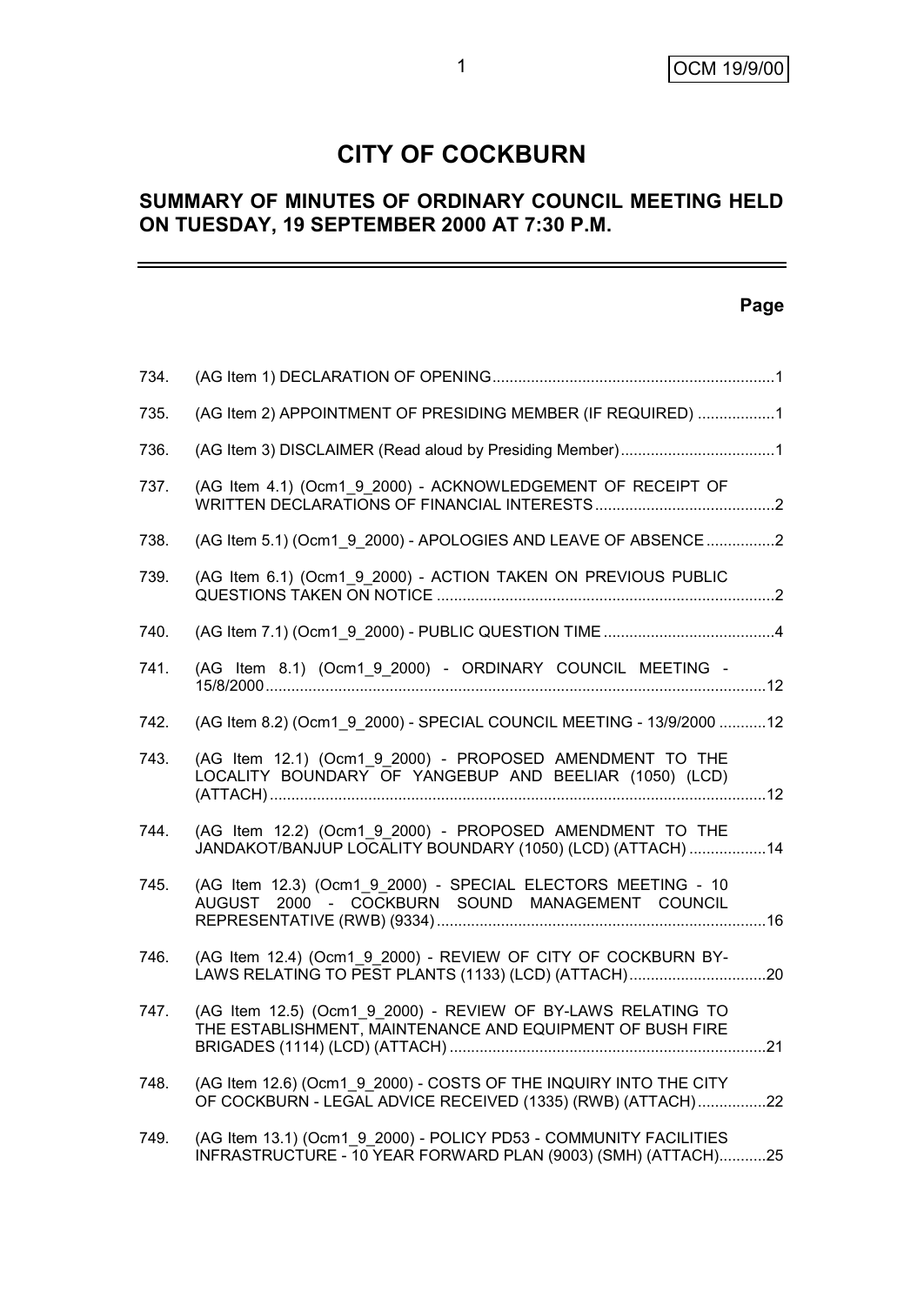| 750. | (AG Item 13.2) (Ocm1_9_2000) - POLICY PD17 STANDARD<br>DEVELOPMENT CONDITIONS AND FOOTNOTES - ADDITIONAL                                                                                                                                       |  |
|------|------------------------------------------------------------------------------------------------------------------------------------------------------------------------------------------------------------------------------------------------|--|
| 751. | (AG Item 13.3) (Ocm1_9_2000) - RURAL STREET ADDRESSING (3002)<br>.28                                                                                                                                                                           |  |
| 752. | (AG Item 13.4) (Ocm1 9 2000) - LAKE COOGEE WALKWAY -<br>.32                                                                                                                                                                                    |  |
| 753. | (AG Item 13.5) (Ocm1_9_2000) - BEELIAR REGIONAL PARK,<br>HENDERSON - VESTING AND MANAGEMENT (AJB) (9509) (ATTACH)39                                                                                                                            |  |
| 754. | (AG Item 13.6) (Ocm1_9_2000) - DISTRICT ZONING SCHEME NO. 2 -<br>AMENDMENT NO. 205 - RIGBY AVENUE, PACKHAM - URBAN FOCUS<br>.44                                                                                                                |  |
| 755. | (AG Item 13.7) (Ocm1 9 2000) - PROPOSED MOBILE PHONE TOWER<br>AND BASE STATION - PT LOT 202; 39 MIGUEL ROAD, BIBRA LAKE -<br>OWNER: BIRIGHITTI HOLDINGS PTY LTD - APPLICANT: THE PLANNING                                                      |  |
| 756. | (AG Item 13.8) (Ocm1_9_2000) - PROPOSED COMMERCIAL VEHICLE<br>PARKING - LOT 145, 10 HURFORD ROAD, HAMILTON HILL -<br>OWNER/APPLICANT: T GALINDO (2212192) (SA) (ATTACH)50                                                                      |  |
| 757. | (AG Item 13.9) (Ocm1 9 2000) - PROPOSED SHOWROOM GARDEN<br>CENTRE - LOT 500 ARMADALE ROAD, JANDAKOT - OWNER:<br>COMMERCIAL PROPERTIES WEST PTY LTD - APPLICANT:<br>DEVELOPMENT PLANNING STRATEGIES (5517201) (CC) (ATTACH) 54                  |  |
| 758. | (AG Item 13.10) (Ocm1 9 2000) - PLANNING AND DEVELOPMENT<br>DIVISION POLICY MANUAL REVIEW (SCHEME POLICIES) (9004) (MT)<br>58                                                                                                                  |  |
| 759. | (AG Item 13.11) (Ocm1 9 2000) - REVIEW OF THE CITY OF COCKBURN<br>HEALTH BY-LAWS - EATING HOUSES (1149) (LCD) (ATTACH) 61                                                                                                                      |  |
| 760. | (AG Item 13.12) (Ocm1_9_2000) - DEVELOPER CONTRIBUTION<br>ARRANGEMENTS FOR THOMAS AND BRIGGS STREET, SOUTH LAKE<br>STRUCTURE PLAN AREA - CELL 21 - OWNER: VARIOUS - APPLICANT:<br>DAVID BARNAO & ASSOCIATES (9628) (AJB) (MAP 14) (ATTACH) 62  |  |
| 761. | (AG Item 13.13) (Ocm1 9 2000) - DISTRICT ZONING SCHEME NO. 2<br>AMENDMENT NO. 217 - LOTS JAA 241 AND 242 RUSSELL ROAD,<br>WATTLEUP - BSD CONSULTANTS - ADDITIONAL USE - LANDFILL<br>(92217) (SR) (ATTACH) …………………………………………………………………………………………66 |  |
| 762. | (AG Item 14.1) (Ocm1_9_2000) - LIST OF CREDITORS PAID (KL) (5605)                                                                                                                                                                              |  |
| 763. | (AG Item 14.2) (Ocm1_9_2000) - CITY OF COCKBURN INQUIRY - COSTS -                                                                                                                                                                              |  |
| 764. | (AG Item 14.3) (Ocm1_9_2000) - DEDICATION OF PORTION OF RESERVE<br>27950 TO ROAD RESERVE - KENTUCKY COURT, JANDAKOT (4500024;                                                                                                                  |  |
|      |                                                                                                                                                                                                                                                |  |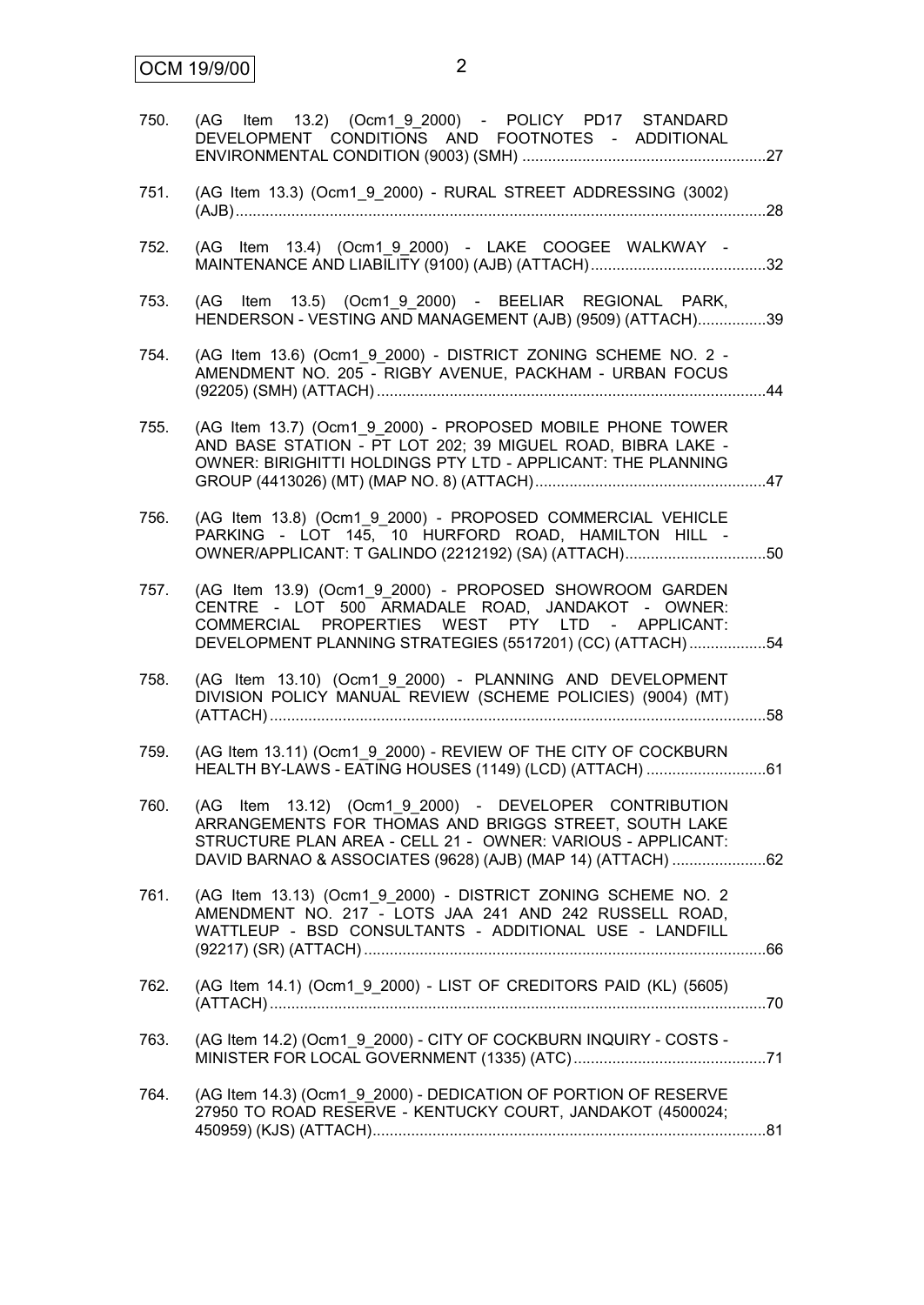| 765. | (AG Item 15.1) (Ocm1 9 2000) - REGIONAL RESOURCE RECOVERY<br>CENTRE - DRAFT SECURED LENDING FACILITY AGREEMENT (4904)             |  |
|------|-----------------------------------------------------------------------------------------------------------------------------------|--|
| 766. | (AG Item 15.2) (Ocm1 9 2000) - TENDER NO. 18/2000 - ONE (1) WHEEL                                                                 |  |
| 767. | (AG Item 15.3) (Ocm1 9 2000) - TENDER NO. 66/2000 - TRAFFIC SIGNAL<br>ALTERATIONS PHOENIX ROAD/ROCKINGHAM ROAD (WEST) (450498)    |  |
| 768. | (AG Item 15.4) (Ocm1_9_2000) - TENDER NO. 73/2000 - SUPPLY AND<br>INSTALLATION OF INFIELD IRRIGATION AT ANNING PARK (4412) (AC)91 |  |
| 769. | (AG Item 16.1) (Ocm1 9 2000) - ENVIRONMENTAL MANAGEMENT<br>REPORT - SUBDIVISION OF LOT 14 PROGRESS DRIVE, BIBRA LAKE              |  |
| 770. | (AG Item 16.2) (Ocm1_9_2000) - BEELIAR COMMUNITY FACILITIES                                                                       |  |
| 771. | (AG Item 23.1) (Ocm1_9_2000) - RESOLUTION OF COMPLIANCE (Section                                                                  |  |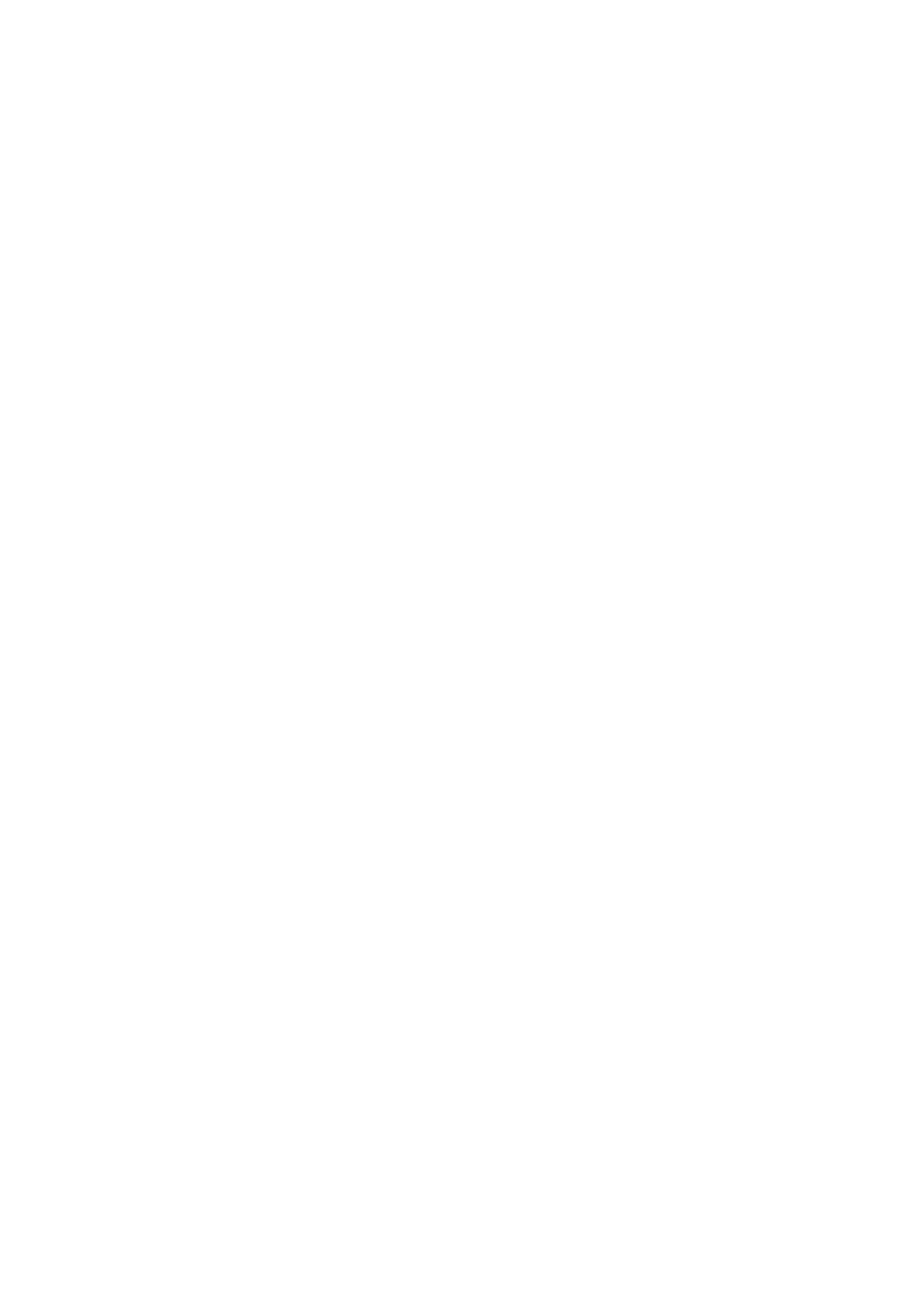# **CITY OF COCKBURN**

## **MINUTES OF ORDINARY COUNCIL MEETING HELD ON TUESDAY, 19 SEPTEMBER 2000 AT 7:30 P.M.**

#### **PRESENT:**

#### **COUNCIL MEMBERS**

| Mr J F Donaldson | $\overline{\phantom{a}}$ | <b>Chairperson of Joint Commission</b> |
|------------------|--------------------------|----------------------------------------|
| Ms J L Smithson  | $\overline{\phantom{0}}$ | Joint Commissioner                     |
| Mr M A Jorgensen | $\overline{\phantom{a}}$ | Joint Commissioner                     |

#### **IN ATTENDANCE**

|   | <b>Acting Chief Executive Officer</b>  |
|---|----------------------------------------|
|   | Director, Finance & Corporate Services |
|   | Director, Planning & Development       |
| - | <b>Manager Planning</b>                |
|   | Acting Director, Engineering & Works   |
|   | Secretary to Chief Executive Officer   |
|   | <b>Customer Services Manager</b>       |
|   |                                        |

### **734. (AG Item 1) DECLARATION OF OPENING**

The Presiding Member declared the meeting opened at 7:30pm.

### **735. (AG Item 2) APPOINTMENT OF PRESIDING MEMBER (IF REQUIRED)**

Nil

**736. (AG Item 3) DISCLAIMER (Read aloud by Presiding Member)** Members of the public who attend Council Meetings, should not act immediately on anything they hear at the Meetings, without first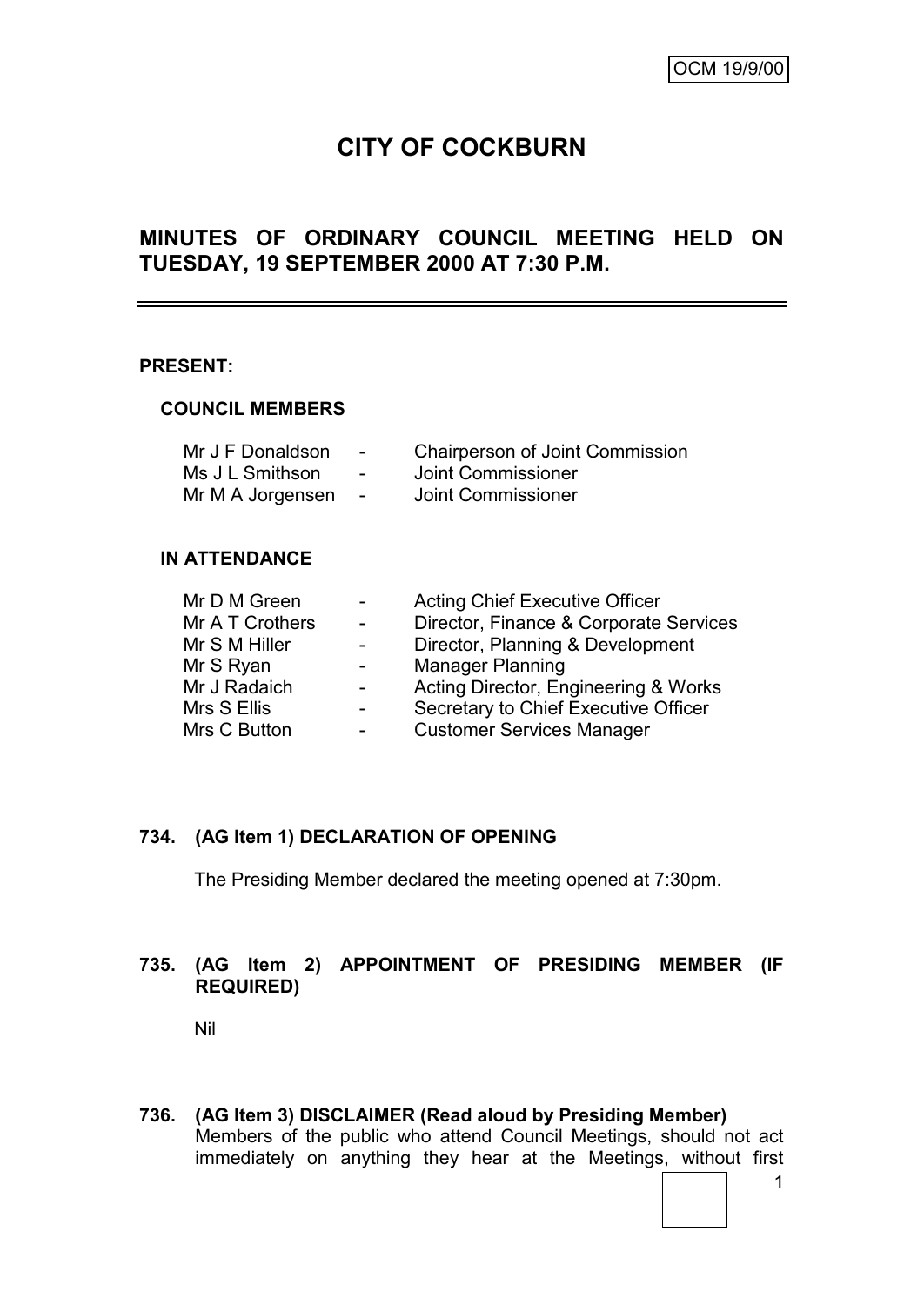seeking clarification of Council's position. Persons are advised to wait for written advice from the Council prior to taking action on any matter that they may have before Council.

#### **737. (AG Item 4.1) (Ocm1\_9\_2000) - ACKNOWLEDGEMENT OF RECEIPT OF WRITTEN DECLARATIONS OF FINANCIAL INTERESTS**

Cmr Donaldson advised that he had received written advice from Cmr Smithson of a financial interest in Agenda Item 13.13 which he read at the appropriate time.

#### **738. (AG Item 5.1) (Ocm1\_9\_2000) - APOLOGIES AND LEAVE OF ABSENCE**

| Mr R. Brown | <b>Annual Leave</b> |
|-------------|---------------------|
| Mr B. Greay | Apology             |

#### **739. (AG Item 6.1) (Ocm1\_9\_2000) - ACTION TAKEN ON PREVIOUS PUBLIC QUESTIONS TAKEN ON NOTICE**

**Mr Colin Crook - Public Question Time - Special Council Meeting - 25 July 2000** - Mr Crook tabled a letter at the meeting which criticized staff for the delay in having the complete agenda budget booklets available for public scrutiny until after their acceptance.

A response dated 7th August 2000 from the Director Finance, clarified that Book I of the Budget was available for inspection by 5pm on the 21st July 2000. This Book contained all the details of fees and charges, projects, works, plant and equipment purchases etc for the 2000/01 Budget, as well as a report by the Director, Finance and Corporate Services, giving an overview of the entire Budget. Book II, which represented the Budget in a statutory summarised format, was available by 2:45pm on the 24th July. Therefore the Budget Papers were not kept from public scrutiny until after their acceptance as stated by Mr Crook.

**Mrs Mary Jenkins - Public Question Time - Special Council Meeting - 25 July 2000** - felt that the \$20,000 allocated to upgrade the changing rooms and toilets at Coogee Beach was insufficient to carry out the necessary works. Cmr Donaldson had responded that the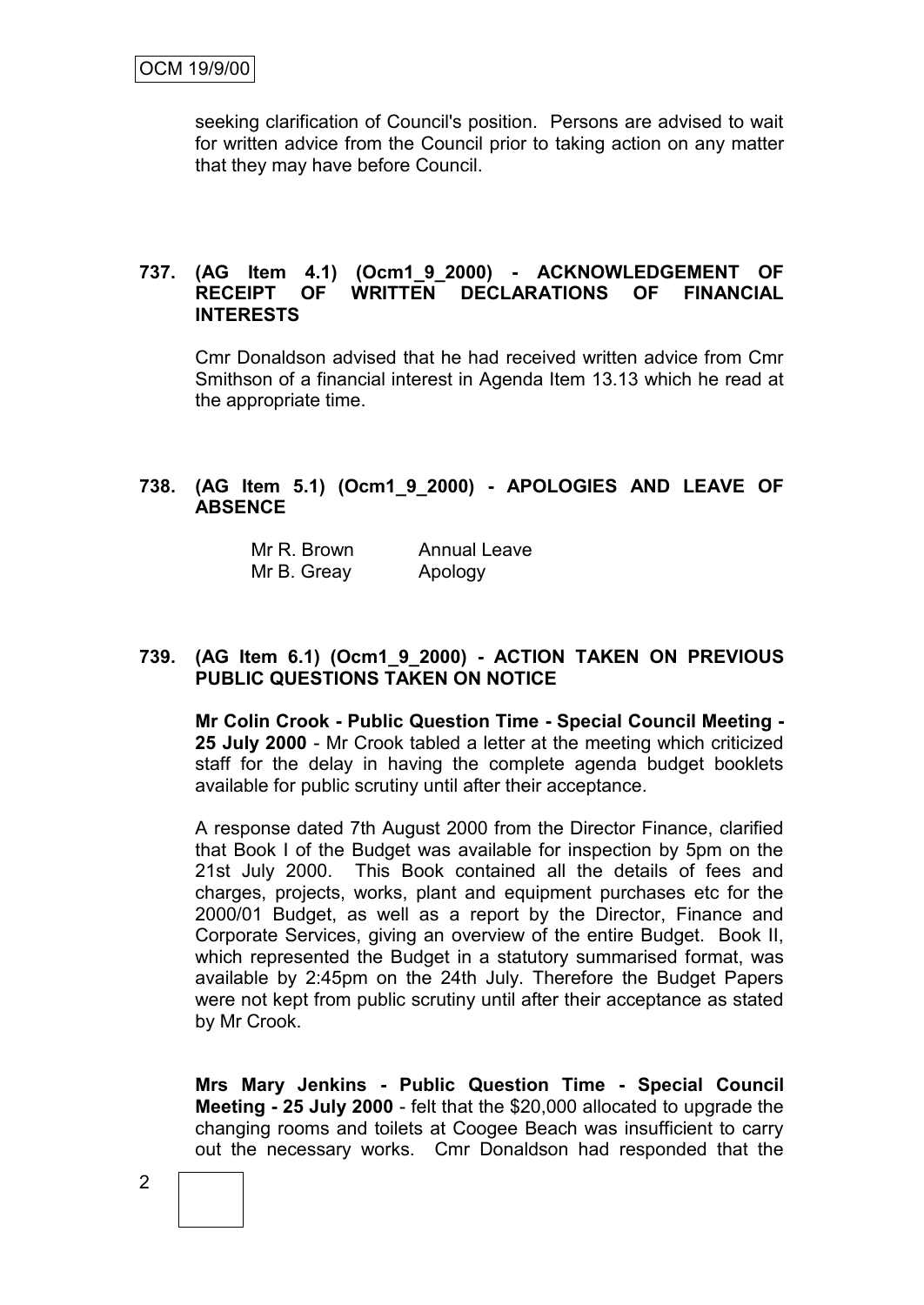Works Department would be approached to consider the Coogee Beach toilets and see if the Budget allocation was sufficient.

A response dated 14th August 2000 advised that the capital works allocation of \$20,000 was for the following improvement works:

- Rendering of all internal & external walls to a limestone finish
- · Commercial grade floor tiling through the ablution building
- · Wall tiling to shower cubicles
- · Graffiti coating to rendered walls.

In addition, approximately \$3,000 of the maintenance budget for the building would be used to:

- Replace eight damaged doors
- · Repair chipped internal wall partitions
- Repaint previously painted surfaces.

Mrs Jenkins also took issue with the safety of children using playground equipment with the risk of syringes and other material being discarded in sand and requested that Council remove the sand as soon as possible from all playgrounds in Cockburn and be replaced with a safe floor covering such as rubber or synthetic floor covering.

Letter dated 8th August 2000 informed Mrs Jenkins that the City was unable to agree to her request at this time as the cost of replacing the sand in each of the City's 103 playgrounds was estimated to be \$1.5 million. However, Council is aware of the danger of needle sticks and therefore as part of routine park maintenance, sand pits will be raked and cleaned each time a scheduled maintenance visit is undertaken.

Using rubber under-surfacing was still being considered and a single small playground has had rubber under-surfacing installed as a test site. Elements being tested are the cleaning requirements, resistance to vandalism (particularly from being set on fire) and ongoing maintenance costs.

**Stewart Bonser - Public Question Time - Ordinary Council Meeting - 15 August 2000** - in relation to the WA Croatian Association project on Lot 14 Progress Drive, asked how can the cost, for example for clearing/vegetating, be met where Council, as joint proponents, are limited to \$3,000 expenditure? Also why Council was continuing to support the WA Croatian Association giving them a further extension to a contract of sale.

In a response dated 5 September 2000, Mr Bonser was provided with a copy of the Business Plan adopted in 1998, which depicted anticipated levels of expenditure for various activities including funds for revegetation and site works. In September 1998, Council resolved that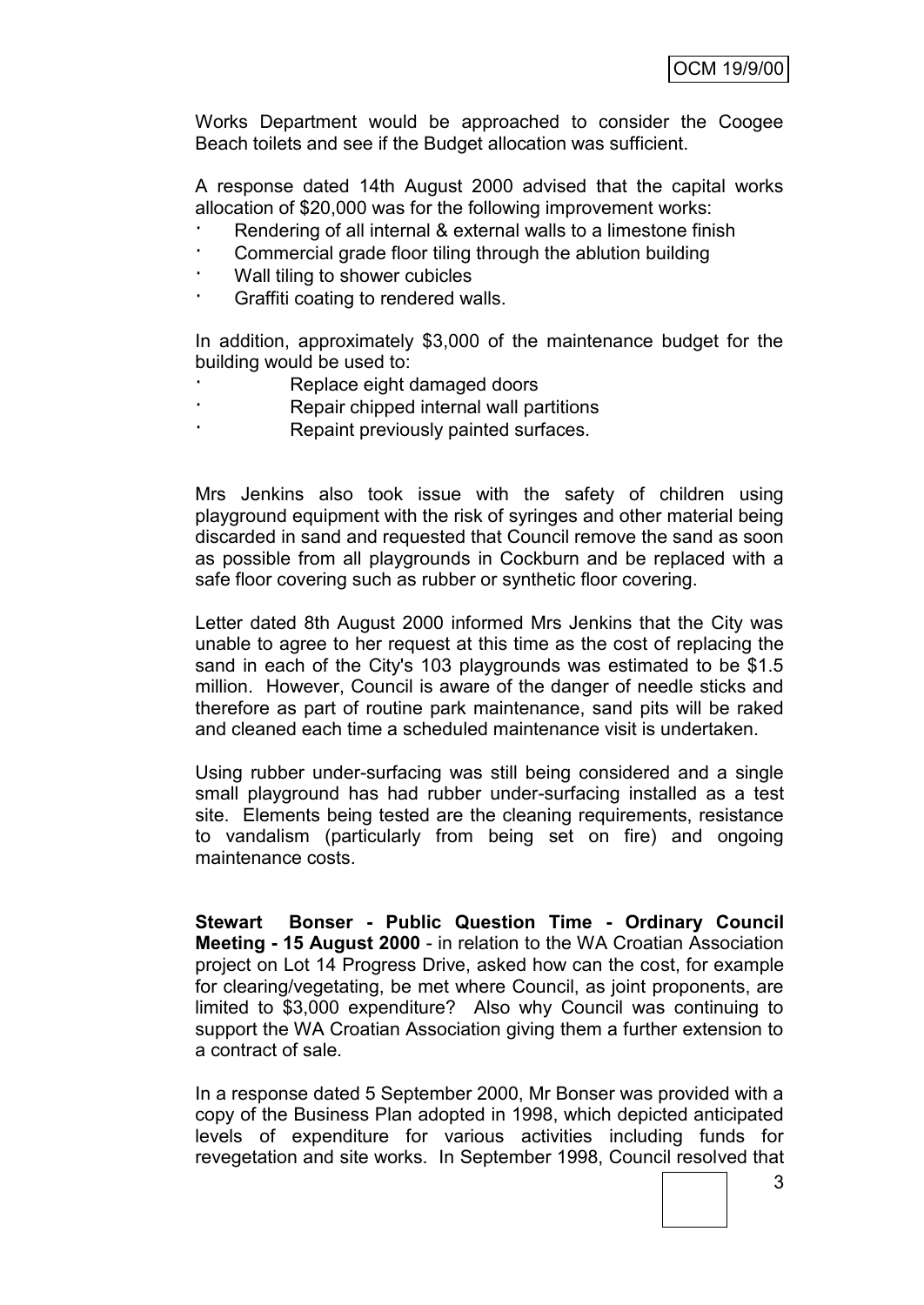Council's liability for the compliance audit would be limited to a maximum of \$3,000.

In response to Mr Bonser's second question, Council is the proponent to the subdivision of Lot 14 Progress Drive. The Western Australian Planning Commission issued the conditions of subdivision to the City of Cockburn (not the WA Croatian Association). Under the Contract of Sale, Council has an obligation to finalise the subdivision of Lot 14 Progress Drive and is working toward that end and non-compliance of this obligation may leave Council open to action.

**Mary Jenkins - Public Question Time - Ordinary Council Meeting - 15 August 2000** - asked if there could be an appeal to the Governor on the decision that the Minister for Local Government has made, with regard to funding the Inquiry.

A letter dated 4th September 2000, informed Mrs Jenkins that Council had instructed that legal advice be sought to ascertain if any avenues for appeal exists. When that advice is available, it will be presented to Council.

**Harley King - Public Question Time - Ordinary Council Meeting - 15 August 2000** - was concerned about safety issues at the Waverley Road/North Lake Road and Winterfold Road/North Lake Road intersections due to the installation of light poles on the median strips obstructing visibility.

Letter dated 6 September advised that an on-site inspection indicated that the light poles at the Waverley Road/North Lake Road intersection represent a nuisance however, they do not obstruct visibility with normal care and attention and the Road Traffic Rules being observed.

The sight distance at the Winterfold Road/North Lake Road intersection in regard to the City of Melville limestone wall entry statement in the median, although compromised, is adequate for traffic to negotiate safely. Drivers' sight distance is not compromised by the entry statement if motorists exercise safe practice. However, to improve safety, the City of Melville have indicated they will propose the construction of a seagull island in the median break in their forward plan.

#### **740. (AG Item 7.1) (Ocm1\_9\_2000) - PUBLIC QUESTION TIME**

**Mr Peter Mirco**, Bibra Lake asked if the Commissioners had a personal interest in reference to making decisions on behalf of this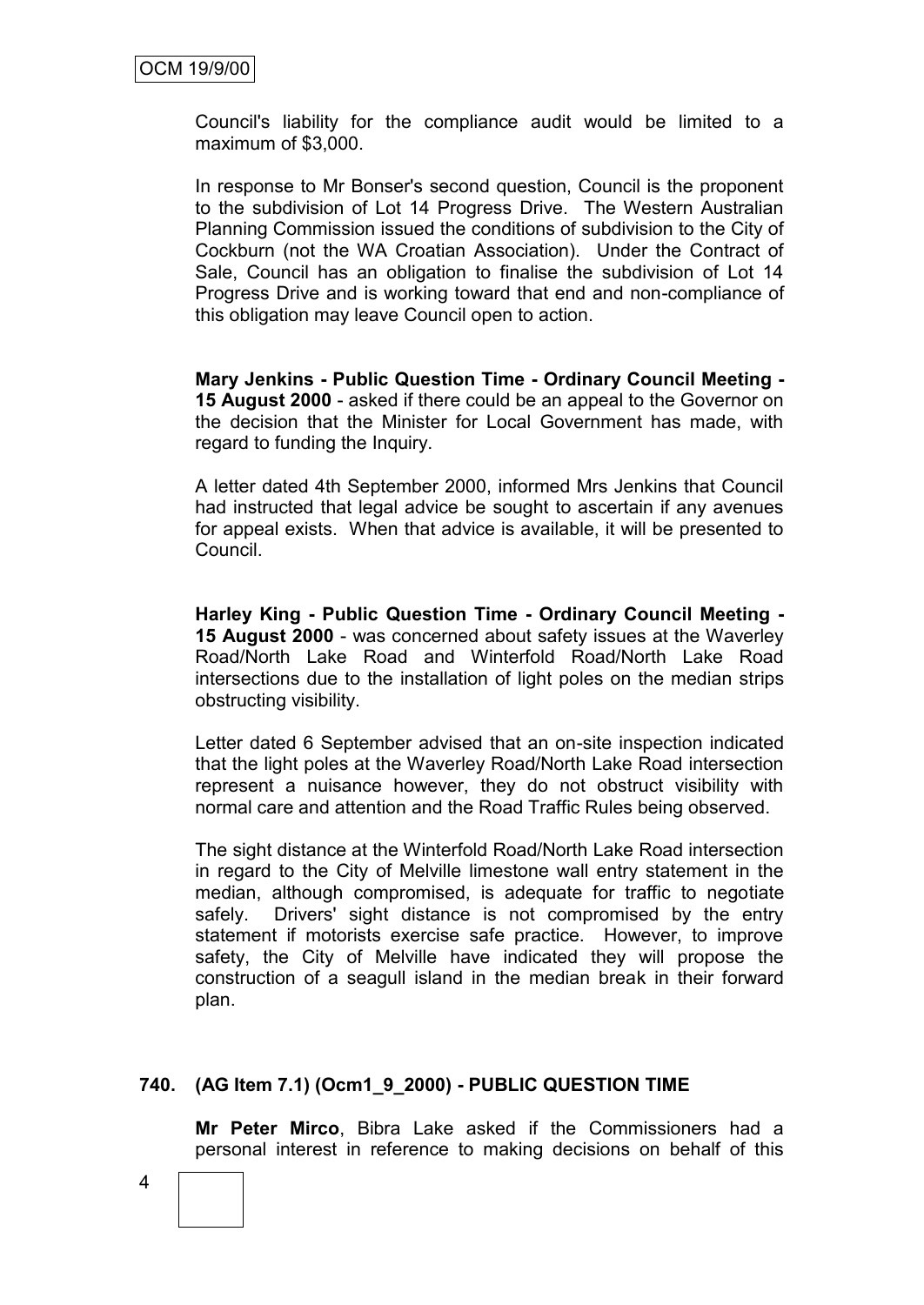Council, in paying the Inquiry bill, considering that the Minister employed them on a salary basis, paid by the City of Cockburn, to run the Council. Mr Mirco believed that the Commissioners should have declared a personal interest in this issue at past meetings since they were getting paid to do a job under instruction of the Minister. He felt that, for that reason, the Commissioners were not acting in the best interest of the City.

**Cmr Donaldson** responded that the Commissioners are not paid by the Minister. They were appointed by the Minister and the City of Cockburn pays the Commissioners in exactly the same way as it would for elected members under the Local Government Act. There is no conflict of interest that pertains to Commissioners or elected members, carrying out their duty in the manner in which Mr Mirco suggests.

**Cmr Jorgensen** added that it was extremely important to note that he had never received any instructions from the Minister. He took an oath to serve the citizens of Cockburn and he was not acting under any instruction from the Minister or anyone else.

Mr Mirco also wished to ask, in regards to newspaper articles which suggested that the Commissioners had made their decision in regards to the payment of the Inquiry bill, whether a decision had already been made.

Cmr Donaldson responded that the issue is on this meeting's agenda although he did wish to clarify that the Council does have a Minister Order to pay the bill.

**Mrs Mary Jenkins,** Spearwood, with regard to agenda item 12.6, requested that Council not make a decision on this matter until she has heard from the Governor's office in response to a Petition of Last Resort on behalf of the Citizens of Cockburn which the Governor has acknowledged receipt of and which contains approximately 800 signatures. Mrs Jenkins also requested Council get a second opinion about the advice given by Council's Solicitor, Clayton Utz, on the worthwhile prospect of action occurring as she felt that a petition had been made and accepted and therefore, the conclusions in the agenda based on lawyer's advice, was not relevant.

Mrs Jenkins also stated that she had met with a Commissioner and staff at Coogee Beach to discuss the renovations of the ablutions area. At the meeting, it had been agreed that renovations will go ahead and she wished to thank Council for that.

**Mrs Val Oliver**, Coolbellup with regard to agenda item 12.6, was concerned about the money being paid for the Inquiry and suggested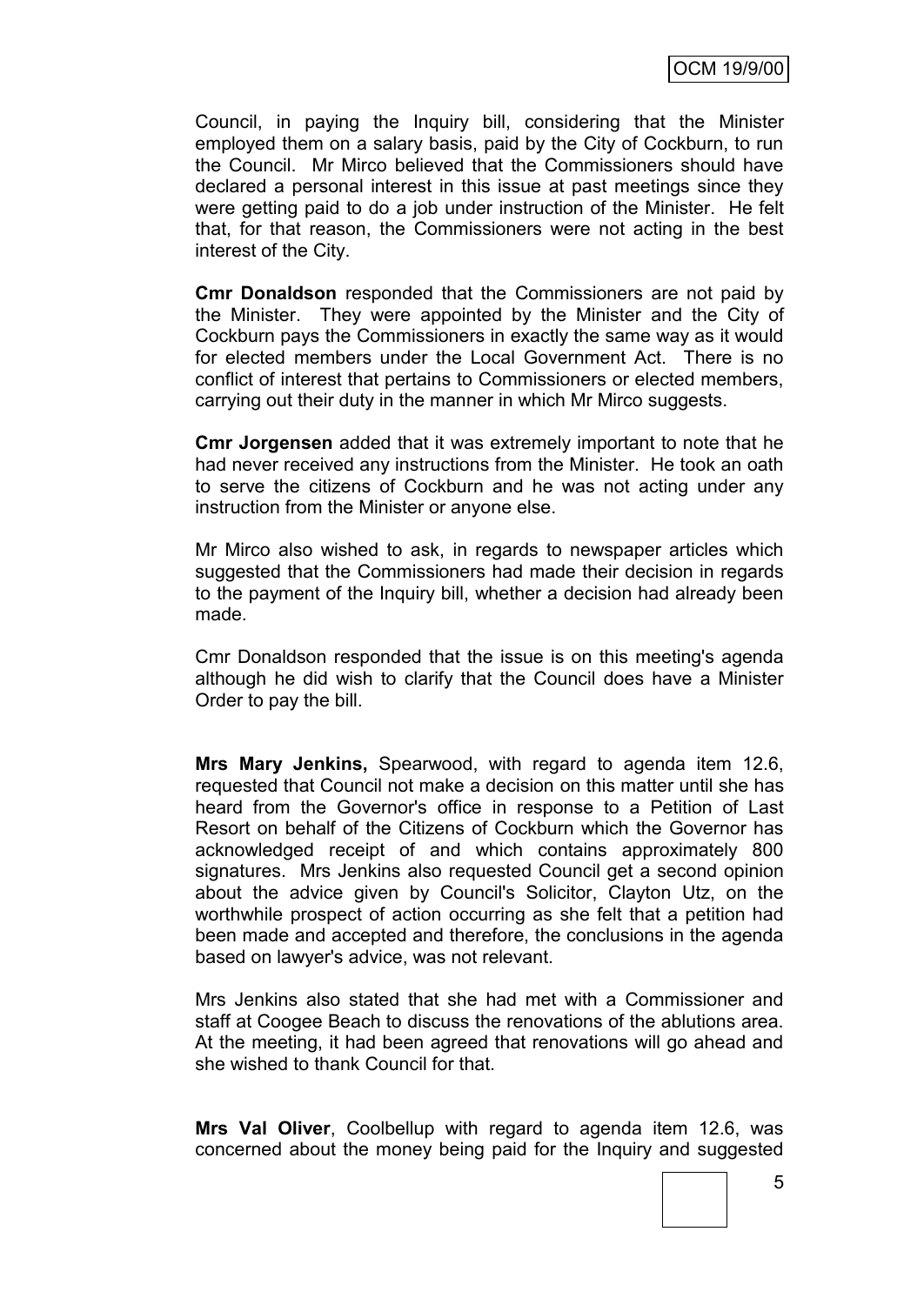that nothing be done about this issue until Cockburn has an elected Council.

**Mrs Heather Smedley**, Munster with regards to item 13.4, the wetlands crossing structure at Lake Coogee, firstly requested clarification about whether Council would be responsible for initial capital costs as well as ongoing maintenance of the bridge.

In addition, Mrs Smedley was concerned about a document called "The Woodman Point Enhance Group" which is being distributed by the Water Corporation and which she felt, was very misleading and spoke about the project as being an environmental plus for the whole community which is hardly true given that the crossing over Lake Coogee will impact on Lake Coogee in that it contravenes the Environmental Projection Policy for Lake Coogee. Mrs Smedley queried if Council was aware of the document.

**Cmr Donaldson** advised that Council will take her queries on notice and respond in writing.

**Mr Bob Long**, Munster regarding item 13.13.

AT THIS POINT THE TIME BEING 7:48PM, CMR SMITHSON LEFT THE ROOM AS SHE HAD DECLARED AN INTEREST IN THIS ISSUE.

Mr Long asked that should Council not agree to the request not to allow amendment 217, would they visit Mr Long's home in six months time and share a glass of water with his family.

**Cmr Donaldson** thanked him for the invitation and said that he would.

**Mr John Grljusich**, Munster regarding item 13.13, agreed with the sentiments of speakers at the Special Electors Meeting earlier. He asked Council to note the previous Council's decision that the City would not approve any more tipping sites within Cockburn other than the site which is owned by the Council and in that direct precinct.

Mr Grljusich advised that in relation to Lot 51 Russell Road, he was aware that the Council had a Deed of Agreement with the owner of that land, Cockburn Cement, which was in relation to the extraction of limestone. He believed that deed was still in effect and queried if Council had seen that deed and whether it affects this proposal.

**Cmr Donaldson** advised that Council was not aware of the deed and would take it on notice to investigate as to whether the deed applies.

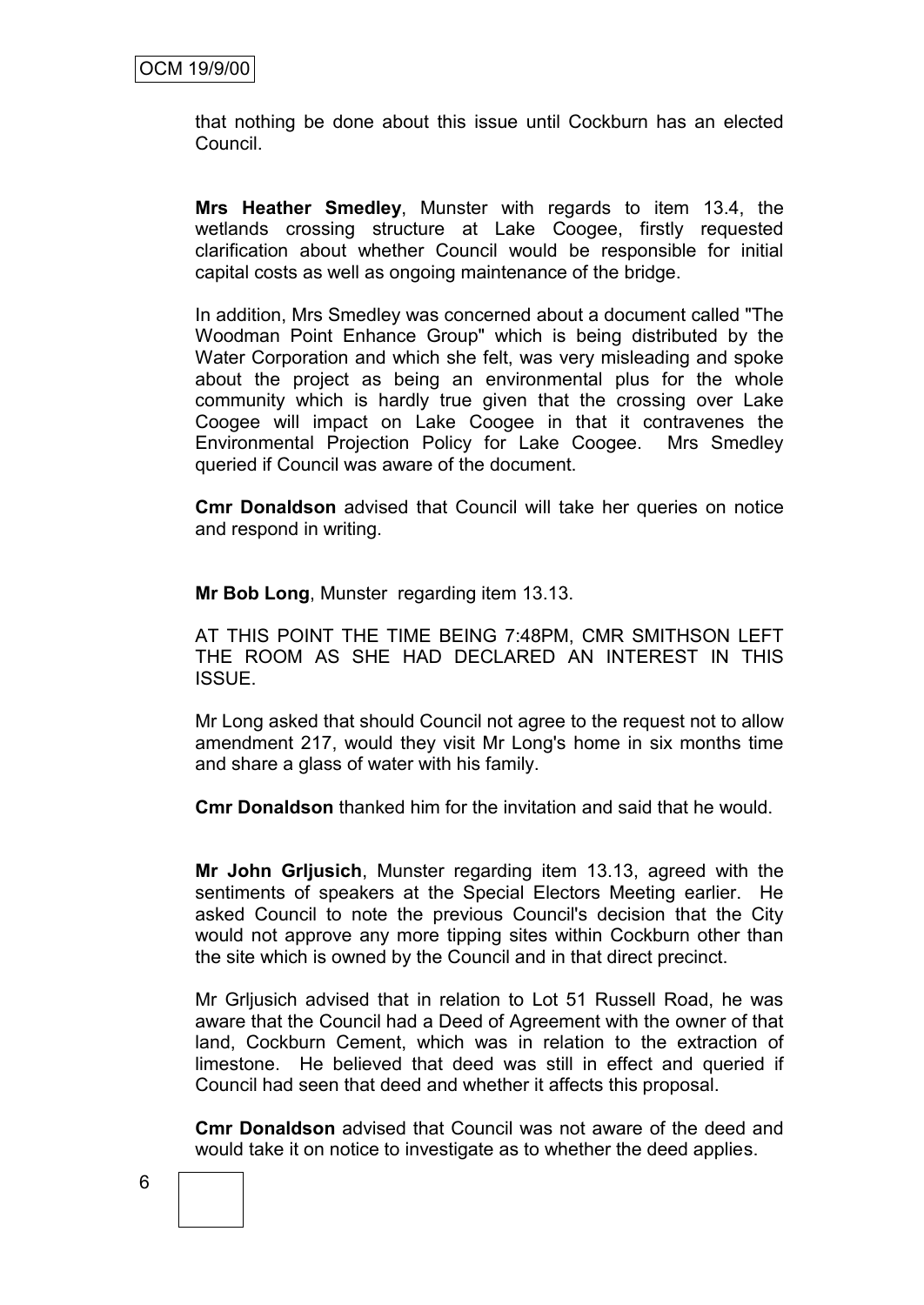Mr Grljusich suggested that Council should defer a decision until it had that information. Also, if there is a deed, requested that Council make it available for public viewing.

Cmr Donaldson responded that advice would be required on whether there was any legal implications to making the deed available to the public.

**Mrs Jacky Hill**, Munster advised that she was in receipt of a letter from Cockburn Cement to say that they do not own the land. It has been sold, is now freehold and is owned by Eclipse Resources so there was no reason why a decision couldn't be made at this meeting.

**Mr John Garside,** Wattleup - regarding conditions of item 13.13 and the environmental impact of that landfill site, understood that the Department of Environmental Protection had not yet made their decision and queried if that was the case.

**Director, Planning & Development** responded that the EPA have dealt with one part of their assessment process being the assessment of the amendment itself and said that the environmental impacts weren't so severe that require a formal assessment. They did provide advice on some of the things that could apply to operations of that particular proposal. The other thing is whether or not a works license will be issued for the purposes of operating and that can't happen until the land use is approved. The EPA has done one part of the work but still has other things to do once the decision is made, whether the land is suitable for this particular project.

Mr Garside queried that Council would be making decisions on that site without the full knowledge of how those regulations were applied to that site.

Director, Planning responded that was because there are two processes. The first is the scheme amendment itself which deals with land use. The EPA have assessed and made their decision known on that. If it goes ahead as a zoned site, the next thing is the applicant makes a development application and then there are decisions made on what conditions will apply in terms of the works license, which is made by the Department of Environmental Protection at that time.

**Mr Stephen Lee**, Beeliar asked if Council felt this would set a precedent in the City of Cockburn.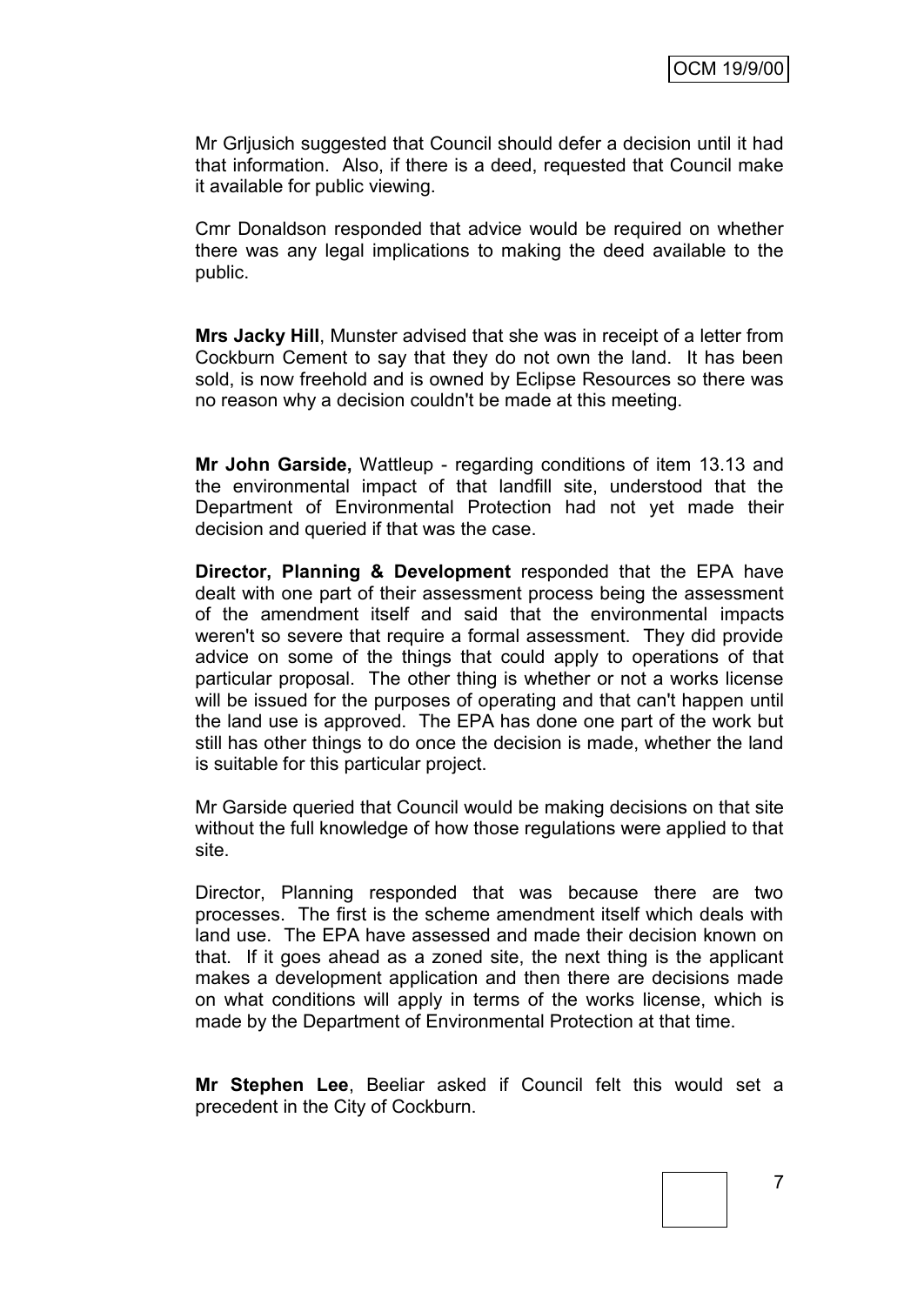**Cmr Donaldson** felt that was an interesting issue because if this proposal occurs, what would happen to the other ex-quarries. That would present the City with a dilemma because people don't want these holes in the ground to stay that way. Ultimately, people want to see them used in some way or returned to a usable state and the only way that can happen in a lot of cases, is for some form of fill to be applied to the site.

In answer to Mr Lee's question in part, if the Commissioners were to vote against the recommendation and changed it in some way that provided an opportunity for the project to proceed, that may be deemed as a precedent. However, even if the Council votes for the recommendation, the issue of what Cockburn will do with its ex-quarry sites remains and I this is something the next Council must attend to. The community doesn't want these holes in the ground to stay there as barren wasteland without any vegetation or proper use.

Mr Lee agreed that something would need to be done about it. However, there is that possibility that it will set a precedent and urged Council to support the Officer's recommendation and also requested that Council not defer the item any longer.

**Mr Greg Mannow**, Russell Road and the closest home owner to the site, with regards to drinking water, asked what Council would do about any pollution to local rainwater tanks. Would Council make provision to scheme water for the residents in the event of this going ahead and secondly, will the Council's Health Department be doing regular tests of drinking water from rainwater tanks?

**Cmr Donaldson** advised that if Council votes against the recommendation, it would write to residents saying what it would do about testing rainwater and give some indications as to whether the water issue is a real one. If Council supports the recommendation, there is no need to write.

**John Dennick**, Wattleup asked if Council was aware of the Ministry of Planning guidelines that state "Good planning decisions are those that benefit the community"? In relation to the quarry, this is not a typical hole in the ground type quarry and not an eyesore which needs rehabilitation. It is much too close to homes and well outside the D.E,P guidelines of good practice. So where is the benefit to the community?

**Tom Barrett**, Munster commented that he estimated the 'hole' on Moylan Road to be no more than 2m deep and therefore, where would all this stuff go when there is no hole to fill. That therefore seems that the fill is going to rise above Moylan Road very quickly. Mr Barrett felt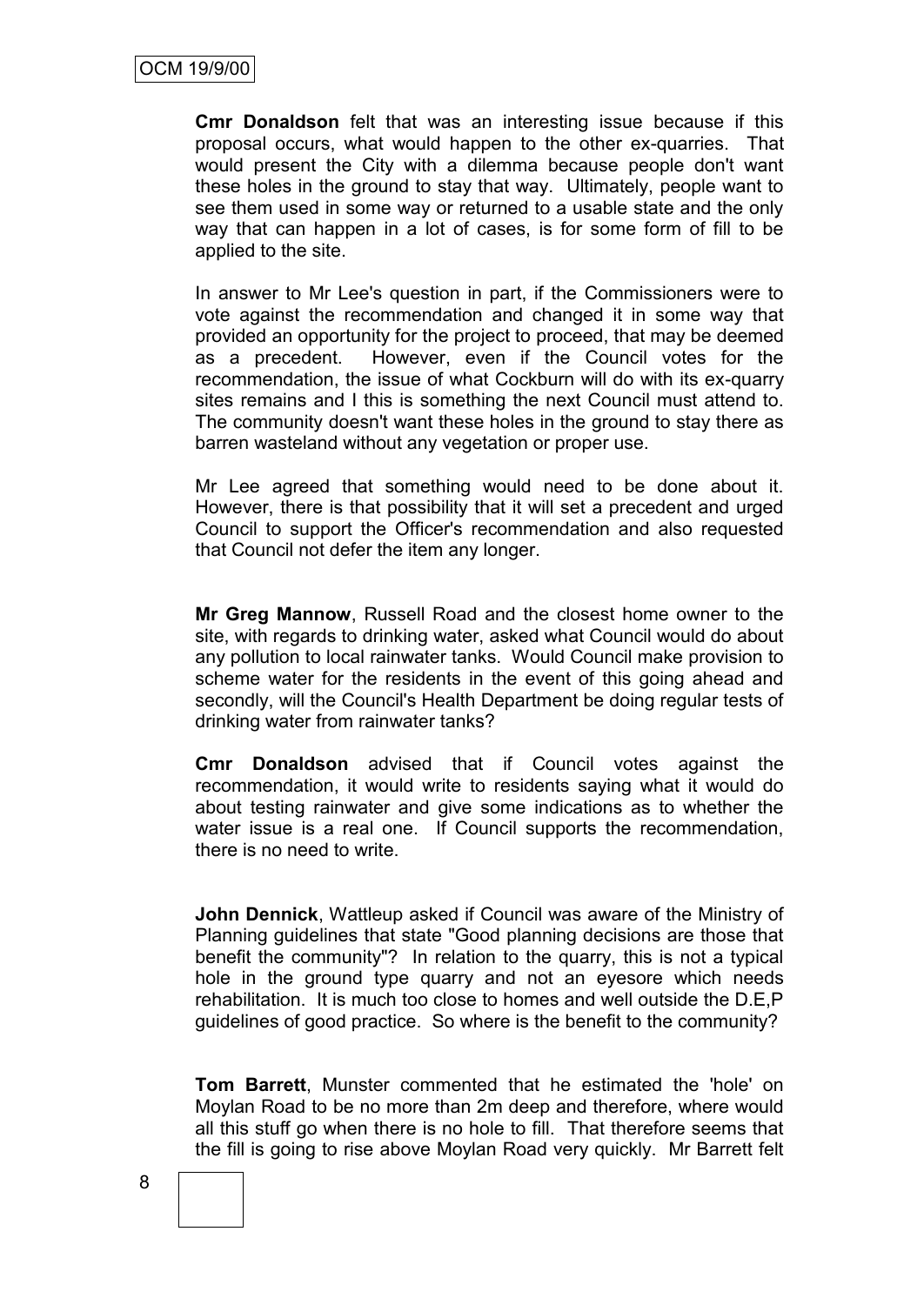that this site would be better suited to commercial development than this proposal and asked if Council had considered that option.

**Cmr Donaldson** advised that it had been considered however, the unusual irony of this issue is the land could quite quickly be developed for industrial use. Were it to be filled as per the proposal, the land would probably be a park or similar but the community has made the decision not to have it filled and left as open space with vegetation, they seem to want it left as is.

Mr Barrett felt that the area was far more valuable to the community to be developed. In terms of creating a precedence, other similar property owners may then decide to use their vacant land for fill.

Mr Barrett was also concerned about the polluting of the water table similar to the situation he now faces with his businesses near a previous tip site in Bibra Lake where the water is now carrying a lot of bacteria etc. He also feels that the quality of liners currently used, is not adequate and therefore, the contamination of ground water must be considered.

Cmr Donaldson advised that the issue of ground water contamination is subject to an item in the report and has been considered.

**Mr John Grljusich**, Coogee regarding the statement that Cockburn Cement had sold the land, still suggested that Council should sight the deed and see what affect that has on the piece of land because there may have been an agreement between Cockburn Cement and the Council, that may preclude any other future development.

**Mrs Evelyn Massey**, Coogee is a volunteer fire fighter who is concerned about the burning of tyres and asked if Council had considered that.

**Cmr Donaldson** agreed that the stockpile of tyres and vandalism was a consideration.

AT THIS POINT THE TIME BEING 8:23PM, CMR SMITHSON RETURNED TO THE MEETING.

**Mr Laurie Humphreys**, Coolbellup in regards to item 16.1 and bearing in mind that Council must make another decision on this issue in November, wished to suggest that Council again look into what it was going to cost the ratepayers of Cockburn, to do what Environmental Protection require. He believed the City should not be in a position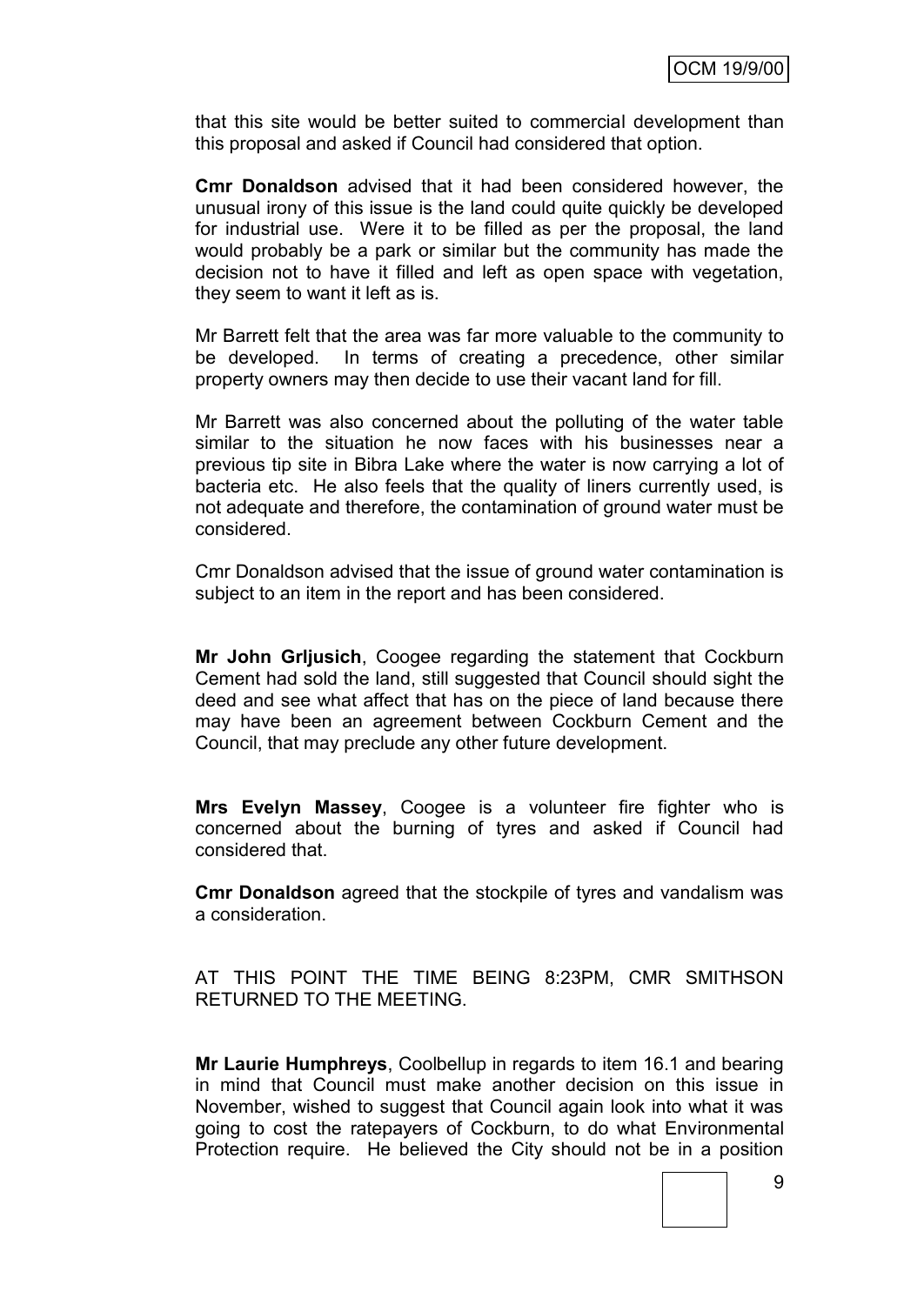where ongoing costs are to be afforded Council for years and years. He suggested that prior to the next meeting, Council should get the expected costs of the environmental commitment Council is expected to meet. Mr Humphreys added that he believed the land should stay in its natural state and in November, Council should decide to stop the development.

**Cmr Donaldson** advised that the Commissioners received a deputation from community interest groups and have requested that they put their concerns in writing including the issues with respect to environmental management and attended costs. The Commissioners have given an undertaking that they will look at that after they have had discussions with the staff.

**Mr Tom Barrett** raised the issue of a power transformer being installed on Lot 14 and queried the necessity to spend \$20,000 on a transformer which he felt was not necessary at this time and arguably too big for its purpose.

**Cmr Donaldson** wished to clarify for the gallery, that the Council, some years ago, decided to proceed with this project on the basis of a number of commitments being met. A business plan was developed and the Council has not as yet rescinded its intention to cease works. The City is proceeding. There has been no decision to rescind the decision to proceed and until Council is convinced that that isn't the proper and prudent way to go, the plan and the decision made by Council in 1998 to proceed with this, still stands.

**Cmr Jorgensen** added that in the order of \$170,000 was committed to this project by the previous Council as part of that business plan. There seemed to be confusion in the community that it is the current Council (the Commissioners) that have made that decision. What the Commissioners believe they are doing, is honouring the previously elected Councillors' commitment to that project. Some of the areas of concern that have been raised by the community, are being taken on board and considered. This is not a new issue, it is the previous Council's initiative.

**Mr Valentine Jackovich**, Spearwood was confused by the comments of previous speakers. As the President of the WA Croatian Association, he wished to clarify that the money people keep talking about, is not their money but the money that the Association paid to the Council to spend on the project.

**Mr John Grljusich**, Coogee referred to item 12.6 and queried whether the legal advice received, was only in relation to the Minister's ability to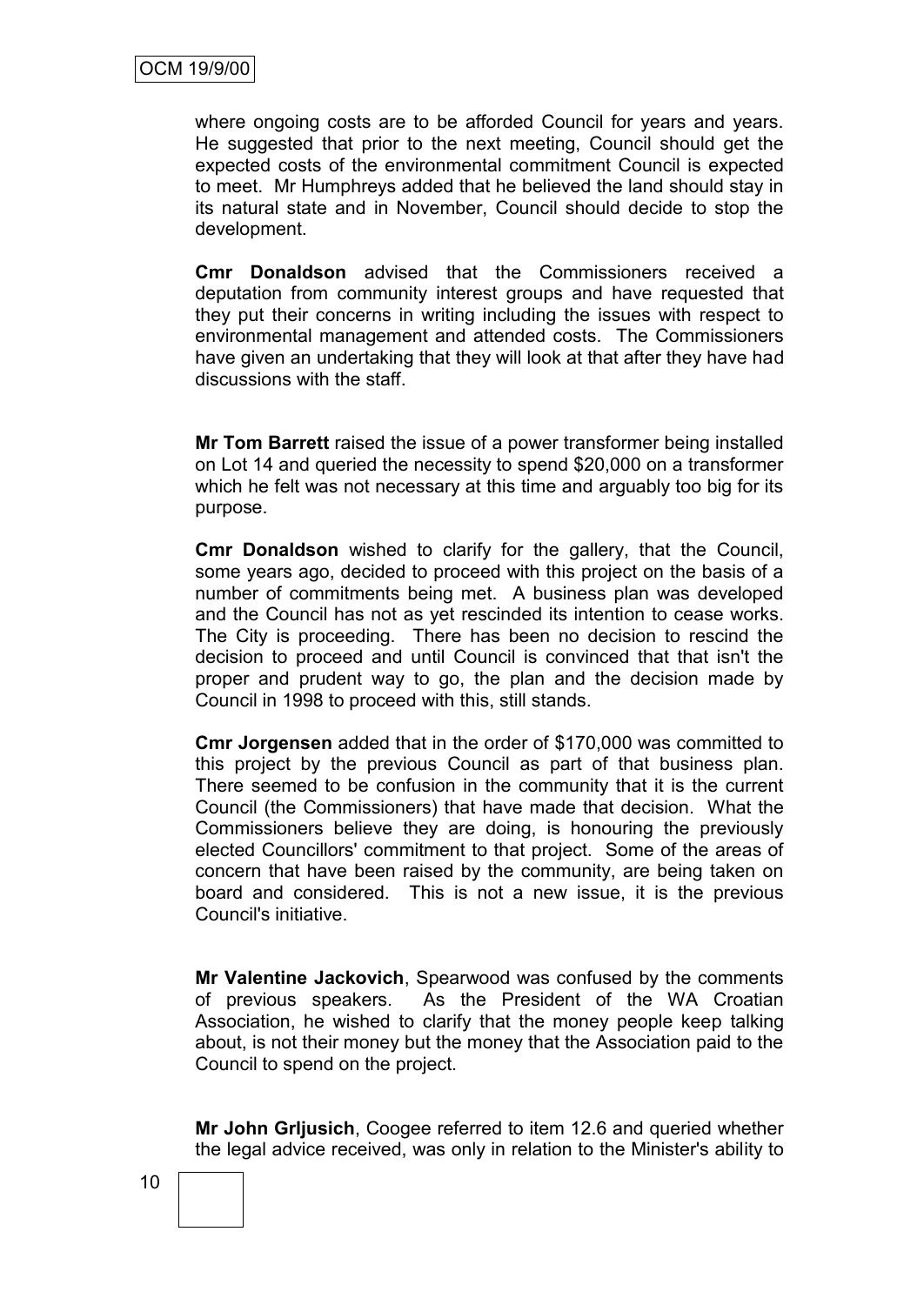be able to impose the Inquiry costs on the City or did it also relate to natural justice.

**Cmr Donaldson** advised that the order is from the Minister therefore he is the legal entity with respect to the order and that the issue of natural justice is not under consideration by the Commissioners.

Mr Grljusich suggested that Council seek legal advice in relation to natural justice as he did not feel it was afforded to himself or the others who had adverse findings against them. If the legal opinion was that natural justice was not conferred on those involved, then the onus would be on the Minister and the Council could make a decision not to pay any of the costs.

Cmr Donaldson responded that the Commissioners have assiduously avoided making any comment and will continue to do so, on the content of the Inquiry. The matter currently before Council, relates to funding, not to areas of natural justice, fact, areas of omission or what other allegational claim may be made. That is a matter which Mr Grljusich, as a citizen, may wish to do.

**Mr Tom Barrett**, Bibra Lake asked if it was the Commissioners' position that Cockburn shouldn't be paying the \$1.8 million and is that what has been argued with the government?

**Cmr Donaldson** explained that Council has made its position very clear that it doesn't believe that it is fair or equitable, that the City of Cockburn should pay all of the costs and that position has been argued that with the Minister.

Mr Barrett suggested that as the Commissioners were in the final moments of their tenure, they could refuse to authorise the payment and resign from their positions. That would put the Minister in a difficult position with an oncoming election.

Cmr Donaldson explained that Council has an Order from a Minister of the Crown which it has fought very hard on behalf of Cockburn, to seek some equity and to see that the Crown share some of the costs because Council believes that in a lot of instances, issues were relevant to all of local government. To date, that has been unsuccessful. If the Commissioners were to refuse that Order, the Minister would probably sack them, appoint an Administrator or send an officer to carry on.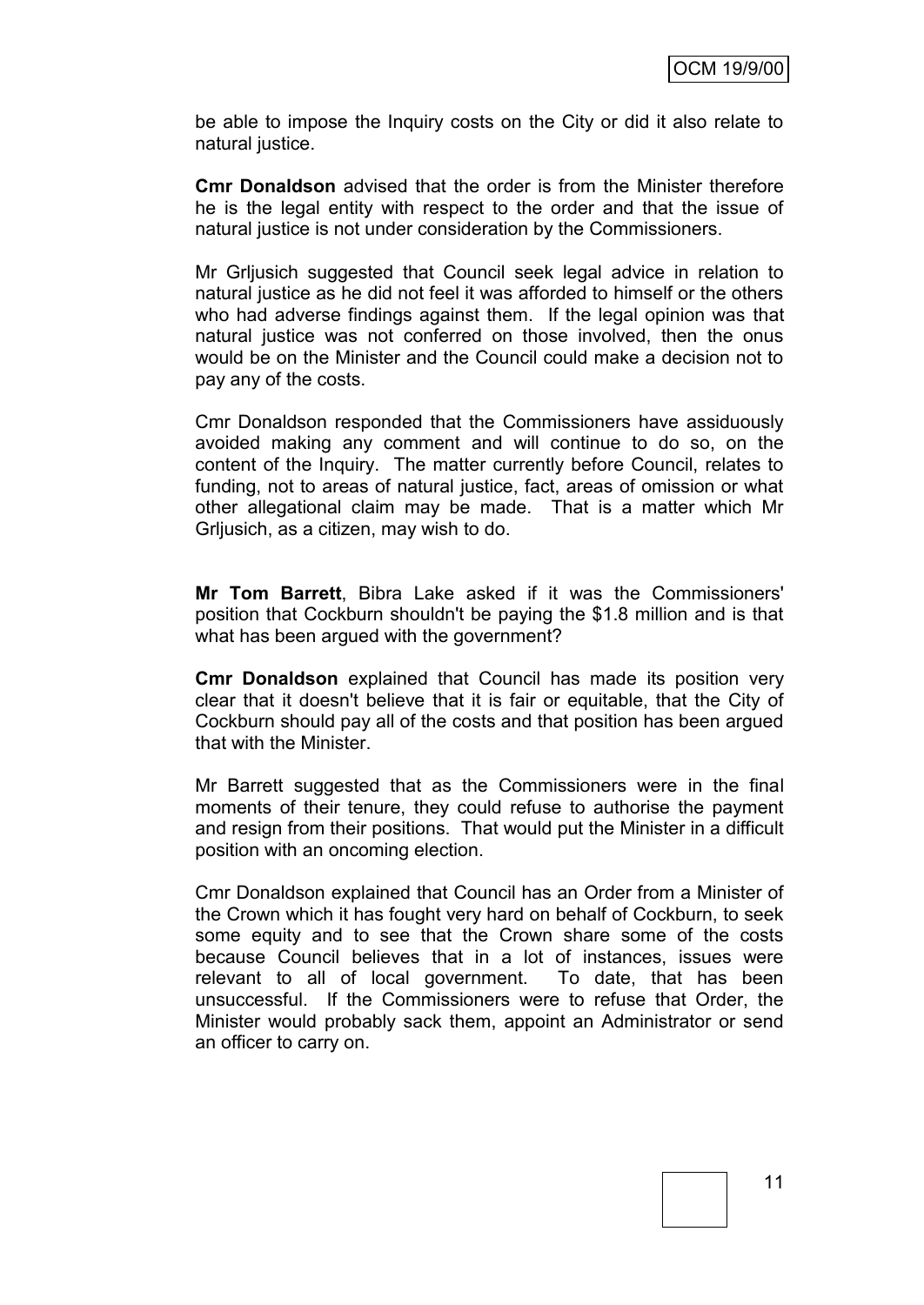#### **741. (AG Item 8.1) (Ocm1\_9\_2000) - ORDINARY COUNCIL MEETING - 15/8/2000**

MOVED Cmr Jorgensen SECONDED Cmr Smithson that the Minutes of the Ordinary Council Meeting held on Tuesday, 15 August 2000 be confirmed as a true and accurate record.

#### **CARRIED 3/0**

#### **742. (AG Item 8.2) (Ocm1\_9\_2000) - SPECIAL COUNCIL MEETING - 13/9/2000**

MOVED Cmr Jorgensen SECONDED Cmr Donaldson that the Minutes of the Special Council Meeting held on Wednesday, 13 September 2000 be confirmed as a true and accurate record.

#### **CARRIED 3/0**

#### **743. (AG Item 12.1) (Ocm1\_9\_2000) - PROPOSED AMENDMENT TO THE LOCALITY BOUNDARY OF YANGEBUP AND BEELIAR (1050) (LCD) (ATTACH)**

#### **RECOMMENDATION**

That Council inform Urban Focus that it is not willing to support the changing of the locality boundary name as shown on Attachment B to the Agenda from Yangebup to Beeliar.

#### **COUNCIL DECISION**

MOVED Cmr Smithson SECONDED Cmr Jorgensen that the recommendation be adopted.

**CARRIED 3/0**

#### **Background**

The present locality boundary of Yangebup and Beeliar is shown on Attachment A and has been in that position for sometime, however Urban Focus has made an application on behalf of the landowners of the land hatched in Attachment A, to change the locality name to Beeliar.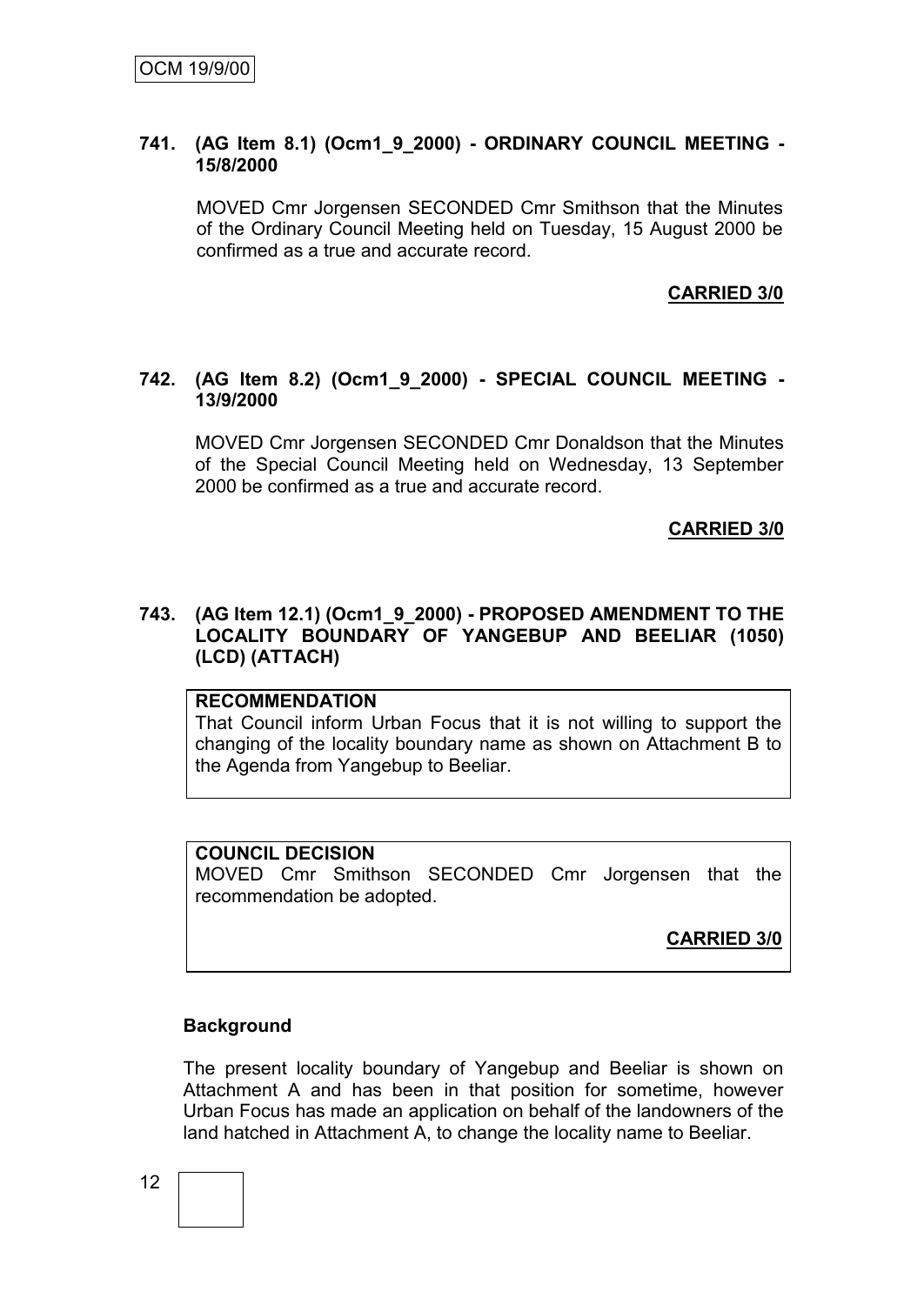#### **Submission**

The submission presented by Urban Focus reads:-

"*We have been formally appointed by landowners in the Cell 9 Development 9 to assist in the development of their properties to create a residential housing estate.*

*A number of owners in the area have indicated a preference for the Cell 9 area to be incorporated into the suburb of Beeliar.*

*The area is currently bounded by Yangebup Road to the north, Spearwood Avenue to the east, the proposed Beeliar Drive to the south and a railway line to the west. The area covers approximately 55 ha comprising twenty six certificates of title under the ownership of twenty individual proprietors. The east/west orientation of Yangebup Road and the Railway Line is considered a logical and appropriate demarcation between the suburbs of Yangebup and Beeliar.* 

*Owners have indicated their desire to create an estate, which will require new purchasers to abide by building guidelines incorporating specifications on dwellings, outbuildings, fences and gardens. Owners of each new lot created will be required to comply with the guidelines via the imposition of a restrictive covenant. Furthermore, intersection treatments and landscaping are proposed to provide an attractive high standard development. A significant number of lots within the Cell 9 area will have ocean views and a number with views of the Darling Escarpment.*

*It is considered that the implementation of the proposed covenants in addition to the landscaping feature will meet the high expectation of the purchasers.*

*It is intended the area will be developed to meet the expectations of second and third homebuyers, thus incorporating a number of two storey homes. The existing landowners are strongly of the view that the suburb name "Beeliar" is more directly related to the planned status of the Bayview Estate that is currently under construction.*

*It is the owners wish that their land be included in the Beeliar locality as it is likely they, with new owners, will also patronise the proposed Beeliar Commercial and Shopping Centre adjacent to the railway line, have their children attend the proposed Beeliar Primary School and use the existing area of public open space on Watson Road and/or the proposed area of public open space on the south west corner of Cell 9. It is also proposed to create a local neighbourhood centre in Cell 9.*

*We trust you are able to give this request your favourable consideration and we look forward to an opportunity to meet and discuss the proposal*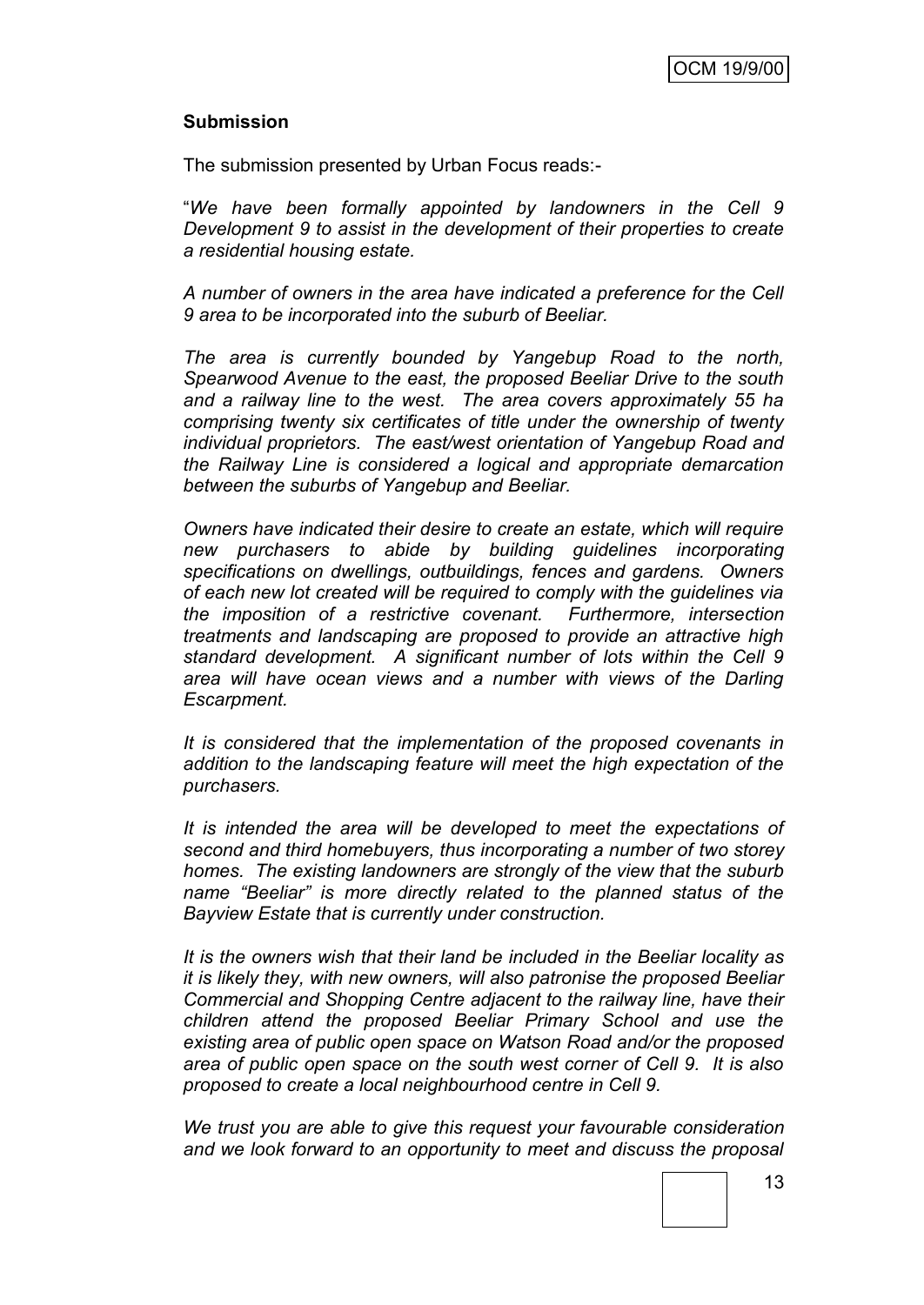*with you. For your further reference and in support of the above request, we also enclose sixteen duly signed Support Statements from the existing owners that fervently support the name change. A plan listing the properties of those owners that have signed the above referred statements is also enclosed.*

#### **Report**

It is submitted that the proposal presented by Urban Focus to change the present Yangebup/Beeliar locality boundary is somewhat unsubstantiated and preliminary comments from the Geographic Names Committee supports this view. There are twenty-six landowners involved in the proposal to change the locality name. Letters of support for the proposal have been received from fifteen landowners and the acceptance rate is better than 50%.

The existing suburb of Beeliar lies south of Beeliar Drive and will have an ultimate population of between 9,000 and 9,500 people. The proposal put forward by Urban Focus would add an additional 1,000 people to the suburb of Beeliar. Furthermore it would be the only area north of Beeliar Drive included in the suburb of Beeliar. There seems to be a somewhat tenuous link suggesting that the suburb of Beeliar is more marketable than Yangebup, even though the developer will probably give the area an estate name.

### **Strategic Plan/Policy Implications**

Key Result Area "Planning Your City" refers.

### **Budget/Financial Implications**

N/A

**Implications of Section 3.18(3) Local Government Act, 1995**

Nil

#### **744. (AG Item 12.2) (Ocm1\_9\_2000) - PROPOSED AMENDMENT TO THE JANDAKOT/BANJUP LOCALITY BOUNDARY (1050) (LCD) (ATTACH)**

#### **RECOMMENDATION**

That Council recommend to the Geographic Names Committee, that the current locality of Jandakot and Banjup as shown on Attachment A to the Agenda, be amended to reflect what is shown in Attachment B to the Agenda.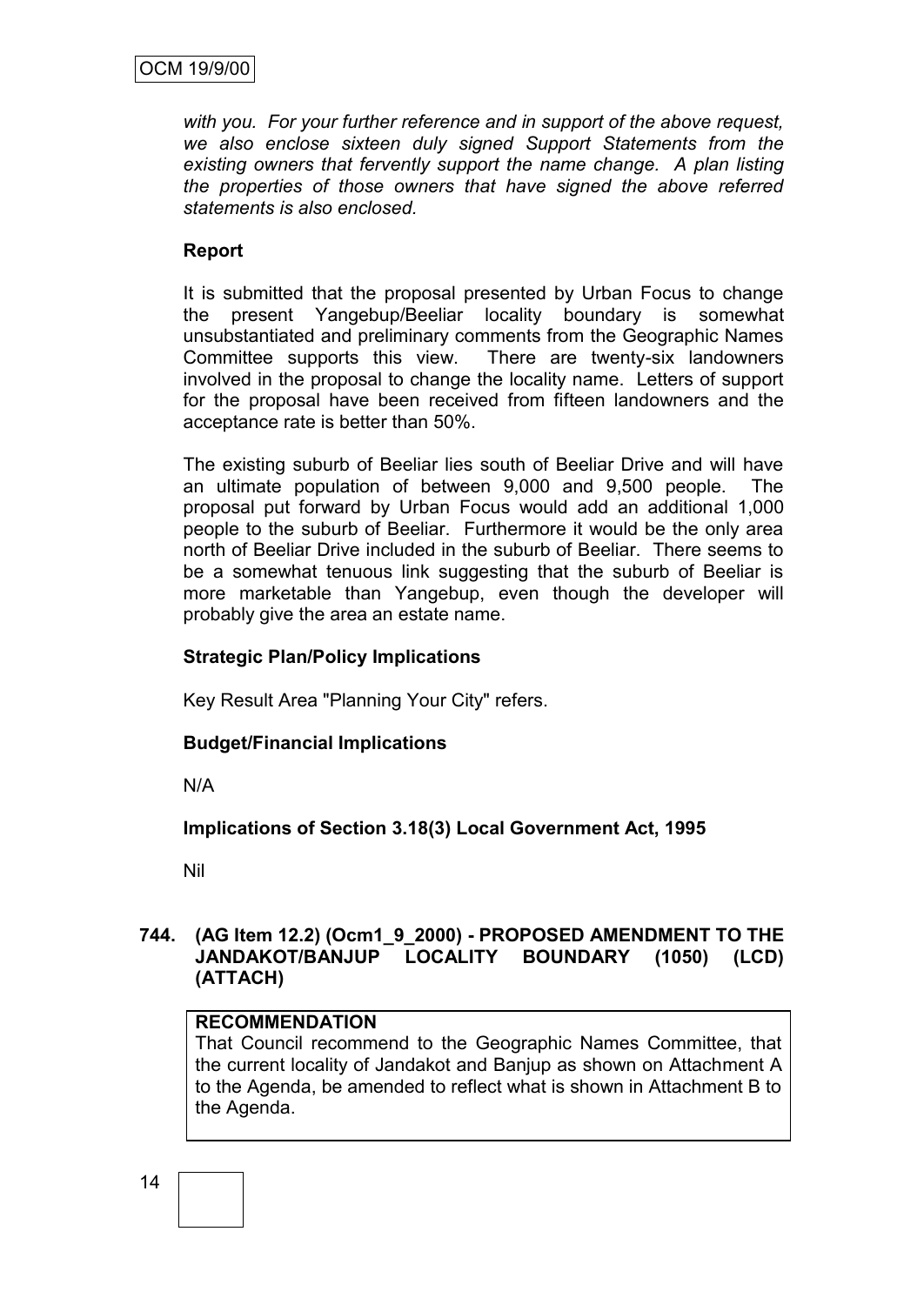**COUNCIL DECISION** MOVED Cmr Smithson SECONDED Cmr Jorgensen that the recommendation be adopted.

**CARRIED 3/0**

### **Background**

The present location of the Jandakot/Banjup locality boundary is shown on Attachment A. However an application has been lodged by the town planning consultancy of Koltasz Smith and Partners on behalf of the owners of Lots 12 and 13 Solomon Road and Lot 14 Dollier Street, to amend the locality boundary.

#### **Submission**

N/A

#### **Report**

Lots 12 and 13 Solomon Road and Lot 14 Dollier Street are currently in the locality of Banjup and under Town Planning Scheme No 2, the land is zoned Noxious Industry and it is intended under the proposed Town Planning Scheme No 3 to rezone the land to Mixed Business.

The owners of the property Navarac Pty Ltd are currently subdividing the land into commercial size lots for sale and therefore, the proposition is advantaged in that the proposed commercial precinct should be within the locality of Jandakot rather than Banjup. The latter locality is linked to rural pursuits.

A preliminary approach has been made to the Geographic Names Committee regarding this proposal and a favourable reply has been received. All that is required from Council is a plan showing the overall planning of the area. The Proposed Town Planning Scheme No 3 will meet this requirement.

### **Strategic Plan/Policy Implications**

Key Result Area "Planning Your City" refers.

### **Budget/Financial Implications**

N/A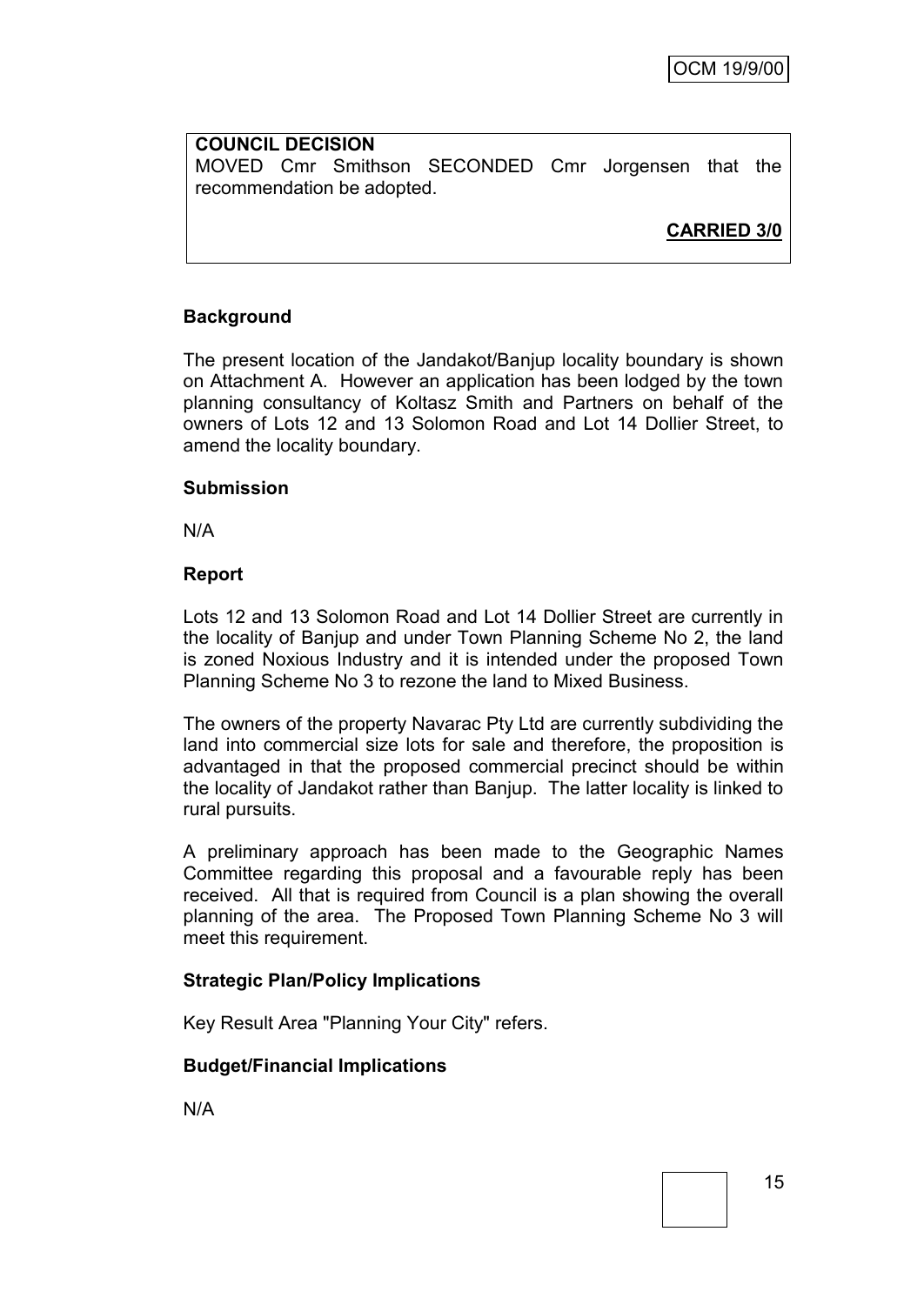#### **Implications of Section 3.18(3) Local Government Act, 1995**

Nil

#### **745. (AG Item 12.3) (Ocm1\_9\_2000) - SPECIAL ELECTORS MEETING - 10 AUGUST 2000 - COCKBURN SOUND MANAGEMENT COUNCIL REPRESENTATIVE (RWB) (9334)**

#### **RECOMMENDATION** That :

- (1) Council receive the motion passed at the Special Electors Meeting held on the 10th August 2000 in regards to Council's representation on the Cockburn Sound Management Council; and
- (2) given the timeframes required by the Water and Rivers Commission to make a change of representation, Council continue to be represented by Cmr Smithson until such time as an Elected Member is appointed following the 6th December elections.

### **COUNCIL DECISION**

MOVED Cmr Jorgensen SECONDED Cmr Donaldson that Council:

- (1) receive the motion passed at the Special Electors Meeting held on the 10th August 2000 in regards to Council's representation on the Cockburn Sound Management Council; and
- (2) reiterates its previous decision that at the time of selecting a nominee, Council was of the opinion that it was important that an Elected Member (or in this instance, a Commissioner) should be appointed to represent the interests of Cockburn.

**CARRIED 3/0**

#### **Explanation**

The Council believes that it is important to have someone of Elected Member status representing Cockburn on the Management Council.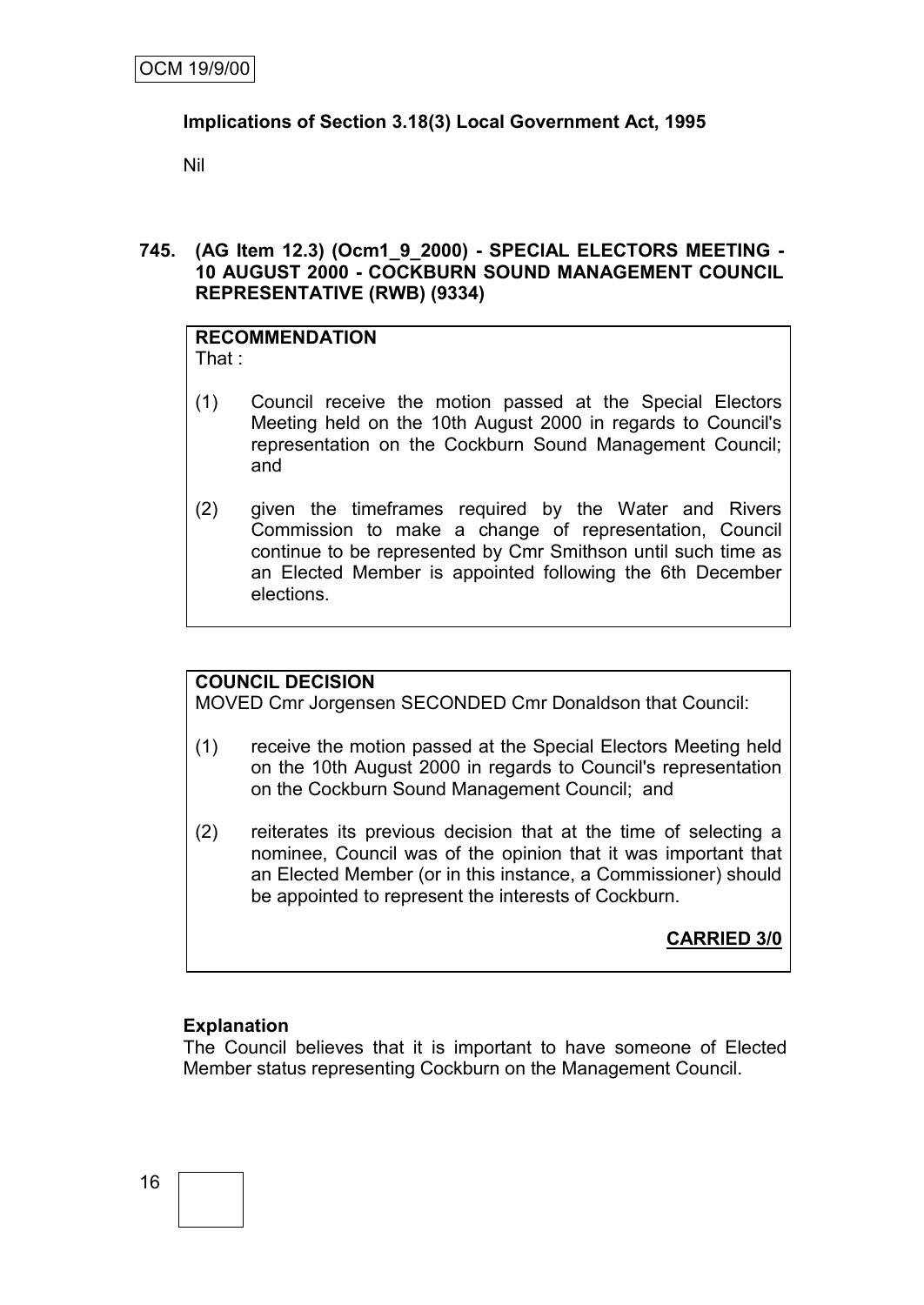### **Background**

At the Ordinary Meeting of Council in May 2000, it was resolved that Cmr Smithson be appointed as Cockburn's representative to the Cockburn Sound Management Council.

The Council was established by the State Government for the purpose of co-ordinating planning and environmental management of Cockburn Sound to protect the marine environment. It has been established as a Committee of the Board of the Water and Rivers Commission.

The membership of the Council is 26 members comprising an independent Chairman, individual community groups, community groups (including Com-Net nominee, conservation, recreation and fishing groups), industry and Local, State and Commonwealth Government representatives.

At the time of selecting a nominee, Council was of the opinion that it was important that an Elected Member (or in this instance, a Commissioner) should be appointed to represent the interests of Cockburn.

This is still the Administration's belief.

It should be noted that the representatives from the Town of Kwinana and the City of Rockingham are an Elected Member.

#### **Submission**

On the 10th August 2000, Council convened a Special Meeting of Electors at which approximately 70 people attended.

At the meeting, the following resolution was carried:-

#### "**Cockburn Management Authority: Council representation on the committee.**

MOVED Mrs Mary Jenkins SECONDED Mrs Heather Smedley, that the residents of Cockburn request Council, that they be represented by Allan Blood or another permanent employee in his department, on the Cockburn Management Committee, as this would offer the community of Cockburn, long term representation and commitment as well as continuity on this important committee."

#### **Report**

At the 16th May 200 Council Meeting, Cmr Smithson was appointed as Council's representative. It was considered that she was best placed to represent the community, due to her experience and knowledge and on the basis that in the future, an Elected Member would be Council's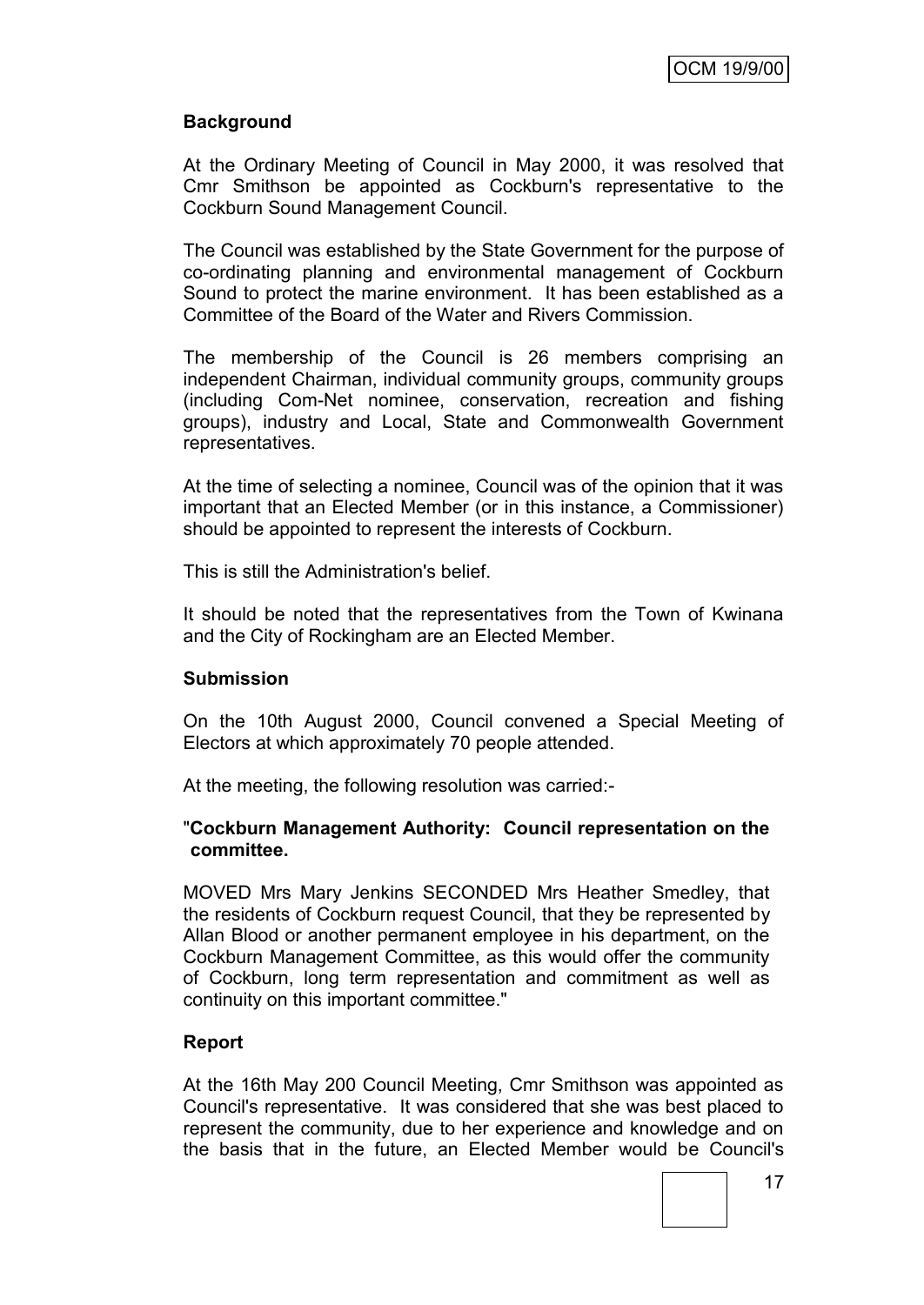representative and therefore, it was not appropriate for an officer to be appointed.

This nomination has been received on the basis that she be Council's representative until the end of the Commissioner's term of office.

The first meeting of the Committee was held on the 9th August 2000. A staff representative attended the meeting as Cmr Smithson was out of the country at the time.

As a result of the public concern expressed at the Special Electors Meeting and in the media, the Administration contacted the Water and Rivers Commission, seeking their advice. The following information was received:-

- Q1. Are there to be any other Management Council meetings to be held before the 6th December 2000?
- A. The next meeting is expected to be held in early November (final date to be confirmed).
- Q2. What is the process involved in having Cmr Smithson replaced by another Council representative, given the term of her office and the timetable involved?
- A. The appointment process to replace Cmr Smithson is as follows:
	- A formal request is made to the Board of the Water and Rivers Commission to consider the change in membership at its monthly meeting - the last Friday of each month.
	- The Board's recommendation is then forwarded to the Chairman of the Ministerial Council for Cockburn Sound. The Chairman (Minister for Water Resources) refers the recommendation to the other five Ministers on the Ministerial Council for consideration.
	- Following consideration by the Ministerial Council, a Cabinet Submission is prepared and submitted.
	- Following the Cabinet decision, the Board of Commission is required to formally ratify the appointment.

The timeframe normally allowed for this process is approximately eight to twelve weeks, as it is dependant in part, on the Cabinet workload.

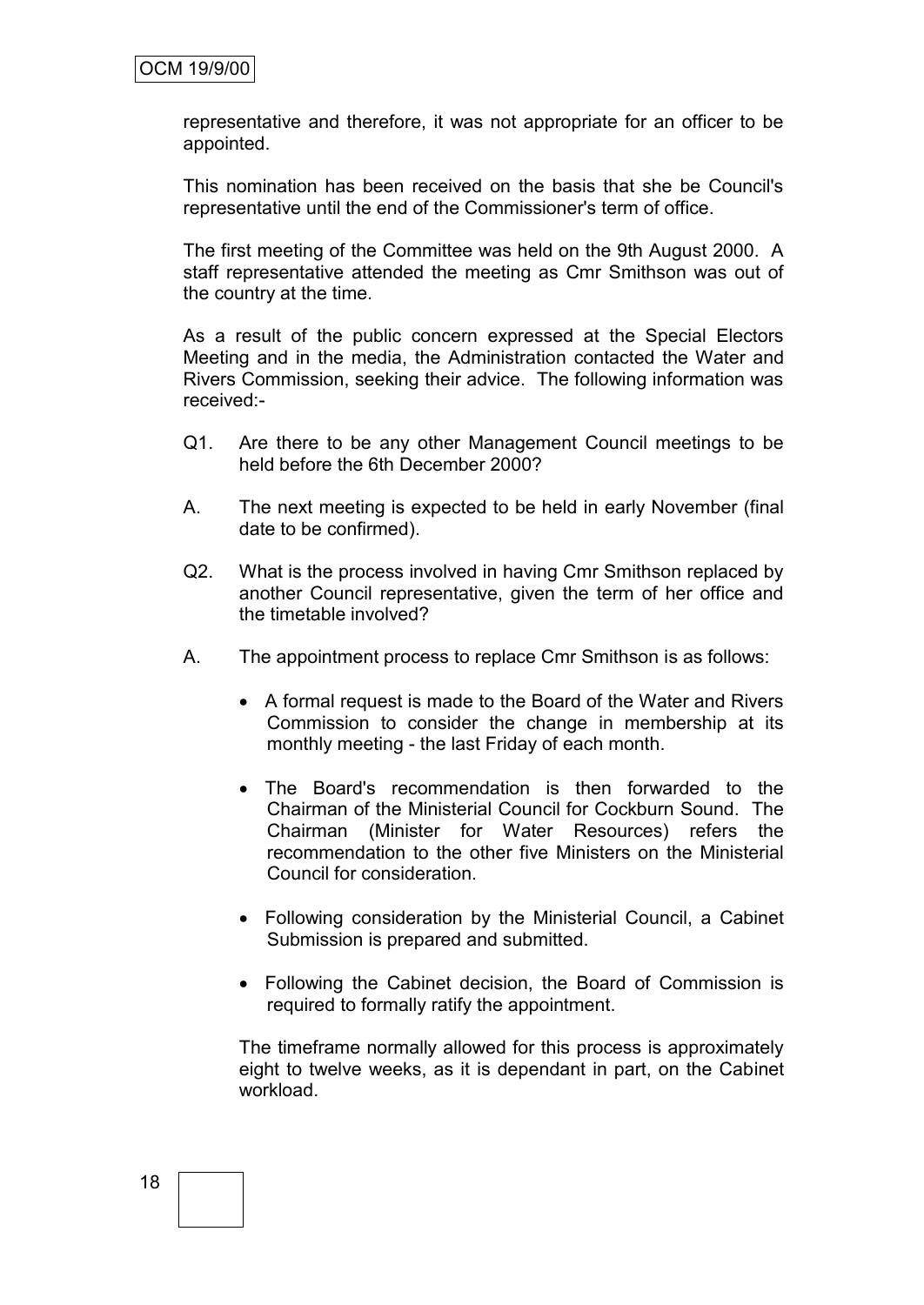- Q3. Should Cmr Smithson remain Council's nominee until 6th December, what is the process for Council to put forward a replacement nominee and the timetable involved?
- A. Following the replacement of the Commissioners by the local election process, the City of Cockburn will need to advise the Board of the Commission of its new representative.
- Q4. What is the process to enable a proxy to represent the appointed member, should an appointed member be not able to attend a meeting?
- A. Proxy members for non-government agencies are not permitted for meetings of the Council. However, where an appointed member is unable to attend, permission from the Chairman can be sought for an *observer* to attend prior to the meeting.

Once the newly elected Council is in place and appoints their representative to the Cockburn Sound Management Council, it is simply a matter of Council advising the Board of the replacement, the Board would accept that advice at its monthly meeting and the new representative would then be able to attend the next meeting which is anticipated to be in February and quarterly thereafter.

Given that a period of 8-12 weeks is required to make an immediate change of representative, the December election is 11 weeks away and that the next meeting is expected to be in November, it is considered reasonable to continue with Cmr Smithson as the appointed representative, until an Elected Member can be selected.

#### **Strategic Plan/Policy Implications**

Participation on the Cockburn Sound Management Council appears consistent with the City of Cockburn's stated objectives of:

- 1. "To conserve the quality, extent and uniqueness of the natural environment that exists within the district"; and
- 2. "To ensure that the development of the district is undertaken in such a way that the balance between the natural and human environment is maintained."

#### **Budget/Financial Implications**

No sitting fees are available for government members.

#### **Implications of Section 3.18(3) Local Government Act, 1995**

Nil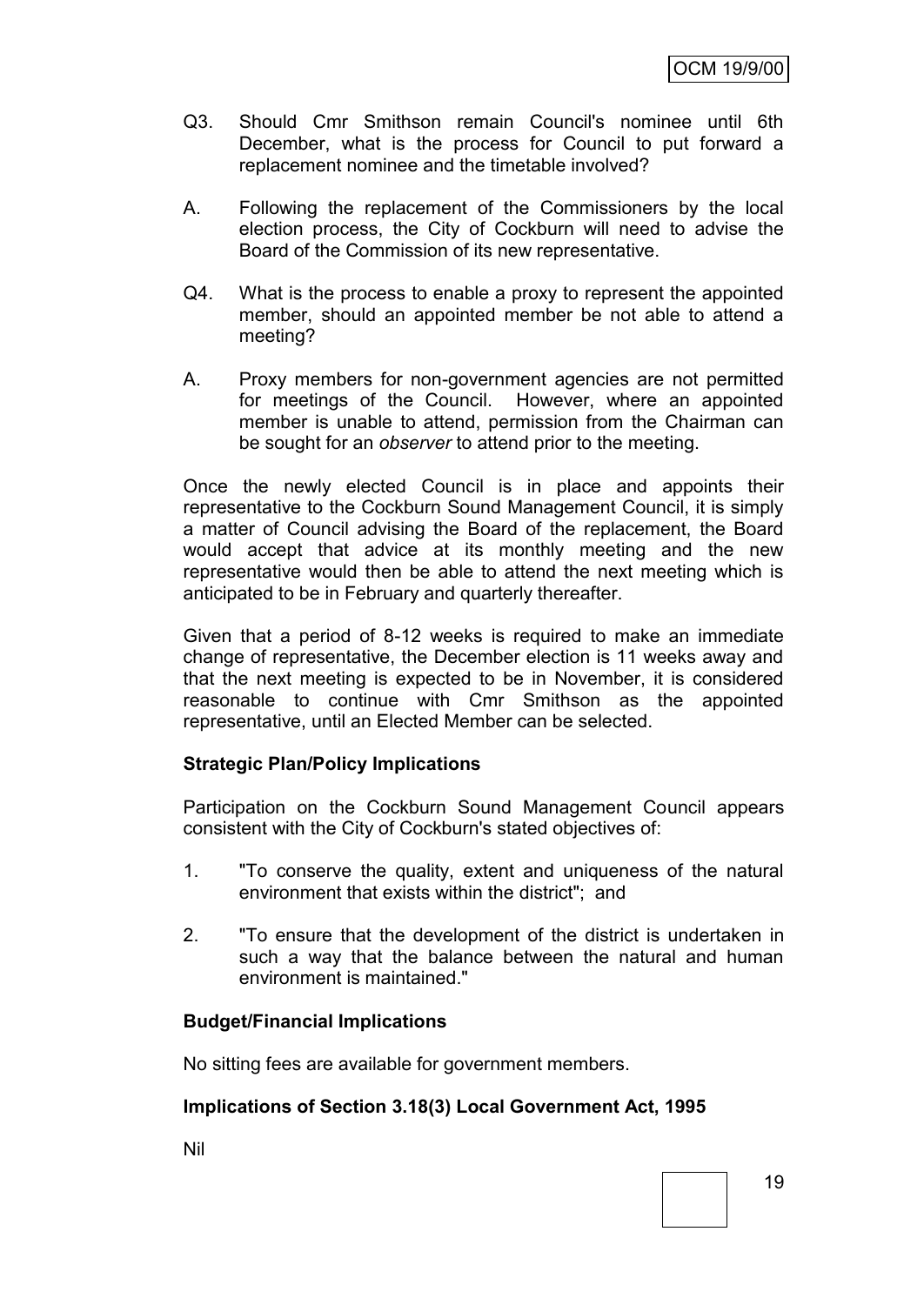#### **746. (AG Item 12.4) (Ocm1\_9\_2000) - REVIEW OF CITY OF COCKBURN BY-LAWS RELATING TO PEST PLANTS (1133) (LCD) (ATTACH)**

**The Presiding Member read aloud, a statement of the purpose and effect of the local law is to provide for the regulation, control and management of noxious weeds within the district.**

## **RECOMMENDATION**

That Council:

- 1. receive the proposed City of Cockburn Local Law relating to Pest Plants 2000, as attached to the Agenda and which forms part of this report; and
- 2. advertise the proposed Local Law for public comment pursuant to section 3.12 of the Local Government Act 1995.

#### **COUNCIL DECISION**

MOVED Cmr Jorgensen SECONDED Cmr Smithson that the recommendation be adopted.

**CARRIED 3/0**

#### **Background**

The City of Cockburn By-laws relating to Pest Plants was published in the Government Gazette of 31 December 1981.

#### **Submission**

The following statement is to be read aloud to the meeting.

"**The purpose and effect of this local law is to provide for the regulation, control and management of noxious weeds within the district**."

#### **Report**

Council is required to review all of its local laws before 31 December 2000 and this review of the By-laws relating to Pest Plants will comply with the requirement so stated.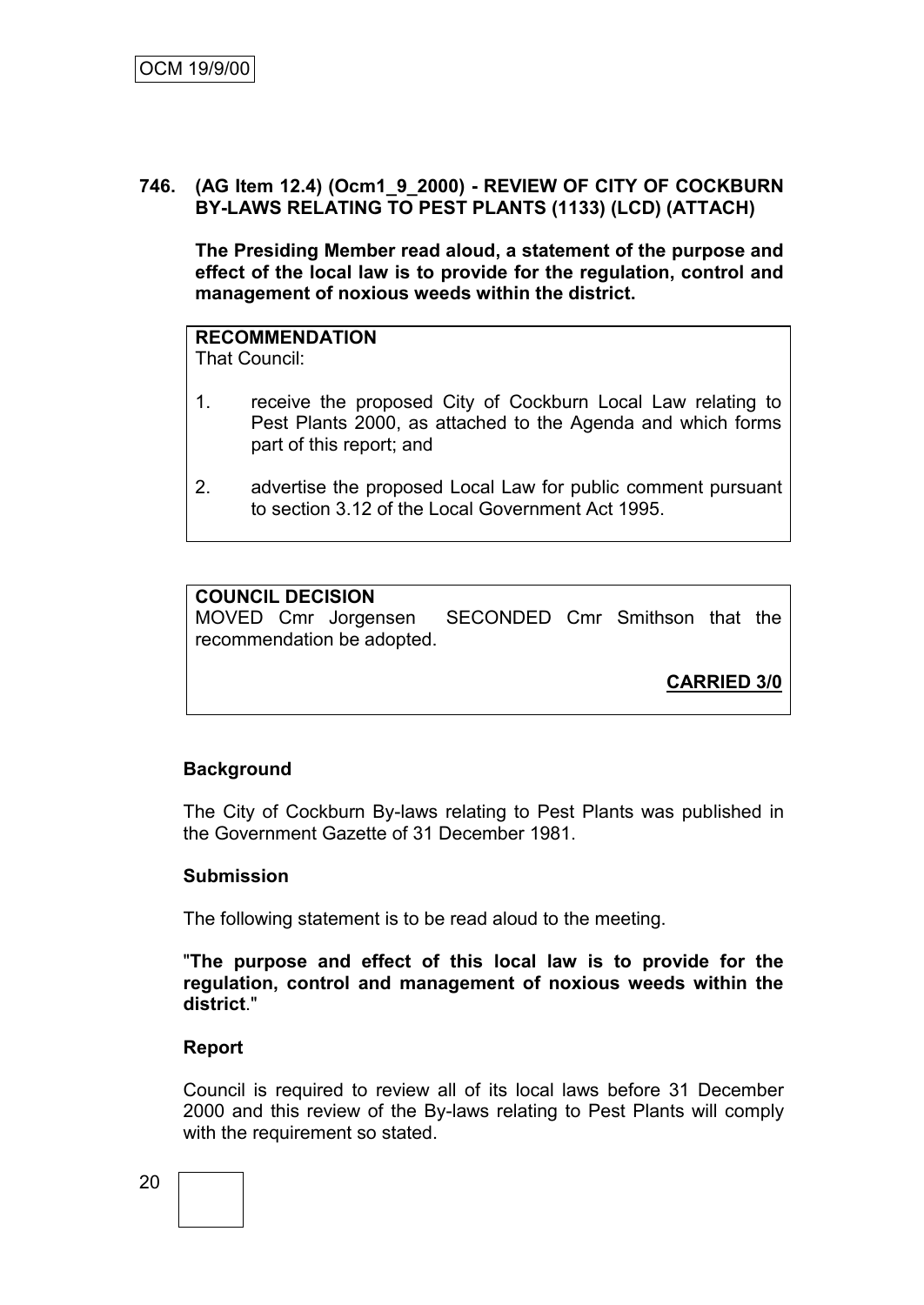Although the local laws are made primarily under the Agriculture and related resources Protection Act 1976, the procedures of the Local Government Act 1995 for the making of a local law will apply.

### **Strategic Plan/Policy Implications**

Key Result Area "Conserving and Improving Your Environment" refers.

#### **Budget/Financial Implications**

N/A

#### **Implications of Section 3.18(3) Local Government Act, 1995**

Nil

**747. (AG Item 12.5) (Ocm1\_9\_2000) - REVIEW OF BY-LAWS RELATING TO THE ESTABLISHMENT, MAINTENANCE AND EQUIPMENT OF BUSH FIRE BRIGADES (1114) (LCD) (ATTACH)**

**The Presiding Member read aloud a statement, that the purpose and effect of this local law is to provide for the regulation, control and management of Bush Fire Brigades within the district.**

#### **RECOMMENDATION**

That Council:

- (1) receive the proposed City of Cockburn Bush Fire Brigade Local Law 2000 as attached to the Agenda and which forms part of this report; and
- (2) advertise the proposed Local Law for public comment pursuant to section 3.12 of the Local Government Act 1995.

#### **COUNCIL DECISION**

MOVED Cmr Jorgensen SECONDED Cmr Smithson that the recommendation be adopted.

**CARRIED 3/0**

#### **Background**

The By-laws Relating to the Establishment, Maintenance and Equipment of Bush Fire Brigades was adopted by Council on the 13th July 1982 and published in the Government Gazette on the 24th September 1982.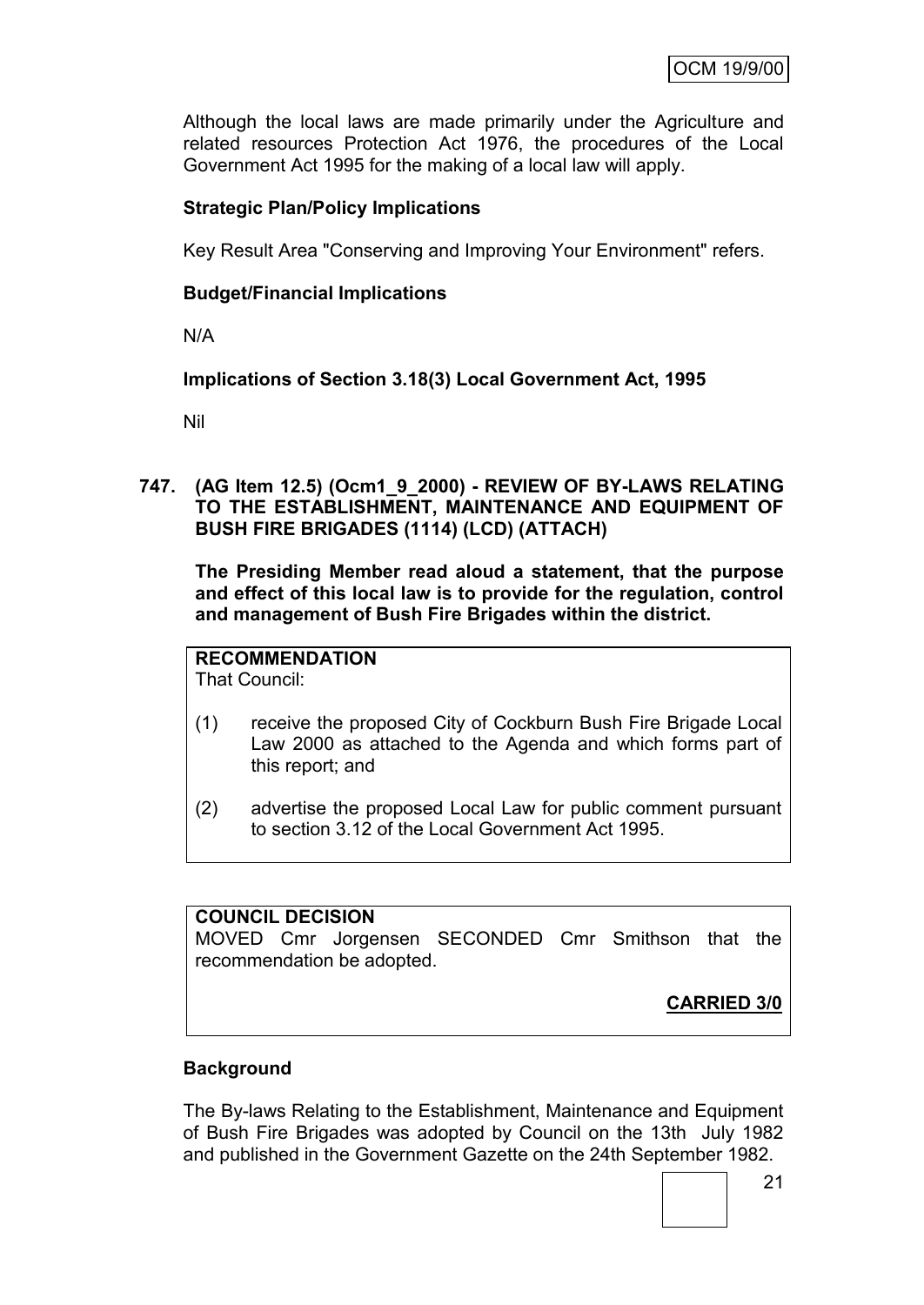This by-law is somewhat out of date and the review has produced a more up-to-date local law.

#### **Submission**

The following statement is to be read aloud to the meeting:-

"**The purpose and effect of this local law is to provide for the regulation, control and management of Bush Fire Brigades within the district**."

#### **Report**

The City of Cockburn Bush Fire Brigade Local Law 2000 has been drafted in a manner to provide better control over the brigades by putting in place, requirements for the brigades to meet.

For example; there is a structure relating to the officers of the brigade command at a fire, the making of rules to govern the brigades. Also the managerial role of the Chief Bush Fire Control Officer is covered, the duties of the Chief Bush Fire Control Officer are provided for and the conduct relating to meetings and the membership of the bush fire brigades. The old by-laws did not deal with such matters.

If the proposed City of Cockburn Bush Fire Brigade Local Law 2000 is adopted, the provisions of section 3.12 of the Local Government Act 1995 will be implemented, allowing the public the opportunity to comment on the proposed local law.

#### **Strategic Plan/Policy Implications**

N/A

#### **Budget/Financial Implications**

N/A

#### **Implications of Section 3.18(3) Local Government Act, 1995**

Nil

#### **748. (AG Item 12.6) (Ocm1\_9\_2000) - COSTS OF THE INQUIRY INTO THE CITY OF COCKBURN - LEGAL ADVICE RECEIVED (1335) (RWB) (ATTACH)**

**RECOMMENDATION** That Council: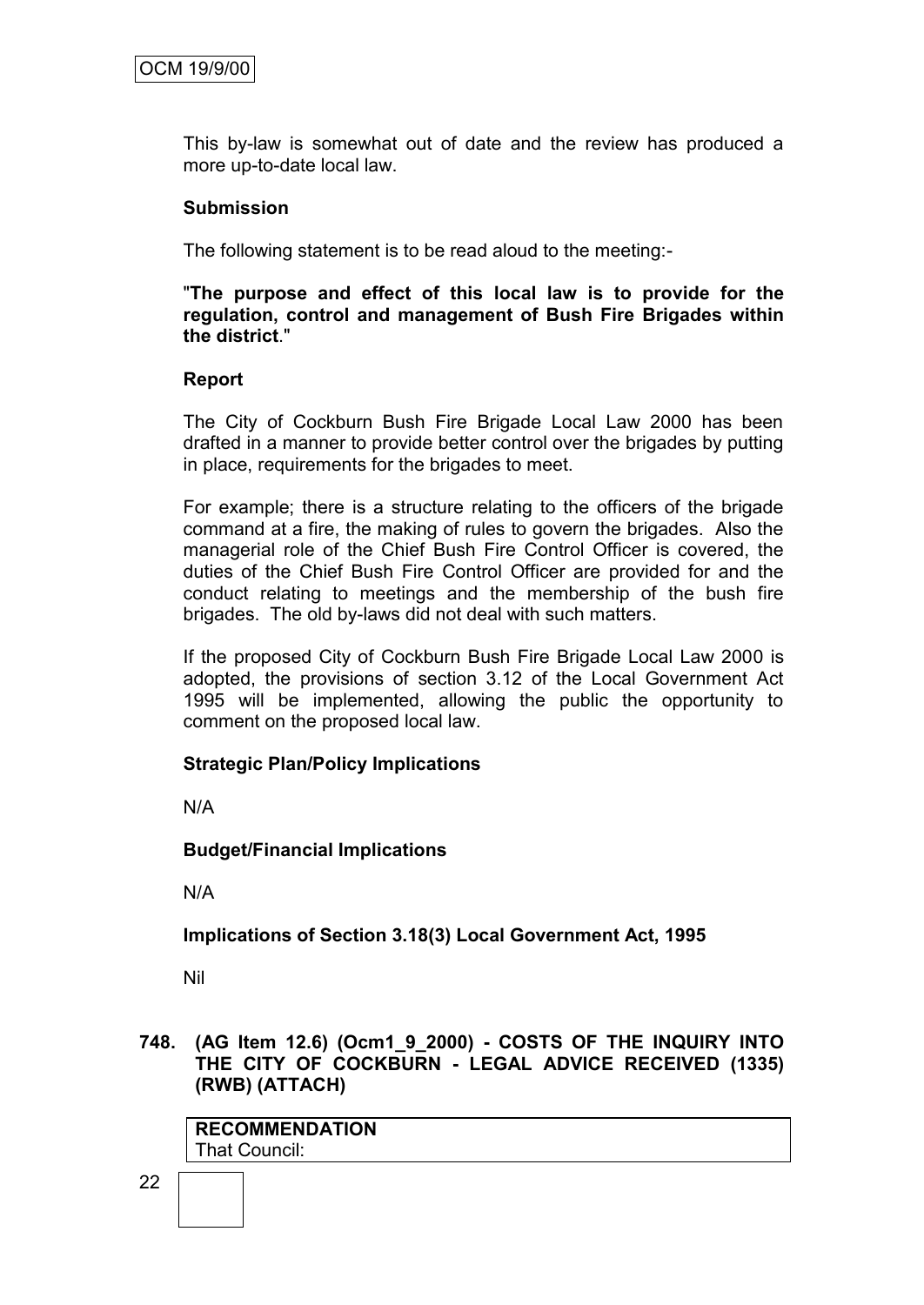| (1) | receive the advices from Clayton Utz dated 4 and 12 September     |
|-----|-------------------------------------------------------------------|
|     | 2000, regarding avenues of appeal against the Minister for Local  |
|     | Government's decision for Council to pay the cost of the Inquiry; |

- (2) based on the advice from Clayton Utz, take no further action to appeal the legal legitimacy of the decision; and
- (3) note the response dated 29 August 2000 from the Minister for Local Government, that he does not propose reviewing his decision with regard to the City of Cockburn paying the Inquiry cost.

## **COUNCIL DECISION** MOVED Cmr Jorgensen SECONDED Cmr Smithson that the recommendation be adopted.

**CARRIED 3/0**

## **Background**

At its meeting of the 15th August 2000, Council determined the following:

"3) seek legal advice on any avenues which may be open to it to appeal the decision taken by the Hon. Minister under Section 8.27 of the Local Government Act 1995*;*"

And

"That Council, on behalf of the residents of Cockburn, appeal to the Minister for Local Government, Paul Omodei and the Premier, Richard Court, to reconsider their decision to force the City of Cockburn to pay any of the costs (\$1.8m) of the Inquiry into the City of Cockburn, on the grounds that :-

- 1) The ramifications of their decision to make residents pay the full costs could have serious implications for every serving Mayor and Councillor in local government in WA today; and
- 2) The Douglas Inquiry into Cockburn highlights, not only time consuming costs and inefficiencies, but also the limited and questionable terms of reference of such an inquiry, which does not have the legitimacy of a Royal Commission. "

Clayton Utz was requested to provide legal advice.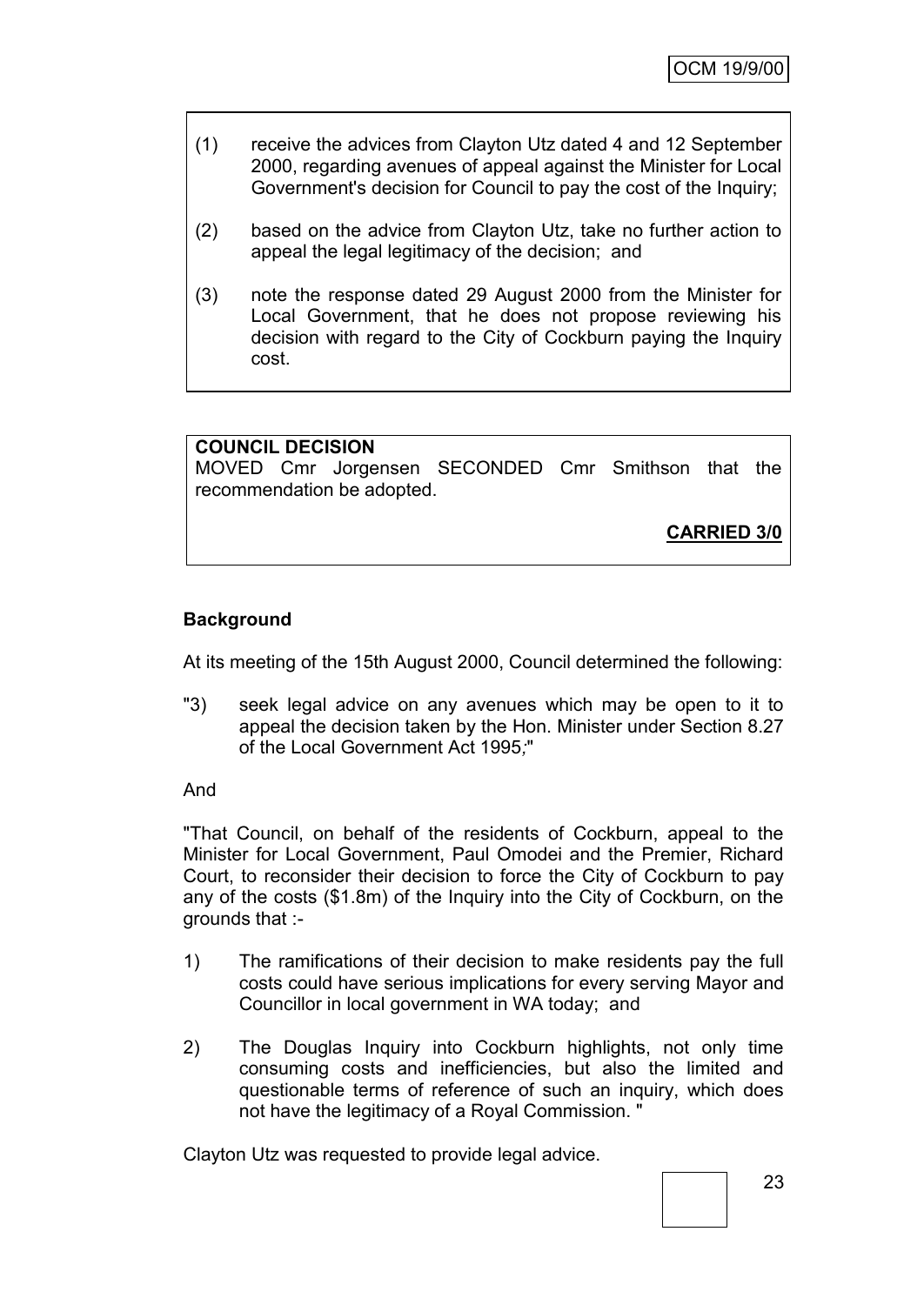#### **Submission**

A copy of the advices from Clayton Utz are attached to the Agenda.

#### **Report**

Council has requested legal advice on any avenues of appeal against the Minister's decision for Council to pay for the cost of the Inquiry into the City.

Original advice received on 4th September, stated the view that the "*only avenue open to the City is to commence Supreme Court proceedings against the Minister on administrative law grounds. We do not recommend that the City pursue this avenue as; based on our present instructions, the prospects of success are minimal*"

The advice from Clayton Utz canvasses the various reasons for consideration of an appeal to the Supreme Court and in each instance, does not support a proposition for Council to proceed with an appeal.

Clayton Utz was asked to comment on the proposition of an appeal to the Governor. A petition of residents to this effect has been circulating in the community. The petition, in part, states :-

"*Under the symbol of the Magna Carta, which guarantees many kinds of inherited rights to the citizens of the Crown against unjust fines imposed upon them, I plead with your Excellency, to relieve the citizens of Cockburn from this massive debt that is against the principle [sic] of natural justice*."

The advice from Clayton Utz is that there is no authority quoted, whether by Magna Carta or elsewhere, in regard to the foregoing paragraph.

The advice from Clayton Utz traces through various legislative empowerment.

They conclude with the view that "even admitting the theoretical possibility that just such a petition could be made and secondly, that it could be acted upon by the Governor, I do not consider that there is any worthwhile prospect of such actions occurring."

Based on the advice, it is not considered appropriate for Council to pursue the matter of appeal further.

It should be noted that by letter dated 29th August 2000, Minister Omodei has advised that he does not propose to review his decision.

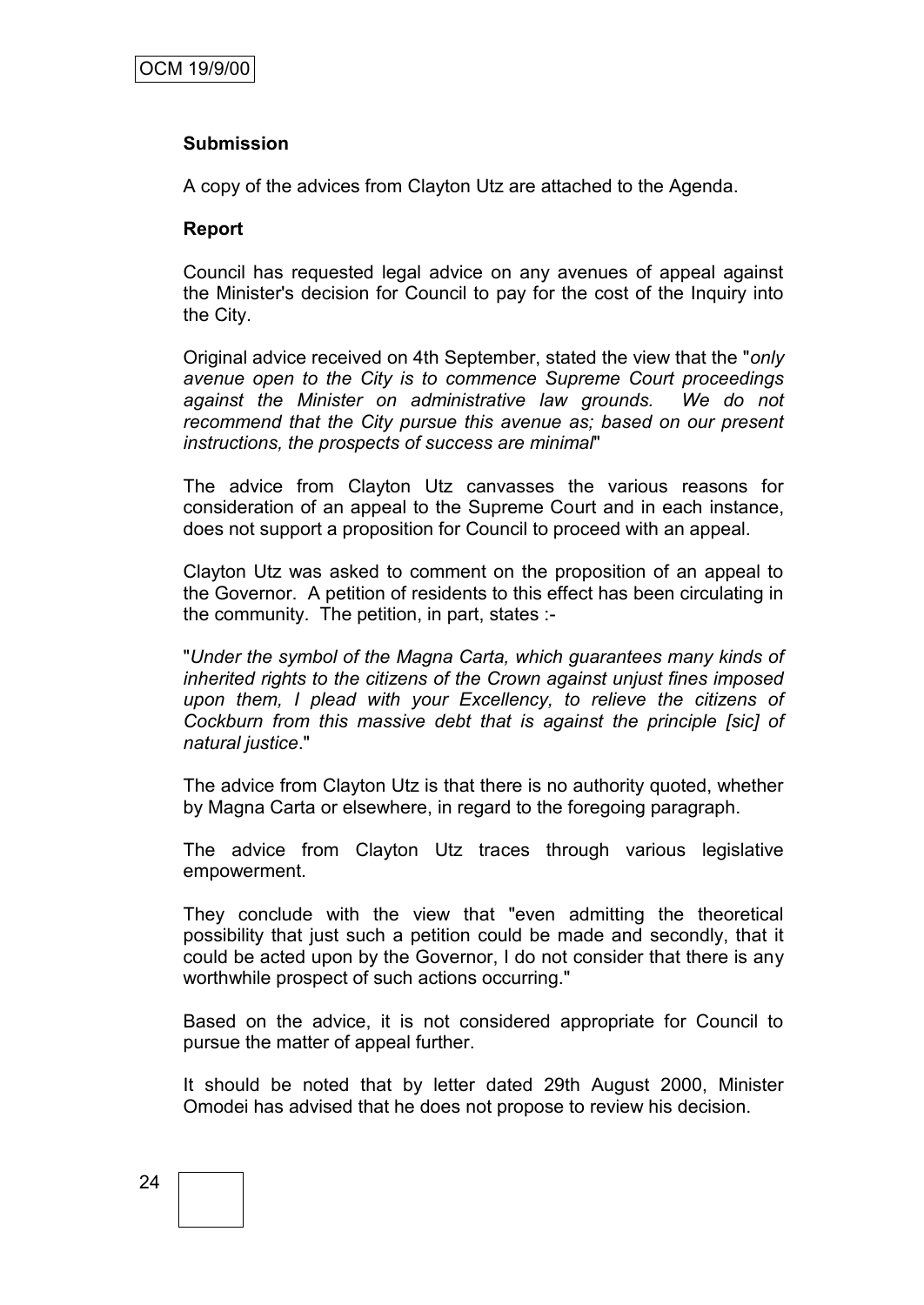## **Strategic Plan/Policy Implications**

N/A

## **Budget/Financial Implications**

N/A

## **Implications of Section 3.18(3) Local Government Act, 1995**

Nil

#### **749. (AG Item 13.1) (Ocm1\_9\_2000) - POLICY PD53 - COMMUNITY FACILITIES INFRASTRUCTURE - 10 YEAR FORWARD PLAN (9003) (SMH) (ATTACH)**

**RECOMMENDATION** That Council:

- (1) receive the report; and
- (2) adopt Policy PD53 "Community Facilities Infrastructure 10 Year Forward Plan" as attached to the Agenda and incorporate it into the Council Policy Manual.

## **COUNCIL DECISION**

MOVED Cmr Smithson SECONDED Cmr Jorgensen that the recommendation be adopted.

**CARRIED 3/0**

## **Background**

The Council's Strategic Planning and Community Services Department have worked together over the past months, to prepare a plan for the existing and future provision of community and active recreation facilities, to serve the needs of the projected resident population for the district to the year 2010.

### **Submission**

N/A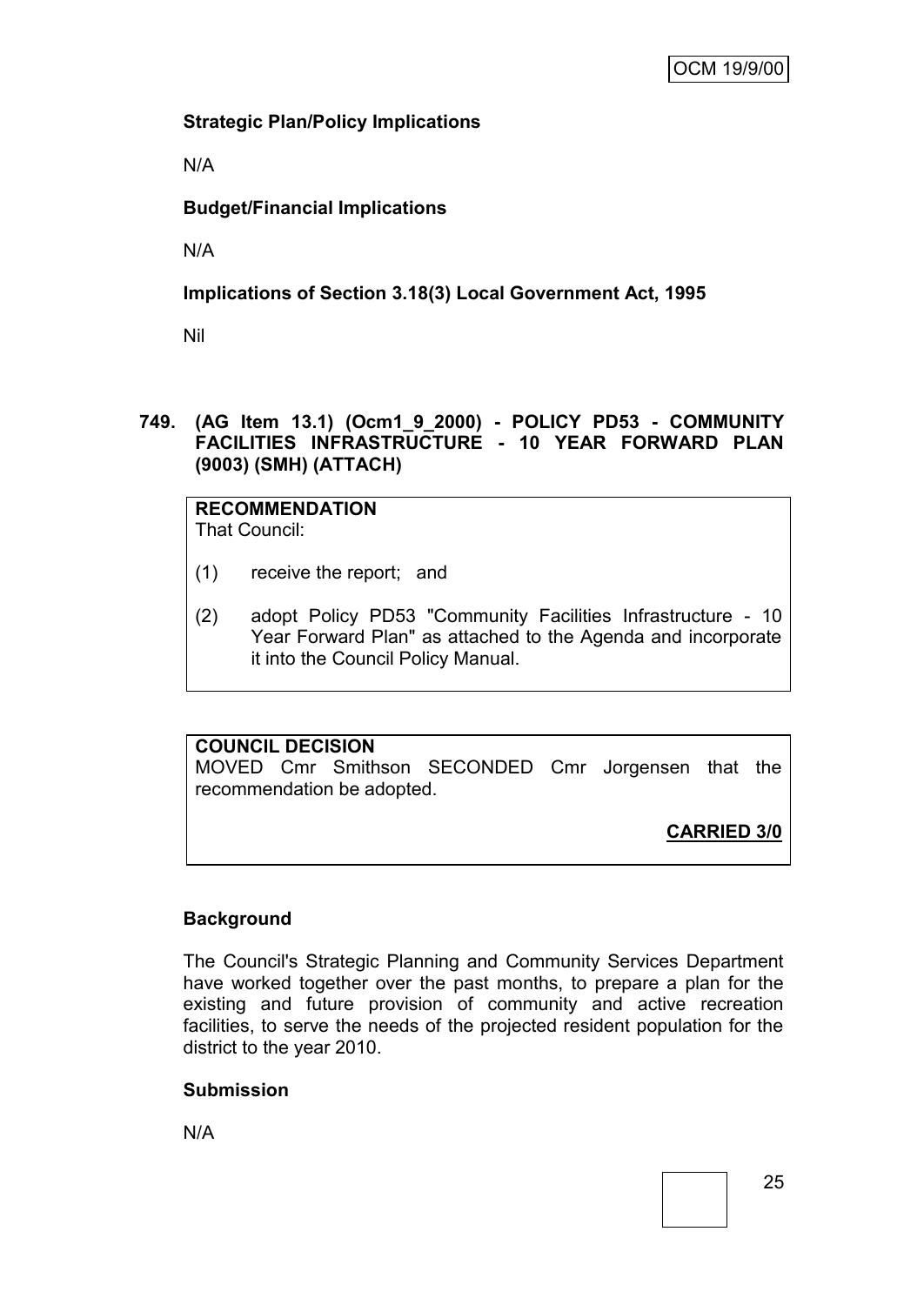#### **Report**

Because of the potential for infill development in the existing residential areas within the district, together with the development of additional residential areas in the south-west and south-east sectors, there is a need to determine the type, extent and location of facilities to meet the need of the future resident population.

A report entitled "Community Facilities Infrastructure - 10 Year Forward Plan" was prepared and is attached to the proposed Policy, which incorporates the Community and Active Recreation Facilities Plan.

The plan is important to ensure that the planning of existing and new communities by others, includes the provision of adequate facilities in locations that rationalise the catchments regardless of land ownership. Moreover, it is important that landowners and their consultants are aware of the likely requirements before they commence the planning of areas within the district.

#### **Strategic Plan/Policy Implications**

The Corporate Strategic Plan Key Result Areas which apply to this item are:-

- 2. Planning Your City
	- *"To ensure that the planning of the City is based on an approach which has the potential to achieve high levels of convenience for its citizens."*
	- *"To foster a sense of community within the district generally and neighbourhoods in particular."*
- 4. Facilitating the needs of Your Community
	- *"To facilitate and provide an optimum range of community services."*

#### **Budget/Financial Implications**

N/A

**Implications of Section 3.18(3) Local Government Act, 1995**

Nil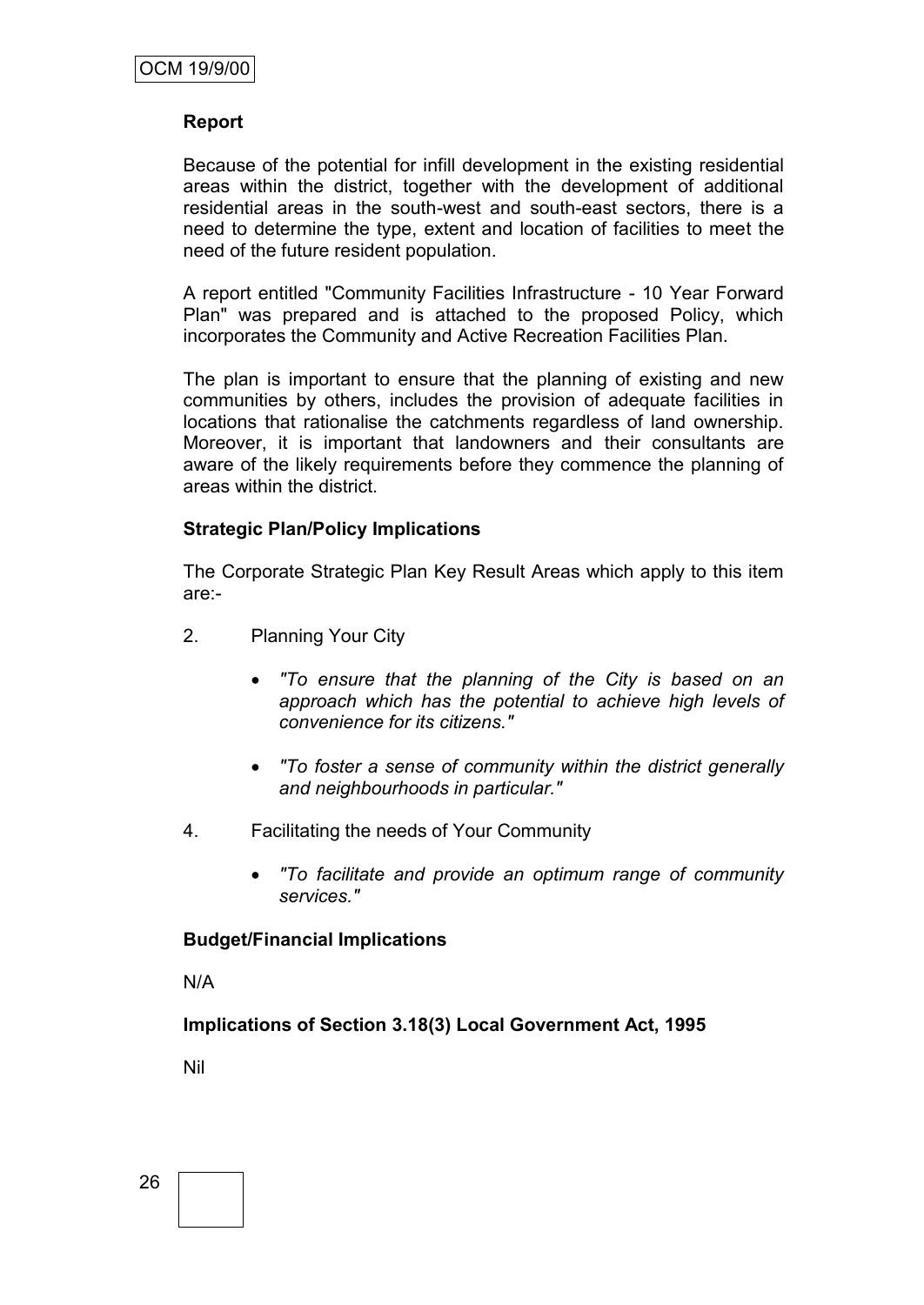#### **750. (AG Item 13.2) (Ocm1\_9\_2000) - POLICY PD17 STANDARD DEVELOPMENT CONDITIONS AND FOOTNOTES - ADDITIONAL ENVIRONMENTAL CONDITION (9003) (SMH)**

#### **RECOMMENDATION**

That Council:

- (1) receive the report;
- (2) advertise the following condition for public comment in accordance with Clause 11.1.1 of District Zoning Scheme No.  $2:$ 
	- " *Flora and Fauna Survey*
	- D42A Before any site works are commenced, the developer is to have provided a flora and fauna survey of the land and a management plan identifying measures to minimise the clearing of existing vegetation and to provide for the protection/relocation of fauna."

## **COUNCIL DECISION**

MOVED Cmr Smithson SECONDED Cmr Jorgensen that the recommendation be adopted.

**CARRIED 3/0**

### **Background**

The Council has a similar condition relating to standard conditions for subdivision, namely S69A.

#### **Submission**

N/A

#### **Report**

Council adopted a Policy relating to the protection and conservation of flora and fauna habitats within the City some time ago.

The policies are currently being reviewed.

As part of the review, it was found that a standard condition for subdivision recommendations relating to flora and fauna surveys had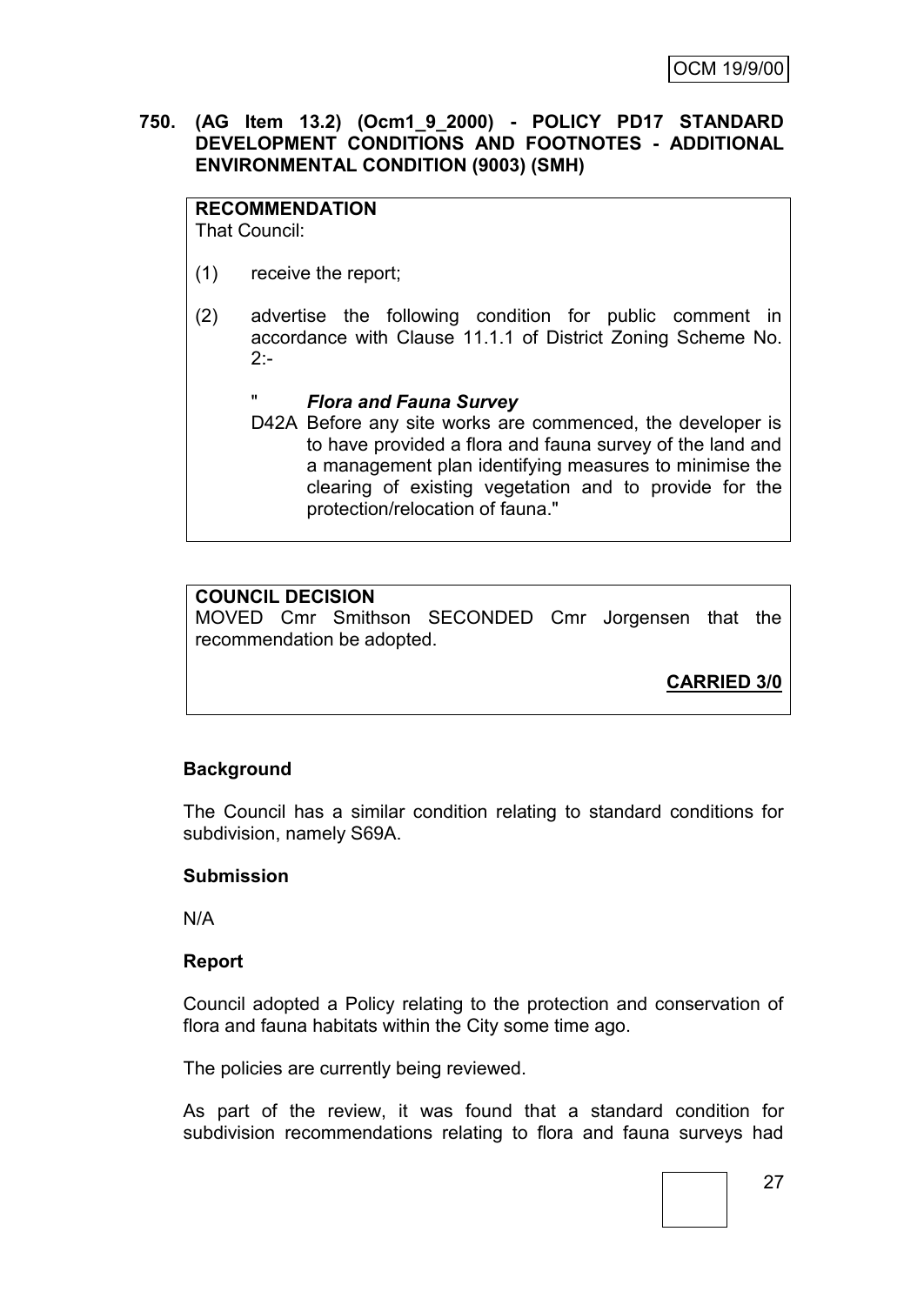been added to reflect the Council Policy, but had not been added to the standard development conditions.

The standard subdivision condition S69A should also apply to development conditions.

Policy PD17 "Standard Development Conditions and Footnotes" should be advertised so that it can be made consistent.

#### **Strategic Plan/Policy Implications**

Policy PD17 "Standard Development Conditions and Footnotes" applies.

#### **Budget/Financial Implications**

N/A

#### **Implications of Section 3.18(3) Local Government Act, 1995**

Nil

**751. (AG Item 13.3) (Ocm1\_9\_2000) - RURAL STREET ADDRESSING (3002) (AJB)**

**RECOMMENDATION** That Council:

- (1) advise the Department of Land Administration that it is prepared to continue with the Rural Street Addressing Program and supply the posts and numbers for the residents to erect in accordance with the Department's Guidelines;
- (2) agree to charge rural landowners a fee equivalent to the cost of the materials which is to be paid at the time of collection of a building licence; and
- (3) amend the 2000/01 Budget by creating appropriate income and expenditure accounts for the amount of \$1,000.

**TO BE CARRIED BY AN ABSOLUTE MAJORITY OF COUNCIL**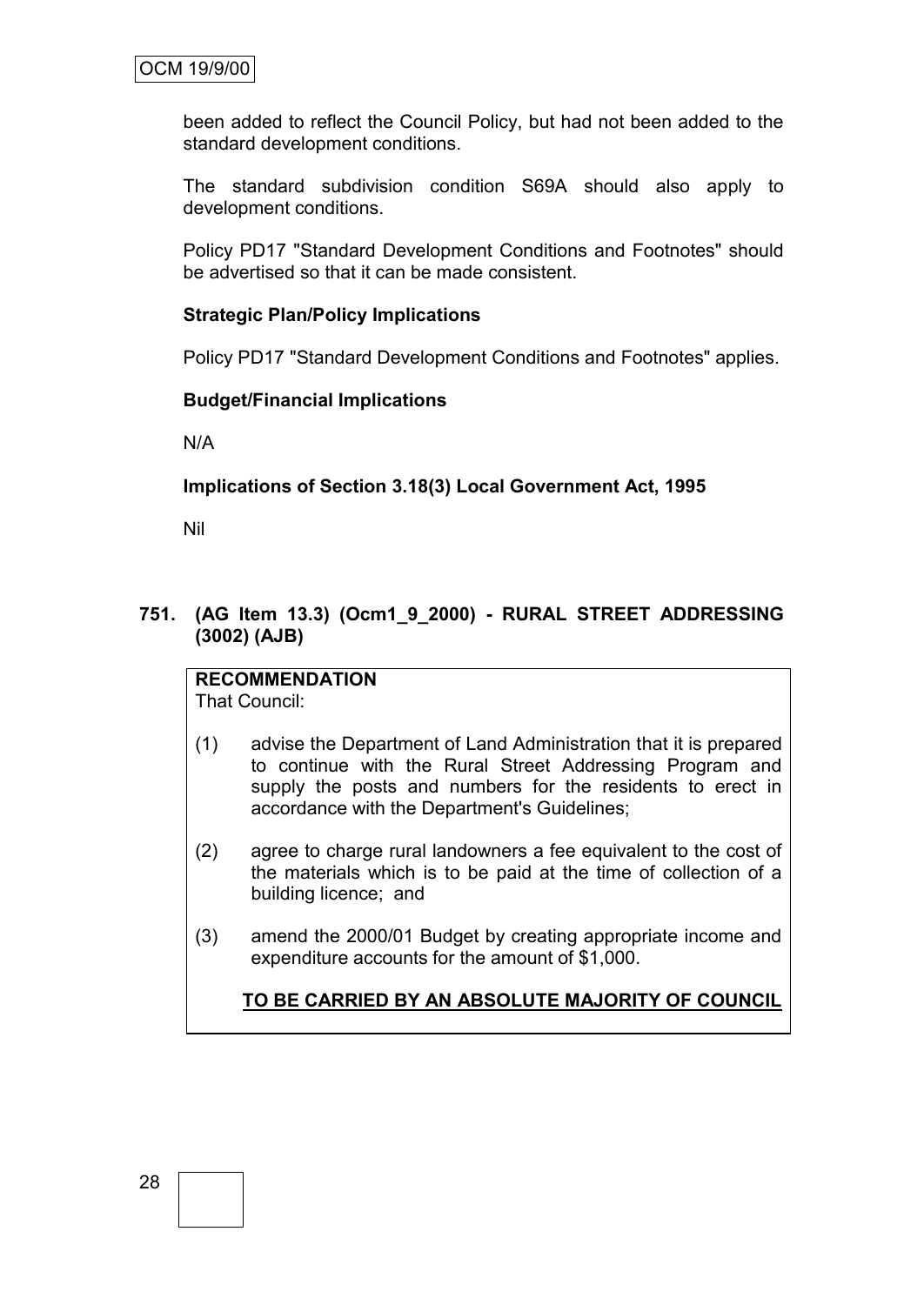#### **COUNCIL DECISION** MOVED Cmr Jorgensen SECONDED Cmr Smithson that the recommendation be adopted.

**CARRIED 3/0**

## **Background**

In February 1998, the Department of Land Administration (DOLA) wrote to Council regarding the Rural Street Addressing Project. Under the Scheme, lot numbers are replaced by a sequential number based on the distance of the house from the start of the road.

The benefits of the Scheme are:

- Ensure properties have a logically established street address;
- Is sufficiently flexible to handle future land subdivisions;
- Emergency services will be able to respond more quickly to a call;
- Assist local government officers locate properties in the field;
- Help local government in the delivery of services and administration;
- Make it easier for those who deliver mail and other goods.

Council at its meeting held on 18 August 1998, resolved to support the Rural Street Numbering Scheme and authorise DOLA to implement the Scheme on Council's behalf.

#### **Submission**

DOLA has requested Council to consider supplying posts and street numbering plates within the rural areas in accordance with the Rural Street Addressing Project.

#### **Report**

Implementation of the Rural Street Number Scheme has resulted in the allocation of street numbers to rural buildings based on their distance from the start of the road and the erection of a green backing plate with white reflective numbers which is mounted on a post located within the verge area.

Agreed responsibilities for the Scheme were as follows: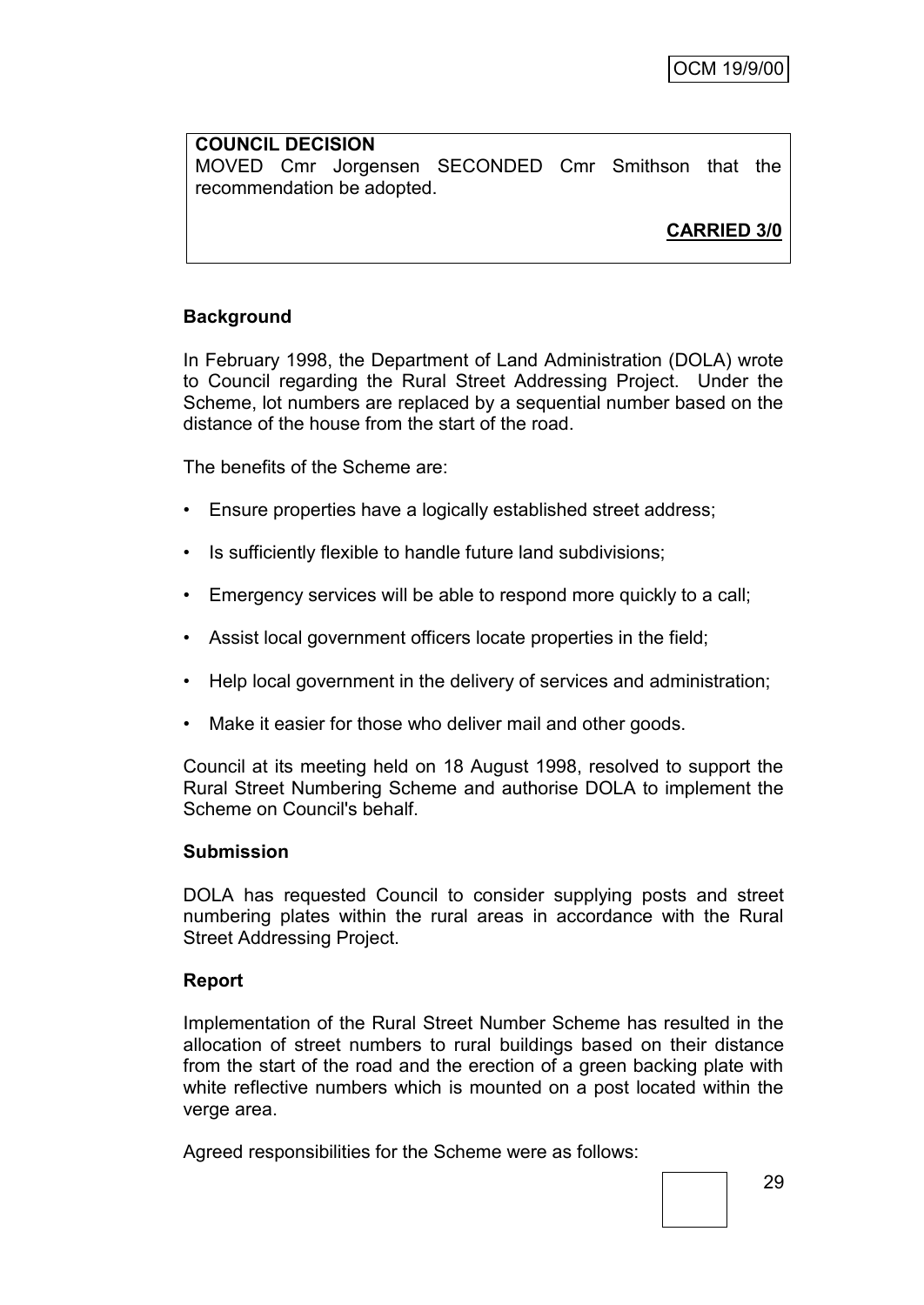- 1. Council: Authorise DOLA to commence rural addressing in the City of Cockburn
- 2. DOLA: Nominate road start points for rural numbering
- 3. Council: Validate road start points for rural numbering
- 4. DOLA: Nominate property numbers within the City of **Cockburn**
- 5. Council: Validate property numbers within the City of Cockburn
- 6. DOLA/Council: Liaise to finalise outstanding issues
- 7. DOLA: Liaise with local community group to erect post and numbers
- 8. DOLA: Purchase posts, number plates, numerals and fixing hardware for the City of Cockburn
- 9. DOLA: Supply final plots with addresses for entire City to Council and to the local community group
- 10. DOLA: Prepare, print and post resident notification package
- 11. DOLA: Supply posts, number plates, numerals, fixing hardware and appropriate installation tools (on loan) to local community group
- 12. Council: Liaise timing with local community group for erection of numbers to coincide with postage of resident notification flyer
- 13. DOLA: Send advice notices to WA Police, Australia Post, Fire Brigade, Bureau of Statistics, WA Electoral Commission, Water Corporation, Australian Electoral Commission, St. John Ambulance
- 14. Council: Supply and erect road signage with number ranges to meet the Australian standard
- 15. DOLA: Changes made to PSA database
- 16. Council: Changes made to Council database

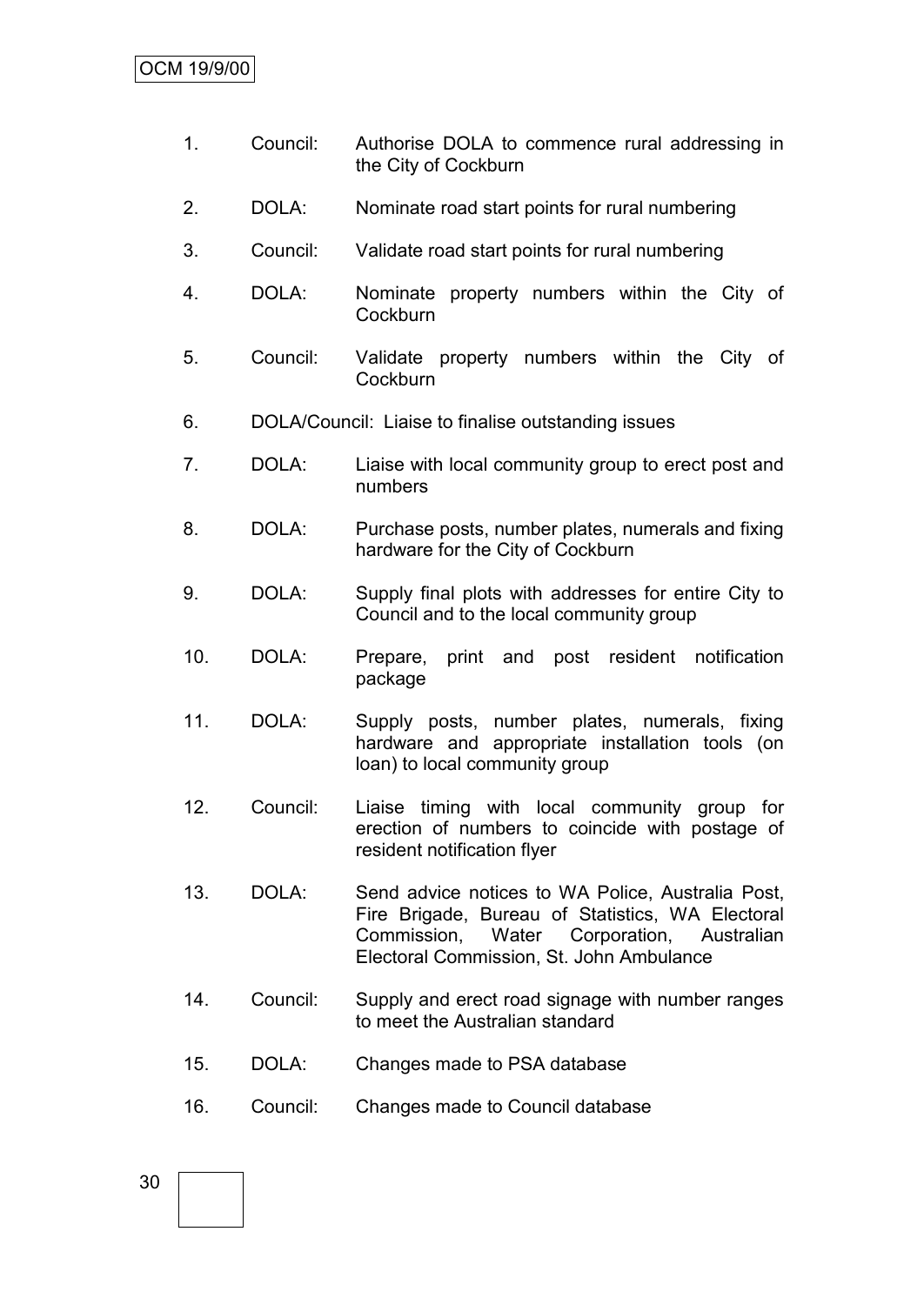The project has now been completed and all affected properties have been required to use their new numbers since December 1999.

We are now in the *maintenance* stage of the project ensuring that the new rural street numbering system is used when new buildings are erected on rural properties.

This is currently being achieved by:

- 1. Identifying all new rural dwellings in the monthly building report.
- 2. Where the Building Licence Site Plan shows the location of the proposed driveway, a new street number is allocated to the building in accordance with the Rural Street Numbering Guidelines.
- 3. The new number is added to Council's Maps and the Property System and the owner is advised of the new address by letter. The owners are requested to display the number clearly in a prominent position near the driveway entrance.

No requirements for the style or standard of numbers are specified.

DOLA has advised that national experience has shown that unless numbered plates are provided to residents, implementation of the program can be uneven with serious impacts on the benefits to the community. The handbook circulated by DOLA, promotes the purchase of posts and plates by Council with the associated costs being passed on to the residents when they apply for building licences. DOLA advises that this procedure has been endorsed by the Western Australian Municipal Association (WAMA) as best practice.

DOLA has requested Council to consider providing the posts and plates as per their handbook. Investigations with other Councils participating in the program, show most Councils charge an additional fee of \$10.00 at the time of issuing a building licence and the owners are requested to collect the numbers from the Council offices. City of Gosnells and the Shire of Serpentine-Jarrahdale install the numbers for the residents. It is considered more practical in terms of Council resources, for residents to collect the numbers from Council offices.

Enquiries with the suppliers indicate a cost of \$5.75 for the green plate with six reflective numbers and \$5.17 for the post. Approximately 25-30 rural houses are approved annually giving a total cost of approximately \$300.00. Further investigations are necessary to determine minimum quantities particularly for the plates which are manufactured in Queensland.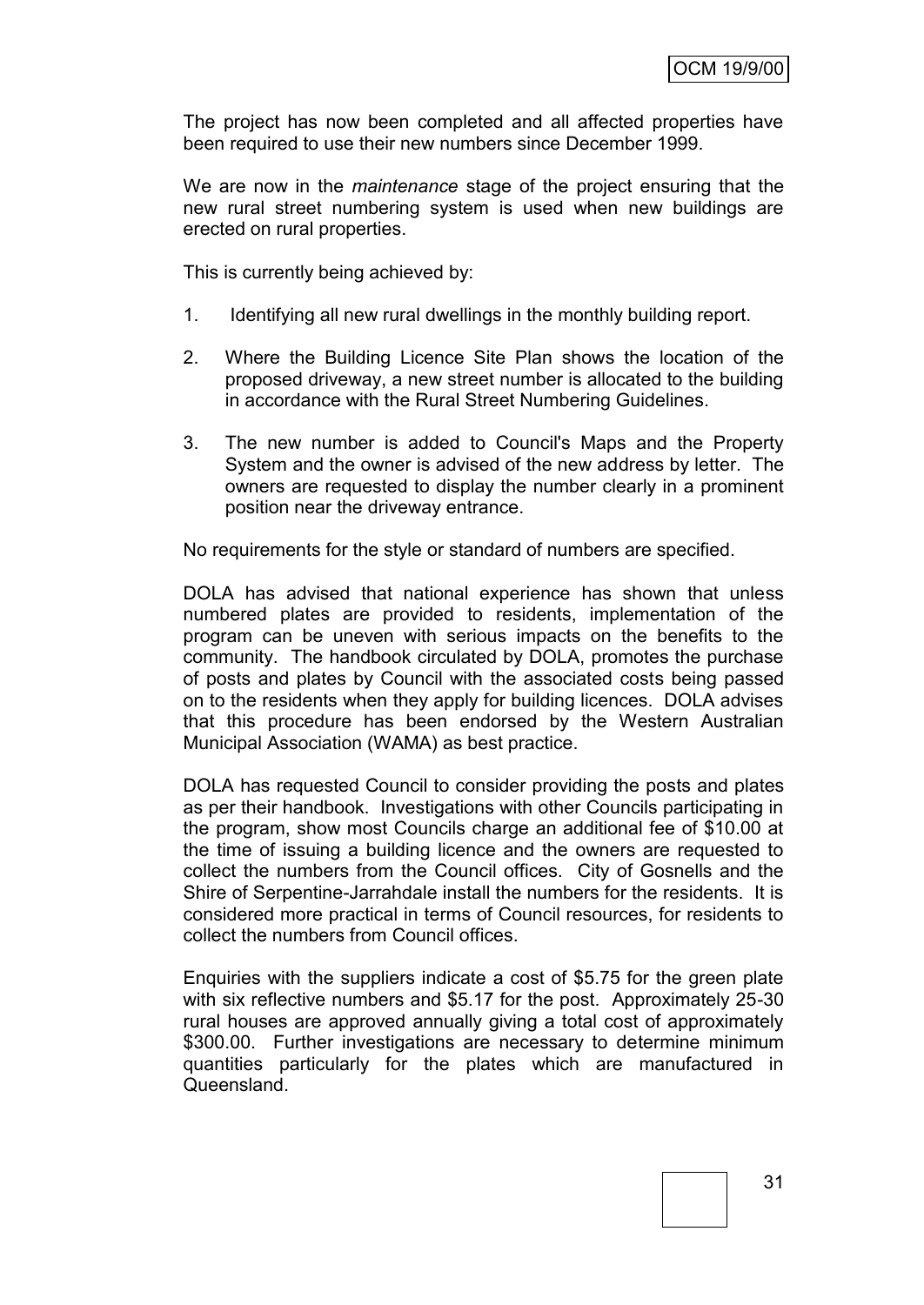It is recommended that:

- Council agree to continue its participation in the Rural Street Numbering Program.
- Council charge rural landowners an additional fee at the time of getting a building licence to cover the cost of materials.
- The Cartographic Officer continue to allocate numbers for houses in the rural area, be responsible for the purchase of the plates and posts and the notification of these details to residents.
- The Director, Finance and Corporate Services make the necessary modifications to the 2000/01 Budget to allocate sufficient funds to acquire the materials and create a new account under the Schedule of Fees and Charges.

#### **Strategic Plan/Policy Implications**

The Corporate Strategic Plan Key Result Area which applies to this item is:

1. Managing Your City *To deliver services and to manage resources in a way that is cost competitive without compromising quality.*

#### **Budget/Financial Implications**

No funds have been allocated for the purchase of materials. Changes to the 2000/01 Budget will be necessary if the program is to be implemented this financial year.

#### **Implications of Section 3.18(3) Local Government Act, 1995**

Nil

32

#### **752. (AG Item 13.4) (Ocm1\_9\_2000) - LAKE COOGEE WALKWAY - MAINTENANCE AND LIABILITY (9100) (AJB) (ATTACH)**

### **RECOMMENDATION**

That Council:

- (1) advise the Water Corporation that it is prepared to enter into an arrangement to secure an easement over the Lake Coogee Walkway subject to:
	- 1. The negotiation of acceptable terms and conditions.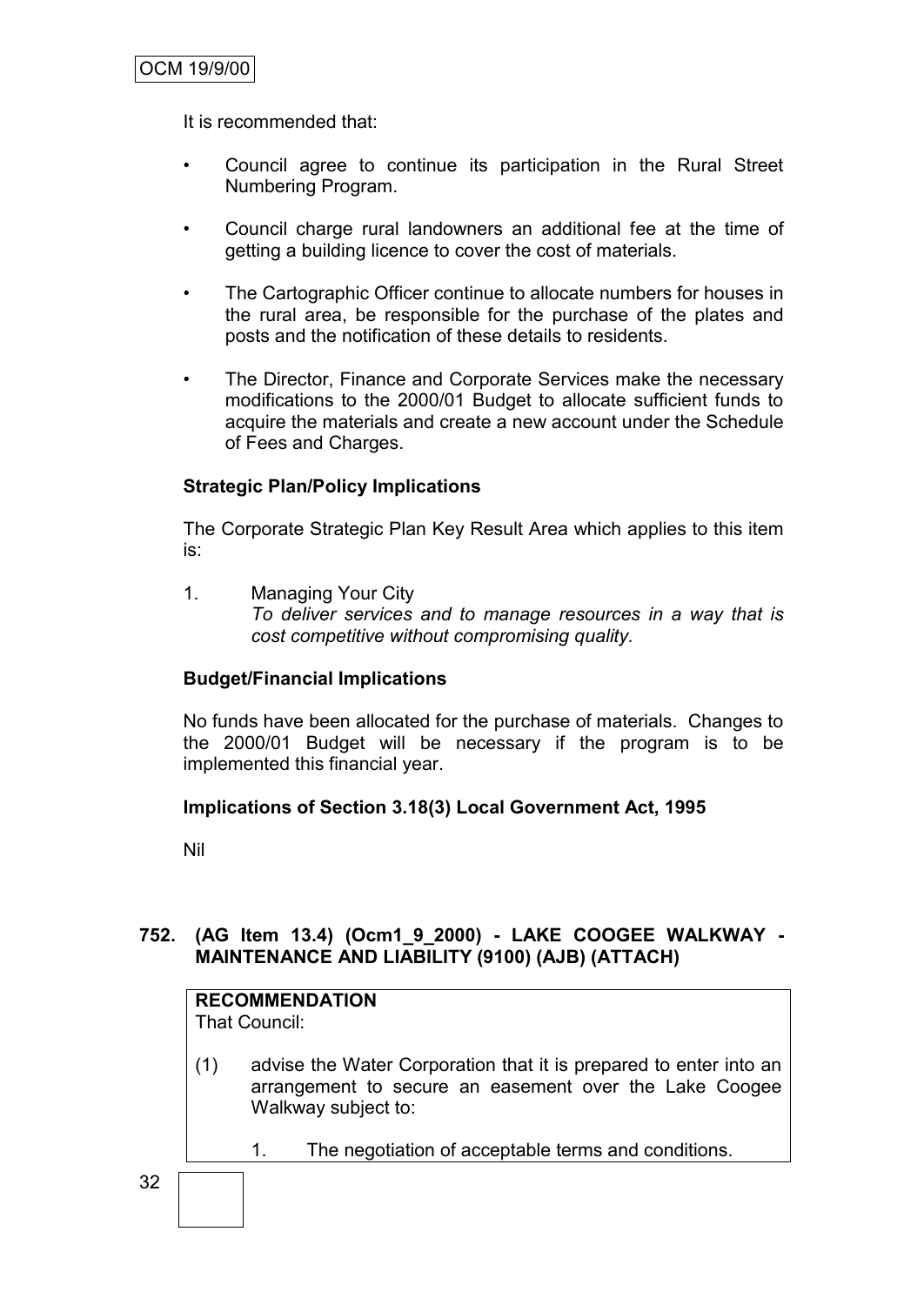- 2. The easement covering the dual use path and the bridge area between Fawcett Road and the southern boundary of the Water Corporation's land.
	- 3. Council paying 50% of the costs associated with preparing the necessary documentation and statutory fees and charges.
- (2) authorise the City Surveyor/Land Officer to negotiate suitable terms and conditions with the Water Corporation in consultation with Council's Insurers and Solicitors.

# **COUNCIL DECISION**

MOVED Cmr Jorgensen SECONDED Cmr Smithson that Council:

- (1) advise the Water Corporation that it is prepared to enter into an arrangement to secure an easement over the Lake Coogee Walkway subject to:
	- 1. The negotiation of acceptable terms and conditions.
	- 2. The easement covering the dual use path and the bridge area between Fawcett Road and the southern boundary of the Water Corporation's land.
	- 3. Council paying 50% of the costs associated with preparing the necessary documentation and statutory fees and charges.
- (2) authorise the City Surveyor/Land Officer to negotiate suitable terms and conditions with the Water Corporation in consultation with Council's Insurers and Solicitors, in particular, addressing Council limitations on public liability to matters of Council responsibility.

**CARRIED 3/0**

# **Explanation**

Council wants to ensure that its limitations are only on those matters that Council is responsible for.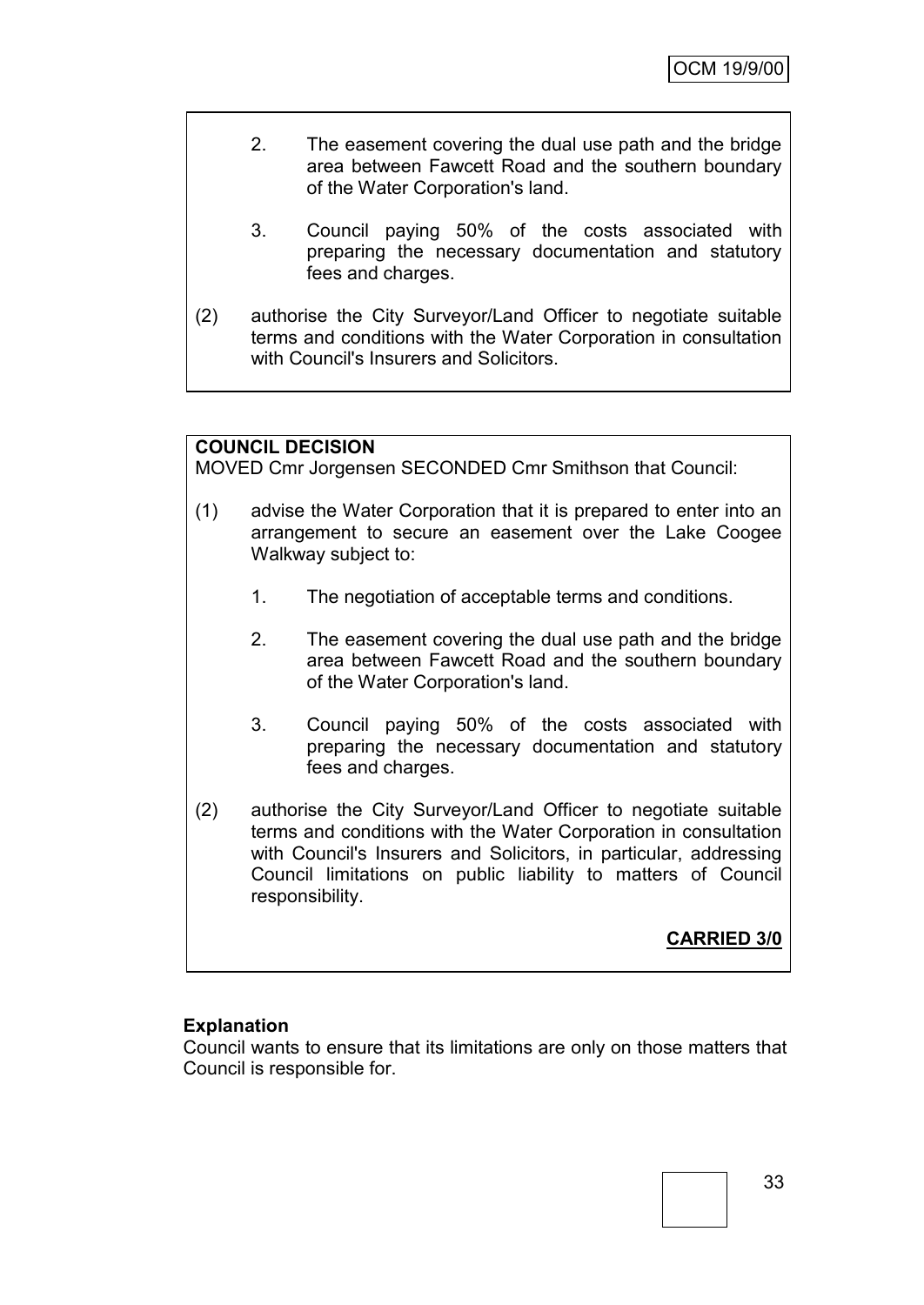# **Background**

The Water Corporation is upgrading the Woodman Point Wastewater Treatment Plant which includes a new pump station (No.3) west of Lake Coogee and the extension of the Bibra Lake main sewer from the existing Mayor Road pump station across the northern edge of Lake Coogee to pump station 3.

Council at its meeting held on 16 February 1999, considered the Public Environmental Review Report and advised the Water Corporation as follows:

- *"(1) its preferred option for the proposal is the location of the new pump station on the western side of Lake Coogee with the main sewer alignment within the proposed Beeliar Drive road reservation;*
- *(2) that given the constraints associated with the use of the Beeliar Drive road reservation, that the proposed low bridge route is acceptable."*

Planning and design of the infrastructure has proceeded on the basis of the low bridge option across the northern edge of Lake Coogee.

The bridge has been designed to accommodate a pedestrian/cycle path and observation platform and integrates with an overall plan for Lake Coogee.

To accommodate the proposed main sewer the Water Corporation requires an easement over a portion of Council Reserve 30861. In October 1999 the City Surveyor advised the Corporation through its agent DTZ Debenham International that an easement would be supported and that Council sought an access easement over the Corporation's land to give public access to Lake Coogee as identified in the Lake Coogee Management Plan.

# **Submission**

The Water Corporation has proposed to grant Council an easement over the bridge and pedestrian/cycle path to allow public access, subject to Council accepting responsibility for the maintenance of the walkway structure and insuring liabilities (copy attached to Agenda).

# **Report**

As part of the upgrading of the Woodman Point Wastewater Treatment Plant, it is necessary to construct a gravity sewer line across the northern edge of Lake Coogee. The initial design was for this to be a pipeline on piles. However, following discussion with the City of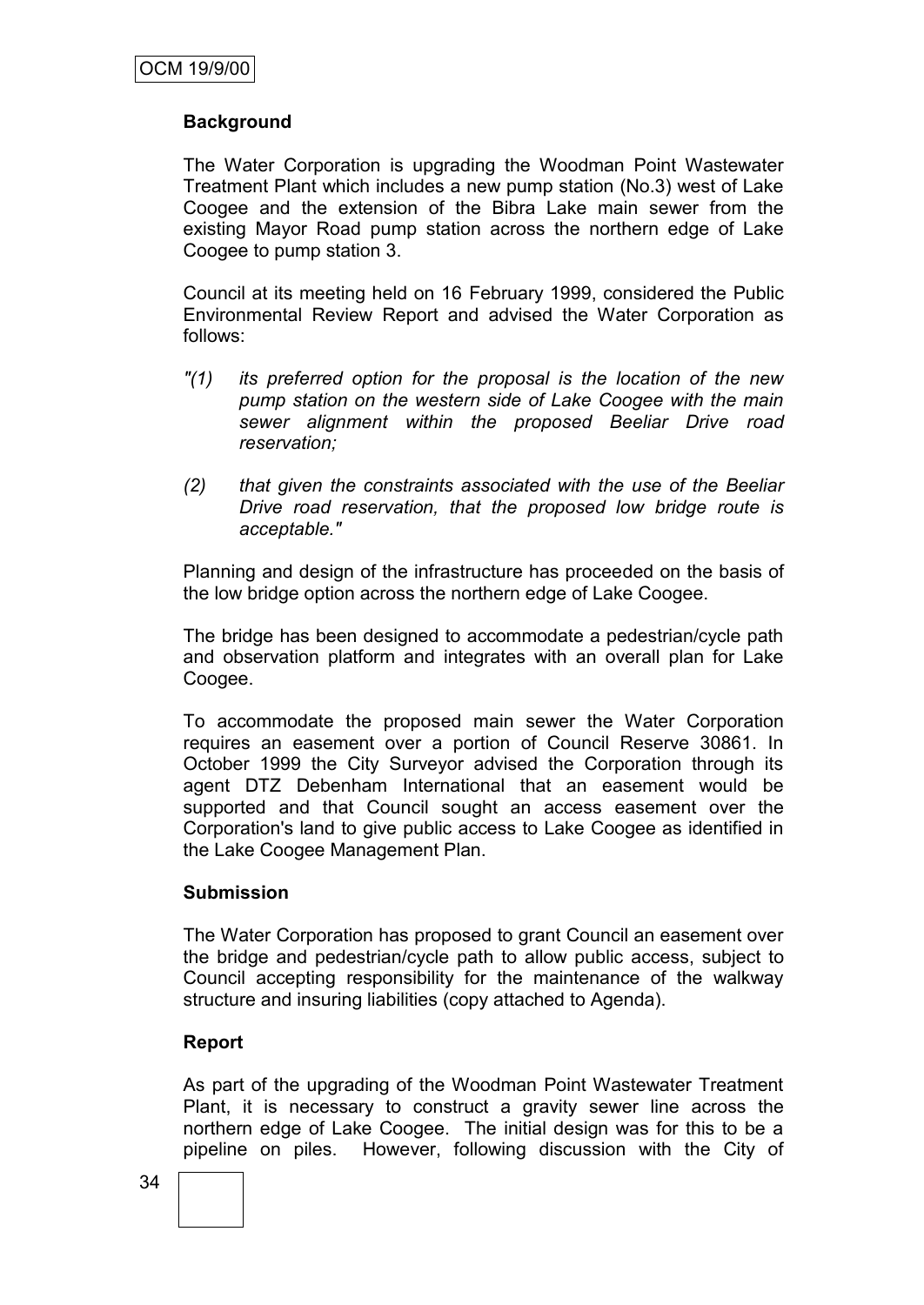Cockburn, the design was modified to include a pedestrian/cycleway deck and observation platform which would form part of the public pathway system around the lake which is shown on the plan included in the Agenda attachments.

The bridge structure is to be built to the following specifications:

- Concrete super-structure painted in green tones and anti-graffiti paint.
- Red bitumen pavement.
- Canter-levered timber observation platform.
- Galvanised handrail.

The structure is being built to a high standard and general maintenance is expected to be minimal. The design minimises the opportunity for graffiti. Nevertheless cleaning may be required from time to time.

The bridge structure is being built over land owned by the Water Corporation and a Council reserve (30861 - Lake Coogee). The connecting link to Fawcett Road and to the west of Lake Coogee, is on Water Corporation land.

Points that need to be taken into account in considering the request from the Water Corporation are as follows:

- Council's Lake Coogee Environmental Management Plan (March 1993) provides for a dual use path around Lake Coogee with a link roughly in the location of the Water Corporation bridge structure (copy attached to Agenda).
- The initiative by the Water Corporation is consistent with the Management Plan.
- If the dual use path was constructed by Council as per the Management Plan, Council would be responsible for the ongoing maintenance as well as the initial capital costs, albeit through grants and/or general purpose revenue.
- The bridge will be a feature of the Lake Coogee dual use path system, offering elevated views of both the Lake and adjoining wetland. The viewing platform was located to maximum view potential and was the result of an on-site inspection using an elevated platform.
- Council previously advised the Water Corporation and the Department of Environmental Protection, that the main sewer should be constructed within the proposed Beeliar Drive Road Reserve.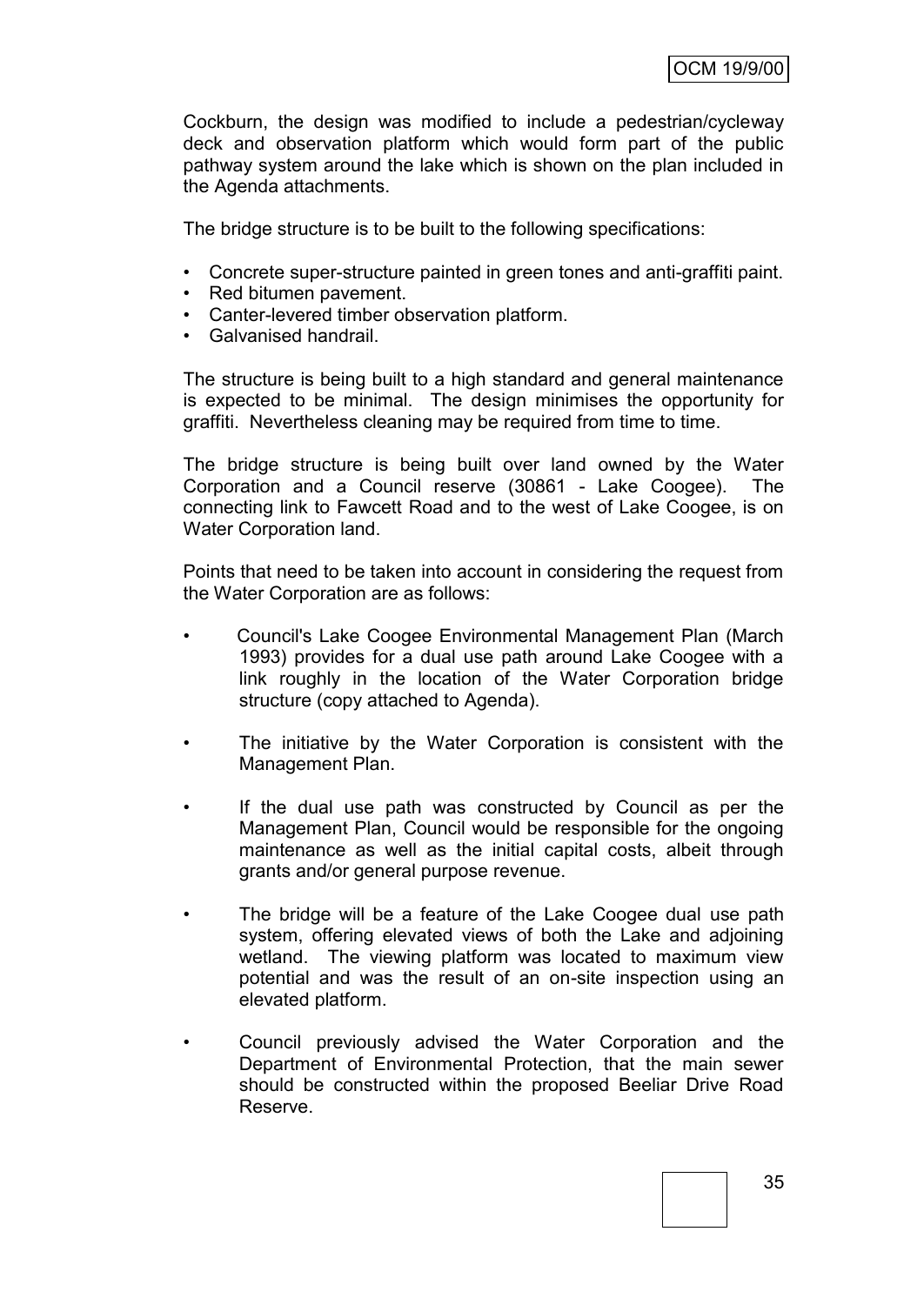- The Beeliar Drive option was unacceptable to Water Corporation and the low bridge option was pursued by the Water Corporation as the preferred option.
- The inclusion of the dual use path on top of the pipe structure by the Water Corporation, was seen as an opportunity to minimise the environmental impact (ie. rather than having a separate pipe and dual use path across the existing access causeway) and to provide community betterment through the project.
- There was no discussion at the time, of Council being responsible for the maintenance and insuring liabilities.
- The proposed bridged pathway more easily achieves disabled access particularly for the section between Fawcett Road and Lake Coogee.

Whilst not in the original Lake Coogee Environmental Management Plan, the proposed bridged pathway is regarded as an important element in the Lake Coogee Dual Use Path System. In overall terms, the cost of maintenance and liability associated with the bridged pathway, will not be significantly different to that associated with the originally proposed dual use path and on this basis, it is recommended that Council enter into arrangements with the Water Corporation to secure an easement over the bridge and dual use path within the Water Corporation land and accept the management, maintenance and insuring liabilities associated with the infrastructure.

Comments on specific responsibilities outlined in the Water Corporation's letter are as follows:

*(a) The walkway of the structure including replacement as and when necessary*

This should be limited to the pavement materials on the bridge structure being the bitumen and timber decking and the base material and bitumen to the balance of the dual use path (ie. excludes expansion joints and the like which are part of the structure).

*(b) All handrails and those parts of the structure which are ordinarily painted*

Council should only be responsible for the handrails. The superstructure should remain the responsibility of the Water Corporation.

*(c) All improvements and signs which may at a later date be erected or carried out by Council*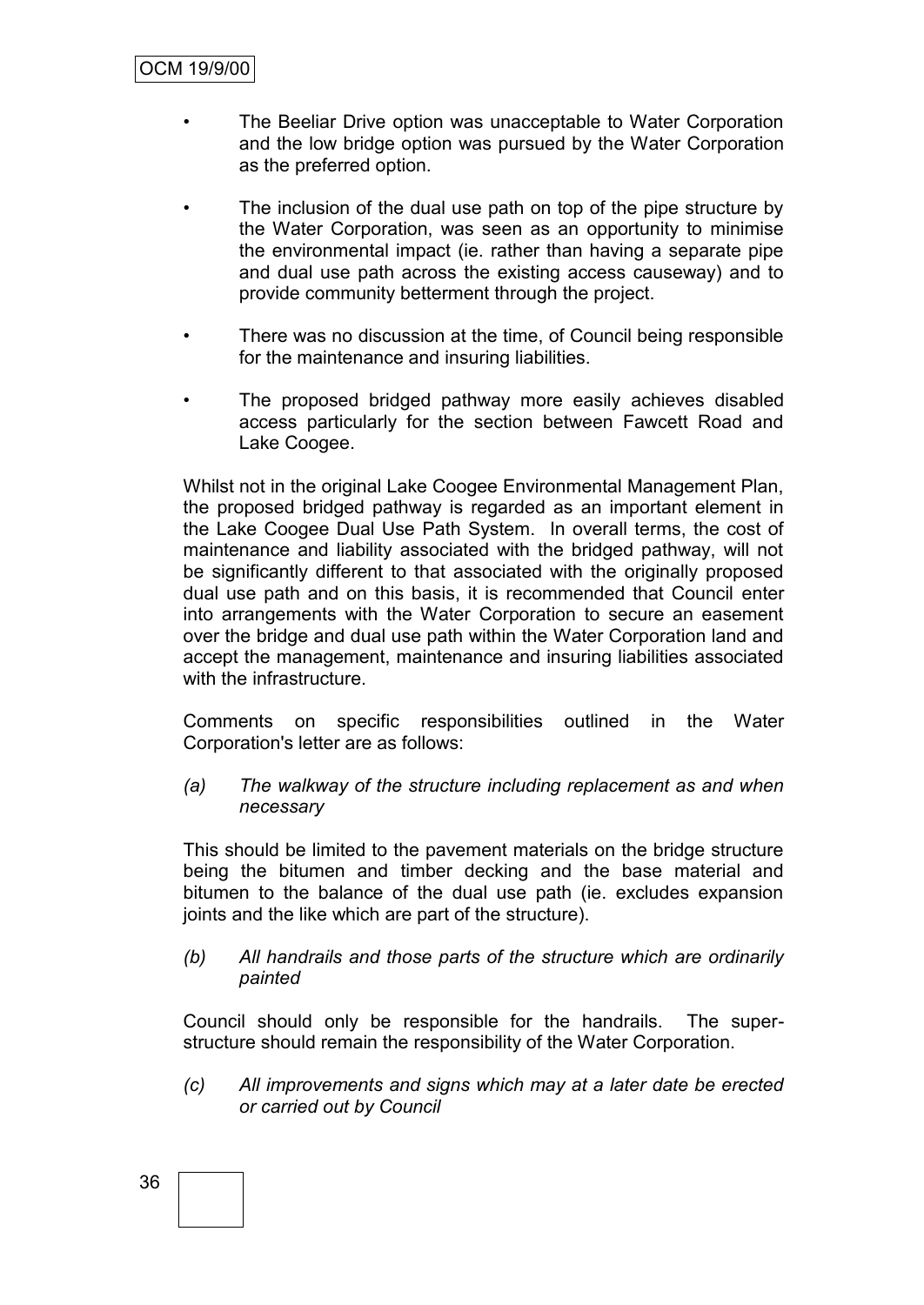Accepted subject on the proviso that the pathway and bridge shall not be open to the public until appropriate signs have been erected.

*(d) Council will be responsible for all public liability issues and is to specifically indemnify the Water Corporation against any and all loss or claims*

The Water Corporation will not grant public access unless Council agrees to this item.

*(e) The City shall assume a managing role over the structure carrying out all repairs for which it is liable in a responsible manner*

Repairs should be limited to the pavement, handrails, signs and graffiti removal. Water Corporation should be responsible for general maintenance of the structure including painting and reinstatement of the pavement following any maintenance work or other damage caused by Water Corporation activities.

*(f) The Water Corporation is to have access to the bridge structure and can close off the structure at any time with or without notice*

The right of the Water Corporation to access the bridge structure and to prevent public access is acknowledged. However, it should be specified that the right to prevent public access should only be as a result of maintenance repairs or an emergency where public safety or health is at risk.

The Water Corporation should be required to provide advance notice whenever possible and if not possible, then as soon after the closure as is practical. Such advice should include the expected duration of a closure so that the public can be adequately advised.

*(g) Council is to pay all costs associated with the easement document*

The Water Corporation requires Council to pay the cost of preparing the easement document stamp duty and other outgoings. The cost to prepare the easement documents is expected to be in the order of \$1,000.00.

It is recommended that Council only agree to pay 50% of the costs given that the proposed development is beneficial to both parties and that Council's Solicitors will also be required to review the documentation at Council's cost prior to signing.

In addition to the above costs, it will be necessary to allow for the following in the 2001/02 budget: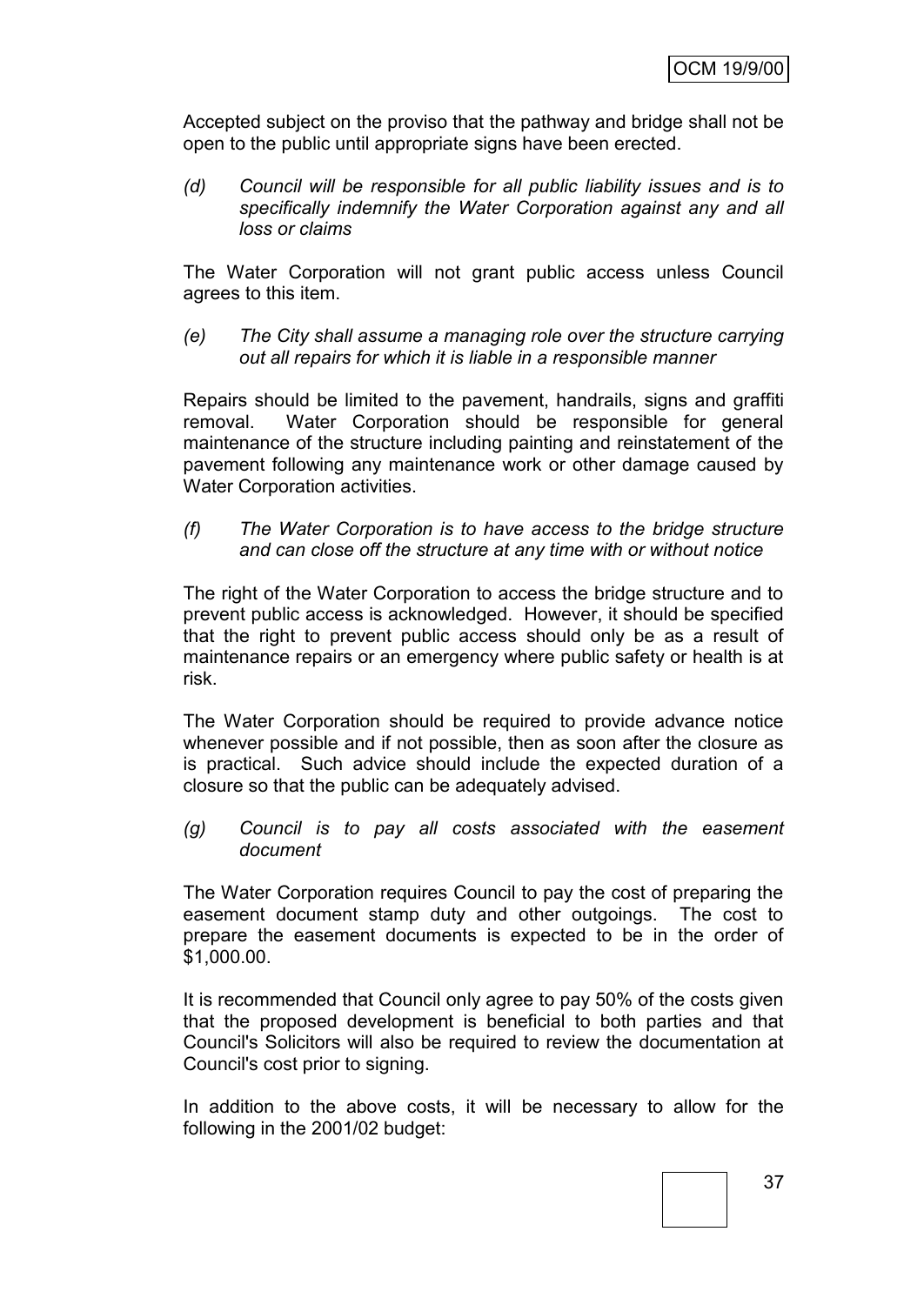# **Capital Costs**:

• Provision and erection of appropriate signage.

# **Ongoing Maintenance Costs**:

- Replacement of signs.
- Maintenance of the area immediately adjacent to the pathway (Manager, Parks advises this could be in the order of \$4,000 - \$5,000 p.a.)

# **Strategic Plan/Policy Implications**

The Corporate Strategic Plan Key Result Areas which apply to this item are:

- 1. Managing Your City
	- *• To deliver services and to manage resources in a way that is cost competitive without compromising quality.*
- 2. Planning Your City
	- *• To ensure that the planning of the city is based on an approach which has the potential to achieve high levels of convenience for its citizens.*
	- *• To ensure that the development will enhance the levels of amenity currently enjoyed by the community.*
	- *• To foster a sense of community within the district generally and neighbourhoods in particular.*
- 3. Conserving and Improving Your Environment
	- *To conserve the quality extent and uniqueness of the natural environment that exists within the district.*
	- *• To ensure that the development of the district is undertaken in such a way that the balance between natural and human environment is maintained.*
- 4. Maintaining Your Community Facilities
	- *To construct and maintain parks which are owned or vested in the Council, in accordance with recognised standards and are convenient and safe for public use*.

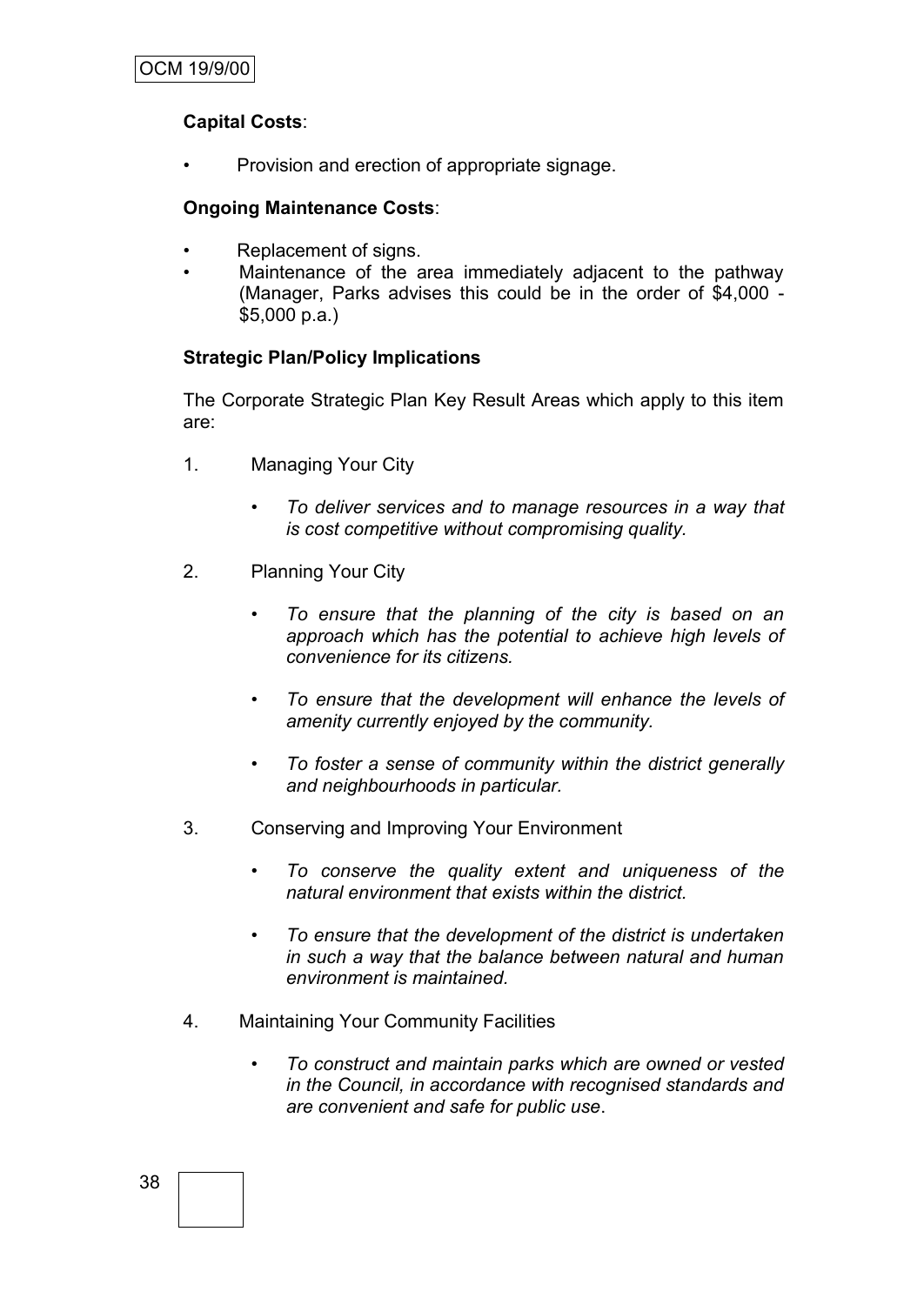# **Budget/Financial Implications**

Council's costs involved in preparing the easement document should be paid from Account No.495320 - Legal Fees (\$3,000). The cost of signage can be paid from Account No.497968 - Lake Coogee Enhancement (\$20,000).

The cost of ongoing maintenance will need to be included in either budgets for Environmental Services or Parks, with an appropriate adjustment in the Principal Activity Plan.

# **Implications of Section 3.18(3) Local Government Act, 1995**

Nil

# **753. (AG Item 13.5) (Ocm1\_9\_2000) - BEELIAR REGIONAL PARK, HENDERSON - VESTING AND MANAGEMENT (AJB) (9509) (ATTACH)**

# **RECOMMENDATION**

That Council:

- (1) advise the Department of Conservation and Land Management that Council supports the transferring of the reserves nominated in CALM's letter dated 7 August 2000, including Lot 3000 Rockingham Road (unallocated Crown Land) to the National Parks and Nature Conservation Authority to enable CALM to manage the area for conservation purposes as part of the Beeliar Regional Park, subject to CALM providing written agreement to the following:-
	- 1. The land is to be used for conservation purposes and no further leases or exclusive use rights will be granted to private clubs, companies, etc;
	- 2. In the event that existing leases on Reserves 39455 and 37426 are not renewed at any time by either CALM or the lessees, then consideration will be given to rehabilitating the areas as an integral part of the Park or they be used for public purposes.

In the event that an alternative use is considered for those reserves then CALM will consult with and seek Council's agreement;

3. In respect to the lease by the WA Radio Modellers Club on Reserve 39584, that no transfer of the lease to any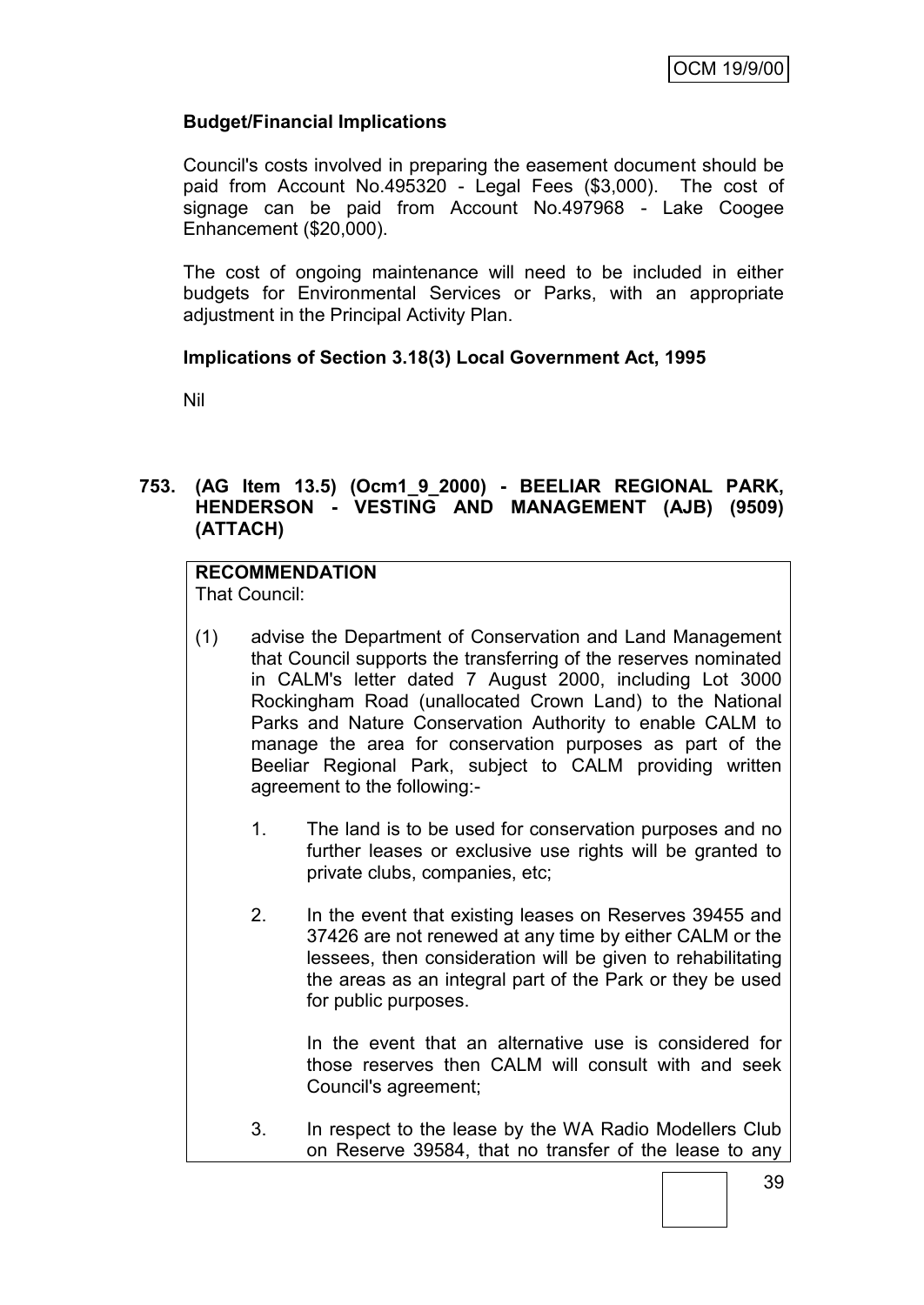other entity or a change in use be permitted and in the event that the lease ceases, the area be developed as a public activity area within the Park or rehabilitated in keeping with the surrounding bushland.

- 4. CALM agreeing to take over and administer the existing leases.
- 5. CALM continuing to liaise with Council as appropriate on the finalisation of the draft Beeliar Regional Park Management Plan and its subsequent review, together with any proposal which is inconsistent with the Management Plan.
- (2) recommend that the Naval Base Caravan Park Reserve 24308 be transferred to CALM as part of the Beeliar Regional Park for the purpose of care, control and management subject to the land continuing to be used as a caravan park until it is required for other conservation purposes and that the lessees rights and privileges are protected; and
- (3) advise current leaseholders of Council's decision.

# **COUNCIL DECISION**

MOVED Cmr Smithson SECONDED Cmr Jorgensen that Council:

- (1) advise the Department of Conservation and Land Management that Council supports the transferring of the reserves nominated in CALM's letter dated 7 August 2000, including Lot 3000 Rockingham Road (unallocated Crown Land) to the National Parks and Nature Conservation Authority to enable CALM to manage the area for conservation purposes as part of the Beeliar Regional Park, subject to CALM providing written agreement to the following:-
	- 1. The land is to be used for conservation purposes and related activities and no further leases or exclusive use rights will be granted to private clubs, companies, etc;
	- 2. In the event that existing leases on Reserves 39455 and 37426 are not renewed at any time by either CALM or the lessees, then consideration will be given to rehabilitating the areas as an integral part of the Park or they be used for public purposes.

In the event that an alternative use is considered for those reserves then CALM will consult with and seek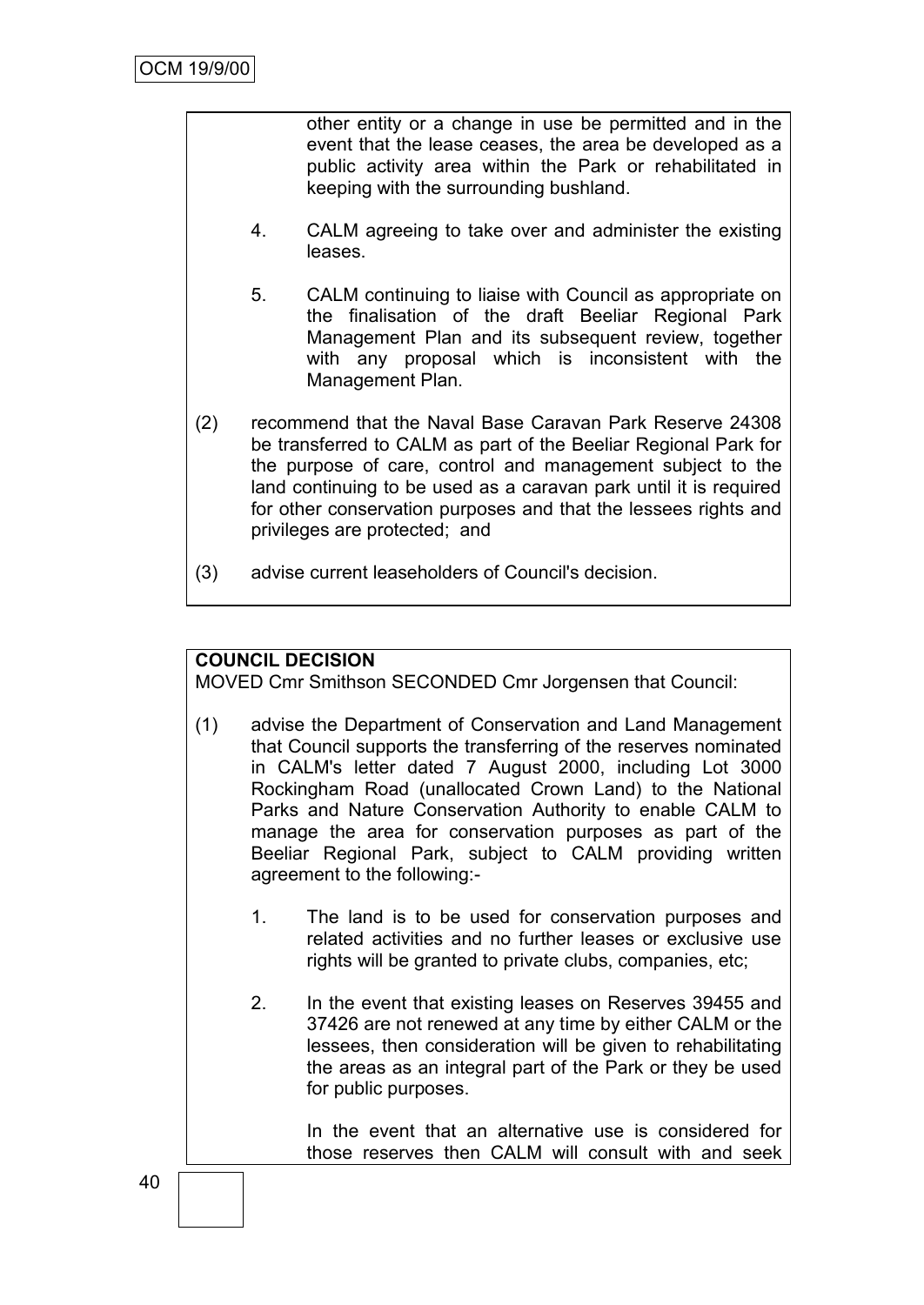# Council's agreement;

- 3. In respect to the lease by the WA Radio Modellers Club on Reserve 39584, that no transfer of the lease to any other entity or a change in use be permitted and in the event that the lease ceases, the area be developed as a public activity area within the Park or rehabilitated in keeping with the surrounding bushland.
- 4. CALM agreeing to take over and administer the existing leases.
- 5. CALM continuing to liaise with Council as appropriate on the finalisation of the draft Beeliar Regional Park Management Plan and its subsequent review, together with any proposal which is inconsistent with the Management Plan.
- (2) recommend that the Naval Base Caravan Park Reserve 24308 be transferred to CALM as part of the Beeliar Regional Park for the purpose of care, control and management subject to the land continuing to be used as a caravan park until it is required for other conservation purposes and that the lessees rights and privileges are protected; and
- (3) advise current leaseholders of Council's decision.

# **Explanation**

Council understands that CALM has a management plan that does apply for passive recreational use of the conservation area and it does not want to encourage absolute public exclusion from the Regional Park.

# **Submission**

The Department of Conservation and Land Management (CALM) has requested the City to formally consider the proposal for that portion of the Beeliar Regional Park area located between the coast and Rockingham Road which is under Council control to be transferred to the National Parks and Nature Conservation Authority so that the area can be managed by CALM as a single entity in accordance with the Beeliar Regional Park Management Plan.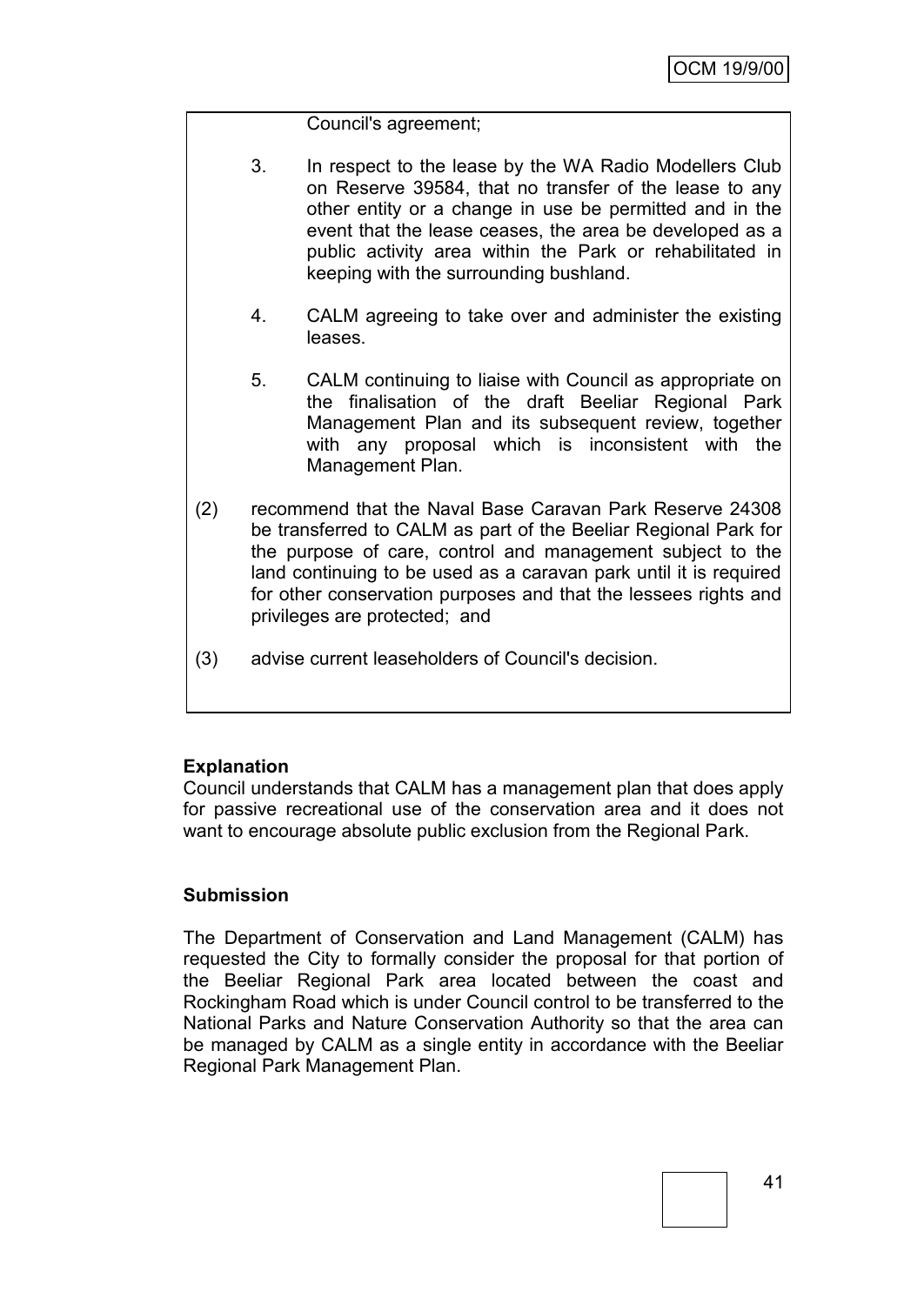#### **Report**

A significant proportion of the Henderson section of the Beeliar Regional Park is vested in the City of Cockburn. A schedule of reserves and location maps is included in the Agenda Attachments.

There are a number of leases over the area including the Coastal Motorcycle Club (Reserve 39455), Tiger Kart Club (Reserve 37426), Sea Search & Rescue (Reserve 39584) and WA Radio Modellers Club (Reserve 39584). These leases should be taken over by CALM as a result of the transfer. The area proposed to be transferred to CALM does not include the Naval Base Caravan Park being Reserve 24308.

Given the location of the Naval Base Caravan Park, this should be included within the Beeliar Regional Park under the care, control and management of CALM. It is emphasised that the Council recommends that the use as a caravan park be continued and the rights of the existing lessees be protected.

In addition to Council's reserves, the Regional Park is to include Part Lot 3000 Rockingham Road which is unallocated crown land. CALM needs Council support for this to be included under their control.

CALM advises that significant capital works are required in the area in the near future to help protect the area's unique conservation values and to provide for appropriate recreation facilities, such as walkpaths and interpretation signs that have been identified in the draft Beeliar Regional Park Management Plan and the Jervoise Bay Conservation and Recreation Enhancement Plan.

CALM will be in a position to commence the works shortly whilst the process of finalising the Beeliar Regional Park Management Plan and subsequent tenure changes will take some time to complete.

Since taking on the responsibility for co-ordinating the management of Beeliar Regional Park, CALM has been working in close liaison with the City regarding the Park's future management. This has included the preparation of the Beeliar Regional Park Management Plan.

Given Council's strong interest in the conservation of the Henderson section of the Beeliar Regional Park, it is imperative that Council continues to take an active interest in the development and management of the area.

In agreeing to the transfer it is considered that assurances should be sought from CALM on the following:-

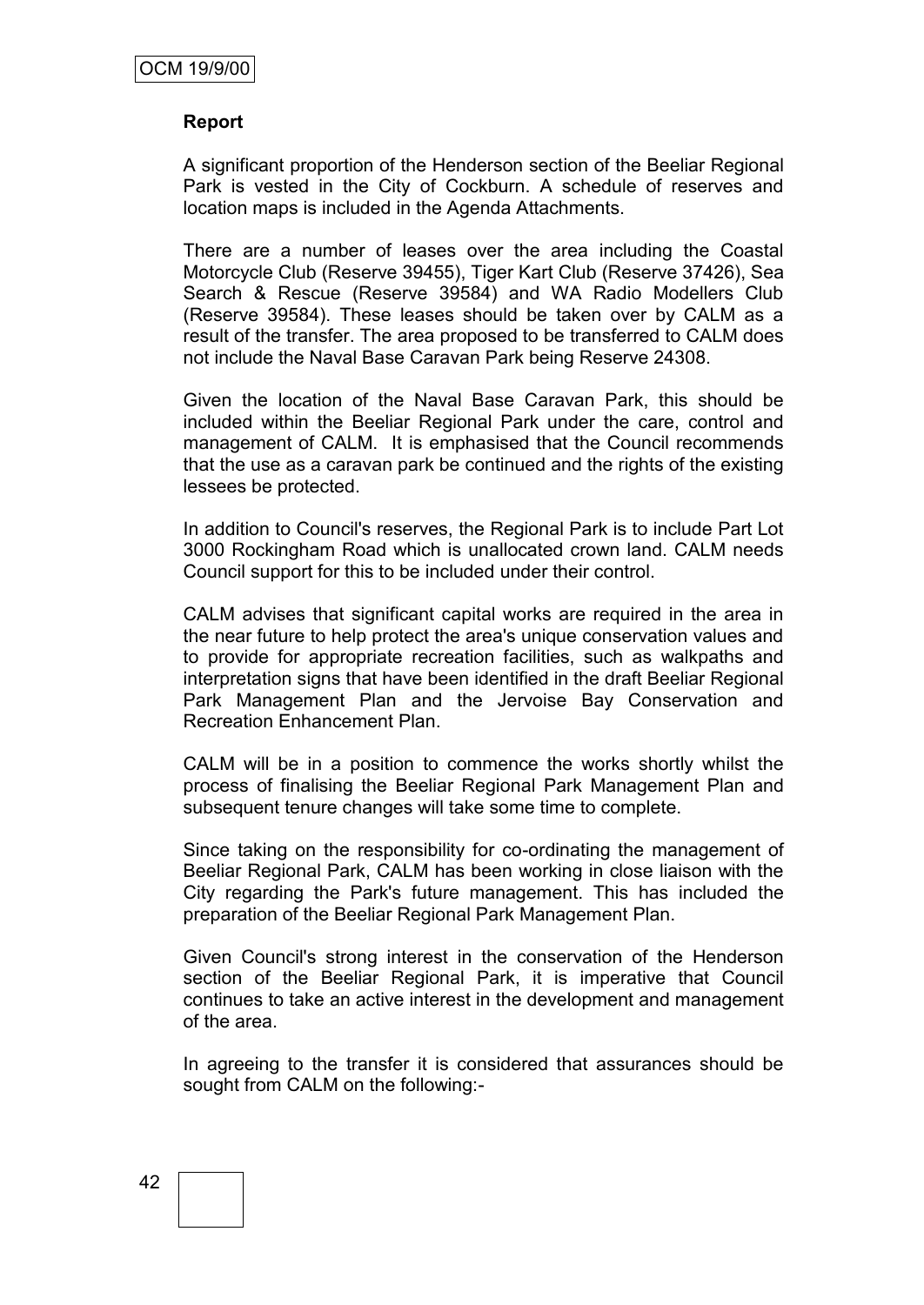- That the land is to be used for conservation purposes and that no further leases or exclusive use rights will be granted to private clubs, companies, etc.
- That in the event that existing leases on Reserves 39455 and 37426 are not renewed at any time by either CALM or the lessees then consideration will be given to rehabilitating the areas as an integral part of the Park or they be used for public purposes.

In the event that an alternative use is considered for those reserves then CALM will consult with and seek Council's agreement.

 In respect to the lease to WA Radio Modellers Club on Reserve 39584, that no transfer of the lease to any other entity or a change in use be permitted and in the event that the lease ceases the area be developed as a public activity area within the Park or rehabilitated in keeping with the surrounding bushland.

It is considered that the above assurances are necessary to ensure that uses that are not compatible with the conservation objectives and function of the Park are excluded in perpetuity.

Subject to receiving assurances on the above the proposed transfer of the nominated reserves and unallocated crown land to the National Parks and Nature Conservation Authority and being managed by CALM is supported.

All formalities required to effect the changes will be undertaken by CALM at no cost to the City.

# **Strategic Plan/Policy Implications**

The Corporate Strategic Plan Key Result Areas which apply to this item are:-

- 1. Managing Your City
	- *"To deliver services and to manage resources in a way that is cost competitive without compromising quality."*
- 2. Planning Your City
	- *"To ensure that the planning of the City is based on an approach which has the potential to achieve high levels of convenience for its citizens."*
	- *"To ensure that the development will enhance the levels of amenity currently enjoyed by the community."*
- 3. Conserving and Improving Your Environment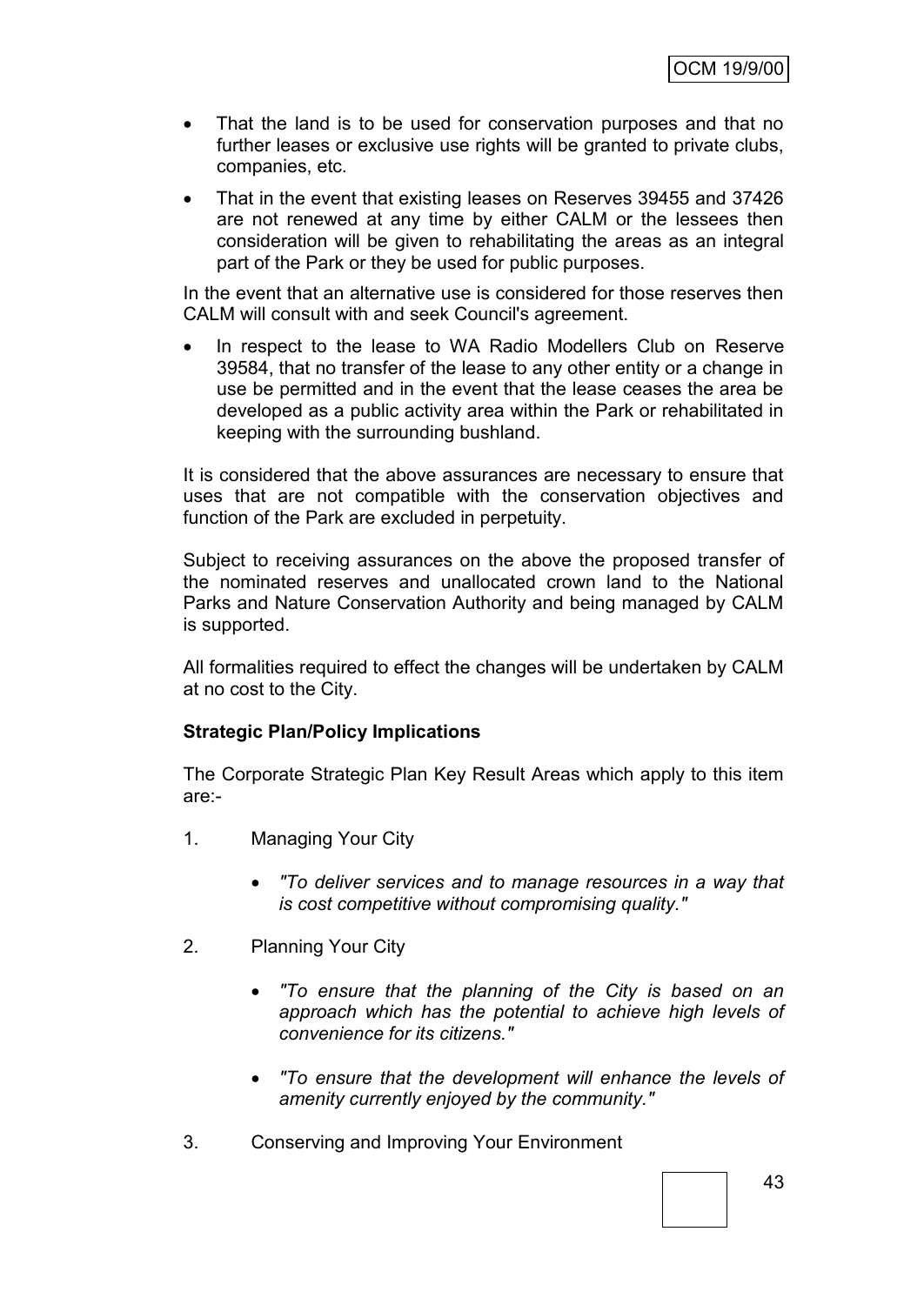- *"To conserve the quality, extent and uniqueness of the natural environment that exists within the district."*
- *"To conserve the character and historic value of the human and built environment."*

# **Budget/Financial Implications**

Loss of income from the leases based on 1999/00 rates being \$10,085.

# **Implications of Section 3.18(3) Local Government Act, 1995**

Nil

# **754. (AG Item 13.6) (Ocm1\_9\_2000) - DISTRICT ZONING SCHEME NO. 2 - AMENDMENT NO. 205 - RIGBY AVENUE, PACKHAM - URBAN FOCUS (92205) (SMH) (ATTACH)**

#### **RECOMMENDATION** That Council:

- (1) amend its resolution dated 18 July 2000 to advertise Amendment No. 205 to District Zoning Scheme No. 2, by deleting (2) 3 of the resolution which stated:-
	- "*(2) 3. No subdivision or development of incompatible uses will be permitted within the 500m generic buffer associated with the operation of market gardens located within the Packham Urban Development Area, until the buffer is scientifically determined and approved by the Department of Environmental Protection or the use ceases."*
- (2) advise the Western Australian Planning Commission, the Department of Environmental Protection and the applicant accordingly.

# **COUNCIL DECISION**

MOVED Cmr Smithson SECONDED Cmr Jorgensen that the recommendation be adopted.

**CARRIED 3/0**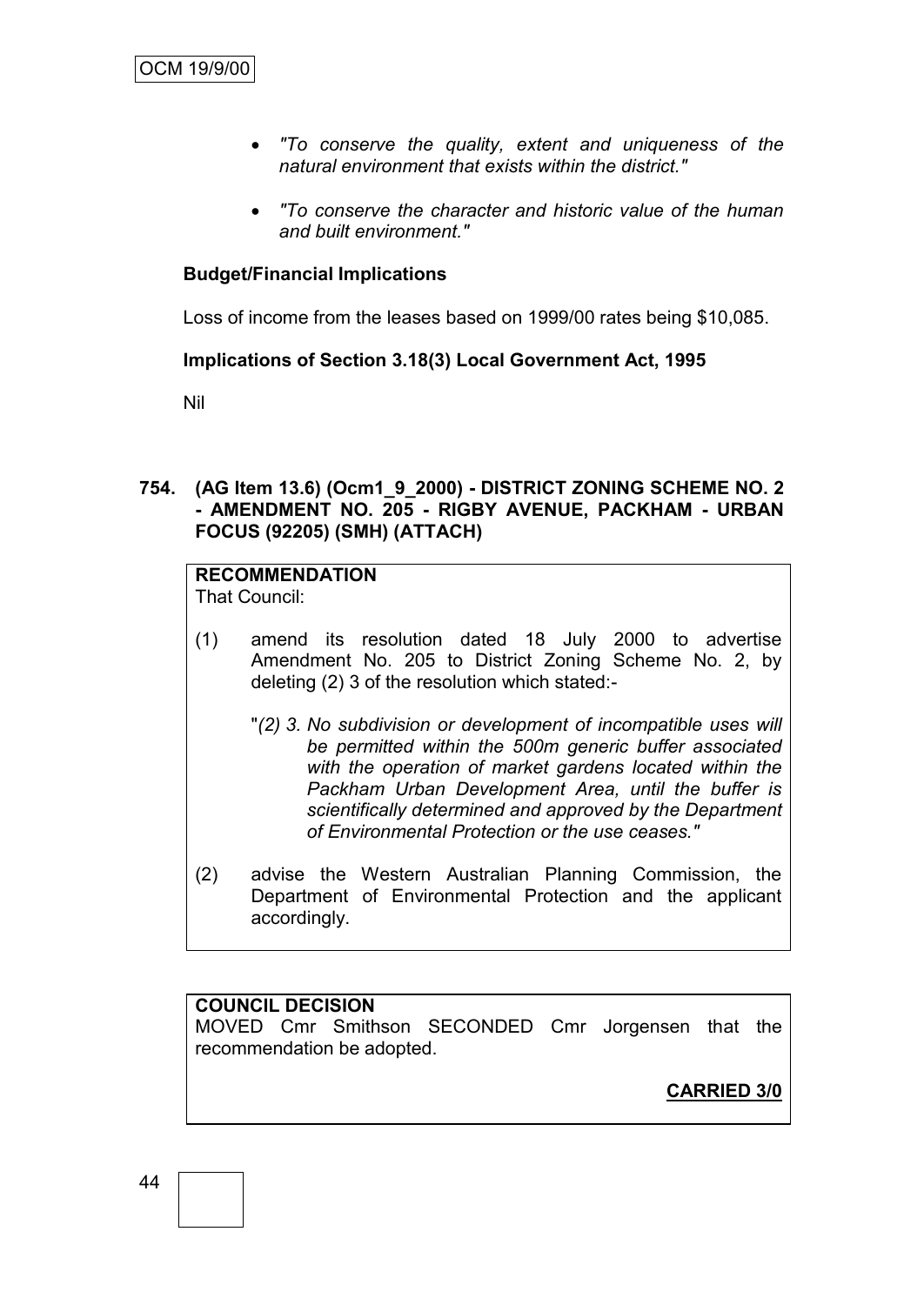# **Background**

Council at its meeting held on 18 July 2000 adopted the following recommendation:-

- *"(1) forward a copy of the signed document and a copy of Council's report, to the Western Australian Planning Commission with a request to advertise the amendment,*
- *(2) modify Part 8 of District Zoning Scheme No. 2 Clause 8.11 "Packham Urban Development Area" to include the following provisions:*
- *"2. No subdivision or development of incompatible uses will be permitted within the 500m generic buffer prescribed for the rendering plant at Watsons which is located within the "Special Industry B" zone, until the buffer is scientifically determined and approved by the Department of Environmental Protection, and*
- *3. No subdivision or development of incompatible uses will be permitted within the 500m generic buffer associated with the operation of market gardens located within the Packham Urban Development Area, until the buffer is scientifically determined and approved by the Department of Environmental Protection or the use ceases."*
- *(3) advise the Western Australian Planning Commission, the Department of Environmental Protection, Watson's and the applicant of Council's decision, accordingly."*

This recommendation was based on the advice of the DEP following referral of the amendment as required under the Planning Act. The advice was:-

#### "*Odour - buffer around Watsons Foods*

*The north west corner of the site is within 500 metres of the Watsons Foods Plant.*

*The 500 metre buffer from the Plant should be maintained until such time as a modified buffer is agreed to, taking into account the latest odour/air quality studies undertaken for Watsons Foods. It is understood that the Kwinana branch of the Department has received a copy of a recent odour survey but has not finalised its review of the survey.*

*It is recommended that the planning authorities continue to liaise with the Department on the matter of the buffer.*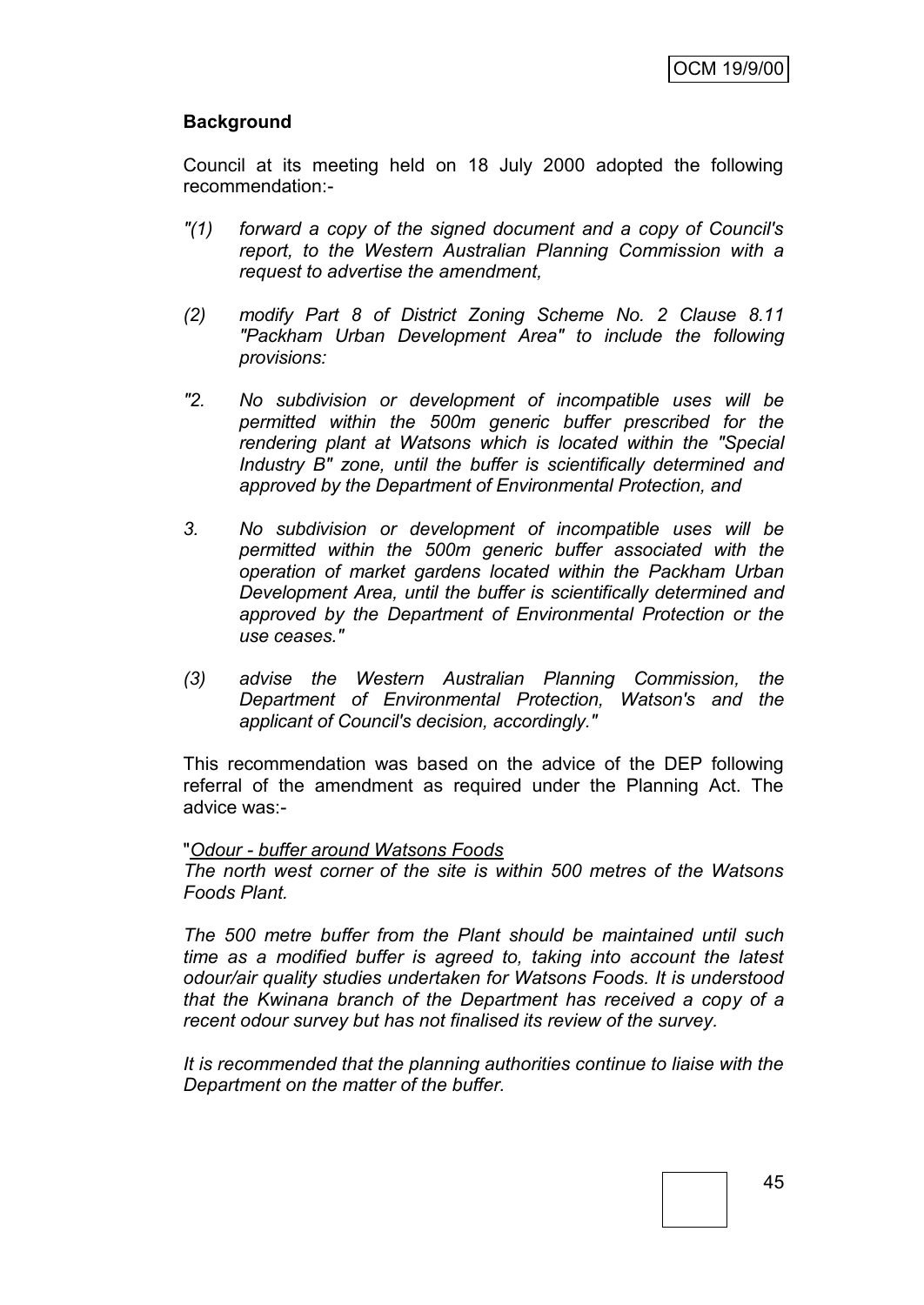#### *Odour, dust, noise - market gardens*

*Should any market gardens remain near the subject land, it is recommended that subdivision and development should be prohibited within 500 metres of the market garden or within such lesser area as is demonstrated through modelling and site studies to be acceptable to the relevant authorities."*

The advice from the DEP is not legally binding.

#### **Submission**

The amendments documents were sent to Urban Focus to be modified in accordance with the Council resolution.

Urban Focus are concerned about the provision to be included in the amendment relating to the 500 metre buffer to operating market gardens.

A copy of the Urban Focus response dated 4 September 2000 is attached to the Agenda.

Urban Focus want (2)3 of the Council resolution deleted because it has an adverse impact on the subdivisional potential of the land.

#### **Report**

The case put by Urban Focus in its letter is considered acceptable and appropriate in the circumstances.

The matters raised by Urban Focus in support of its case are self explanatory.

The buffer relating to operating market gardens in the Packham Urban Development Area is inappropriate and impractical given the context of the Packham Area, the Structure Plan and the fact it is zoned urban under the MRS.

Moreover, the advice from the DEP relates to subdivision and development, not zoning. When a subdivision is applied for, the DEP has the opportunity to impose conditions as it sees fit at the time. Such conditions would be the subject of appeal.

The local scheme is required to be made consistent with the MRS in any event. A criticism of the Council by the Minister for Planning when dismissing the appeal relating to the subdivision conditions for Lot 17 Hamilton Road, Spearwood, land within the Packham Area was that Council had been tardy in making its scheme consistent.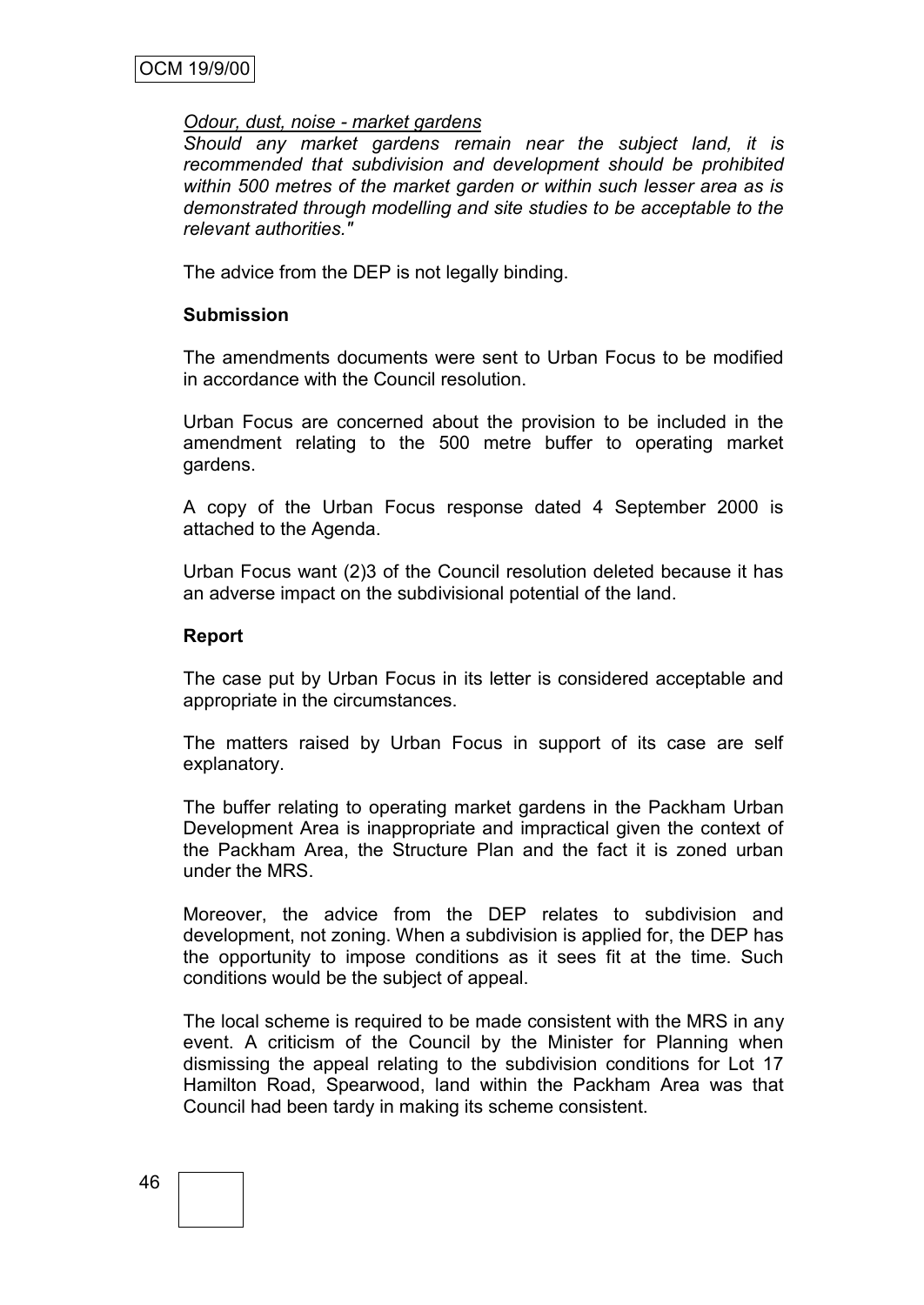In addition, the Council received the same advice from the DEP in respect to Amendment No. 214, as for Amendment No. 205, which is rezoned land immediately south of the subject land, which has now been finalised with no provision included relating to either Watsons or market garden buffers.

In the circumstances it is recommended that the Council proceed with the amendment as proposed, subject to the provisions relating to the market garden buffer being deleted.

Should the Council decide to amend its resolution it should advise the WAPC, the EPA and Urban Focus accordingly.

# **Strategic Plan/Policy Implications**

# Policy PD23 states that:

"*The City of Cockburn requires that where a proposal for a change in landuse conflicts with an existing buffer zone, then the onus is on the buffer beneficiary to show that the buffer is current, has been scientifically determined and is based on the use of best practicable management practices for minimising emissions. Unless this can be clearly demonstrated by the buffer beneficiary, then Council will fully support the proponent of the proposed landuse change providing that other planning and environmental considerations are properly met."*

# **Budget/Financial Implications**

N/A

# **Implications of Section 3.18(3) Local Government Act, 1995**

Final approval of the Amendment is required to be given by the Hon. Minister for Planning.

The generic buffers applied by the EPA are contained in **Draft** Policy No. 3 dated July 1997 entitled "Policies, Guidelines and Criteria for Environmental Impact Assessment - Industrial - Residential Buffer Areas (Separation Distances)".

**755. (AG Item 13.7) (Ocm1\_9\_2000) - PROPOSED MOBILE PHONE TOWER AND BASE STATION - PT LOT 202; 39 MIGUEL ROAD, BIBRA LAKE - OWNER: BIRIGHITTI HOLDINGS PTY LTD - APPLICANT: THE PLANNING GROUP (4413026) (MT) (MAP NO. 8) (ATTACH)**

# **RECOMMENDATION**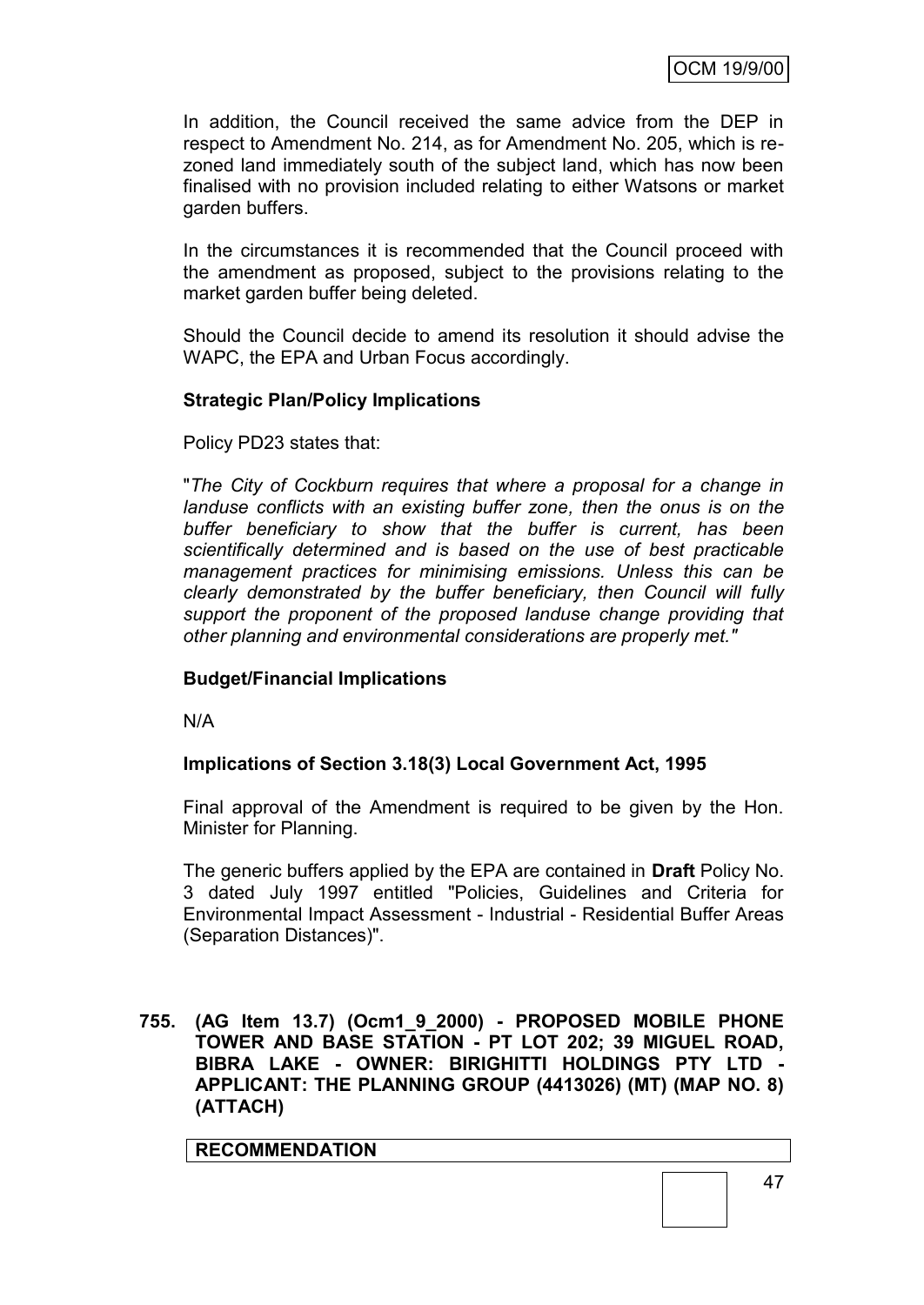### That Council:

(1) approve the application for a mobile phone tower and base station on Part Lot 202; 39 Miguel Road, Bibra Lake subject to the following conditions:

Standard Conditions

1. Standard conditions contained in Council Policy PD 17 as determined appropriate to this application by the delegated officer under clause 7.6 of Council"s District Zoning Scheme Nº 2;

Special Conditions

- 1. The tower being designed so as to enable other telecommunications carriers to co-locate on the facility.
- (2) issue a Form 2 Approval to Commence Development to the applicant.
- (3) advise those who made a submission of Council"s decision accordingly.

#### **COUNCIL DECISION**

MOVED Cmr Smithson SECONDED Cmr Jorgensen that the recommendation be adopted.

**CARRIED 3/0**

# **Background**

| ZONING:           | MRS:                    | <b>INDUSTRIAL</b>     |
|-------------------|-------------------------|-----------------------|
|                   |                         | DZS: GENERAL INDUSTRY |
| <b>LAND USE:</b>  | <b>FACTORY BUILDING</b> |                       |
| LOT SIZE:         | $10099m^2$              |                       |
| AREA:             | N/A                     |                       |
| <b>USE CLASS:</b> | "Use Not Listed"        |                       |

#### **Submission**

The proposed development comprises:

- A 40 metre high steel monopole;
- Three 2.3 metre long panel antennae at a height of 38.8 metres;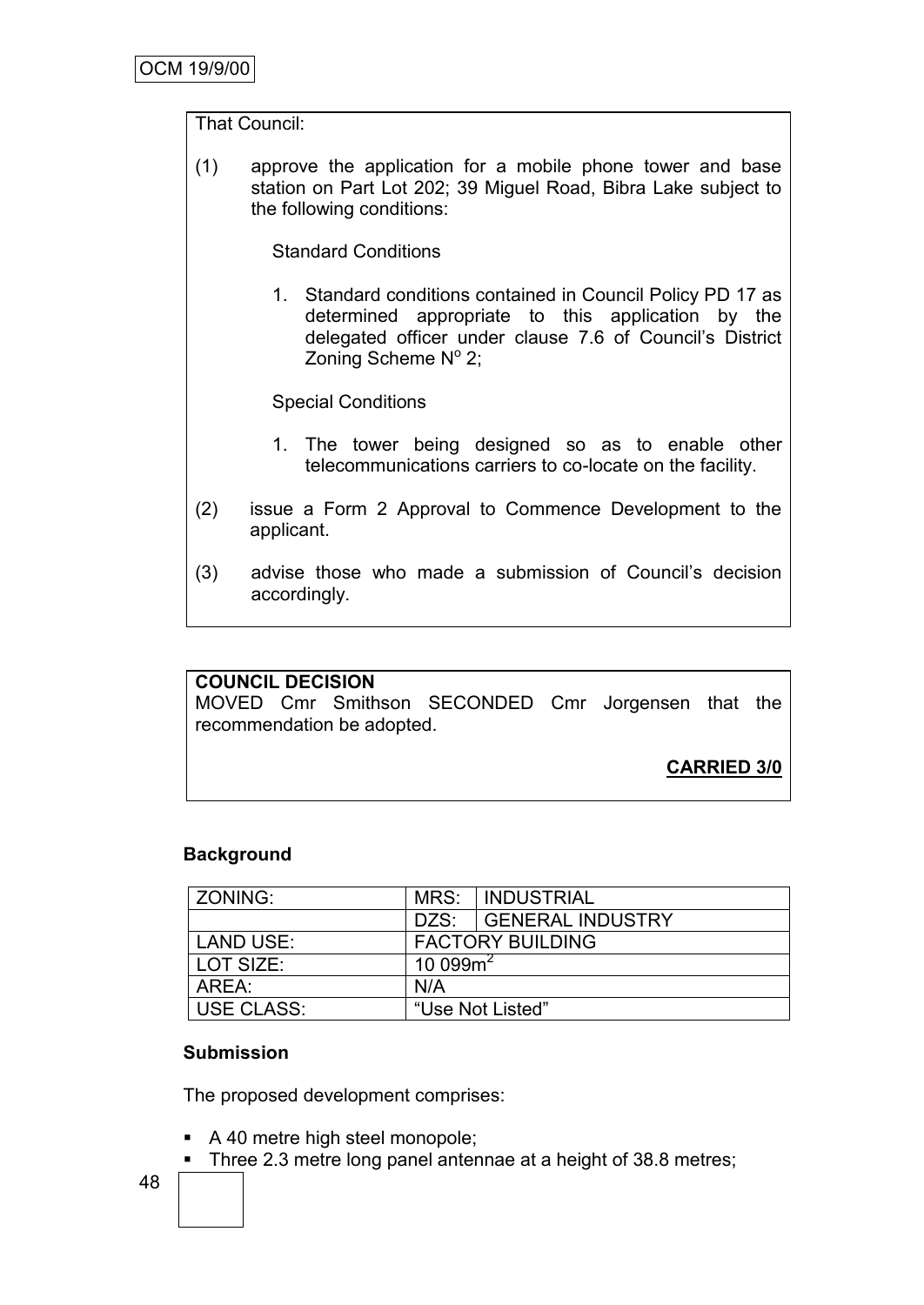- Two 0.6 metre diameter parabolic antennae at a height of 36 metres;
- An equipment shelter with an area of 3m by 2.5m, with a height of 2.65m;
- $\blacksquare$  Interconnecting gantry;
- A security chain wire fence;

The submitted site plans and elevations are attached to this agenda.

The application was referred to all landowners within a 400 metre radius of the tower to provide them with an opportunity to comment. Three submissions were received opposing the development. A summary is included is attached to this agenda.

#### **Report**

The facility will have some visual impact by virtue of it being 40 metres high. The photo montages submitted by the applicant indicate it will be visible to some extent from the residential areas in Yangebup. However, the location is sufficiently separated from the residential area such that it could not be considered to have any significant impact on residential amenity. The location is low-lying, with the land to the west rising steeply. The new slimline pole design with flush mounted antennae is less bulky and visually intrusive than the alternative lattice towers. Further, the proposed location is within an industrial area, where the level of amenity is not what it might be in a commercial or residential area. Overall, it is not considered the proposal will negatively affect the amenity of the locality.

Some of the landowners surrounding the site are opposed to the development. However, the proposal meets all of the location requirements of Council Policy PD32 - Location of High Voltage Overhead Power Lines and Microwave Towers. The Policy states that where possible they should be in industrial, commercial or nonresidential areas and should be as far as possible from any residences. The closest residence is 450 metres away. It is in line with the wider community"s request that structures with mobile phone antennae be located in industrial or rural areas.

Vodafone have deferred an application for Lot 2 Corokia Road (approximately 850 metres from Lot 202 Miguel) which received strong opposition from residents in Yangebup. Council officers have been working with the consultants for Optus and Vodafone to attempt to find a site that will suitable both carriers network requirements. Optus has advised that they have previously sought a site to the east of the subject lot (closer to the proposed Vodafone tower) but where unable to find a suitable location that met network requirements. The consultants for Vodafone are yet to formally reply to the City"s request that they examine the possibility of locating on the Optus tower. However preliminary advice is that it is unlikely it will meet their coverage requirements.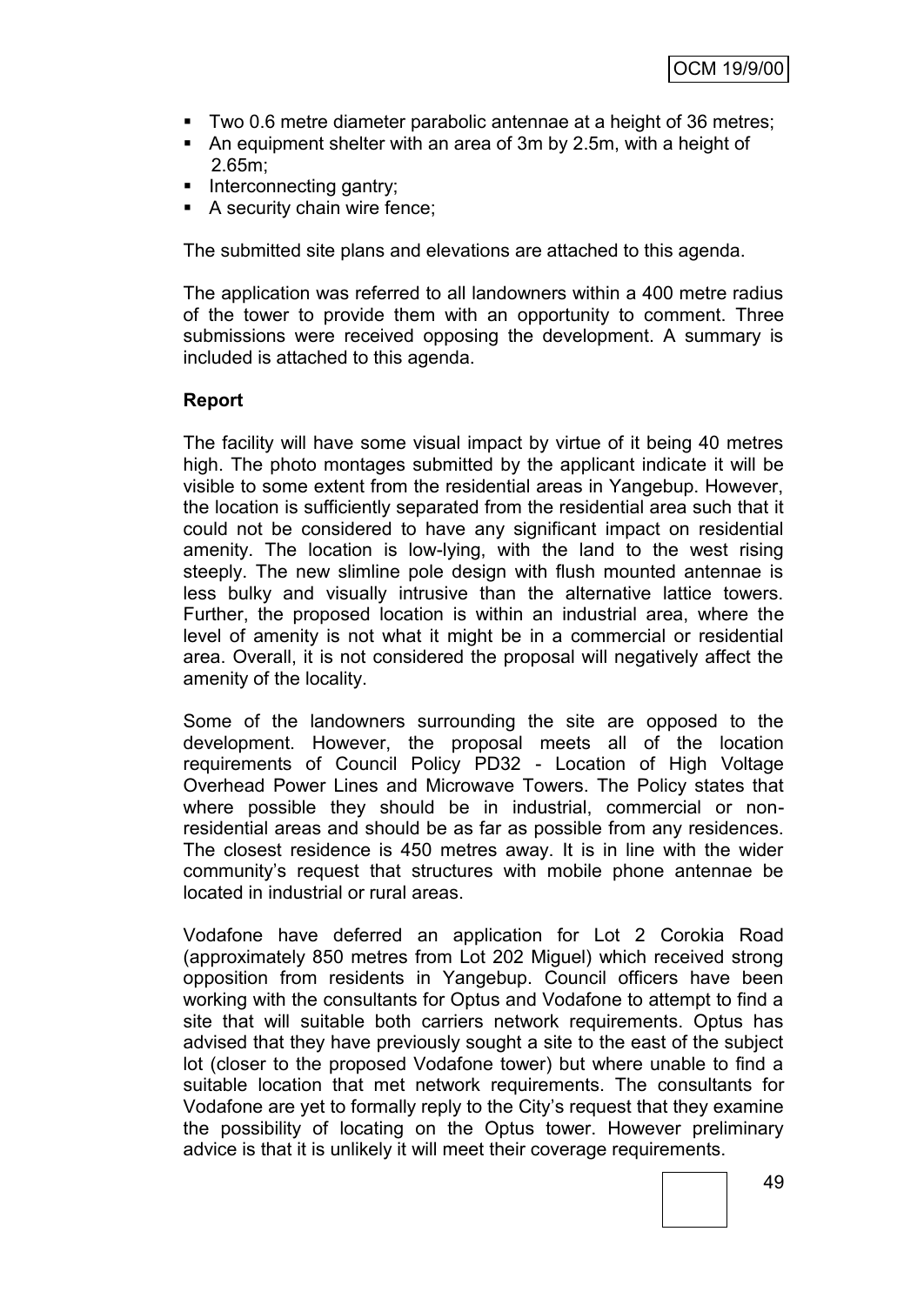# **Strategic Plan/Policy Implications**

The Corporate Strategic Plan Key Result Areas which apply to this item are:-

- 1. Planning Your City
	- *"To ensure that the planning of the City is based on an approach which has the potential to achieve high levels of convenience for its citizens."*
	- *"To ensure that the development will enhance the levels of amenity currently enjoyed by the community."*

The Planning Policies which apply to this item are:-

| PD31* | Telecommunications Policy - High Impact Facilities |
|-------|----------------------------------------------------|
| PD32  | Location of High Voltage Overhead Power Lines and  |
|       | <b>Microwave Towers</b>                            |

# **Budget/Financial Implications**

N/A

**Implications of Section 3.18(3) Local Government Act, 1995**

Nil

# **756. (AG Item 13.8) (Ocm1\_9\_2000) - PROPOSED COMMERCIAL VEHICLE PARKING - LOT 145, 10 HURFORD ROAD, HAMILTON HILL - OWNER/APPLICANT: T GALINDO (2212192) (SA) (ATTACH)**

**RECOMMENDATION**

That Council:

- (1) refuse the proposed commercial vehicle parking on Lot 145, 10 Hurford Road, Hamilton Hill for the following reasons:
	- 1. the proposed use will and has detrimentally affect the residential amenity of the locality,
	- 2. the applicant/owner of the truck and property does not live at the property where the commercial vehicles are parked, therefore the application does not comply with Council's District Zoning Scheme No. 2 requirements for commercial vehicle parking;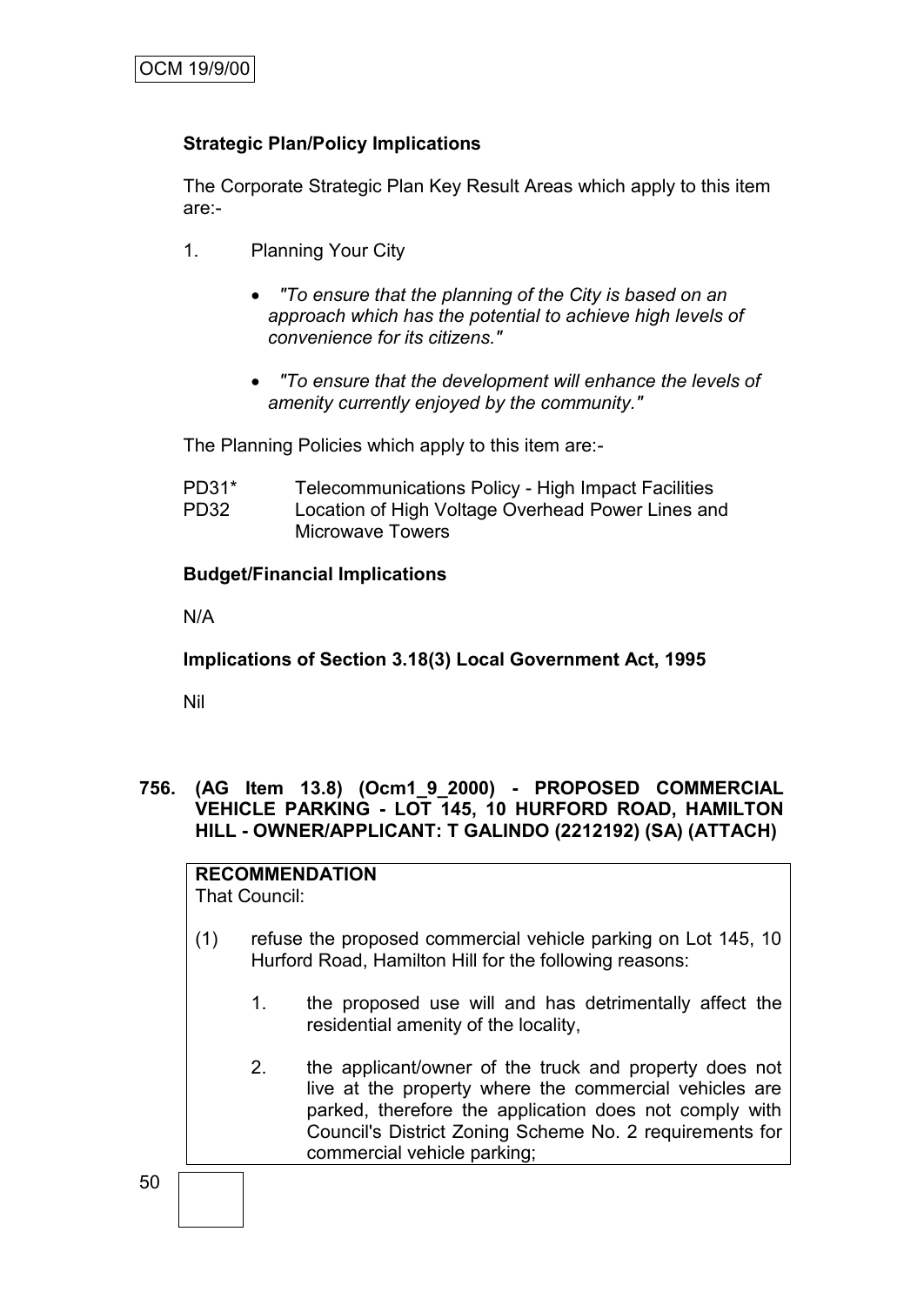- (2) issue a MRS Form 2 Notice of Refusal;
- (3) advise applicant that if the commercial vehicle is not removed within sixty (60) days from the date of the MRS Form 2 Notice of Refusal, then Council officers will initiate legal action against the landowner of the subject lot;
- (4) advise those who made submissions of Council's decision accordingly.

# **COUNCIL DECISION**

MOVED Cmr Smithson SECONDED Cmr Jorgensen that Council:

- (1) refuse the proposed commercial vehicle parking on Lot 145, 10 Hurford Road, Hamilton Hill for the following reasons:
	- 1. the proposed use will and has detrimentally affect the residential amenity of the locality,
	- 2. the applicant/owner of the truck and property does not live at the property where the commercial vehicles are parked, therefore the application does not comply with Council's District Zoning Scheme No. 2 requirements for commercial vehicle parking;
- (2) issue a MRS Form 2 Notice of Refusal;
- (3) advise applicant that if the 4 tonne truck is not removed within sixty (60) days from the date of the MRS Form 2 Notice of Refusal, then Council officers will initiate legal action against the landowner of the subject lot;
- (4) advise those who made submissions of Council's decision accordingly.

# **CARRIED 3/0**

#### **Explanation**

There is also a 1.5 tonne truck which Council has no jurisdiction to require the owner to remove therefore, it is important to stipulate the vehicle to which the refusal applies.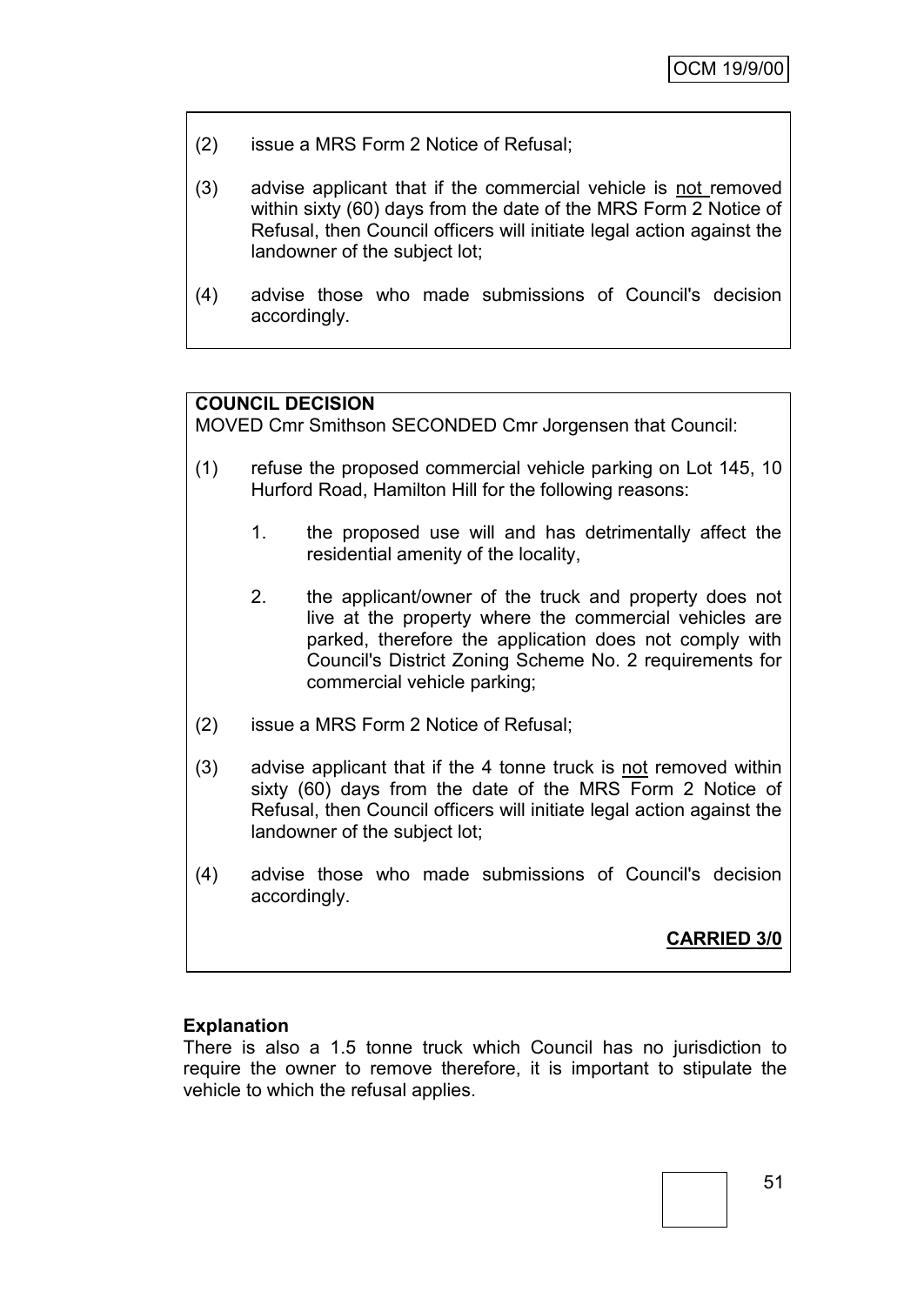# **Background**

| ZONING:           | MRS:         | Urban                  |  |
|-------------------|--------------|------------------------|--|
|                   |              | DZS:   Residential R20 |  |
| <b>LAND USE:</b>  | Single House |                        |  |
| LOT SIZE:         | 478m2        |                        |  |
| AREA:             | N/A          |                        |  |
| <b>USE CLASS:</b> | AA           |                        |  |

#### **Submission**

The submitted application is to park two trucks on the subject lot at the rear of the lot, which has been fenced off and a non-approved cross over constructed, prior to the applicant applying for Council approval.

The applicant wishes to park a 1.5 tonne truck and a 4 tonne truck, at the rear of the property. The applicant stated that one truck *"will only be started and driven once or twice a week (always in the afternoons and therefore will not awake anyone). The second truck to be stored there will only be left there over the weekend (it will be left the Saturday afternoon, and will be picked up Sunday evening at approximately 5.00pm)"* 

The application was advertised for a period of 21 days, and 4 written submissions were received all objecting the proposal. Refer to the Agenda Attachments for further details and the Schedule of Submissions.

# **Report**

Council's Planing Department received several complaints from adjoining landowners in regard to the parking of commercial vehicles on the subject lot, and also the construction of the fence and non-approved cross-over onto Foppoli Mews.

Site inspections by Council Officers revealed that commercial vehicles were parking on site, and the owner of the property was advised to apply to Council for a Commercial Vehicle Parking approval. An application was only required for the 4 tonne truck as any truck under 3.5 tonne in tare weight is not included in the definition of a Commercial Vehicle.

The applicant advised in a letter attached to the application, dated 11 July 2000, that *"what started to be the solution to a parking problem we had a 9 Parakeet Way, Coogee, where the trucks blocked the whole frontage of the house has turned into a larger problem as we will have no where at all to park these trucks if they are not permitted at Hurford Way."*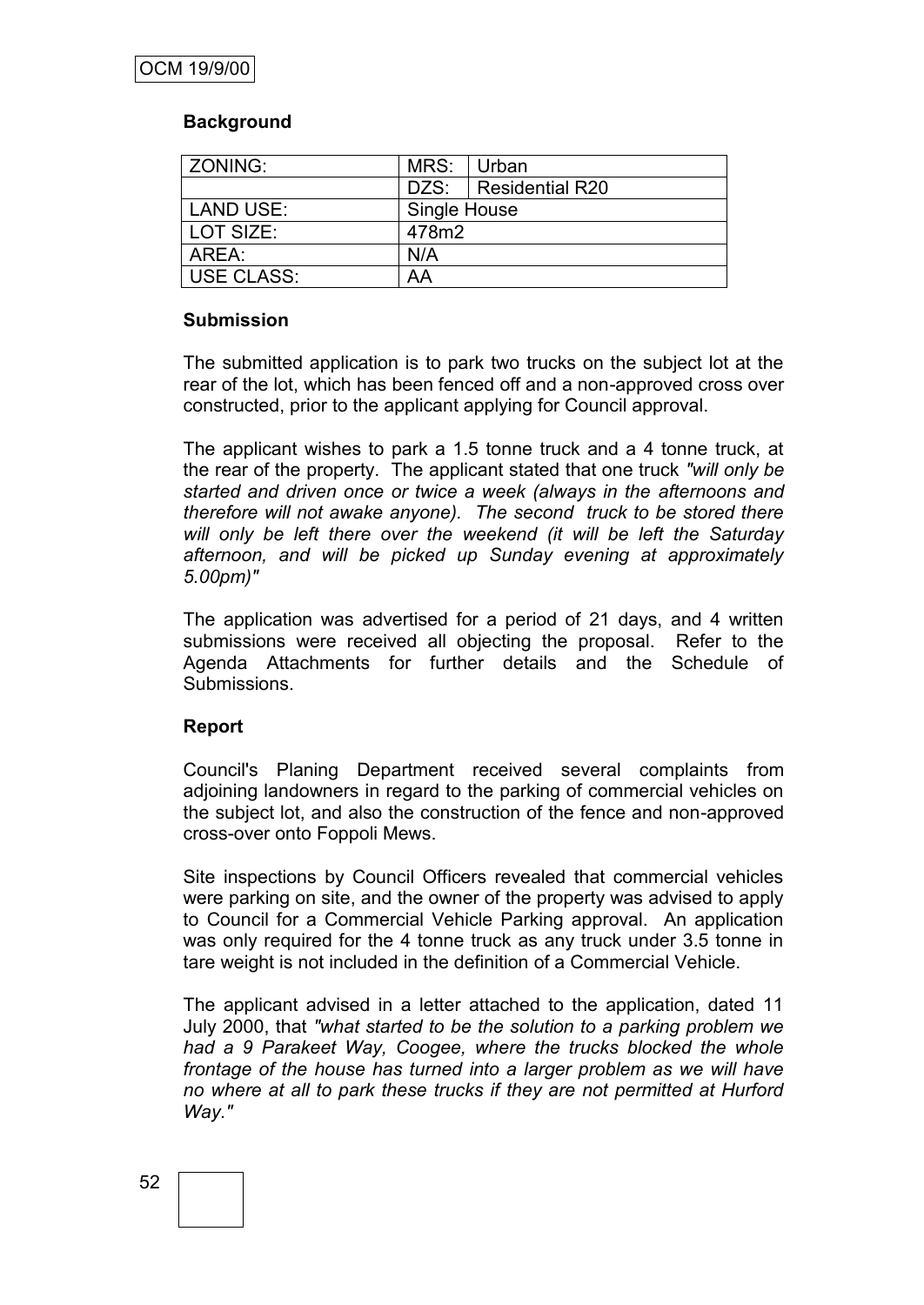The applicant further advised that *"there will mainly be one truck left there during the week, and times these trucks are started will always be times that do not and will not disturb any residents in the area."*

However the problem with the commercial vehicles is not the starting time, but rather the impact of the vehicles on the small cul-de-sac. One resident states they were unable to exit Foppoli Mews, and had to drive out over the verge, as the truck took up the entire width of the road.

Commercial Vehicle Parking is listed as a "AA" (discretionary use) use in a Residential zone. However, in this case there has been objections to the use from the surrounding neighbours, in fact Council received a phone call and/or letter from every residents in the Foppoli Mews and landowner abutting the subject lot, concerned about the commercial vehicles. The major concerns were that:

- 1. the small cul-de-sac street (Foppoli Mews) could not contain the commercial vehicle parking use, without detrimentally impacting on the amenity and lifestyle of the residents in the area;
- 2. the noise created by the commercial vehicle movements;
- 3. the construction by the applicant of the non-approved crossover, and the fencing off the rear section of the subject lot;
- 4. the applicant does not live at the subject property, and has been parking the commercial vehicles on the subject lot without Council approval and with little regard for other residents in the street.

It is therefore considered that the proposed use has and will affect the residential amenity of the locality, and it is recommended that application be refused.

# **Strategic Plan/Policy Implications**

The Corporate Strategic Plan Key Result Areas which apply to this item are:-

- 2. Planning Your City
	- *"To ensure that the planning of the City is based on an approach which has the potential to achieve high levels of convenience for its citizens."*
	- *"To ensure that the development will enhance the levels of amenity currently enjoyed by the community."*
	- *"To foster a sense of community within the district generally and neighbourhoods in particular."*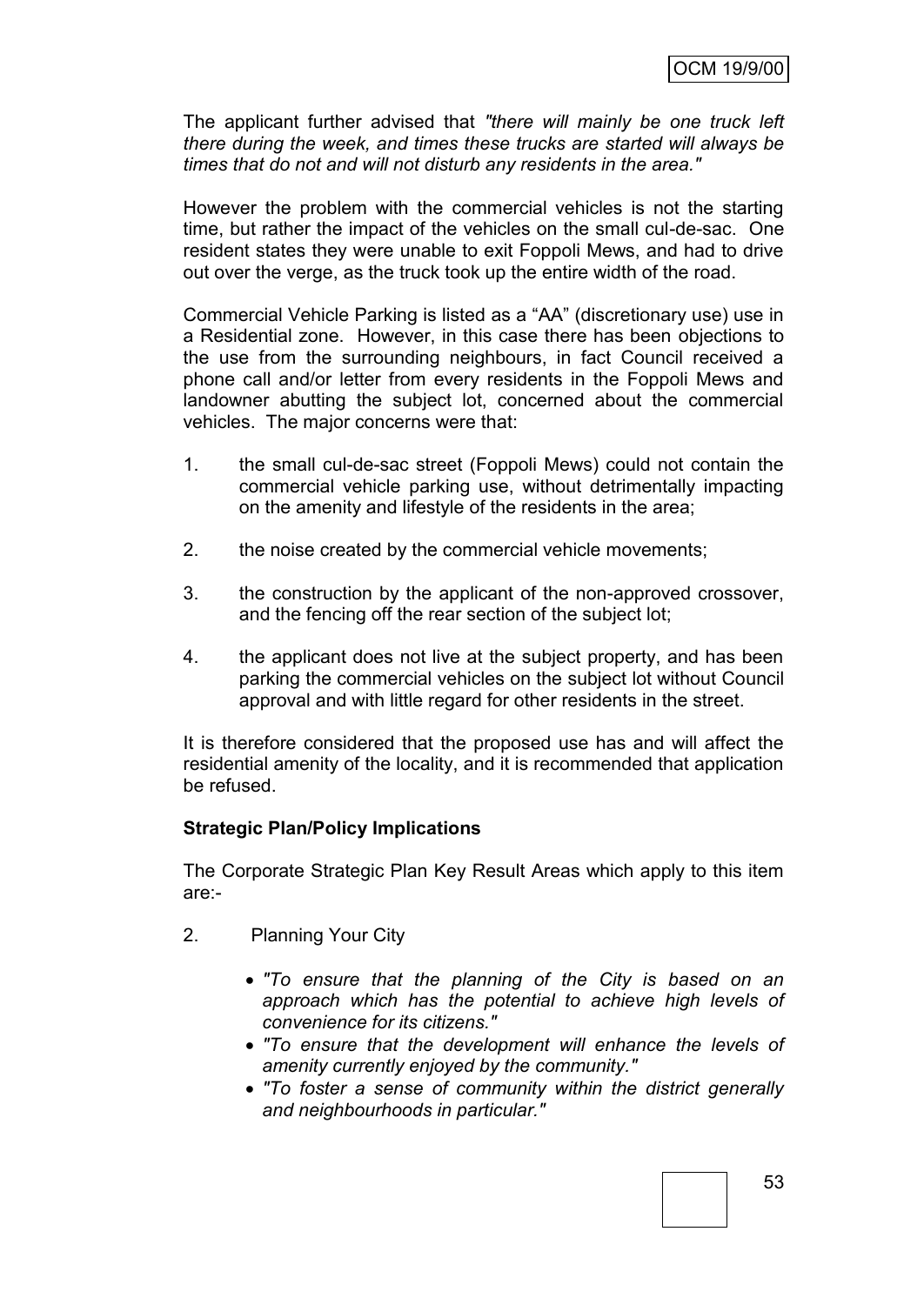# **Budget/Financial Implications**

N/A

**Implications of Section 3.18(3) Local Government Act, 1995**

Nil

**757. (AG Item 13.9) (Ocm1\_9\_2000) - PROPOSED SHOWROOM GARDEN CENTRE - LOT 500 ARMADALE ROAD, JANDAKOT - OWNER: COMMERCIAL PROPERTIES WEST PTY LTD - APPLICANT: DEVELOPMENT PLANNING STRATEGIES (5517201) (CC) (ATTACH)**

**RECOMMENDATION** That Council:

(1) refuse the proposed showroom and garden centre development on Lot 500 Armadale Road for the following reasons and the following footnote:

Reasons for Refusal

- 1. Approval to the proposal would have a detrimental impact on traffic safety in the locality by reason of a significant number of motorists accessing and egressing the site having to make u-turns as a result of the lack of facility for right turn movements on Armadale Road adjacent to the site.
- 2. The sites strategic location within the Thomsons Lake Regional Centre near the intersection of two major regional roads warrants a high quality landmark development that can be safely and conveniently accessed by the community. The failure of the development to provide full and proper access and egress is inconsistent with the long-term amenity of the locality which is served by the establishment of a fully functional and high quality development on this site.
- 3. The proposed egress from the site opposite Freshwater Drive is premised on the future removal of right–turn traffic movements into and out of Freshwater Drive. The option to retain full movements at the intersection of Armadale Road and Freshwater Drive should be preserved in the interest of orderly and proper planning.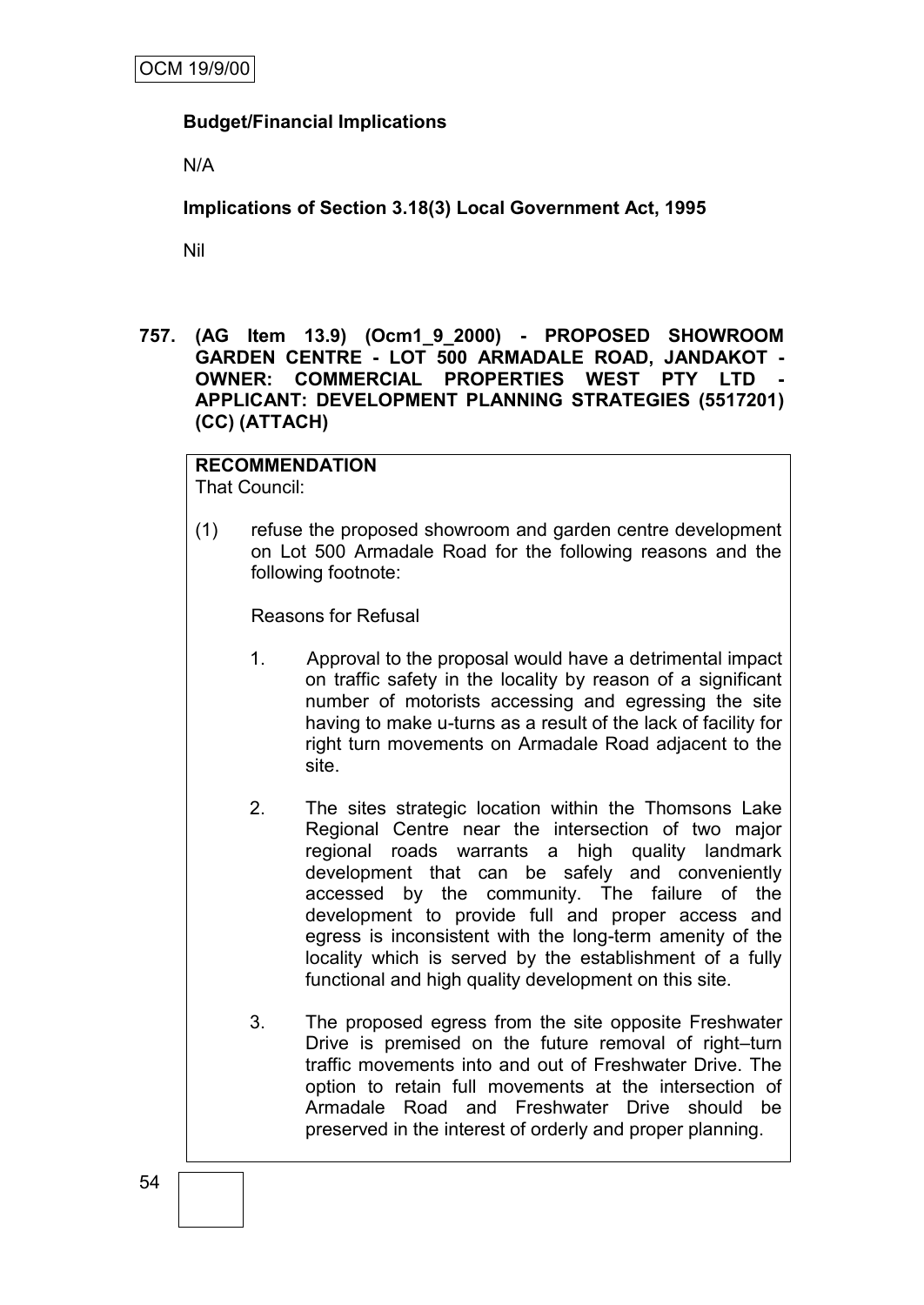#### Footnote

| $1_{-}$ | Full access and egress from the development may be      |
|---------|---------------------------------------------------------|
|         | readily secured via an easement over adjacent Crown     |
|         | Land (Reserve 27950). Council would be prepared to re-  |
|         | consider its decision where full access and egress over |
|         | the adjacent Crown Land is provided to the proposed     |
|         | development.                                            |

- (2) issue a Form 2 "Refusal to Commence Development" to the applicant;
- (3) advise the applicant and MRWA of the Council"s decision.

# **COUNCIL DECISION**

MOVED Cmr Smithson SECONDED Cmr Jorgensen that Council approve the application subject to standard conditions.

**CARRIED 3/0**

# **Explanation**

This is a permitted use within the scheme, which means Council does not have the ability to refuse it unless it doesn't comply with the development standards or there are matters of planning concern. There was a concern regarding access which had been referred to Main Roads and they have supported the access therefore, Council has no dependable planning rationale to refuse the application.

#### **Background**

| ZONING:    | MRS:               | <b>INDUSTRY</b>     |
|------------|--------------------|---------------------|
|            |                    | DZS: LIGHT INDUSTRY |
| LAND USE:  | <b>VACANT LAND</b> |                     |
| LOT SIZE:  | 3.03HA             |                     |
| l AREA:    | N/A                |                     |
| USE CLASS: | N/A                |                     |

Lot 500 is a highly visible site located at the north east corner of the Kwinana Freeway and Armadale Road interchange and falls within the Thompson Lake Master Plan Area.

The land on the northern boundary (Reserve 27950) is vested in the Department of Lands Administration and is known to contain a fibre optic cable and gas main.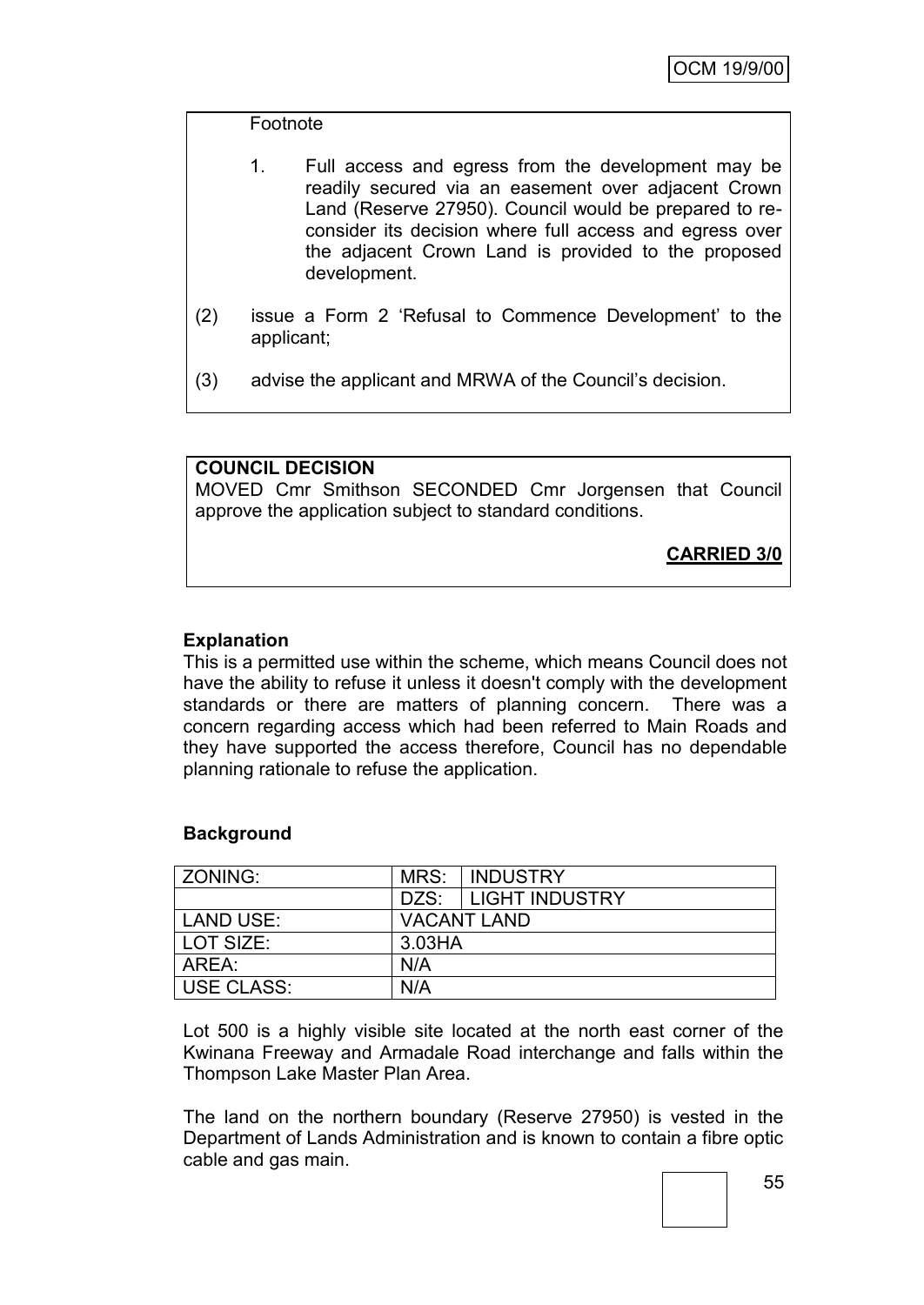Site access is currently only available from Armadale Road.

#### **Submission**

Application has been made to develop a showroom and garden centre on the site with the following characteristics:

- Single building with 8366m2 of showroom, storage and office space.
- Building height of 6 metres
- Outdoor garden centre 1209m2
- 205 parking bays
- left in left out access only onto Armadale Road.

#### **Report**

Showroom and Garden Centre are permitted uses under the land"s Light Industry zoning in TPS No. 2 and parking and landscaping provision are in accordance with Scheme requirements.

The pivotal issue is access to and from the site. The proposed development with 205 car parking bays has potential to create a large number of traffic movements.

An initial plan submitted by the applicant with a single cross over for left in left out was not supported by the City and MRWA on the grounds that traffic safety at the intersection of Armadale Road and Freshwater Drive would be compromised. There was potential for traffic leaving the site crossing two lanes to access the turning lane to Freshwater Drive.

In respect to the existing traffic arrangements at Armadale and Freshwater Drive, Council at its meeting of June 1999 resolved to take no action to alter the current traffic pattern in Freshwater Drive, but review the situation should the Armadale and Tapper Road intersections be upgraded.

Furthermore, motorists leaving the site and seeking to travel west on Armadale Road would be forced to make inappropriate u-turns possible at Solomon or Tapper Roads. Motorists travelling west on Armadale Road and seeking to access the site would have to also make inappropriate u-turns on the west-side of Kwinana Freeway possibly at Gateway Shopping Centre.

The Council and MRWA requested the applicant explore the possibility of gaining access over Reserve 27950 to Knock Place for egress purposes thereby allowing vehicles to make left and right turn movements at the intersection of Solomon and Armadale Road.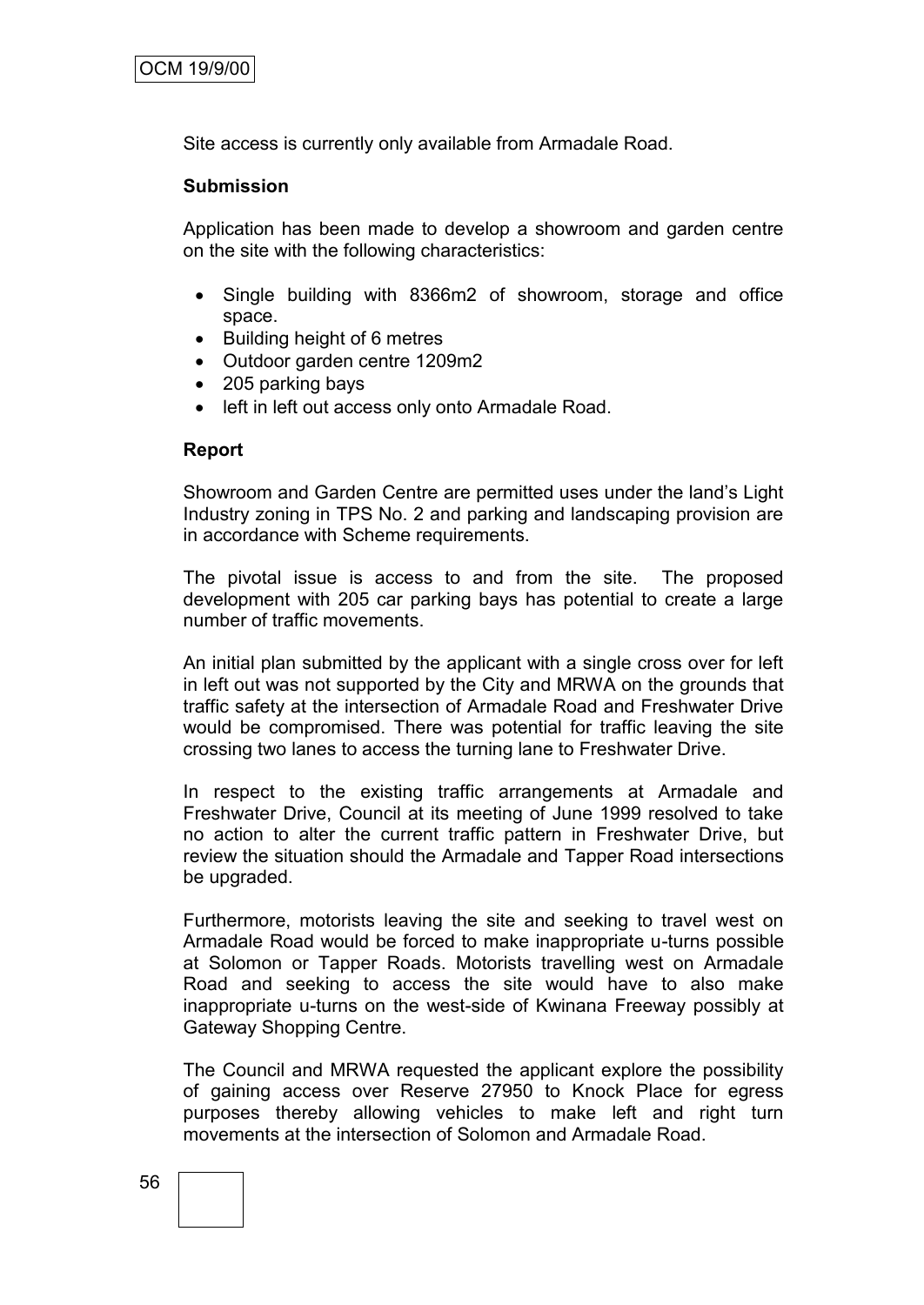The applicant has advised the City and MRWA that access over the reserve is not possible. Consultants verbally advised the City that the land was too timely and expensive to acquire and of issues relevant to existing services. No written advice from the Department of Lands and Administration has been provided to verify circumstances under which access may or may not be provided, however it is considered that an access easement should be possible.

The applicant proposes an interim access arrangement until the median at Freshwater Drive is closed. The interim measure is for an egress at the intersection of Armadale Road and Freshwater Parade with a "seagull" island/median to prevent right turn movements of vehicles from the site. Upon closure of the medium the access is proposed to revert back to a single crossover for both access and egress, however as mentioned above there is no guarantee that the median at Freshwater Drive will be closed. **See Agenda Attachments for interim access plan and ultimate access plan.**

MRWA has advised that it only supports the interim access arrangement (separate access/egress and seagull island) on the grounds that the applicant provides proof that access over the Reserve to Knock Place cannot be obtained. The applicant has not provided any correspondence from DOLA in this regard. It is therefore considered that MRWA does not support either the original or interim access plan.

The proposed location of the egress and the construction of the seagullisland eliminates the potential problem of vehicles accessing the turning lane to Freshwater Drive, however the issue of motorists making inappropriate u-turns as discussed above would remain.

In view of the likely traffic volumes from the site combined with the issue of u-turns and the fact that the applicant does not appear to have made a serious endeavour to negotiate with the Department of Lands Administration regarding access over R2750 to Knock Place, Council should not support the proposal.

# **Strategic Plan/Policy Implications**

- 1. Managing Your City
	- *"To conduct Council business in open public forums and to manage Council affairs by employing publicly accountable practices."*
- 2. Planning Your City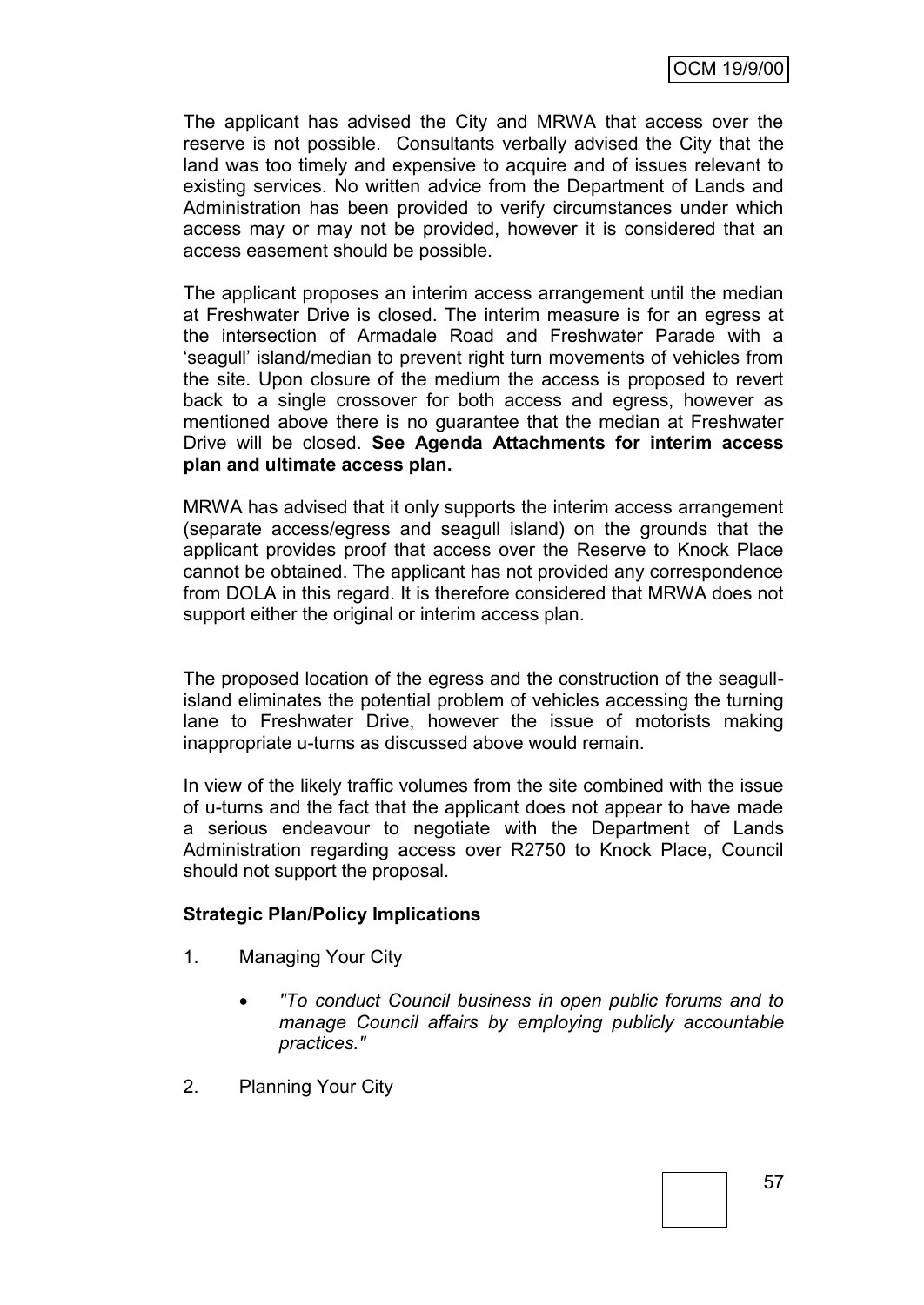- *"To ensure that the planning of the City is based on an approach which has the potential to achieve high levels of convenience for its citizens."*
- *"To ensure that the development will enhance the levels of amenity currently enjoyed by the community."*

# **Budget/Financial Implications**

N/A

# **Implications of Section 3.18(3) Local Government Act, 1995**

Nil.

# **758. (AG Item 13.10) (Ocm1\_9\_2000) - PLANNING AND DEVELOPMENT DIVISION POLICY MANUAL REVIEW (SCHEME POLICIES) (9004) (MT) (ATTACH)**

# **RECOMMENDATION**

That Council:

- (1) adopt the following draft Policies as attached to the Council Agenda for the purpose of advertising under Clause 11.1.1 of District Zoning Scheme No. 2:-
	- Discretion to Modify Development Standards
	- Aged Persons Accommodation Development **Guidelines**
	- Ancillary Outbuildings (Sheds)
	- Aged or Dependent Persons Dwellings and Ancillary Accommodation on Rural and Resource
	- Domestic Satellite Dishes Policy
	- Telecommunications Policy High Impact Facilities
- (2) advertise the Policies in accordance with Clause 11.1.1 of the Scheme.

# **COUNCIL DECISION**

MOVED Cmr Smithson SECONDED Cmr Jorgensen that the recommendation be adopted.

**CARRIED 3/0**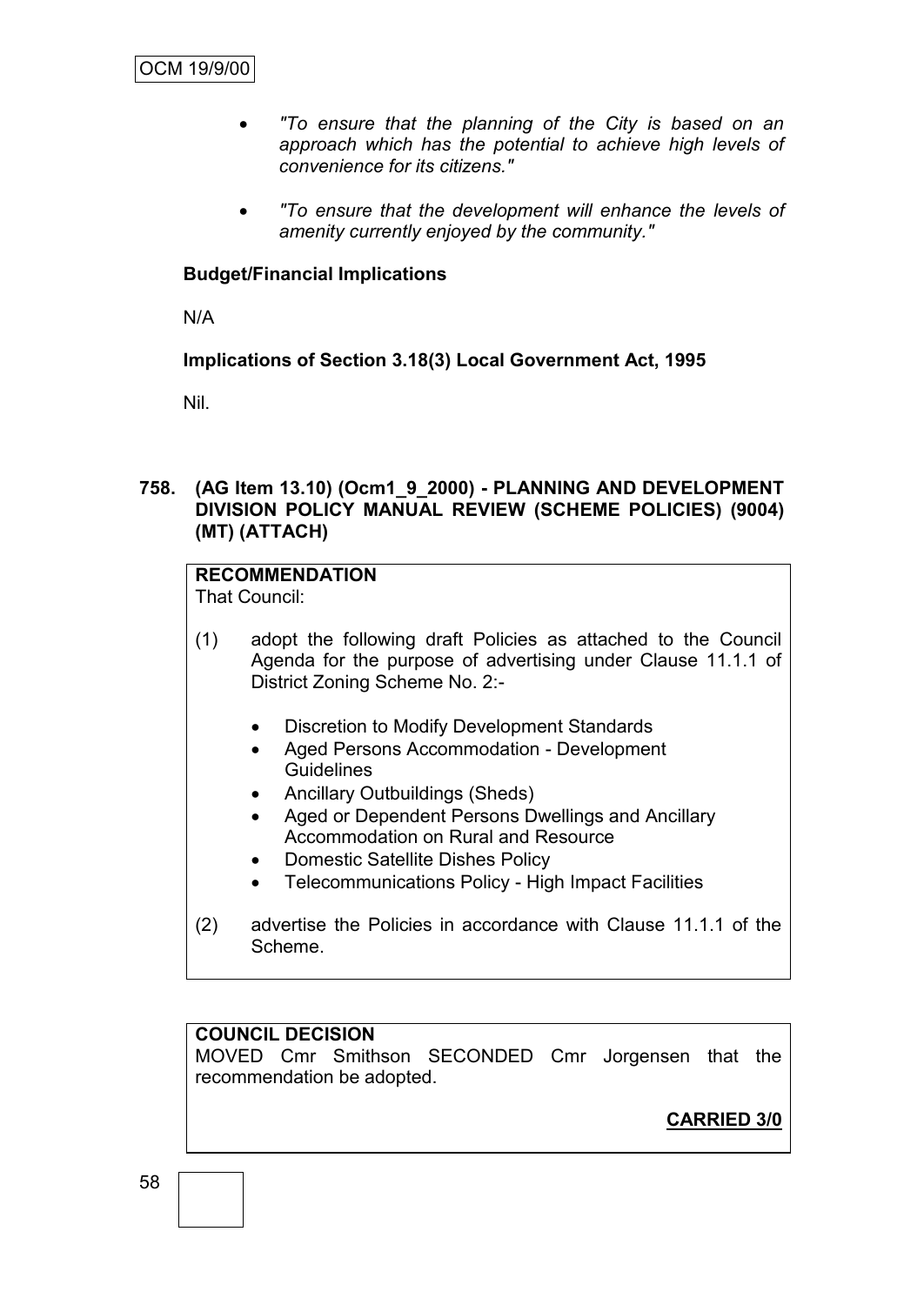# **Background**

The Planning and Development Division is currently undertaking an annual review of its policies. It is proposed that the policy manual be divided into the Five Service Units within the Division (Statutory Planning Services, Health Services, Building Services, Strategic Planning Services and Environmental Management Services) and the revised policies allocated accordingly. This report will deal with those polices from Statutory Planning Services which should be advertised prior to inclusion in the policy manual.

Amendment 191 to TPS No. 2, gazetted in July 1999, introduced "Part 11 – Policies" to the Scheme. Clause 11 provides a procedure for formal adoption and amendment of those policies that provide clarification of Scheme provisions or introduce other development standards. A policy that has been adopted under Part 11 (a "Clause 11 Policy") would carry greater weight in an appeal.

To the present only three policies have been subjected to the Part 11 process. PD28 "Aged or Dependent Persons Dwellings and Ancillary Accommodation on Rural and Special Rural Lots', 'PD45 Wetland Conservation Policy" and PD 54 "Design Guidelines for the East Jandakot Industrial Area and North Lake Road Frontage – Berrigan Drive to the Freeway" which is currently being advertised.

# **Report**

It is proposed that all the Statutory Planning Services policies that require advertising be proceeded with. The review of the other policies will be the subject of another report at the November Council meeting.

Clause 11.4 of the Scheme states:

*"Prior to adoption all existing policies shall go through the procedure as set out in Clause 11.2.3. Only after having gone through this procedure shall the Council declare such a policy to be a Clause 11 Policy."*

In accordance with the requirements of Part 11, a notice will be placed in a local paper for two consecutive weeks. It will advise that the policies are being adopted and submissions are invited for a four week period. The detail of each policy will be available for viewing at Council. The policies will also be available on the Council web site. All submissions will be considered and the final polices will be prepared for adoption by Council at the November meeting.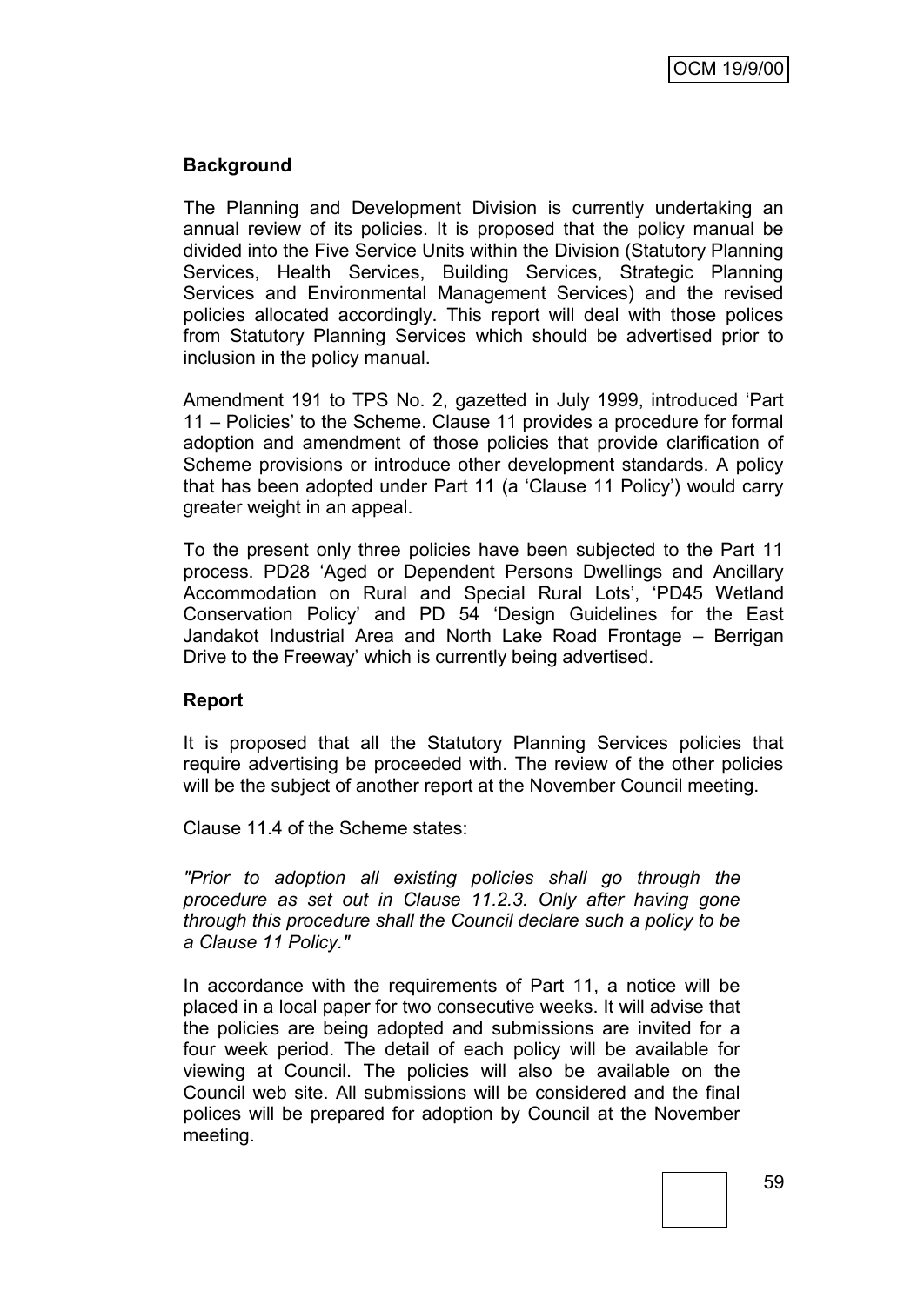The majority of the policies to be advertised have been modified to reflect current circumstances and requirements. The policies are attached to the Agenda. A description of the changes to each policy is contained below:

### 1. **Discretion to Modify Development Standards** (currently PD2)

This new Policy is a combination of the Rural Setbacks Policy (PD2) and Delegated Authority PD15 Discretion to Modify Development Standards. It will provide one policy to deal with modifications of Scheme development requirements. The Policy relates to rural setbacks and factory units.

# 2. **Aged Persons Accommodation – Development Guidelines** (currently PD6)

There were no major modifications to the intent or provisions of this Policy. Some irrelevant information was removed to reduce its length and simplify it.

# 3. **Ancillary Outbuildings (Sheds)** (currently PD18)

There are no changes to this recently modified policy.

# 4. **Aged or Dependent Persons Dwellings and Ancillary Accommodation on Rural and Resource** (currently PD28)

This Policy has been adopted as a Clause 11 Policy. The current Policy refers to Special Rural lots. The Schedules for the Special Rural have been removed from the Scheme and all the land is now zoned "Resource". The Policy title and provisions have been modified accordingly.

# 5. **Domestic Satellite Dishes Policy** (currently PD30)

There are no changes to this recently modified policy.

# 6. **Telecommunications Policy – High Impact Facilities** (currently PD31)

The advertising process has been included in the policy to provide clear guidance to Council, the community and the carriers on the process that will be undertaken for all telecommunication applications. Provisions dealing with the appropriate location of telecommunications infrastructure has been transferred into this policy from PD32 "Location of High Voltage Overhead Power Lines and Microwave Towers'. PD32 will not be included in the new policy manual*.*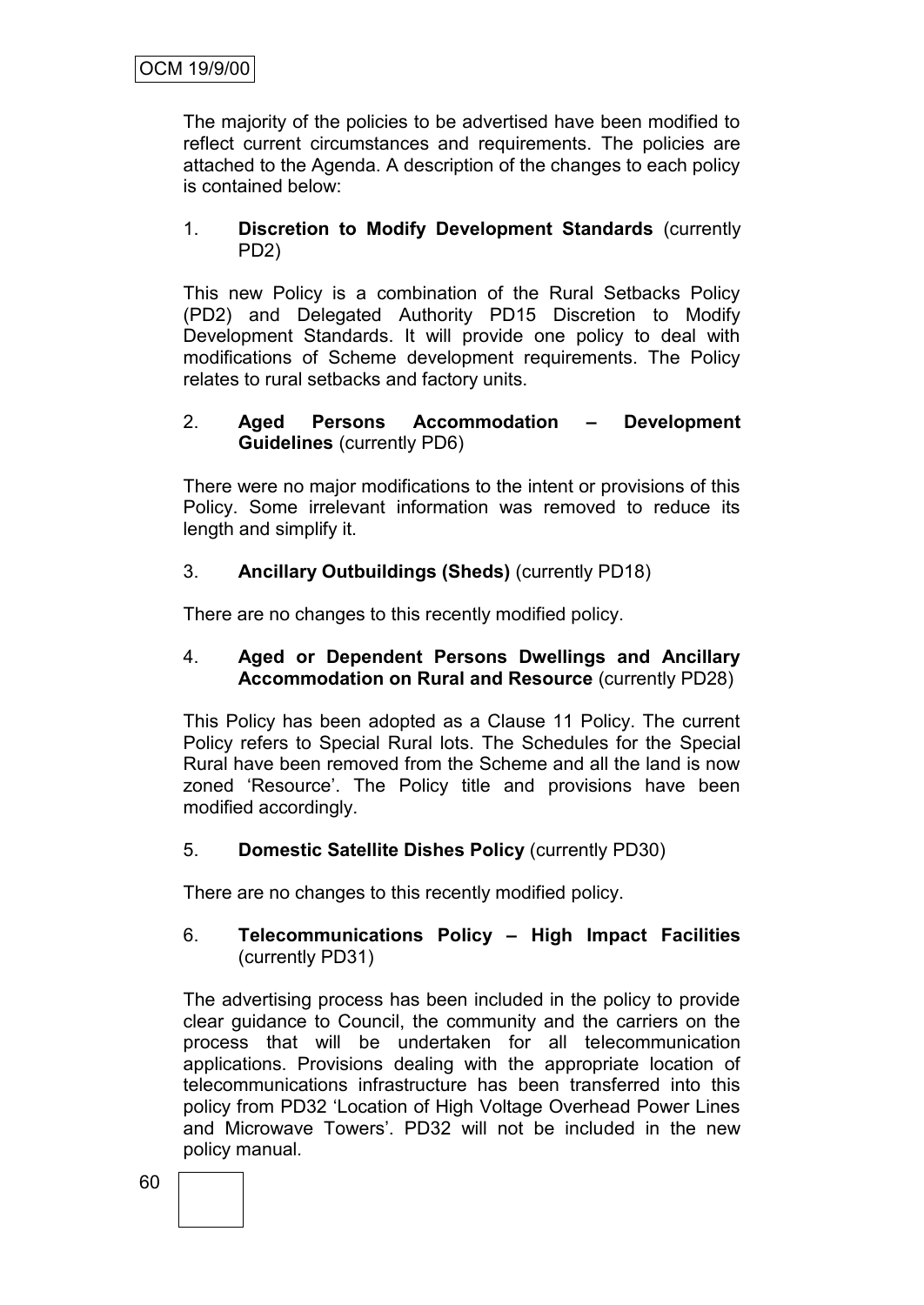# **Strategic Plan/Policy Implications**

The report deals with the proposed modification and adoption of some of the Planning and Development polices.

# **Budget/Financial Implications**

N/A

# **Implications of Section 3.18(3) Local Government Act, 1995**

Nil

# **759. (AG Item 13.11) (Ocm1\_9\_2000) - REVIEW OF THE CITY OF COCKBURN HEALTH BY-LAWS - EATING HOUSES (1149) (LCD) (ATTACH)**

**The Presiding Member read aloud the statement that the purpose and effect of the local law is to provide for the regulation, control and management of eating houses within the district.**

# **RECOMMENDATION**

That Council:

- 1. receive the proposed City of Cockburn Eating Houses Local Law 2000, as attached to the Agenda and which forms part of this report; and
- 2. advertise the proposed Local Law for public comment pursuant to section 3.12 of the Local Government Act 1995.

# **COUNCIL DECISION**

MOVED Cmr Smithson SECONDED Cmr Jorgensen that the recommendation be adopted.

**CARRIED 3/0**

# **Background**

The Health By-Laws-Eating Houses were adopted by Council on the 5 March 1996 and were published in the Government Gazette on 17 May 1996.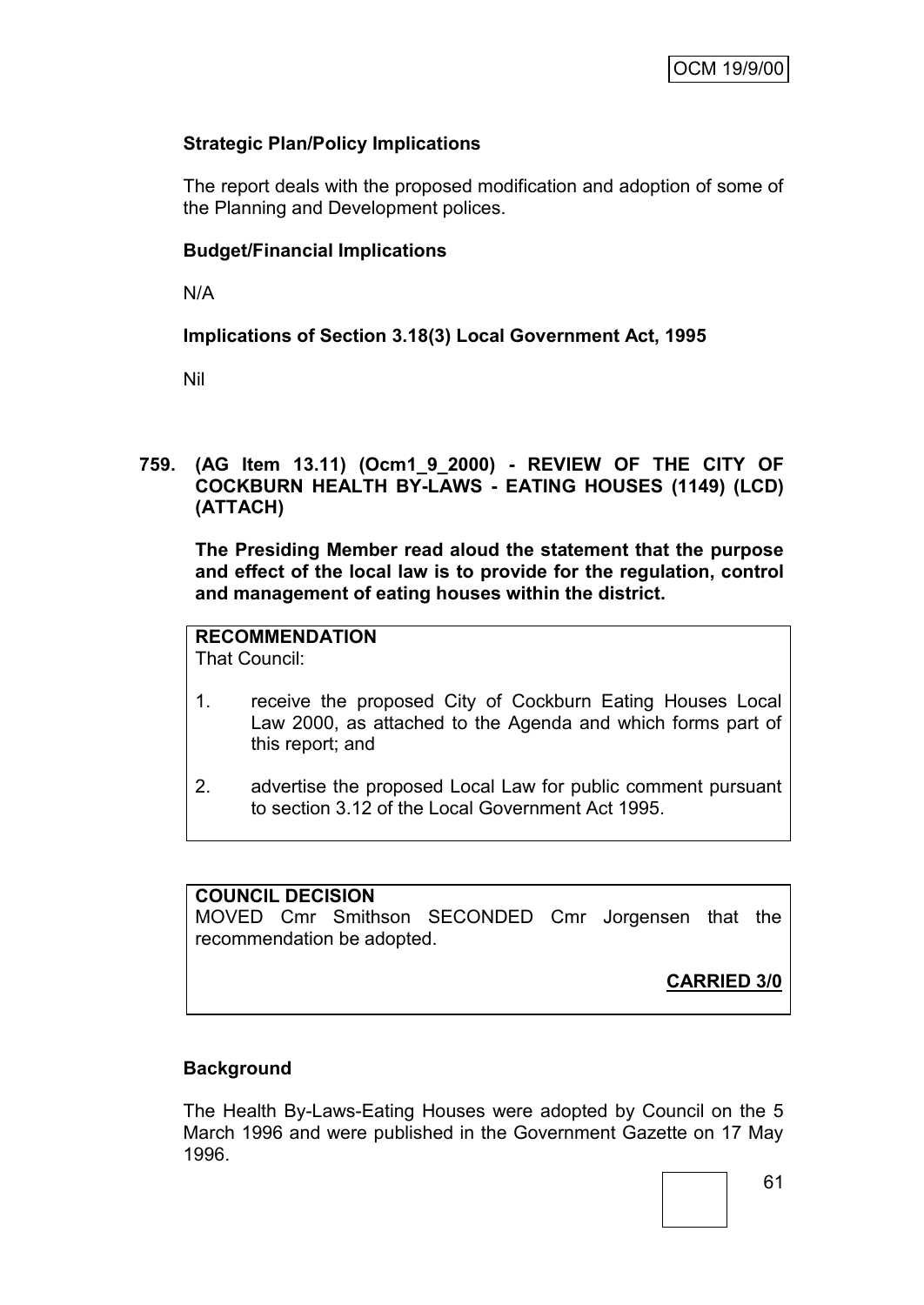# **Submission**

The following statement is to be read aloud to the meeting.

"**The purpose and effect of this local law is to provide for the regulation, control and management of eating houses within the district.**"

#### **Report**

Council is required to review all of its local laws prior to the 31 December 2000 and this review of the Eating Houses Local Law satisfies that requirement.

#### **Strategic Plan/Policy Implications**

Key Result Area "Managing Your City" refers.

# **Budget/Financial Implications**

N/A

**Implications of Section 3.18(3) Local Government Act, 1995**

Nil

**760. (AG Item 13.12) (Ocm1\_9\_2000) - DEVELOPER CONTRIBUTION ARRANGEMENTS FOR THOMAS AND BRIGGS STREET, SOUTH LAKE STRUCTURE PLAN AREA - CELL 21 - OWNER: VARIOUS - APPLICANT: DAVID BARNAO & ASSOCIATES (9628) (AJB) (MAP 14) (ATTACH)**

# **RECOMMENDATION**

That Council:

- (1) support in principle cost sharing arrangements for strategic drainage infrastructure and works including Council studies and administration, for land within the defined drainage catchment area of Cell 21;
- (2) prepare an amendment to formalise developer contributions for strategic drainage infrastructure and works including Council studies and administration, for land within the defined catchment area of Cell 21;
- (3) modify Policy PD 41 "Subdivision Requirements for the Thomas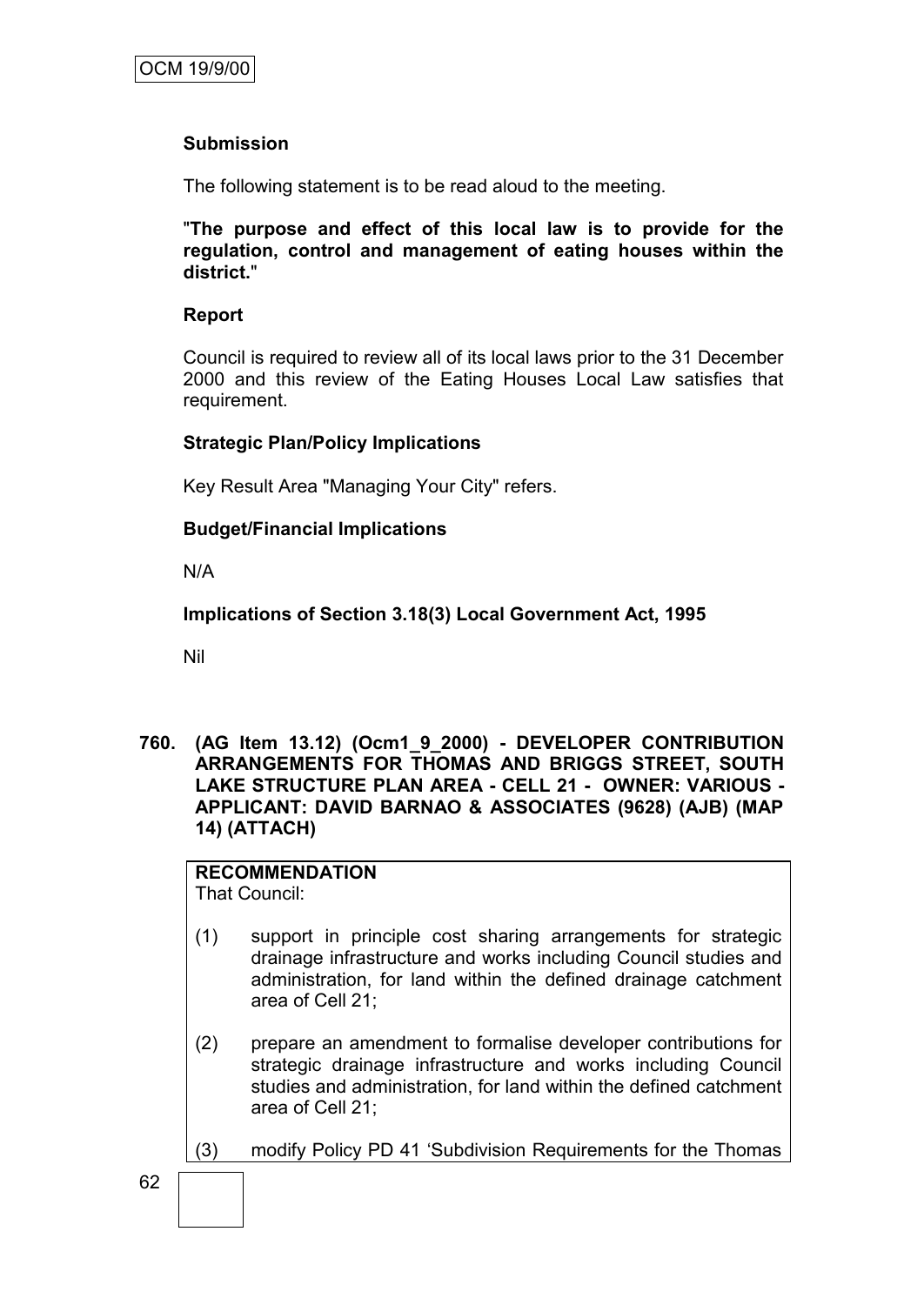Street Residential Area South Lake" to redefine the responsibilities of Council and landowners/developers and include the requirement for Council to request the Western Australian Planning Commission impose conditions on subdivision for the payment of drainage head-works contributions, including Council studies and administration for land within the defined catchment area of Cell 21; and

(4) advise David Barnao & Associates of the Council"s decision.

# **COUNCIL DECISION**

MOVED Cmr Smithson SECONDED Cmr Jorgensen that the recommendation be adopted.

**CARRIED 3/0**

#### **Background**

| LOCATION:         | Land bounded by Berrigan Drive, Thomas Street, Semple<br>Court and inclusive of Lot 13 (Western Power Easement) |                        |  |
|-------------------|-----------------------------------------------------------------------------------------------------------------|------------------------|--|
| ZONING:           | MRS:                                                                                                            | Urban                  |  |
|                   | DZS:                                                                                                            | <b>Residential R15</b> |  |
| LAND USE:         | N/A                                                                                                             |                        |  |
| LOT SIZE:         | N/A                                                                                                             |                        |  |
| AREA:             | 30 <sub>ha</sub>                                                                                                |                        |  |
| <b>USE CLASS:</b> | N/A                                                                                                             |                        |  |

The Cell 21 Structure Plan Area in South Lake is defined by the boundaries of Berrigan Drive to the north, Thomas Street to the south, Semple Court to the east and a Western Power transmission easement to the west.

Council adopted a draft structure plan for the area in October 1994 subject to, among other requirements, the preparation of an overall drainage management plan by developers prior to Council"s formal endorsement of the Structure Plan and consideration of subdivision applications.

In May 1995, an appeal against a deemed refusal to subdivide Lots 14 and 15 was upheld by the Minister for Planning, prior to drainage issues being adequately resolved. The drainage design and associated earthworks for stage 1 of the subdivision, have since been determined to be ineffective for the following reasons: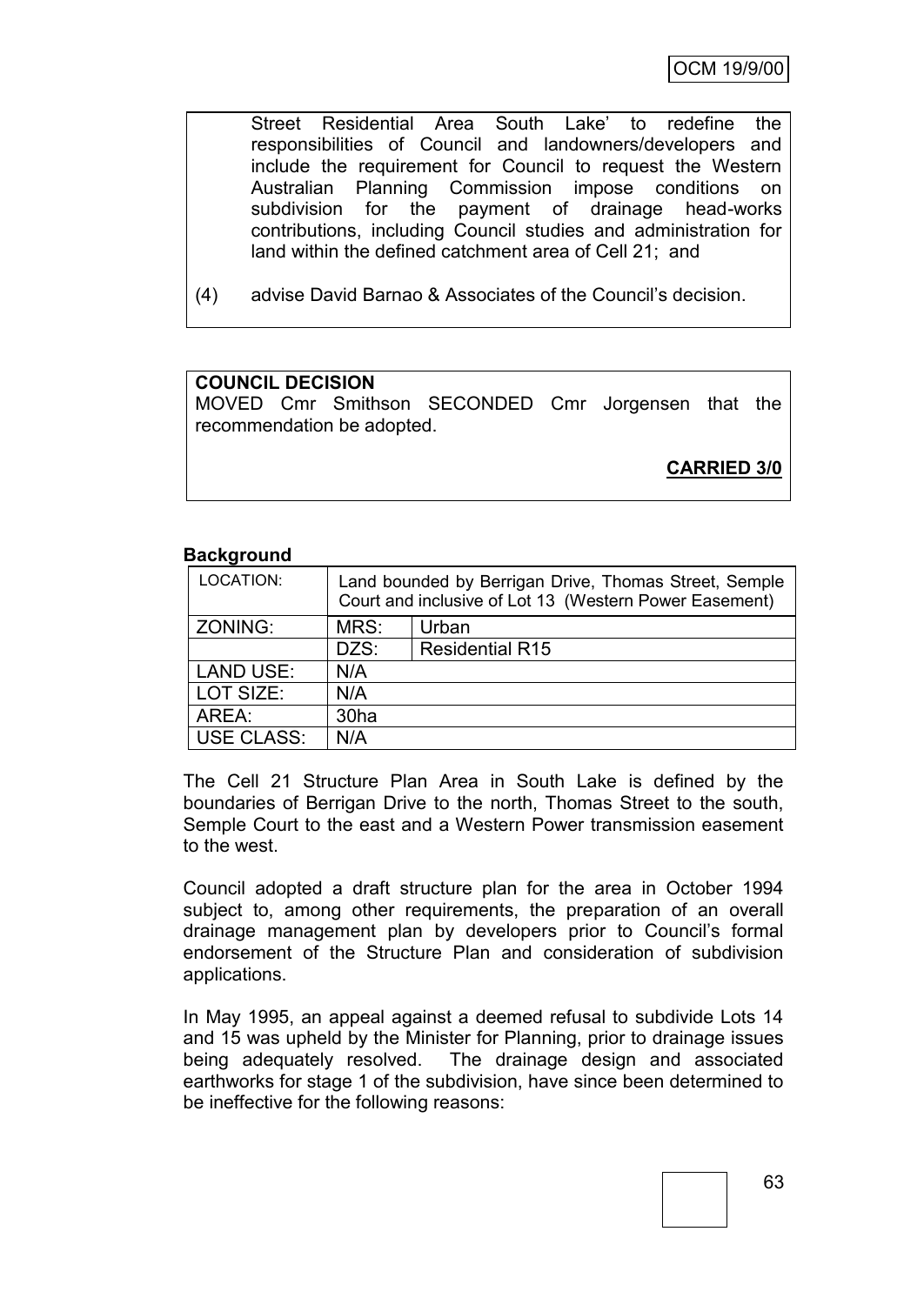- Failure to remove peat from the site and/or insufficient clearance of the land from a perched water table.
- Portion of drainage infrastructure directing stormwater into the site.
- Failure of design in respect to off-site drainage infrastructure.
- Subdivision occurring in the absence of a comprehensive drainage design.

In November 1998, the Council adopted Policy PD 41 "Subdivision Requirements for the Thomas Street Residential Area South Lake" to outline developer responsibilities, pre-requisites for subdivision particularly in respect to drainage and the scope to which Council would become involved in facilitating subdivision of the land. In the policy, Council undertook not to collect monies (go banker) in respect to major or shared infrastructure items.

The Council also commissioned two reports to examine drainage for Cell 21. The report by Evangalisti and Associates indicated a requirement for detention basins for outflows from Cell 21 prior to discharge into off-site drainage channels on North Lake Road. The report by GHD identified the need and requirement for fill, drainage detention basins and upgrading of the drain along North Lake Road.

Three Landowners, through consultants, purchased adjacent Lot 13 Thomas Street (Western Power Easement) to accommodate drainage detention basins and undertook investigation into the sizing of the basins and the catchment. Preliminary investigations were also carried out in respect to the down stream drainage requirements and preliminary costings, including those for Council studies, have been prepared. **See Agenda Attachments 'Costs For Cell 21 Drainage Infrastructure' and Drainage Catchment Plan.**

# **Submission**

David Barnao & Associates, through various landowners, are seeking the in-principle endorsement of Council to implement cost sharing arrangements as indicated in the Agenda Attachments "Costs for Cell 21 Drainage Infrastructure for Landowners' within the defined catchment boundary via a Scheme Amendment for developer contributions.

Detailed costs for each of the infrastructure components has to be provided by the developer/subdivider prior to preparation and presentation to Council of an Amendment.

It is proposed that upon formal initiation by Council of an amendment for developer contributions for Cell 21, Council shall support subdivision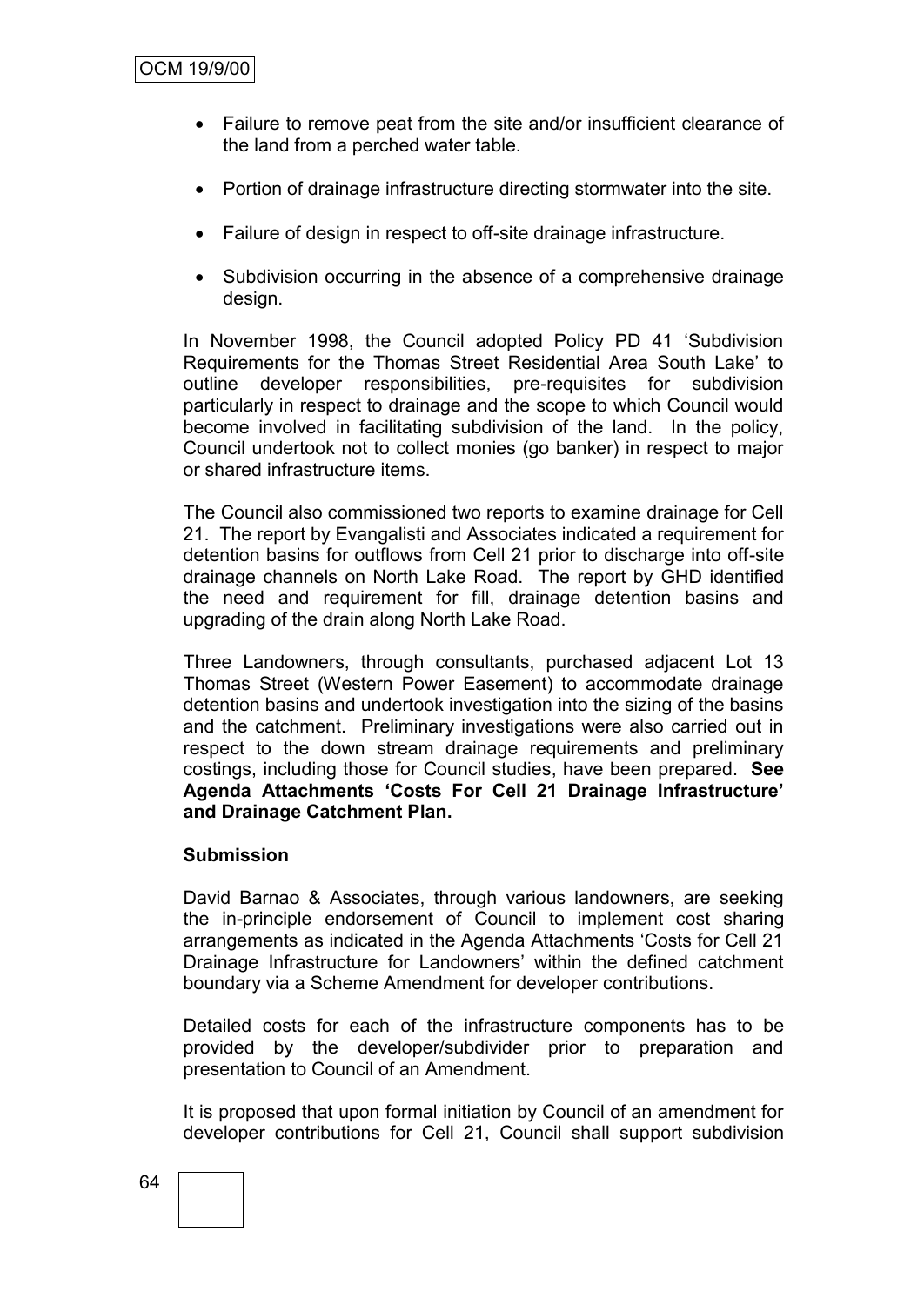proposals subject to a pro-rata drainage head-works contribution condition in accordance with detailed costs.

Developers pre-funding major infrastructure works, will be made aware of the financial risk should the amendment not proceed to finalisation.

Council will not be required to pre-fund any of the drainage head-works but will take on the role of banker so that as surplus funds become available, developers/landowners pre-funding the major infrastructure components may be reimbursed.

#### **Report**

Given the history of drainage problems within Cell 21 resulting from the lack of an overall drainage management plan and the ineffective drainage of the subdivision occurring on Lot 14 and 15, it is considered appropriate that Council support in principle, an amendment for cost sharing arrangements to facilitate the resolution of drainage issues and the orderly and proper subdivision of the land.

The Engineering Department has reviewed the proposal and supports the drainage concept in principle, but acknowledges that the resolution of drainage issues is still subject to detailed design.

Council will be required to modify the existing Council Policy PD 41 "Subdivision Requirements for the Thomas Street Residential Area South Lake" to redefine the role of Council and requirements for subdividers to pay the required drainage head-works contribution. A revised policy shall guide Council decision making pending finalisation of developer contributions Amendment for Cell 21.

#### **Strategic Plan/Policy Implications**

- 1. Managing Your City
	- *"To conduct Council business in open public forums and to manage Council affairs by employing publicly accountable practices."*
- 2. Planning Your City
	- *"To ensure that the planning of the City is based on an approach which has the potential to achieve high levels of convenience for its citizens."*
	- *"To ensure that the development will enhance the levels of amenity currently enjoyed by the community."*
- 3. Conserving and Improving Your Environment

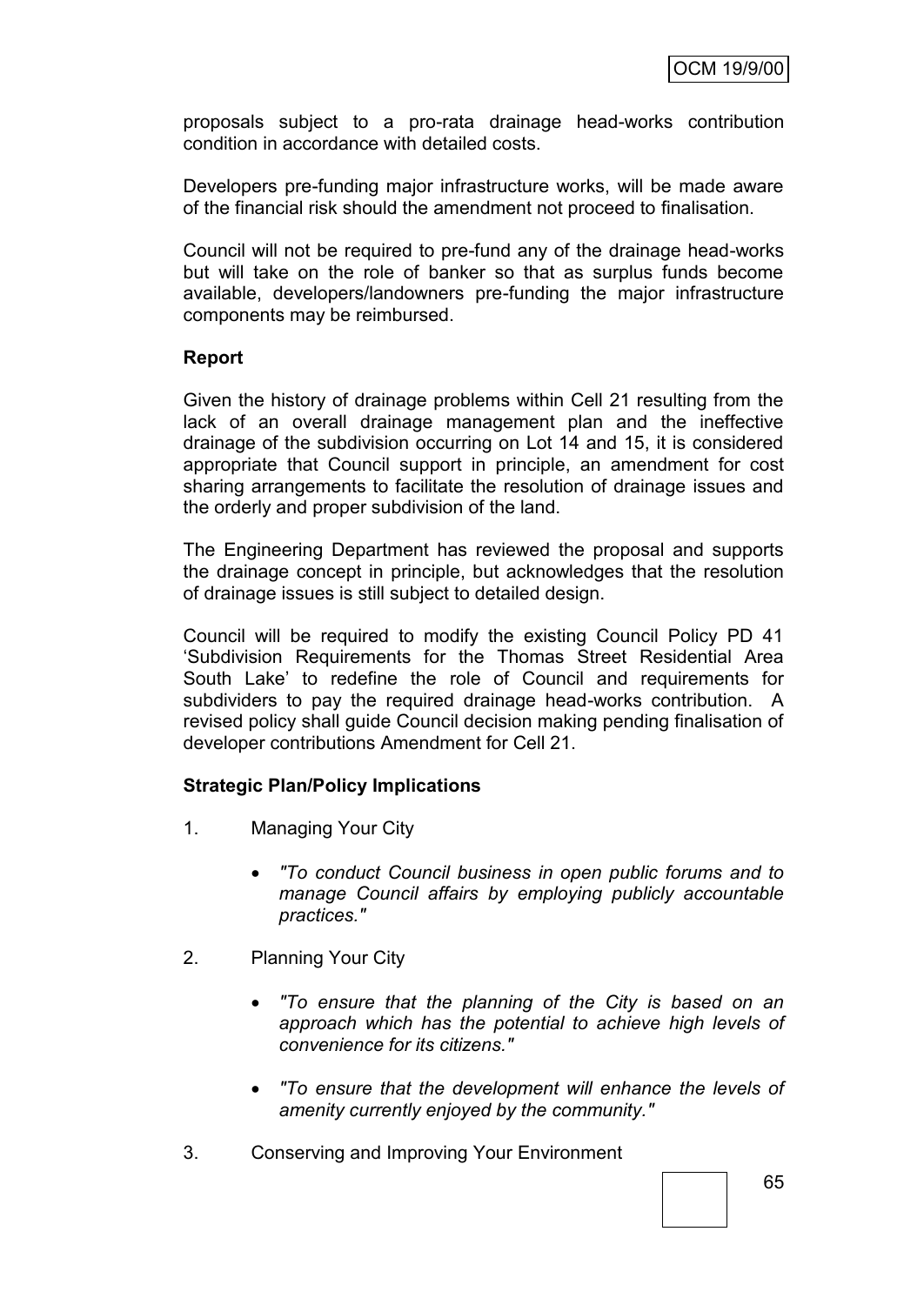- *"To ensure that the development of the district is undertaken in such a way that the balance between the natural and human environment is maintained."*
- PD41\* Subdivision Requirements for the Thomas Street Residential Area South Lake.

### **Budget/Financial Implications**

Council required to collect funds and manage accounts for developer contributions.

**Implications of Section 3.18(3) Local Government Act, 1995**

Nil

# **DECLARATION OF FINANCIAL INTEREST**

**Cmr Smithson** declared an interest in agenda item 13.13 - District Zoning Scheme No.2 Amendment No. 217. The nature being that her employer, BSD Consultants, acts for Eclipse Resources.

AT THIS POINT THE TIME BEING 8:58PM, CMR SMITHSON LEFT THE MEETING.

**761. (AG Item 13.13) (Ocm1\_9\_2000) - DISTRICT ZONING SCHEME NO. 2 AMENDMENT NO. 217 - LOTS JAA 241 AND 242 RUSSELL ROAD, WATTLEUP - BSD CONSULTANTS - ADDITIONAL USE - LANDFILL (92217) (SR) (ATTACH)**

**RECOMMENDATION** That Council:

- (1) receive the report;
- (2) adopt the recommendations contained in the Schedule of Submissions attached to the Agenda;
- (3) advise the Western Australian Planning Commission that in accordance with Regulation 17(2)(b), the Council does not wish to proceed with Amendment No. 217 to District Zoning Scheme No. 2;
- (4) under Regulation 18, forward the Amendment documents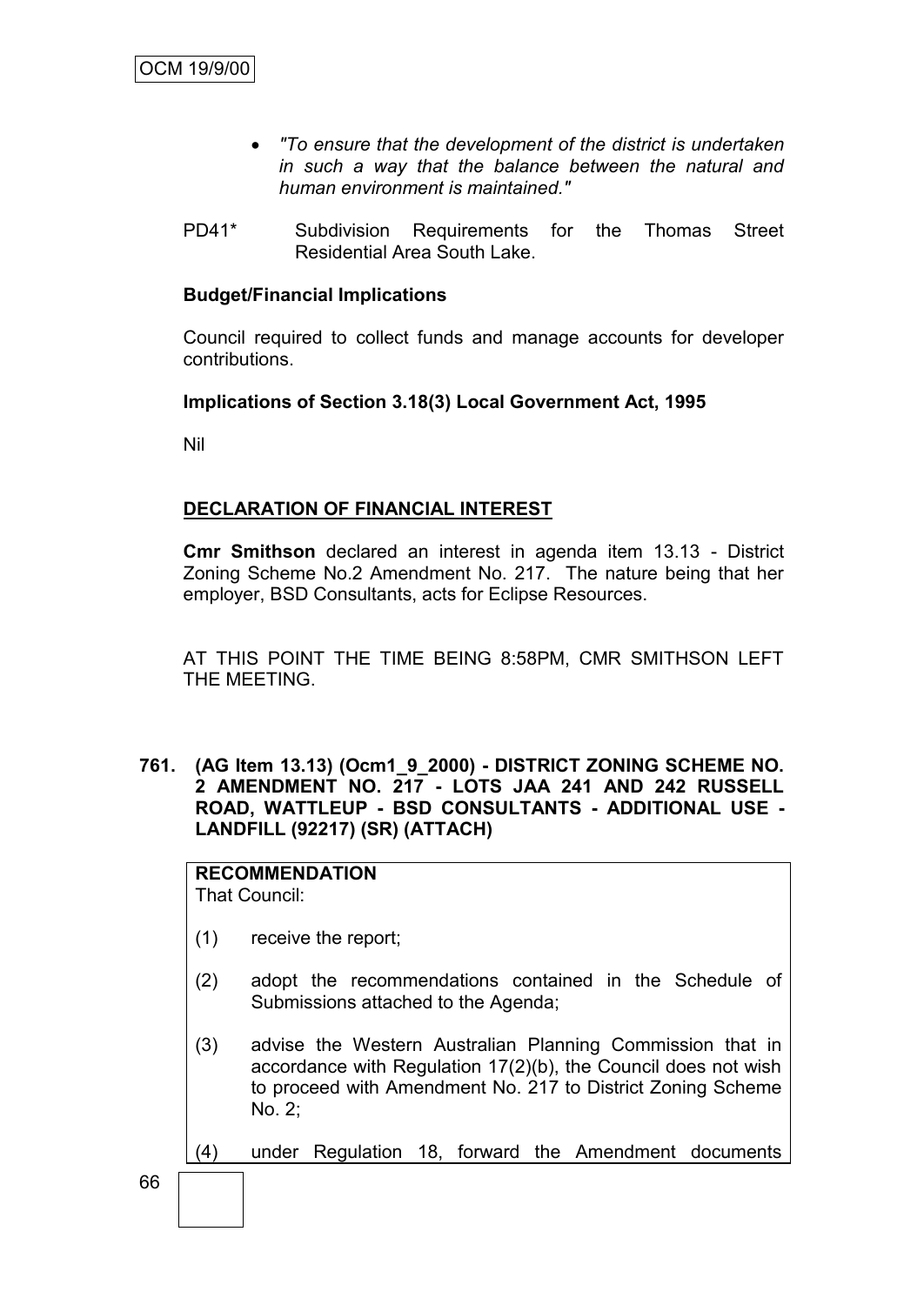together with copies of the submissions on Amendment No. 217 with the Council recommendations to the Commission;

- (5) under Regulation 18(1)(e), forward a copy of the Council Report containing a summary of the reasons why the Council does not wish to proceed with the Amendment to the Commission;
- (6) advise each person or organisation who lodged a submission on the proposed amendment of the Council's decision; and
- (7) advise the applicant of the Council's decision.

# **COUNCIL DECISION**

MOVED Cmr Jorgensen that Council defer this item to the next meeting of Council, to enable further consideration of the Elector's Meeting input, questions on deeds with regards to Cockburn Cement, FRIARS status and other technical issues that need further clarification.

# **MOTION LAPSED FOR LACK OF A SECONDER**

MOVED Cmr Donaldson SECONDED Cmr Jorgensen that the recommendation be adopted.

# Amendment to Motion

MOVED Cmr Jorgensen SECONDED Cmr Donaldson that the following points be added to the recommendation:-

- (8) provide the Western Australian Planning Commission with details of Council's previous decisions in respect to no further establishment of waste disposal sites within the City; and
- (9) staff investigate the legal status of any deed relating to the rehabilitation of this site by Cockburn Cement.

# **AMENDMENT CARRIED**

# **AMENDED MOTION CARRIED 2/0**

# **Explanation**

Council understands the strong sentiments and objection by the community to this issue. It does feel that the rehabilitation of land in this area is important. However, given the level of community opposition, will support the officer's recommendation.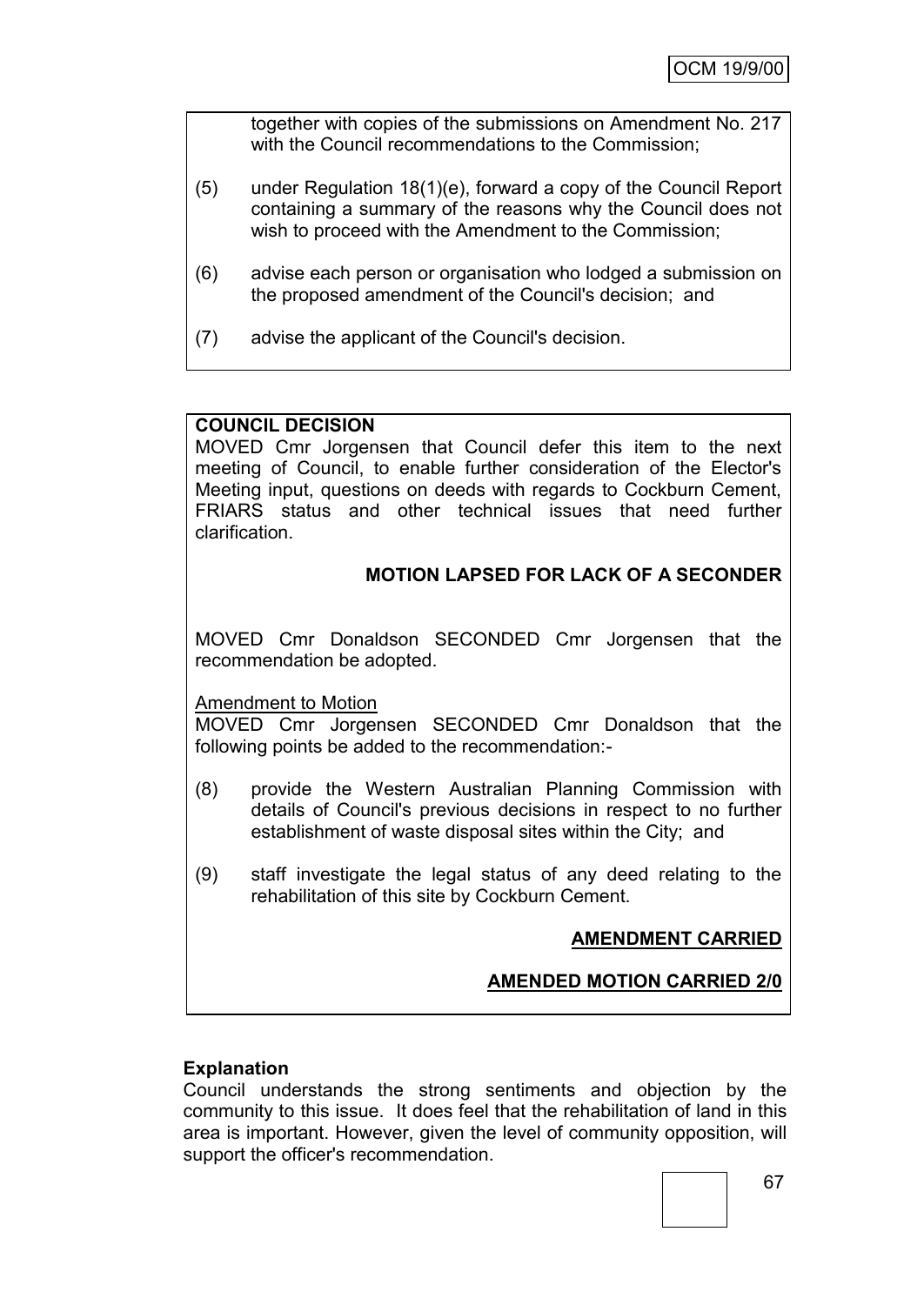The Director Planning & Development added that Council's decision on this issue is basically a recommendation to the Minister and that with regards to Amendments, there is no right to appeal by the applicant.

# **Background**

Council at its meeting on 16 November 1999, resolved to amend the scheme to provide for an inert landfill site.

The reason for the amendment was that a landfill site is an 'X' use in the Rural zone because it is included in the definition of 'Noxious' industry.

The amendment, as required, was referred to the EPA for assessment, and it determined that the environmental impacts were not so severe as to require it to be assessed.

Because the amendment complied with the Town Planning Regulations and Bulletin No. 29, the Council advertised the amendment and notified affected owners.

A large number of submissions was received (refer to the Schedule of Submissions).

# **Submission**

Refer to the attachment to the Agenda.

# **Report**

Refer to the attachment to the Agenda.

Council's initiation of the Amendment was based on the potential acceptability of the proposal, however, it should not be construed that Council's decision to initiate any Amendment necessarily represents its formal position on a proposal. The due process under the Town Planning Regulations requires that the Council is to consider the public submissions made when it makes its recommendation to the Minister for Planning as to whether:

- a) the Scheme Amendment be adopted with or without modifications; or
- b) that it does not wish to proceed with the Scheme Amendment.

Although a case can be made to either proceed or not to proceed with the amendment, on balance, based on the submissions and other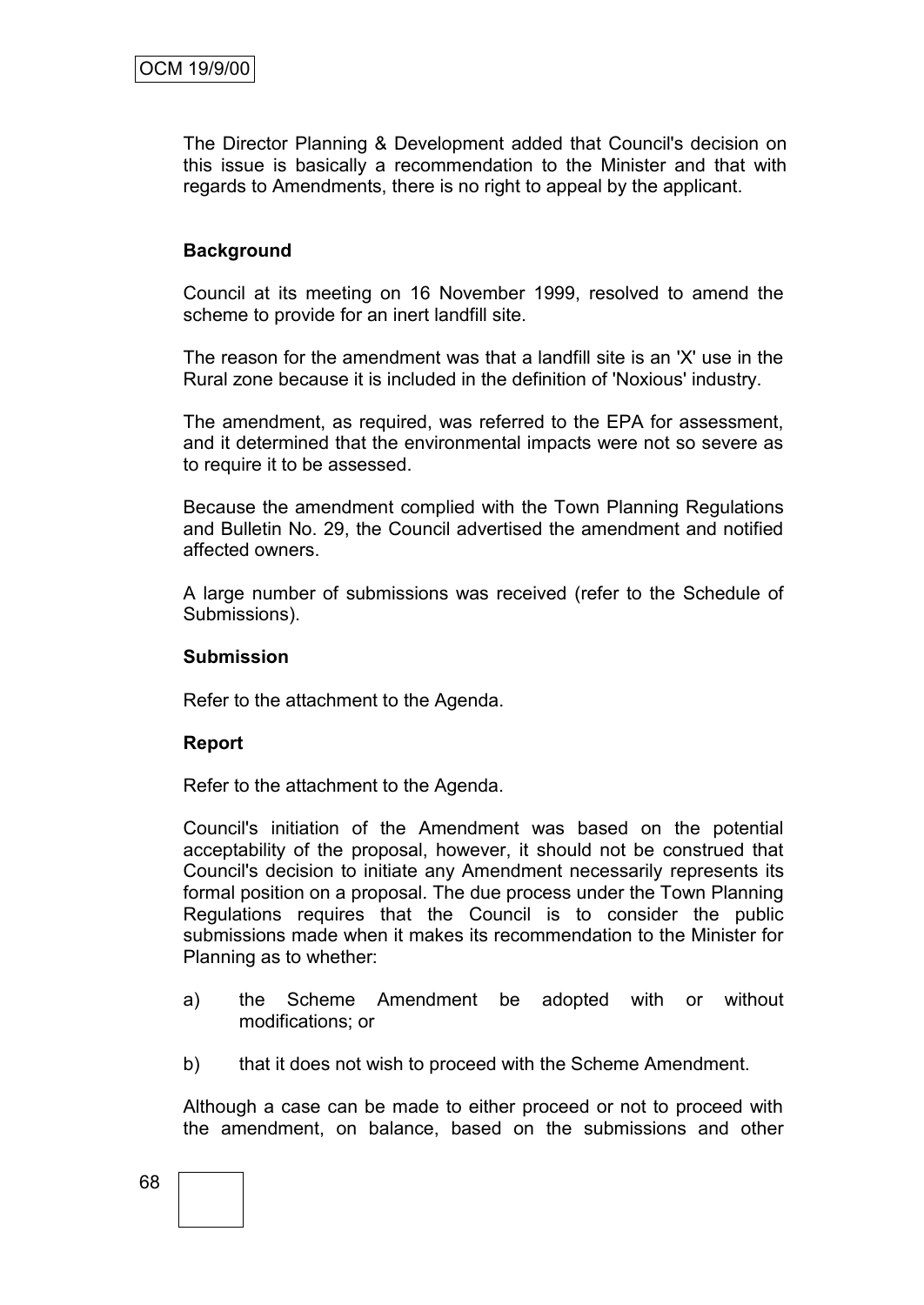planning considerations, it is recommended that Amendment No. 217 not be proceeded with.

A comprehensive report is attached to the Agenda.

In essence the reason for recommending not to proceed with Amendment No. 217 is based on:-

- 1. The extent and nature of the public submissions against the proposal; and
- 2. The fact that the FRIARS Final Report (April 2000) has been released by the WAPC and the associated Hope Valley and Wattleup Redevelopment Bill is currently before the Upper House of State Parliament.

### **Strategic Plan/Policy Implications**

The Corporate Strategic Plan Key Result Areas which apply to this item are:-

- 2. Planning Your City
	- *"To ensure that the development will enhance the levels of amenity currently enjoyed by the community."*

The land the subject of the amendment is located within the proposed FRIARS Redevelopment Area.

This area is proposed to be removed from both the control of the MRS and the local scheme as provided for in the Hope Valley and Wattleup Re-development Area Bill which is currently before State Parliament.

This will mean that all existing and proposed zones and scheme provisions under both District Zoning Scheme No. 2 and proposed Town Planning Scheme No. 3 will not apply. This, therefore, will render the amendment ineffective.

The implementation of the FRIARS Master Plan will be by Landcorp and the approval of all development within the re-development area will be by the WAPC. The Council is likely to have a recommendation role.

#### **Budget/Financial Implications**

N/A

**Implications of Section 3.18(3) Local Government Act, 1995**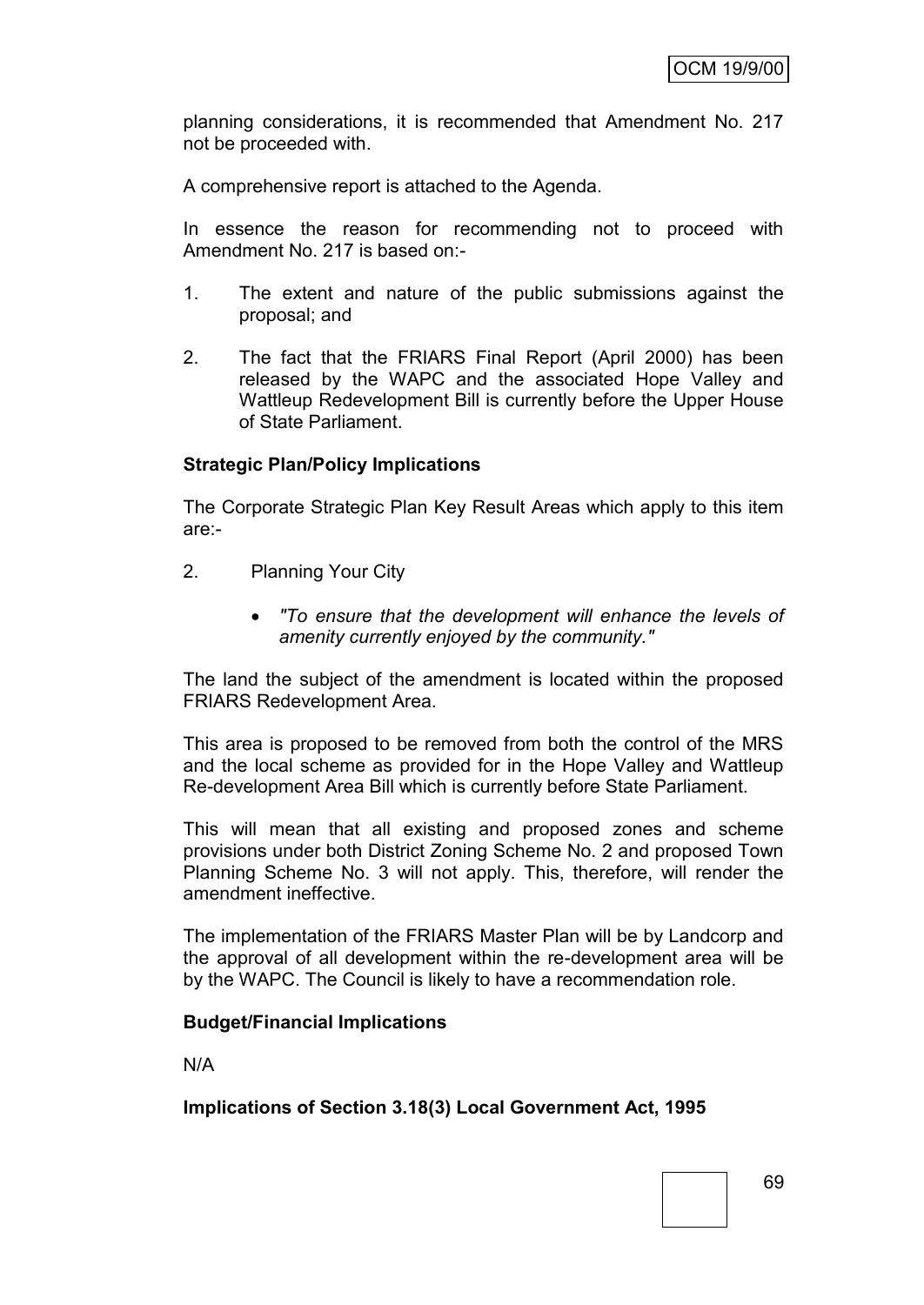The Council is complying with the requirements of the Planning Act and Regulations.

The final decision on the amendment will be made by the Minister for Planning.

AT THIS POINT THE TIME BEING 9:05PM, CMR SMITHSON RETURNED TO THE MEETING.

#### **762. (AG Item 14.1) (Ocm1\_9\_2000) - LIST OF CREDITORS PAID (KL) (5605) (ATTACH)**

#### **RECOMMENDATION**

That Council receive the List of Creditors Paid for August 2000, as attached to the Agenda.

# **COUNCIL DECISION**

MOVED Cmr Jorgensen SECONDED Cmr Smithson that the recommendation be adopted.

**CARRIED 3/0**

### **Background**

It is a requirement of the Local Government (Financial Management) Regulations 1996, that a List of Creditors be compiled each month and provided to Council.

#### **Submission**

N/A

**Report**

N/A

### **Strategic Plan/Policy Implications**

N/A

### **Budget/Financial Implications**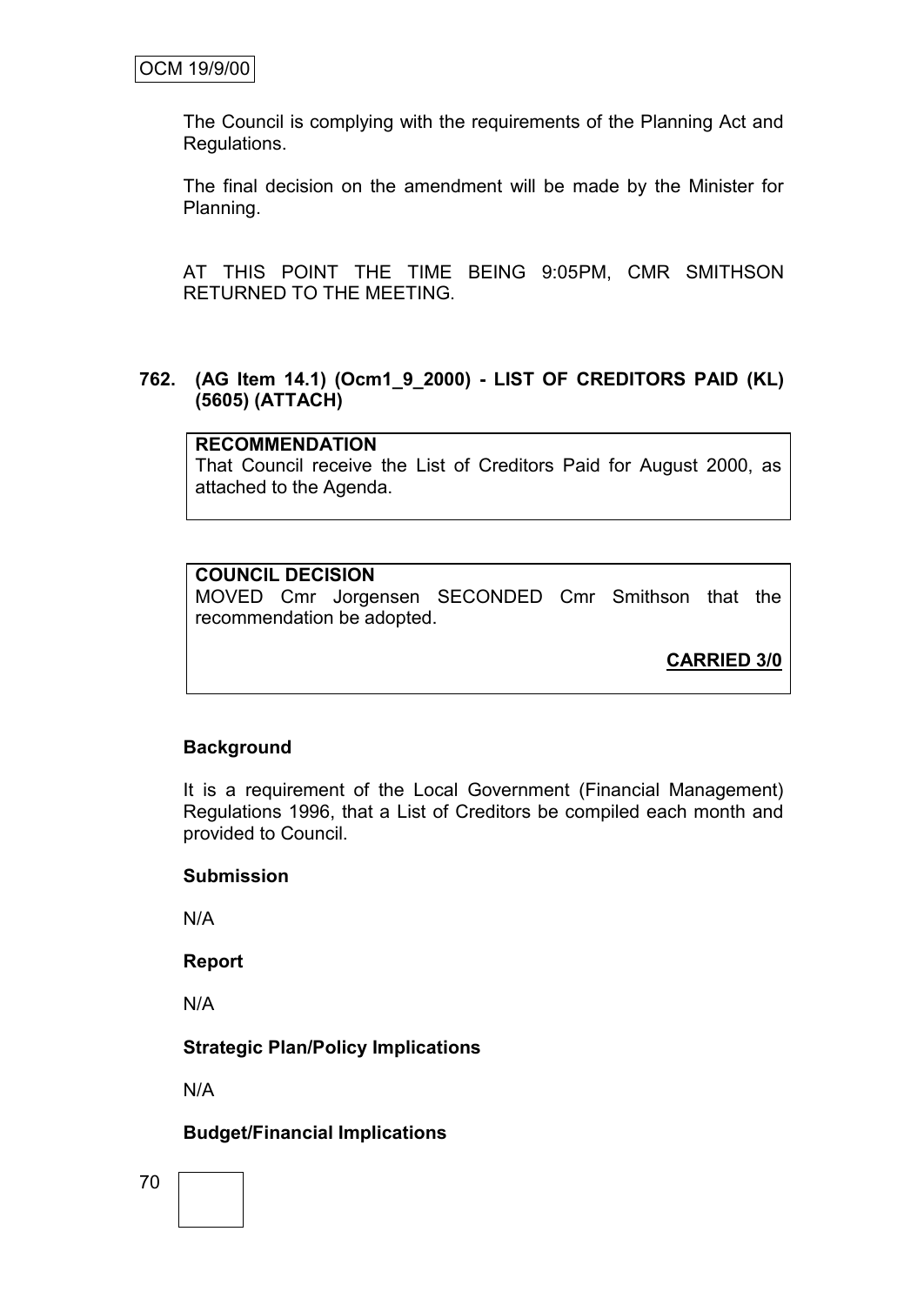N/A

# **Implications of Section 3.18(3) Local Government Act, 1995**

Nil

# **763. (AG Item 14.2) (Ocm1\_9\_2000) - CITY OF COCKBURN INQUIRY - COSTS - MINISTER FOR LOCAL GOVERNMENT (1335) (ATC)**

#### **RECOMMENDATION** That Council:

- (1) give one months local public notice of its intention to use funds from the Rubbish Disposal Development Reserve Fund to pay the Department of Local Government, the first installment of the Douglas Inquiry costs; and
- (2) note that should the final decision be made in November to utilise those funds for the payment of the costs, it will have a long term impact on Council's ability to provide for community infrastructure.

# **TO BE CARRIED BY AN ABSOLUTE MAJORITY OF COUNCIL**

# **COUNCIL DECISION**

MOVED Cmr Jorgensen SECONDED Cmr Smithson that Council:

- (1) give one months local public notice of its intention to use funds from the Rubbish Disposal Development Reserve Fund to pay the Department of Local Government, the first installment of the Douglas Inquiry costs;
- (2) note that should the final decision be made in November to utilise those funds for the payment of the costs, it will have a long term impact on Council's ability to provide for community infrastructure;
- (3) note that future year's budgets will require rate increases or redirection of funds to reinstate the payments from the Reserve Fund to ensure that in the long term, sufficient funds are available for the required Rubbish Disposal infrastructure works; and
- (4) request the Minister for Local Government's earliest response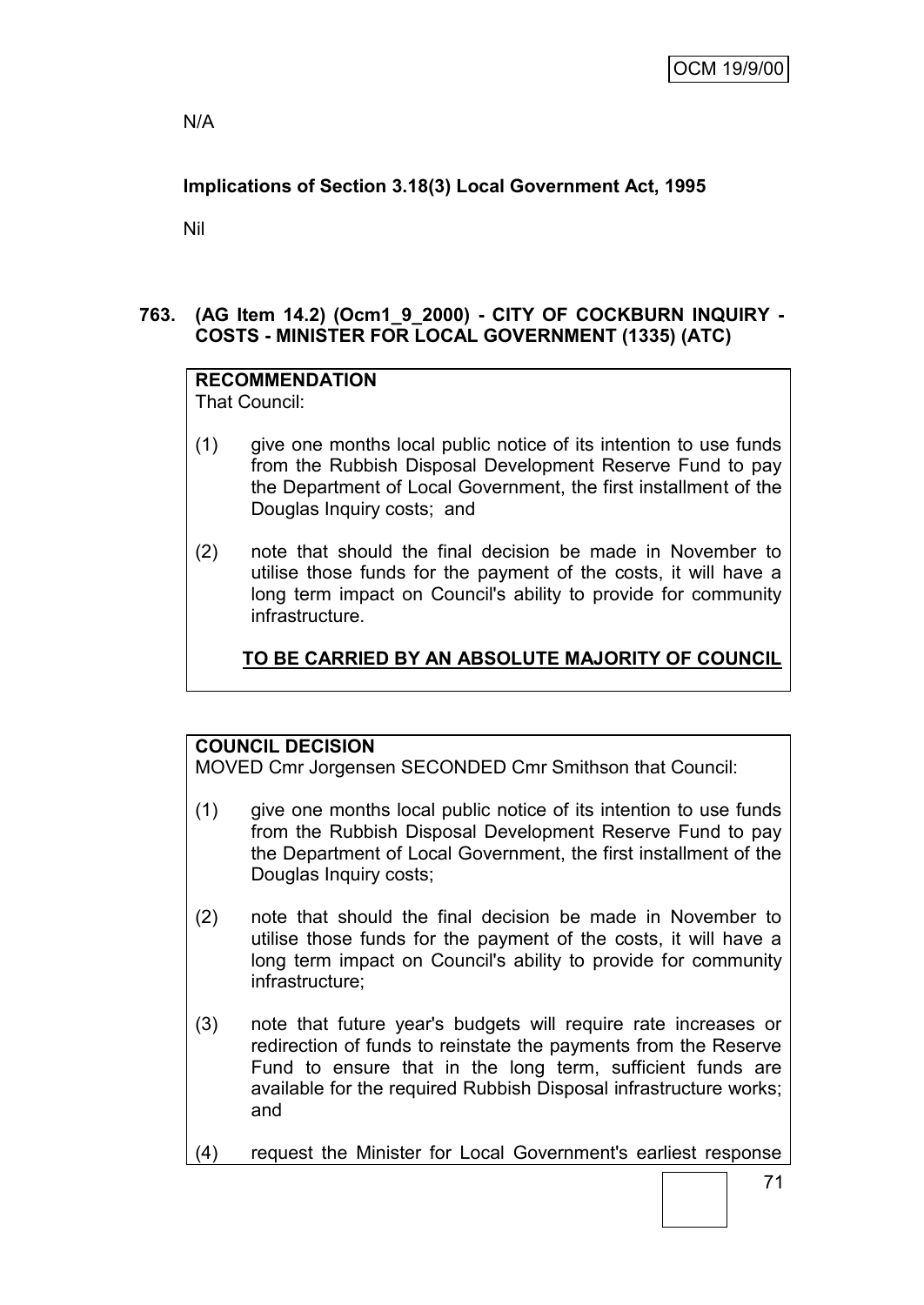for answers to the outstanding issues which include the request for an extension of the repayment period from three years to four years, the request for an itemised account of the costs applicable to each issue investigated by the Inquirer and the request for capital items purchased by the Inquirer that form part of the costs to be paid by the Council, to be forwarded to Council for its use.

**CARRIED 3/0**

# **Explanation**

If Council is required to pay the amount on behalf of the community, it is very important that it has sound financial management in place. Whilst there are reserve funds available, if used, those funds should then be replaced as quickly as possible. Council also felt that it was totally inappropriate to agree to any payment until it has answers to those matters that it has asked the Minister to address.

### **Background**

In April 1999, the Hon. Minister for Local Government suspended the Council and appointed Commissioners to manage the affairs of Council.

An Inquiry was instigated under Division 2 - Part 8 of the Local Government Act 1995. This followed an Inquiry under Division 1 - Part 8 of the Act (Martin and Vicary).

An Inquiry Panel consisting of Mr Neil Douglas was appointed to inquire into the operations and affairs of the City of Cockburn.

The Inquiry concluded in April 2000 and the Hon. Minister for Local Government, tabled the Report in Parliament on 4 May 2000.

Council, at its Special Meeting held on 23 May 2000, has since responded to the recommendations of the Inquiry

By letter dated 15 June 2000 (received 19 June), the Hon. Minister for Local Government advised:

"*Section 8.27 of the Local Government Act 1995 provides that if an Inquiry Panel makes findings adverse to a local government, or its Council or any member, or to any of its employees the Minister may order the local government to pay all or part of the costs of the inquiry. This determination is irrespective of whether the suspended Council is dismissed or reinstated.*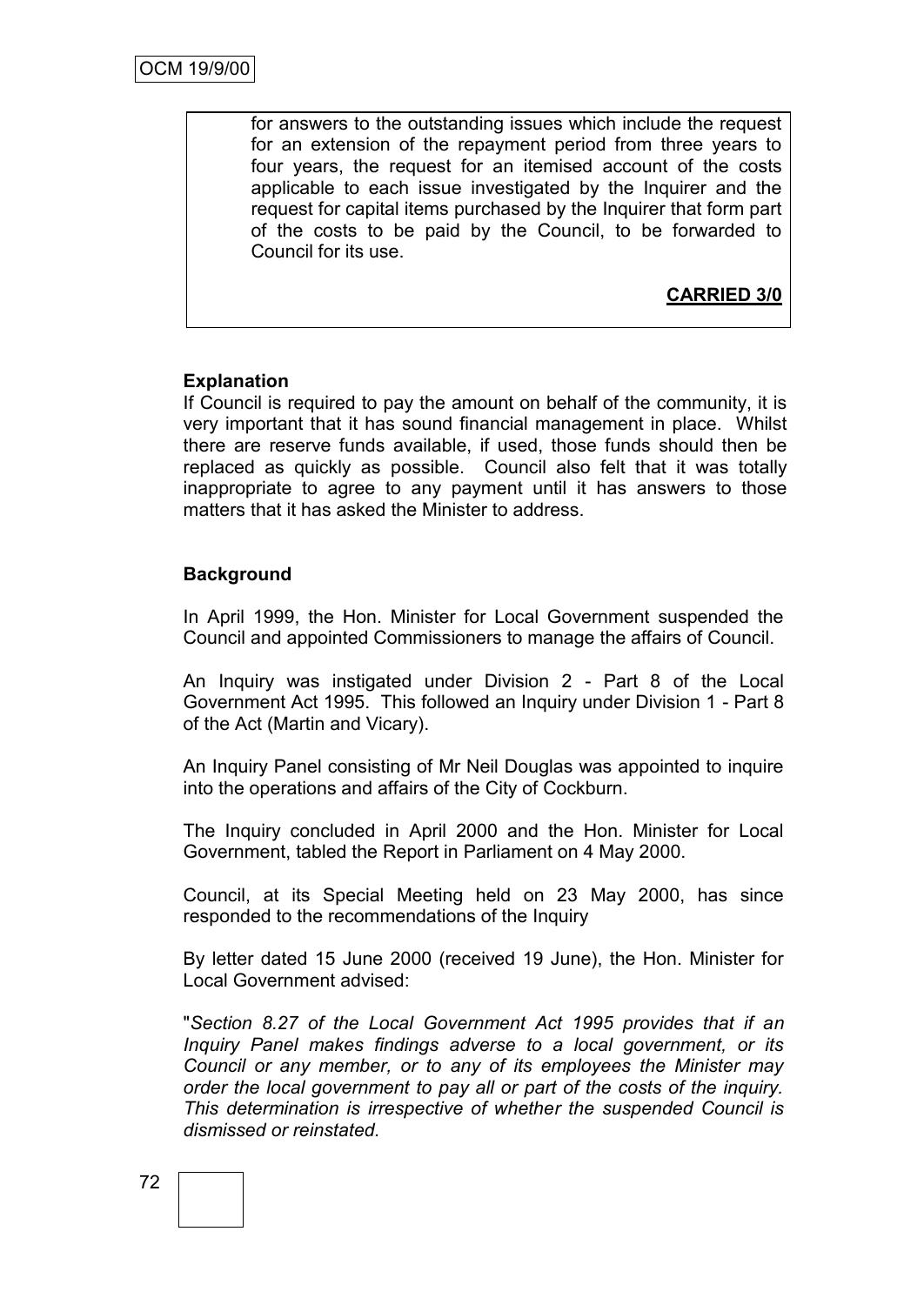*It is clear from the Report of the Inquiry that there are sufficient adverse findings to warrant consideration of S8.27.*

*I have given careful consideration to the question of whether the State Government should bear any proportion of the cost. I have formed the view that there are no, or insufficient, issues of a general Local Government nature which would warrant the State Government paying part of the cost of the Inquiry.*

*Accordingly I have determined that the City will pay the whole of the costs of the Inquiry.*

*At this stage the estimated total cost is \$1.8m.*

*I am prepared to consider spreading the cost over several years and to consider submissions in that regard.*

*I therefore invite you to put a submission to me in regard to the recovery of costs arising from the Inquiry Report. Such submissions should be received by my office by 30 June 2000*."

The Chief Executive Officer requested an extension of time to respond to the issue and by letter dated 22 June 2000, the Hon. Minister advised that it would be in order to receive the response "*on or about 21 July 2000*".

At its meeting on 18 July 2000, Council decided as follows:

That Council:

- (1) receive the letters from the Hon. Minister dated 15 June and 22 June 2000;
- (2) advise the Minister that in response to his letter, it is of the opinion that there are sufficient issues of a general Local Government nature, which would warrant the State Government paying part of the cost of the Inquiry;
- (3) request the Hon. Minister for Local Government:-
	- (i) To use his discretion as provided for under Section 8.27 of the Local Government Act 1995, for the apportionment of the cost of the Inquiry to be negotiated between the State Government and the Council, on the basis that some of the conclusions and recommendations as outlined in the officer's report, would also be of widespread interest to the Local Government industry.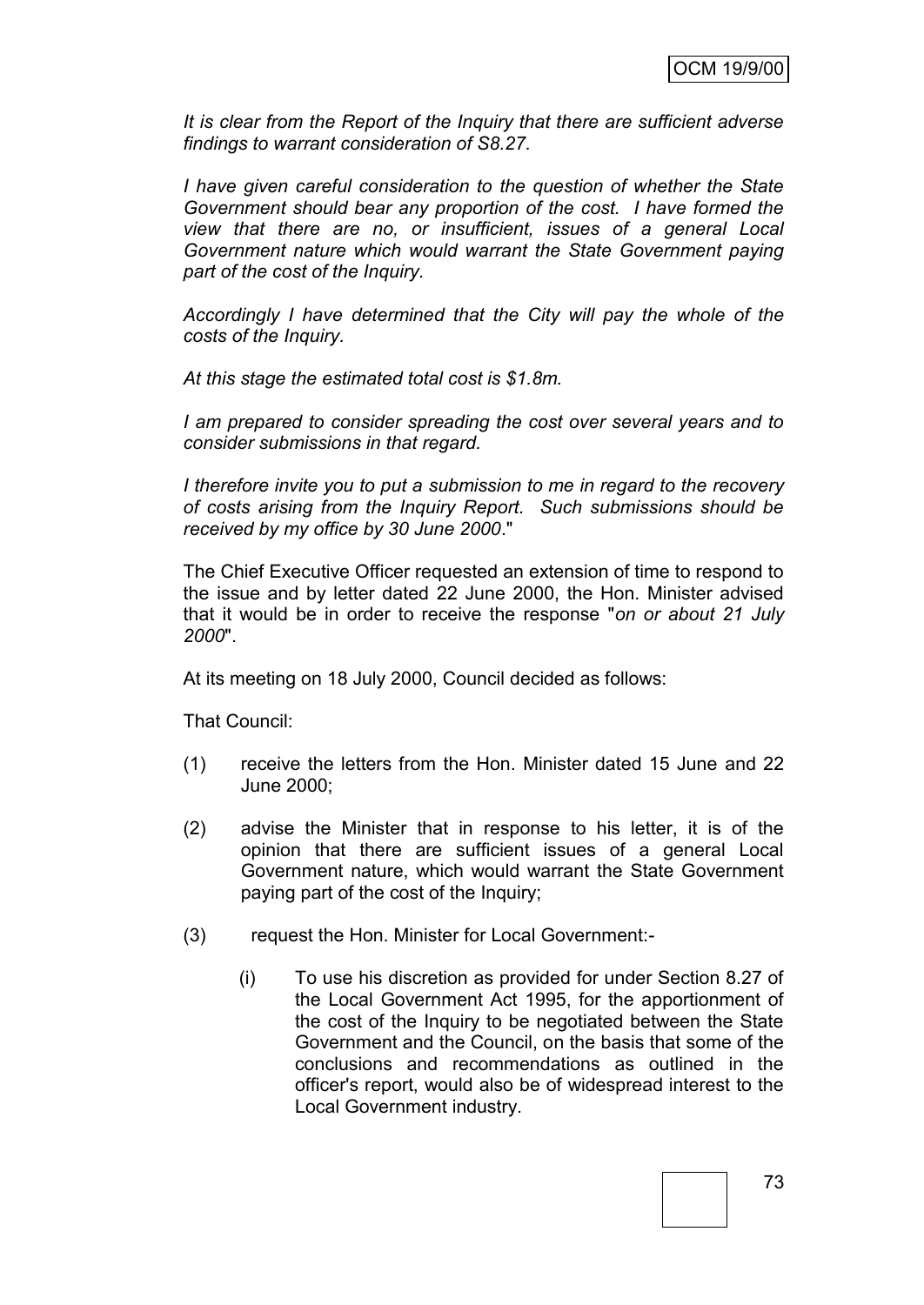- (ii) In the interests of public accountability, provide Council with an itemised account of the costs applicable to each of the issues investigated by the Inquirer, in the event that the Minister orders the Council to pay all or portion of the cost of the Inquiry into the City of Cockburn.
- (iii) To agree that any payment to be made by the City of Cockburn, be spread equally over four(4) consecutive financial years, with the first payment due in February 2001.
- (iv) To provide specific clarification on the circumstances surrounding the Cockburn and Wanneroo Inquiries which resulted in the City of Cockburn being expected to pay the full cost of the Inquiry and the City of Wanneroo being relieved of any cost imposition.
- (v) To provide any details of initiatives to amend Part 8 of the Local Government Act 1995, in respect of Inquiry Panel processes, which may be contemplated as an outcome of the City of Cockburn Inquiry.
- (4) advise the Hon. Minister that it will be necessary for Council to explore all possible options to meet the final legal costs apportioned to the City, which may include the use of:

reserve funds, sale of assets, reduction in services, loan funds, rate increase.

In a letter dated 15 August 2000 addressed to the Chief Executive Officer, the Minister for Local Government advised as follows:

*"CITY OF COCKBURN INQUIRY COSTS*

*I refer to your recent submission and to my subsequent meeting with Mr Donaldson and yourself in regard to the above.*

*I have given careful consideration to the propositions advanced by Council as to the allocation of the cost of the Inquiry now finalised at \$1,722,494.*

*In accordance with S8.27 of the Local Government Act 1995 I have determined that the City of Cockburn will be required to pay the entire cost of the Inquiry.*

*I require the City to reimburse the Department of Local Government:*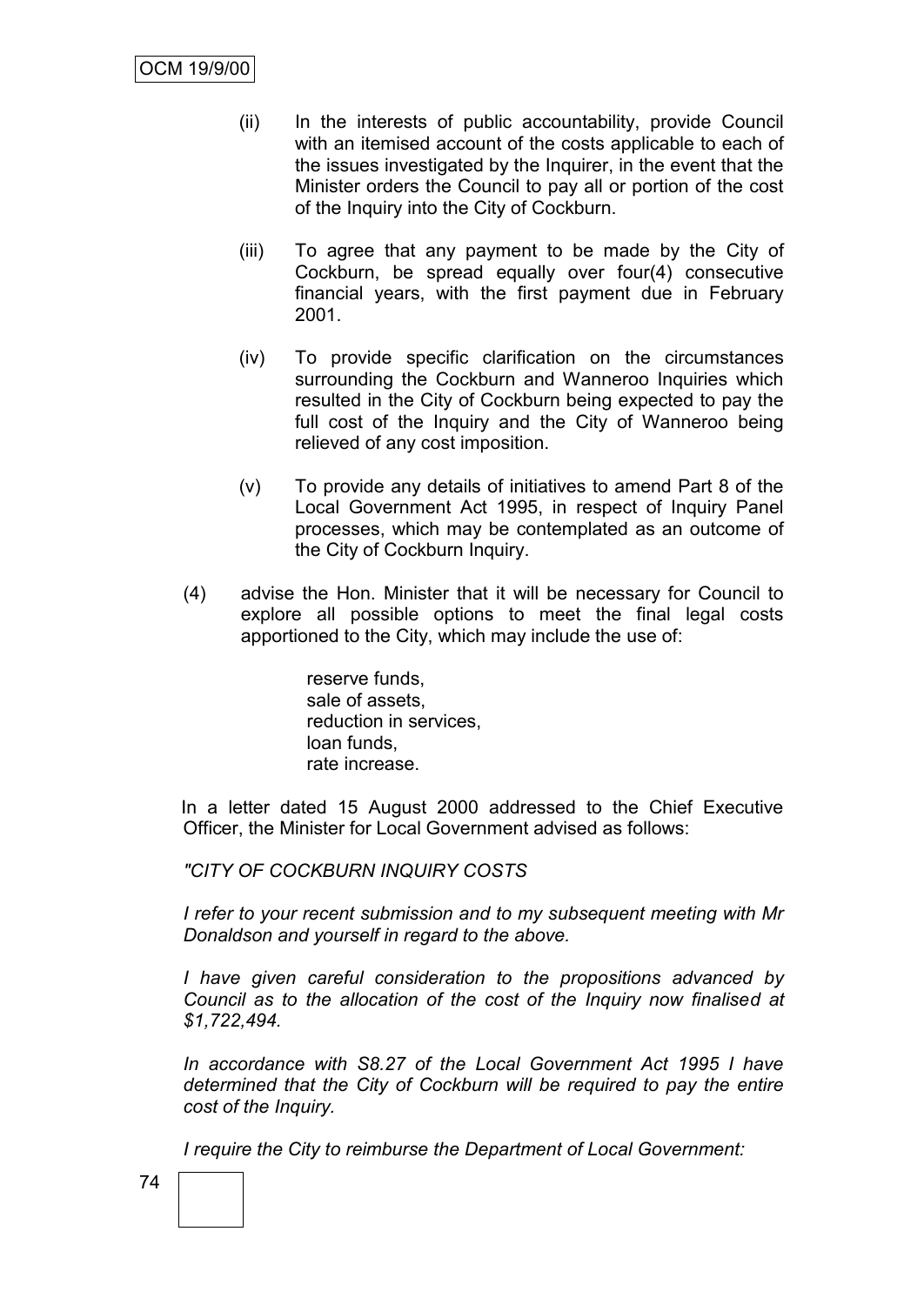- *\$722,494 on or before 30 October 2000*
- *\$500,000 on or before 30 October 2001*
- *\$500,000 on or before 30 October 2002*

*In making this determination I had regard for:*

- *the prior Inquiries by the Department of Local Government and the Ombudsman and Council"s responses;*
- *the range of findings against Councillors and staff covering various issues;*
- *the fact that it was the behaviour of the Council itself which led to the establishment of the Inquiry.*

Following receipt of the Minister"s letter dated 15 August 2000, at its meeting on 15 August 2000 Council resolved to:

- *1) receive the letter dated 15th August 2000 from the Hon. Minister for Local Government, requiring Council to reimburse the Department of Local Government, the full cost of the Inquiry, being \$1,722,494.00;*
- *2) in acknowledging receipt of the letter, record its extreme disappointment in the decision which has been taken by the Minister, despite the strong representation made by the Council and the strong opposition demonstrated by the community;*
- *3) seek legal advice on any avenues which may be open to it to appeal the decision taken by the Hon. Minister under Section 8.27 of the Local Government Act 1995;*
- *4) Seek from the Hon. Minister, an extension of time until 31st December 2000, to make the first payment of \$722,494, bearing in mind :*
	- *a) Council statutory obligations under Section 6.11 of the Local Government Act, to give one months public notice of any proposal to use funds held in reserve account for another purpose, should Council finally determine that funds held in reserve be transferred for the purpose of paying towards the cost of the Inquiry;*
	- *b) The need for a full report to be prepared and considered by Council on the alternative source of funds as previously identified by Council and subsequently advised to the Hon. Minister;*
- *5) strongly request the Hon. Minister to again consider Council's request for the Inquiry costs which are to be borne by the City, to be apportioned over four financial years;*

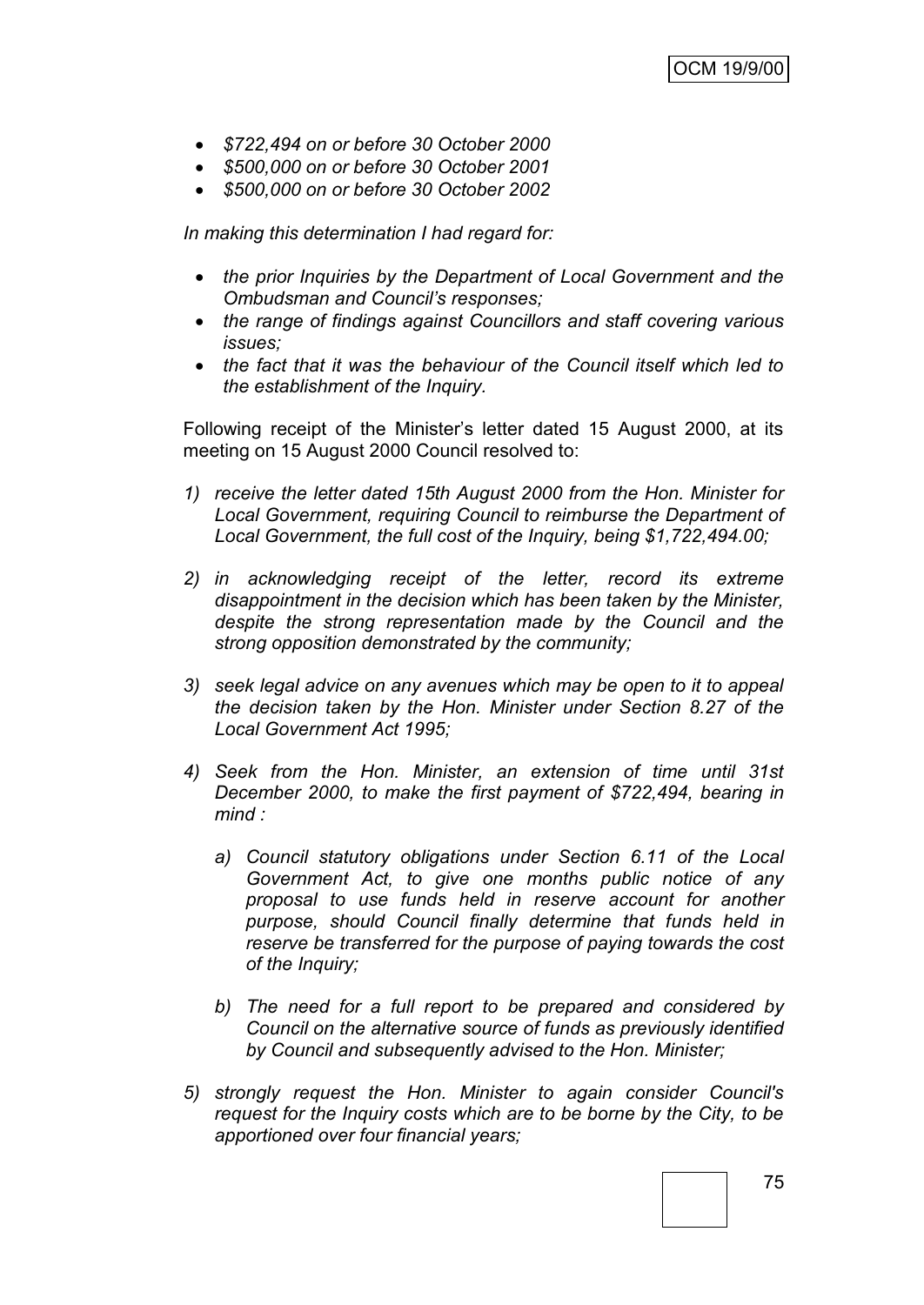- *6) reaffirm its request to the Hon. Minister for Council to be provided with an itemised account of the costs applicable to each of the issues investigated by the Inquirer, noting that the information provided with the Minister's letter of the 15th August was a cash expenditure analysis on a line item basis and not attributed across the issues of the Inquiry as previously requested on the basis of public accountability;*
- *7) note that there are a number of capital purchases included in the cash expenditure analysis and request that such items be forwarded to Council with appropriate documentation; and*
- *8) require the Chief Executive Officer to have urgent discussions with Members of Parliament and WAMA, to seek their support in opposing the proposition that the City of Cockburn should pay the full cost of the Inquiry.*

#### **Submission**

In response to Council"s decisions on 15 August 2000 the Minister for Local Government replied on 4 September 2000 as follows:

*I refer to your letter of 16 August 2000 requesting an extension of time until 31 December 2000 to make the first payment of \$722,494.*

*I acknowledge the lead time required of S6.11 of the "Local Government Act 1995" which was partly the reason for the timeframe proposed in my original determination.*

*Had my direction been considered and dealt with expeditiously then Council could have considered your report and resolved to advertise soon after its meeting on 15 August 2000.*

*Given that Council is not to meet again until 19 September 2000 and 30 days notice will go beyond its next meeting on 17 October 2000, it seems that the 21 November 2000 meeting will be the earliest that Council can confirm the change of purpose of part of the reserve account.*

*Accordingly, I am prepared to defer payment of \$722,494 until 23 November 2000 but not until 31 December 2000 as you request.*

#### **Report**

Section 8.27 of the Local Government Act 1995, provides that if adverse findings are made against a local government, or to its Council or any member or any of its employees, *the Minister may order the local government to pay all or part of the cost of the inquiry and the local government is to comply with that order*.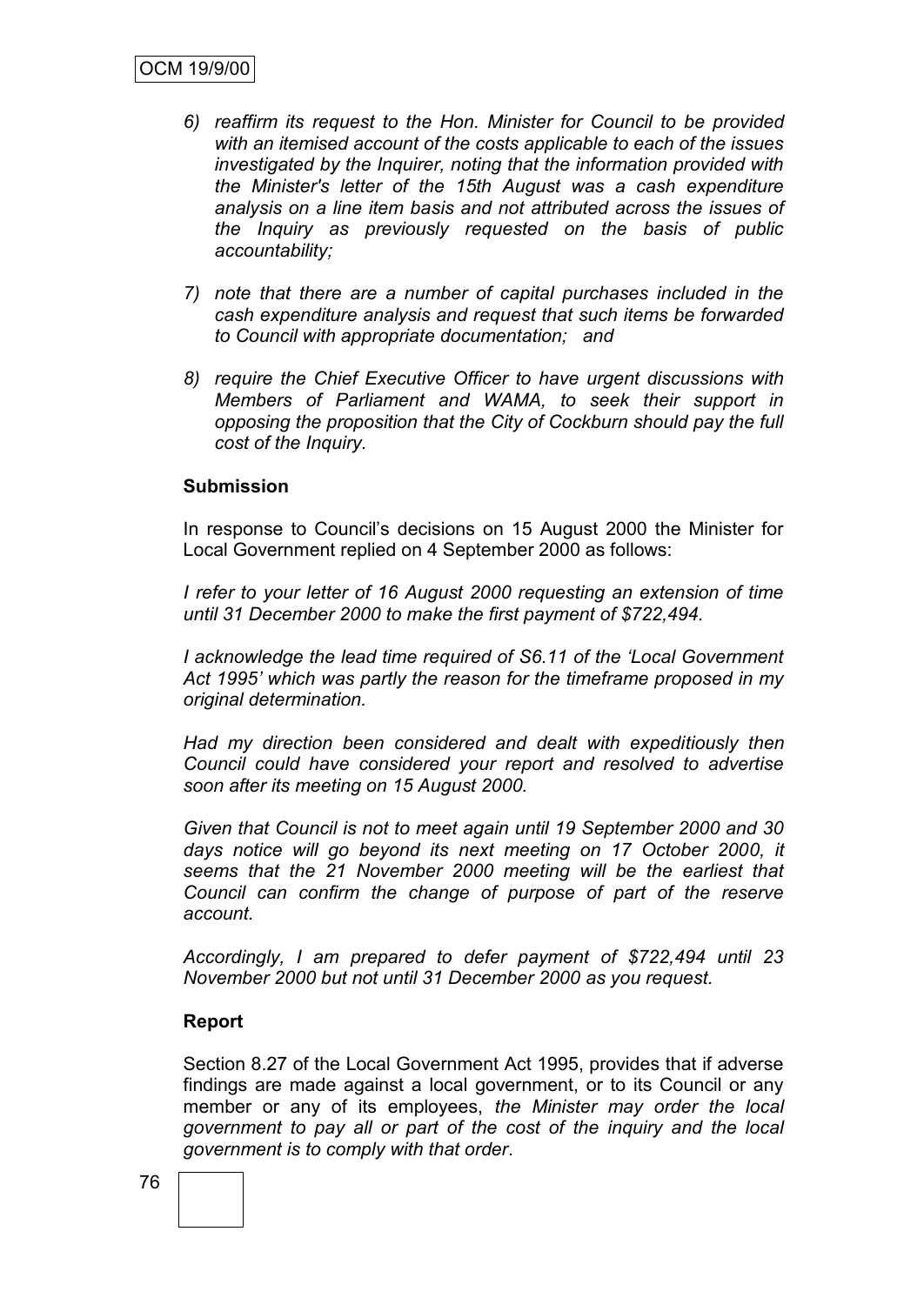The Hon. Minister for Local Government, by way of letter dated 15 August 2000, has determined that the City will be required to pay the entire cost of the Douglas Inquiry despite a strong case put by Council, that many of the conclusions and recommendations of the Inquiry would be of widespread interest to the local government industry and should therefore be apportioned accordingly.

Council had requested that any payments to be made by Council, be spread over four years with the first payment due in February 2001. However in his letter dated 15 August 2000, the Minister directed that payments be made as follows:

- $\bullet$  \$722,494 on or before 30 October 2000
- \$500,000 on or before 30 October 2001
- **\$500,000 on or before 30 October 2002**

Following Council"s request at its meeting on 15 August 2000 the Minister has agreed to defer the first payment until 23 November 2000.

The source of funding for the repayment of the \$1,722,494 now needs to be identified.

At its meeting on 18 July 2000, Council decided that all possible options to meet the final legal costs apportioned to the City, should be examined including:

- sale of assets
- reduction in services
- use of loan funds
- rate increase
- use of Reserve Funds

These options are discussed below.

### **SALE OF ASSETS**

Some of the assets that could be sold are:

- $\blacksquare$  light car fleet;
- heavy plant fleet;
- **freehold land.**

The sale of these assets is not recommended because:

1) It is not recommended business practice to sell assets (capital) to fund operating costs.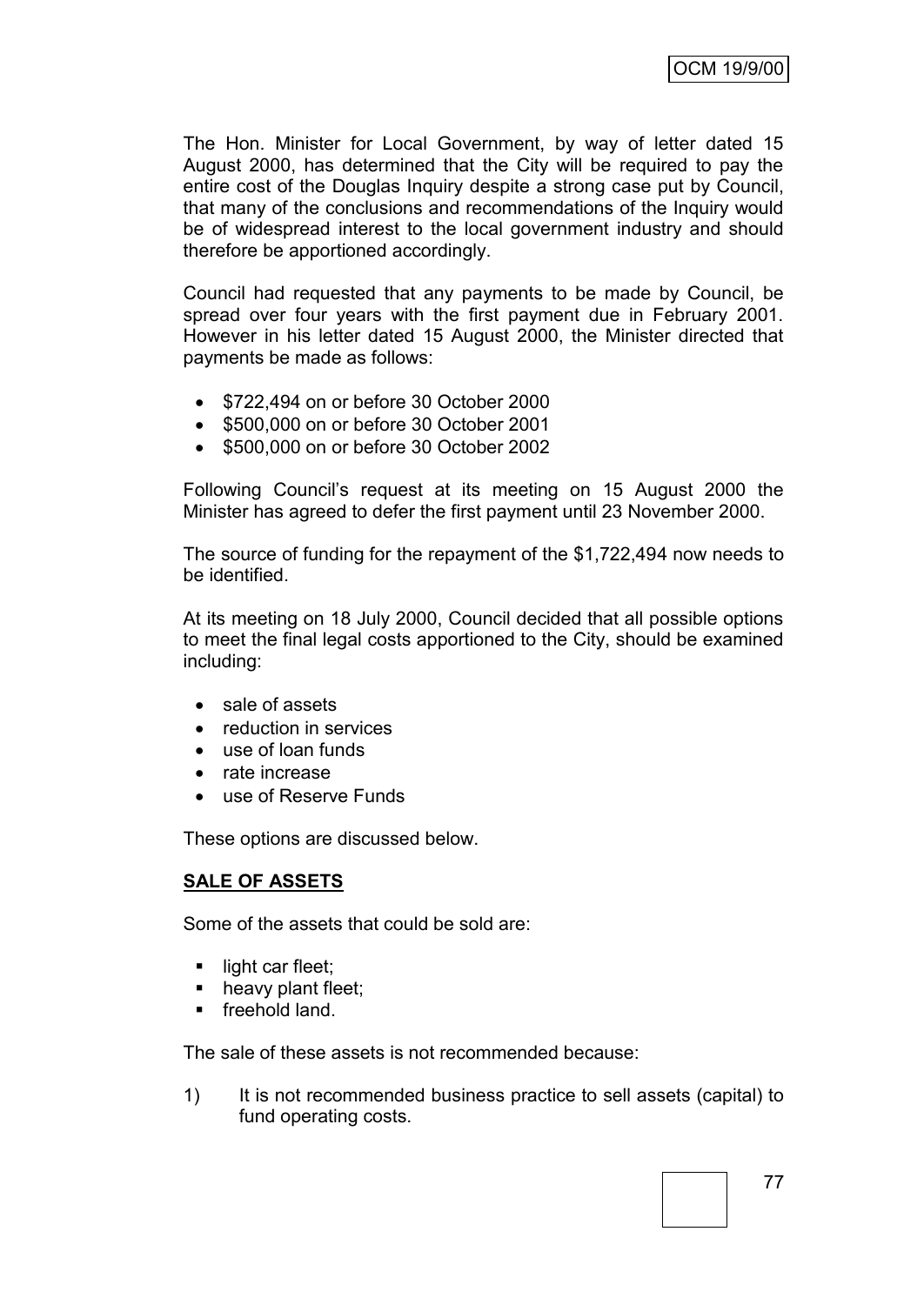- 2) The assets were accumulated to provide services in a costeffective manner. The sale of the asset does not diminish the need for the plant/equipment and therefore, the items would have to be leased. This would result in an increase in operating expenditure.
- 3) Funds available from the sale of land holdings may not be easily realised unless sold at a price less than the proper value. There is a requirement to prepare business plans for major land transactions with a requirement to advertise the business plan for public comment for a period of six weeks. The timeframes involved and the need to pay the first payment by 23 November 2000, does not make this a viable option.

The sale of assets is therefore not considered to be an appropriate option.

# **REDUCTION IN SERVICES**

The Council currently provides a wide range of services. A reduction in service to achieve the cost savings required, would have a significant impact on the level of service to the community.

The community has in the most recent Community Satisfaction Survey, indicated that they wish current services to be retained. A reduction in services is therefore not considered to be an appropriate option.

# **LOANS**

Council could borrow the \$1,722,494 from the W.A. Treasury. Repayments over a period of say 10 years, would be around \$250,000 per year based on current interest rates, a total repayment of \$2.50m. This would represent a rate increase of 1.6% in the first year based on current rate revenue, with the 1.6% dropping off in the 11th year. An amount of around \$778,000 in interest would be paid over the term of the loan. This option is therefore not recommended if alternative funding can be found.

### **RATE INCREASE**

As the Budget for 2000/01 has been adopted, a supplementary general rate (LGA S6.32 (3)(a)) could be levied for 2000/01 to cover the \$722,494. The supplementary rate would need to be an additional 4.5% to cover the payment due. Previous considerations were based on repaying the amount due over a four-year period, which would have required a rate increase of 2.8% held for a period of four years. It is considered that while 2.8% may have been acceptable to ratepayers, the 4.5% increase required would not be acceptable.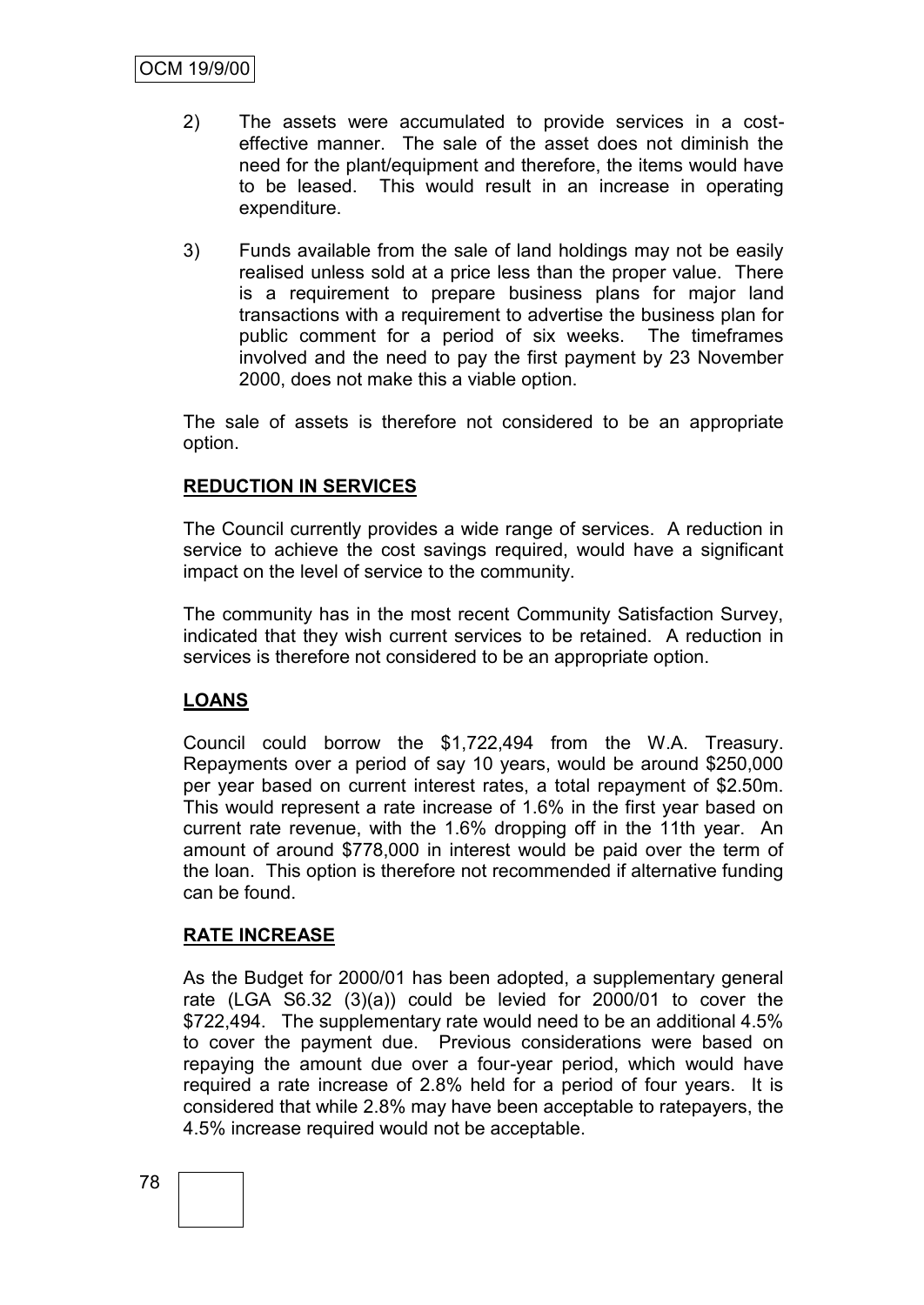The supplementary general rate would be based on the Gross Rental Value or Unimproved Value of properties as appropriate. The amount paid by each ratepayer would vary accordingly. Properties with lower values would be levied less than those with higher values.

A rate increase of just over 3% would be required in 2001/02 which would remain in force for 2002/03, to cover the \$500,000 payments due in those years before dropping off in 2003/04.

There will also be a proposed increase of about 2.5% each year to provide for the services demanded by a growing local government.

As a supplementary rate levy of 4.5% in 2000/01 to cover the Inquiry costs would have a direct and immediate impact on ratepayers, it would be preferable to find another funding source.

### **RESERVE FUNDS**

The Council currently has 20 cash-backed reserves which fall into three major areas:

- 1) funds to cover future employee entitlements;
- 2) funds to cover capital expenditure from year to year to allow internal businesses to function efficiently and in a cost-effective manner; and
- 3) funds to cover large expenditures for infrastructure work required in the future.

All Reserve Funds have been examined to determine whether funds held are at appropriate levels for the short and longer term and whether the use of those funds to pay for the Inquiry, would result in a need in future to borrow funds and/or increase rates income to provide the funds for the identified and approved projects.

The Rubbish Disposal Development Reserve Fund has been identified as having surplus funds for the next three years, with any long term shortfall caused by use of these funds to pay the Inquiry costs, being capable of being covered in the longer term from increased revenue from tip fees in future years. Preliminary planning had identified that a portion of the increased tip fees could be used to assist in the funding of community facilities rather than using loan funds. The use of these fees to cover the Inquiry costs, may result in delays to the provision of some facilities.

Preliminary consideration was also being given to using part of the tip fees to subsidise the increase in rubbish rates that will occur in 2001/02 as a result of the introduction of the recycling bin system. Any possible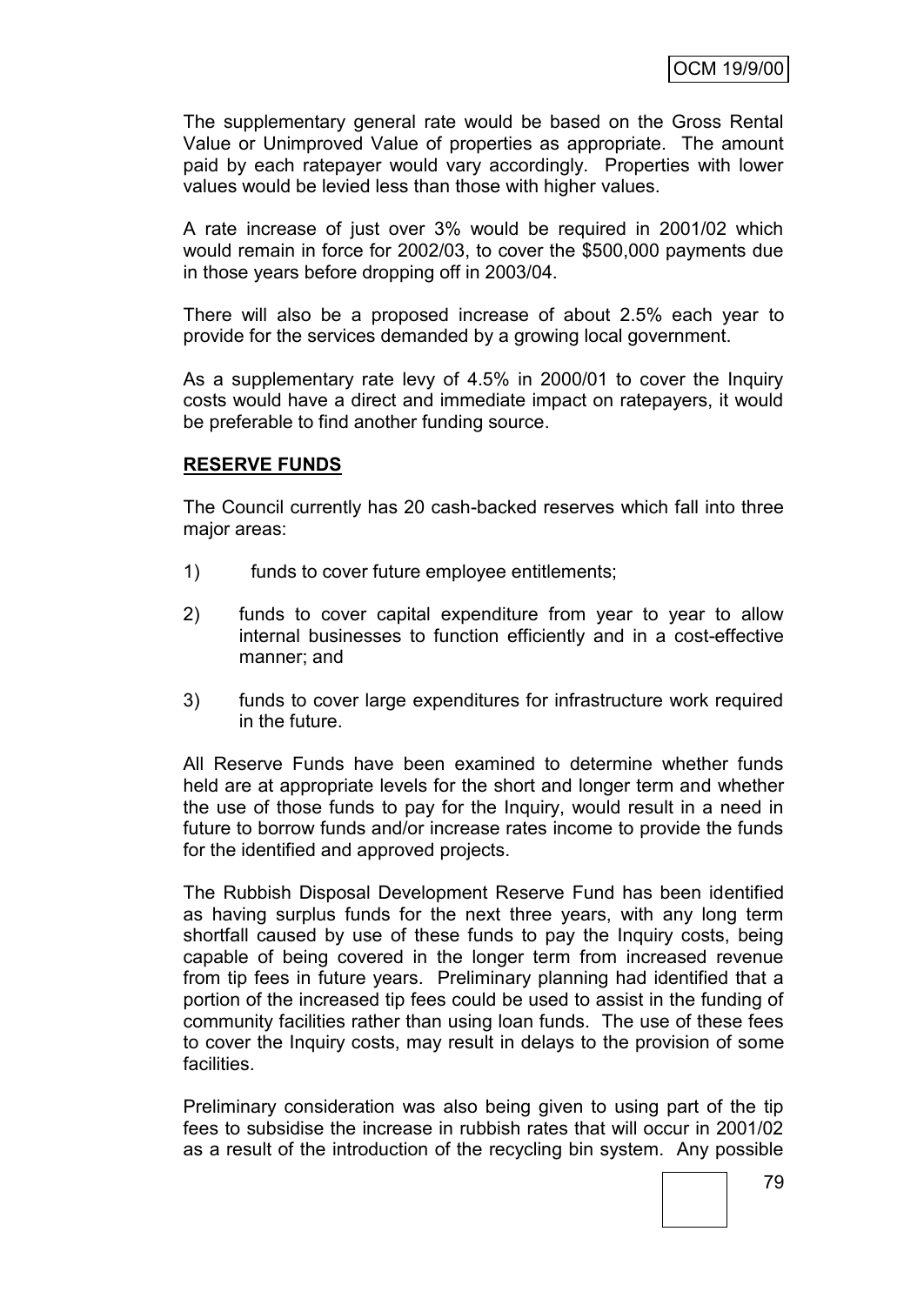subsidy will need to be delayed until 2003/04 if the Reserve Fund is used for the Inquiry costs. Even though a subsidy is being considered, in the long term, a problem would arise when the income from the landfill site ceases and therefore cannot be used as a subsidy. It should be noted the general rates are currently being subsidised by \$1.5m from Tip Fees and long term planning will need to phase out the general rates subsidy over the life of the tip.

While a delay in the provision of facilities may result, the use of these Reserve funds is considered to be preferable to raising a supplementary rate of 4.5% in 2000/01 to cover the Inquiry costs, as rates have a direct and immediate impact on all ratepayers of the district.

In order to use the money in a Reserve Fund for a purpose other than which it was set aside, Section 6.11 of the Local Government Act 1995 requires Council to give one months local public notice of the proposed use. If such a change of purpose is made as part of the Budget adoption, then such advertising is not required. Advertising will therefore be required of a proposal to use funds from the Rubbish Development Reserve Fund to pay Inquiry costs in 2000/01.

At its meeting on 21 November Council will be required to approve payment of the amount of \$722,494 using funds from the Rubbish Disposal Development Reserve Fund, to meet the Minister's deadline for payment on 23 November 2000.

# **OTHER ISSUES**

The Minister"s reply dated 4 September 2000 did not address Council"s request for an extension of the repayment period from three years to four years, the request for an itemised account of the costs applicable to each issue investigated by the Inquirer, and the request for capital items purchased by the Inquirer that form part of the costs to be paid by Council to be forwarded to Council for its use.

A further letter has been sent to the Minister requesting him to address these issues.

### **Strategic Plan/Policy Implications**

N/A

### **Budget/Financial Implications**

The use of monies from the Rubbish Development Reserve Fund to pay the Inquiry costs, will not have any immediate financial impact but will require long term planning to ensure that in the longer term, sufficient funds are transferred from tip fees to cover the funds withdrawn.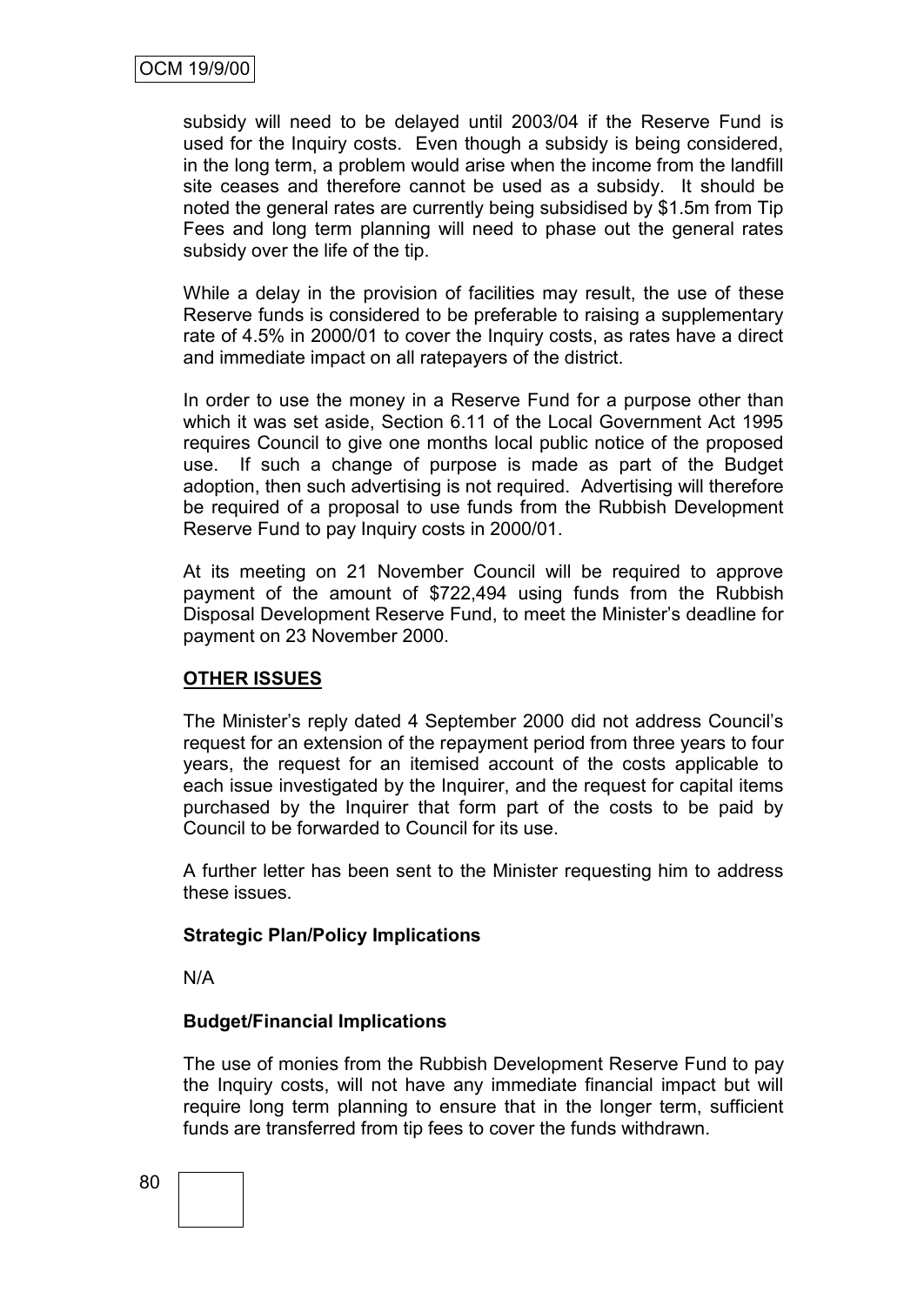It is to be noted that the Leader of the Opposition, Geoff Gallop and Shadow Minister for Local Government, Mark McGowan, have stated that should the Australian Labor Party win office at the next State Election, Council will not be required to pay the Department of Local Government, any outstanding repayments for the Inquiry costs.

### **Implications of Section 3.18(3) Local Government Act, 1995**

Nil

# **764. (AG Item 14.3) (Ocm1\_9\_2000) - DEDICATION OF PORTION OF RESERVE 27950 TO ROAD RESERVE - KENTUCKY COURT, JANDAKOT (4500024; 450959) (KJS) (ATTACH)**

**RECOMMENDATION** That Council:

- (1) accept the Dedication of portion of Reserve 27950 as Road Reserve - Kentucky Court, Jandakot pursuant to Section 56(1)(a) of the land Administration Act 1997;
- (2) indemnify the Minister for Lands against any claim in respect of Section 56(4) of the Land Administration Act; and
- (3) subject to (1) and (2) above being conditional, the Department of Land Administration undertakes all survey and land transfer costs associated with the creation of portion of dedicated road.

# **COUNCIL DECISION**

MOVED Cmr Smithson SECONDED Cmr Jorgensen that the recommendation be adopted.

**CARRIED 3/0**

### **Background**

The Department of Land Administration, responding to a request from the Water Corporation, has written to Council with a suggestion that portion of Reserve be re-vested as road reserve.

The Water Corporation proposes to put plant in this portion of land. As road reserve, the Water Corporation will be relieved of the necessity to create a Crown Easement over that portion of land.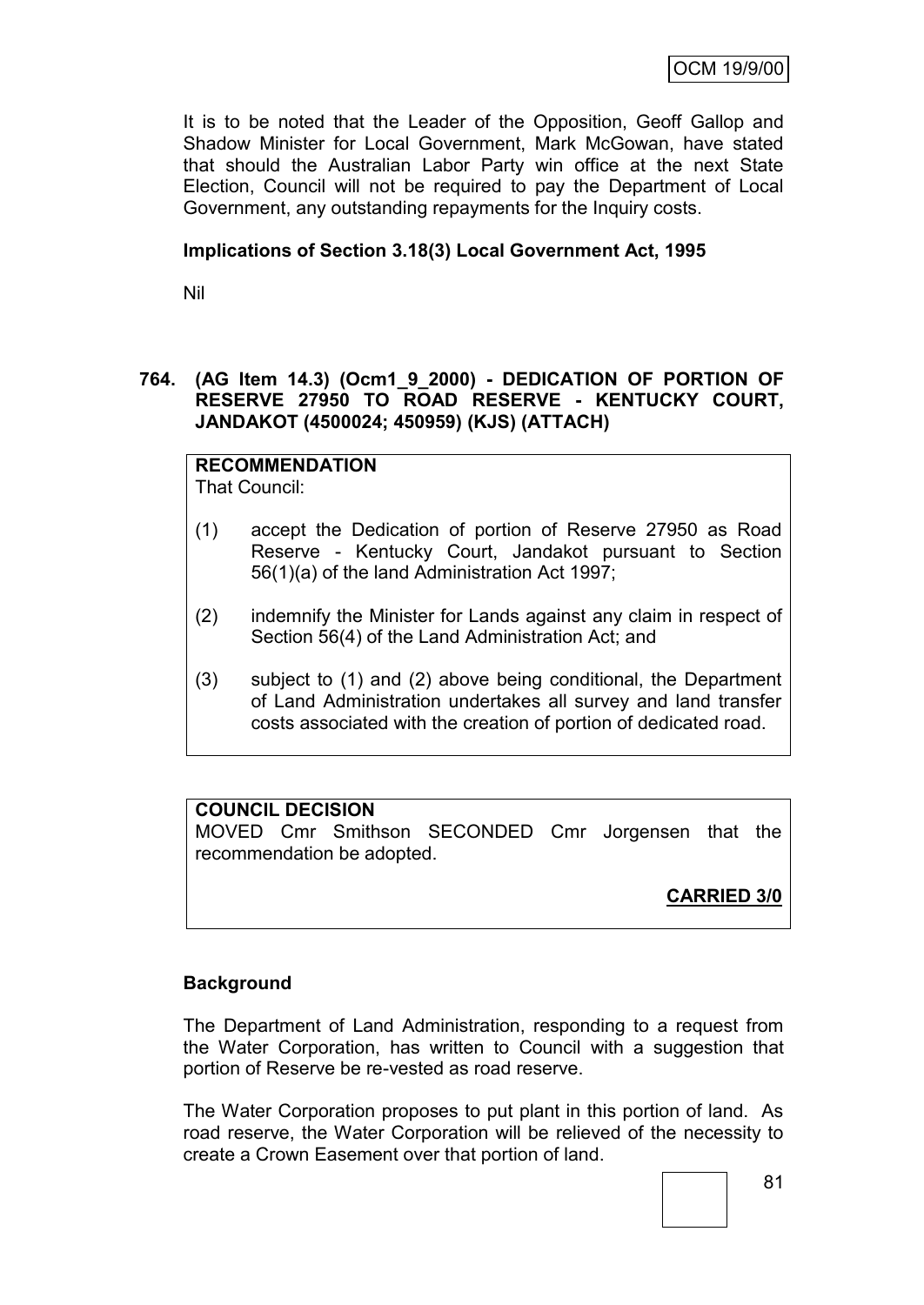# **Submission**

N/A

# **Report**

The area identified has a formed sealed road and connects North Lake Road to Kentucky Court. The Reserve 27950 is a former railway reserve but is now controlled by the Department of Land Administration.

The indemnification against costs is a requirement of the Land Administration Act 1997 and only pertains to cost and expenses that the Minister reasonably incurred, in considering and granting a request for compensation. Given that the land in question is Crown land managed by the Department of Land Administration, this requirement can be seen as a formality of the Act.

# **Strategic Plan/Policy Implications**

N/A

# **Budget/Financial Implications**

N/A

# **Implications of Section 3.18(3) Local Government Act, 1995**

Nil

# **765. (AG Item 15.1) (Ocm1\_9\_2000) - REGIONAL RESOURCE RECOVERY CENTRE - DRAFT SECURED LENDING FACILITY AGREEMENT (4904) (BKG) (ATTACH)**

# **RECOMMENDATION**

That Council:

(1) agrees with the terms and conditions of the Western Australian Treasury Corporation Draft Secured Lending Facility Agreement dated 18 August 2000 in relation to the funding for the construction of the Regional Resource Recovery Centre and resolves to enter into a secured lending facility agreement between Southern Metropolitan Regional Council, City of Canning, City of Cockburn, City of Fremantle, City of Melville, Town of East Fremantle and Western Australian Treasury Corporation and a charge agreement between the Council and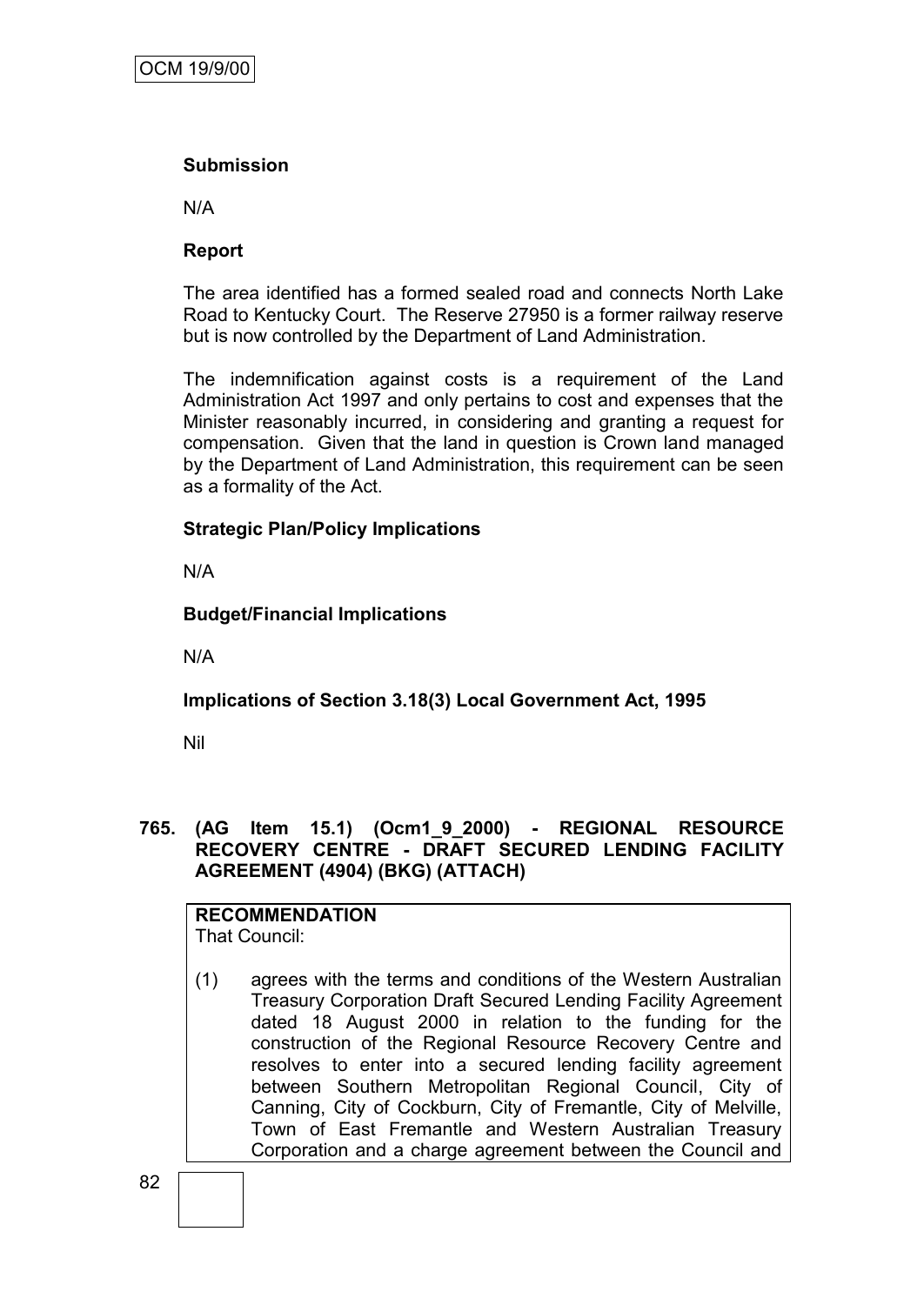Western Australian Treasury Corporation in, or substantially in, the form of those draft agreements; and

(2) authorises the Chairman of Commissioners and the Chief Executive Officer to sign the Western Australian Treasury Corporation Draft Secured Lending Facility Agreement and Charge Agreement.

# **COUNCIL DECISION**

MOVED Cmr Smithson SECONDED Cmr Jorgensen that the recommendation be adopted.

**CARRIED 3/0**

### **Background**

Council resolved at its meeting on 20 April 1999, to participate as a project participant in the Regional Resource Recovery Centre (RRRC) project.

The project was established through the Southern Metropolitan Regional Council (SMRC) and involves the Cities of Canning, Cockburn, Fremantle, Melville and Town of East Fremantle, in the development of a waste processing plant and a recyclable and green waste facility at Canning Vale.

The capital construction of the facility will be funded from borrowings as indicated in Project Business Plan. The Regional Council would obtain and administer the borrowings and the project participants would make annual contributions towards the repayment of these borrowings. The contributions are based on participants' populations over the term of the loan.

Clauses 2.3(5) & (6) of the Project Participants' Agreement requires a project participant to undertake to guarantee or secure the borrowing if it is a requirement from a financial institution from which the borrowing is to be made by the Regional Council. The guarantee or security is limited to the proportion of liability for each participant (based on population).

### **Submission**

N/A

**Report**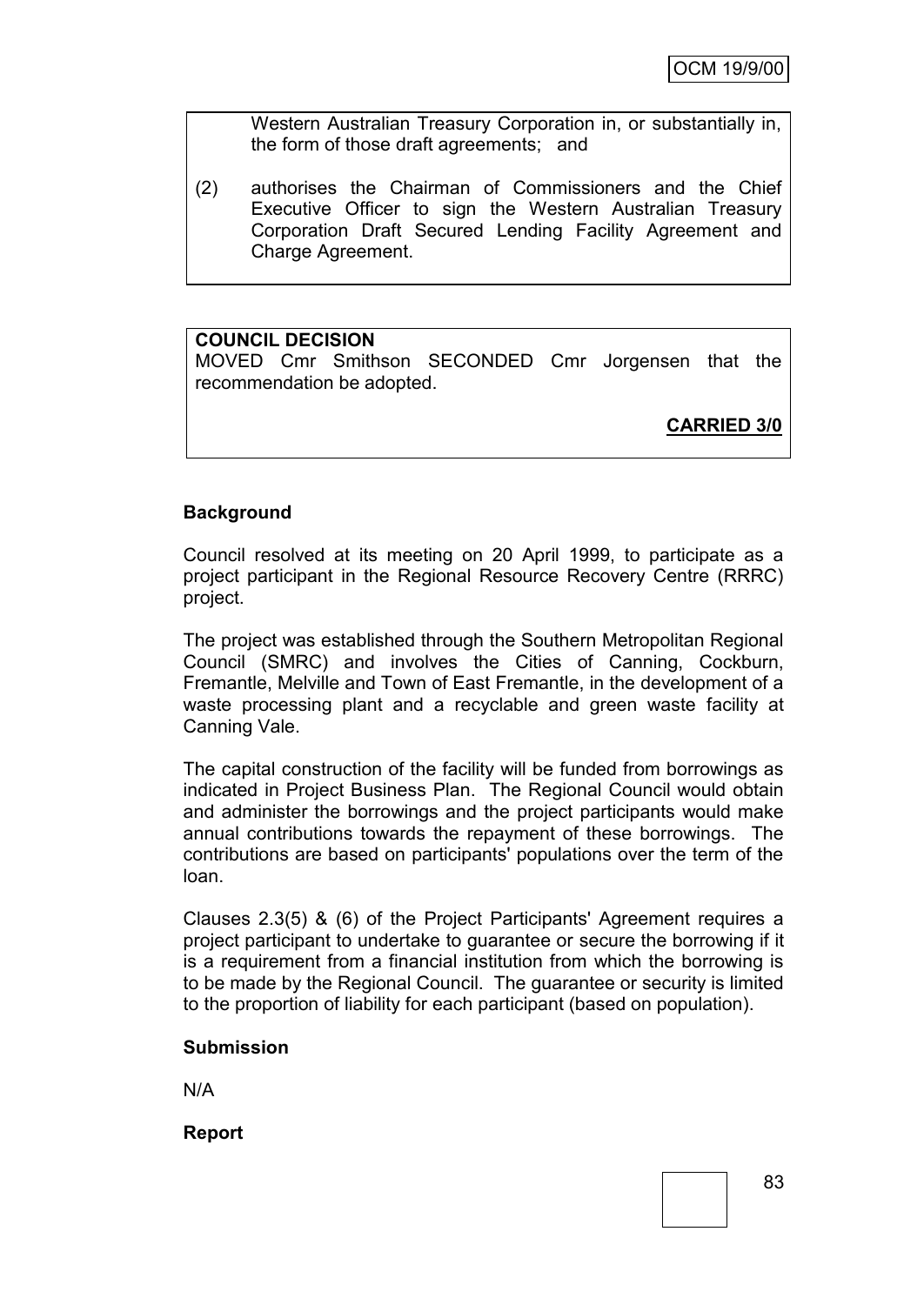The Draft agreements are in two parts:

- 1. Secured Lending Facility Agreement
- 2. Charge Agreement
- 1. The Draft Secured Lending Facility Agreement is between the Western Australian Treasury Corporation (WATC) (l*ender*) and the Regional Council (SMRC) (*borrower*) and the five project participants (*participants*). In summary, the agreement provides that the SMRC promises to pay the loan at the times and in the manner set out and gives as security, the project participant's annual contributions as prescribed in the recently amended regulation in the *Local Government (Functions and General) Regulations*. The Project Participants agree to meet their "share" based on a percentage of the liability as certified by the SMRC. Only if SMRC default, will WATC demand payment from the Project Participants or if only a partial default, then WATC will demand payment from the defaulting Project Participant. It should be noted that whilst each participant is severally liable for their share only, any default may have an impact on all participants if not resolved early.
- 2. The "Charge Agreement" is between a project participant and WATC. Each project participant is required to sign its own agreement with WATC to promise to pay any outstanding monies of its "share" or a charge over its general funds as identified in the Secured Lending Facility Agreement.

As the Council is a party to these two agreements, it is then required to sign both documents.

### Financial Implications

The Council's estimated share of the \$40M lending facility is based on population percentages (census figures each 5 years) over the term of the loan. The Council's share of the estimated annual contribution of principal and interest over the twenty-year loan period, is \$845,000 to \$1.1M (\$34 - \$37 pa per household).

The graph below shows the Council's estimated outstanding loan principal at each five-year period after census adjustments, until the loan is fully paid in December 2021.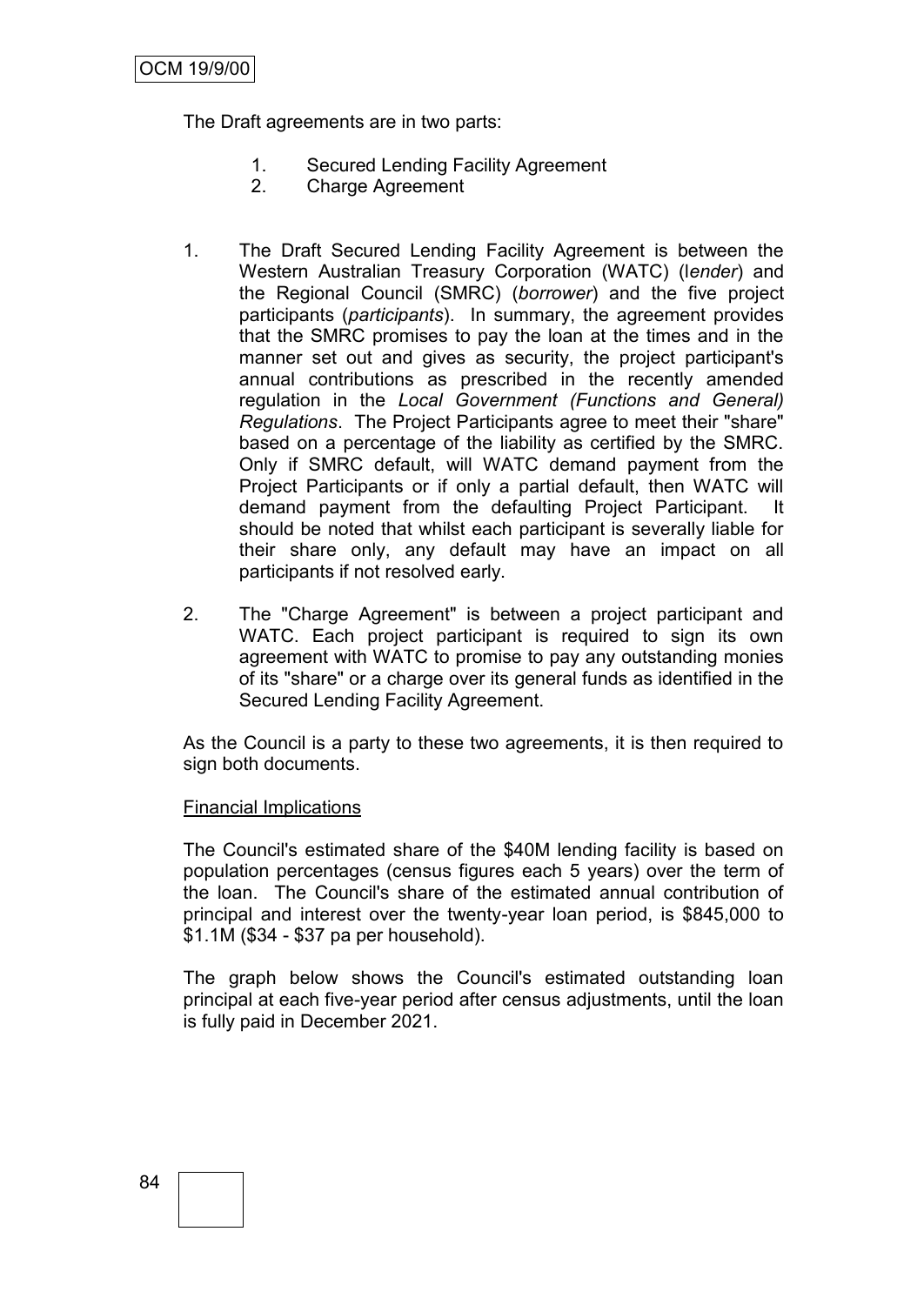

# **Cockburn's Estimated Share of the RRRC Loan Liability**

#### Legislation Implications

Section 6.21(2) of the Local Government Act 1995 and Regulation 24H of the Local Government (Functions and General) Amendment Regulations 2000.

The City of Canning, on behalf of the other participating Councils, asked McLeod & Co. to review the agreements.

Copies of the letters dated 3 August 2000 and 8 August 2000 are attached to the agenda.

The letter of 3 August 2000 states in paragraph 4:

*"In our opinion the provisions of the loan facility agreement are sufficiently clear and unequivocal for the participants to be confident that the provisions will have effect as intended."*

However, in the same letter in paragraph 6, he also explains there may be some interconnectedness between member local governments.

The letter of 8 August 2000 expands on this comment.

In this letter the explanation of the interconnectedness is that if the Southern Metropolitan Regional Council does not inform the WATC of which Council is in default should a default occur, then WATC has the right to recover from member local governments regardless of which is in default.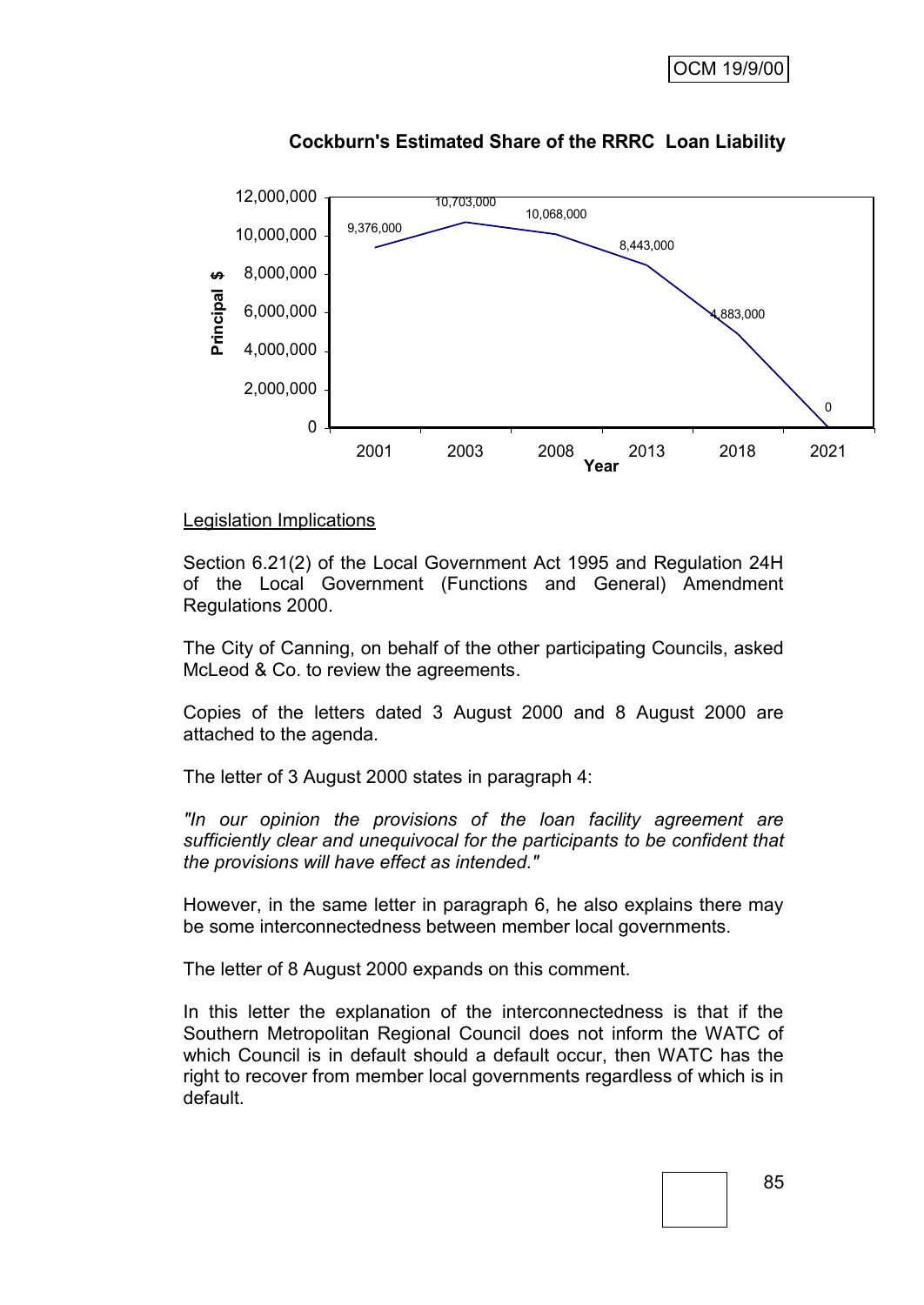This is considered to be of a minor nature as it is the member local governments that control the SMRC.

The agreement has been drafted to ensure that the WATC recovers its debt only from the local government that is in default.

The copies of the Secured Lending Facility Agreement and the Charge Agreement are also attached to the agenda.

It is recommended that Council agrees to the signing of agreement to allow the Regional Council, on behalf of the 5 project participants, to borrow up to \$40,000,000 from the WA Treasury Corporation for the construction of the Regional Resource Recovery Centre at Canning Vale.

The City of Canning has agreed to the proposals.

#### **Strategic Plan/Policy Implications**

One of the objectives of the Corporate Plan is to "reduce the amount of waste from residential properties going to landfill". The construction of this facility will allow 80% of the waste coming from residential properties, to be recycled and reprocessed into compost.

#### **Budget/Financial Implications**

Up to \$40,000,000 is to be borrowed to construct the waste processing plant at Canning Vale.

The City of Cockburn's commitment is to pay its share back over 20 years. Its commitment varies from \$845,000 to \$1,100,000. The higher contributions result from the higher population of Cockburn in years to come.

There is also the gate fee that has to be paid to the Regional Council.

As previously outlined, this will result in an increase in rubbish rates of approximately \$70.00 over 2 years.

#### **Implications of Section 3.18(3) Local Government Act, 1995**

Nil

AT THIS POINT THE TIME BEING 9:10PM, MR STEVE RYAN, MANAGER PLANNING LEFT THE MEETING AND DID NOT RETURN.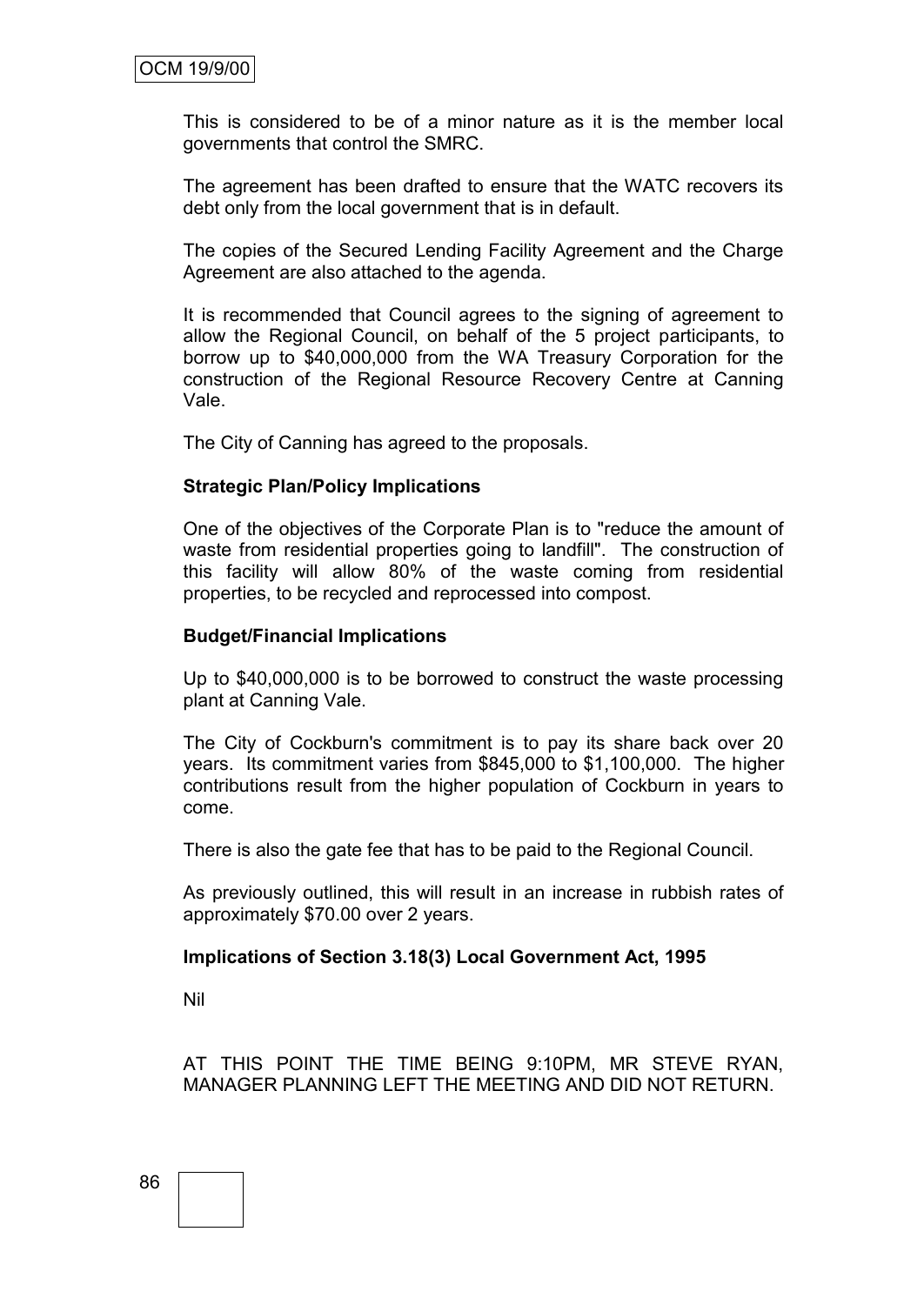### **766. (AG Item 15.2) (Ocm1\_9\_2000) - TENDER NO. 18/2000 - ONE (1) WHEEL LOADER CLASS 90KW-120KW (4407) (BKG) (ATTACH)**

### **RECOMMENDATION**

That Council decline to accept any submission for Tender No. 18/2000 for the supply of one (1) wheel loader for Henderson Landfill Site.

# **COUNCIL DECISION**

MOVED Cmr Jorgensen SECONDED Cmr Smithson that Council:

- (1) decline to accept any submission for Tender No. 18/20000 for the supply of one(1) wheel loader for Henderson Landfill Site; and
- (2) require a report to be prepared comparing the financial implications of outsourcing the hire of a wheel loader at the Henderson Landfill Site, to the purchasing of a loader.

**CARRIED 3/0**

# **Explanation**

Any move to outsource Council's services, if cost effective, is appropriate however, it is important to check it out carefully before it becomes a long standing practice.

# **Background**

At the meeting of Council held on Tuesday 18 April 2000, it was resolved to purchase a wheel loader with 1.4 cubic metre bucket for use at the Henderson Landfill with funds from the rubbish development fund and that the replacement machine for the Caterpillar 963 Traxcavator not be purchased at this time.

Accordingly tenders were called.

### **Submission**

At the close of the tender period, fourteen(14) submissions were received and the results are attached to the Agenda.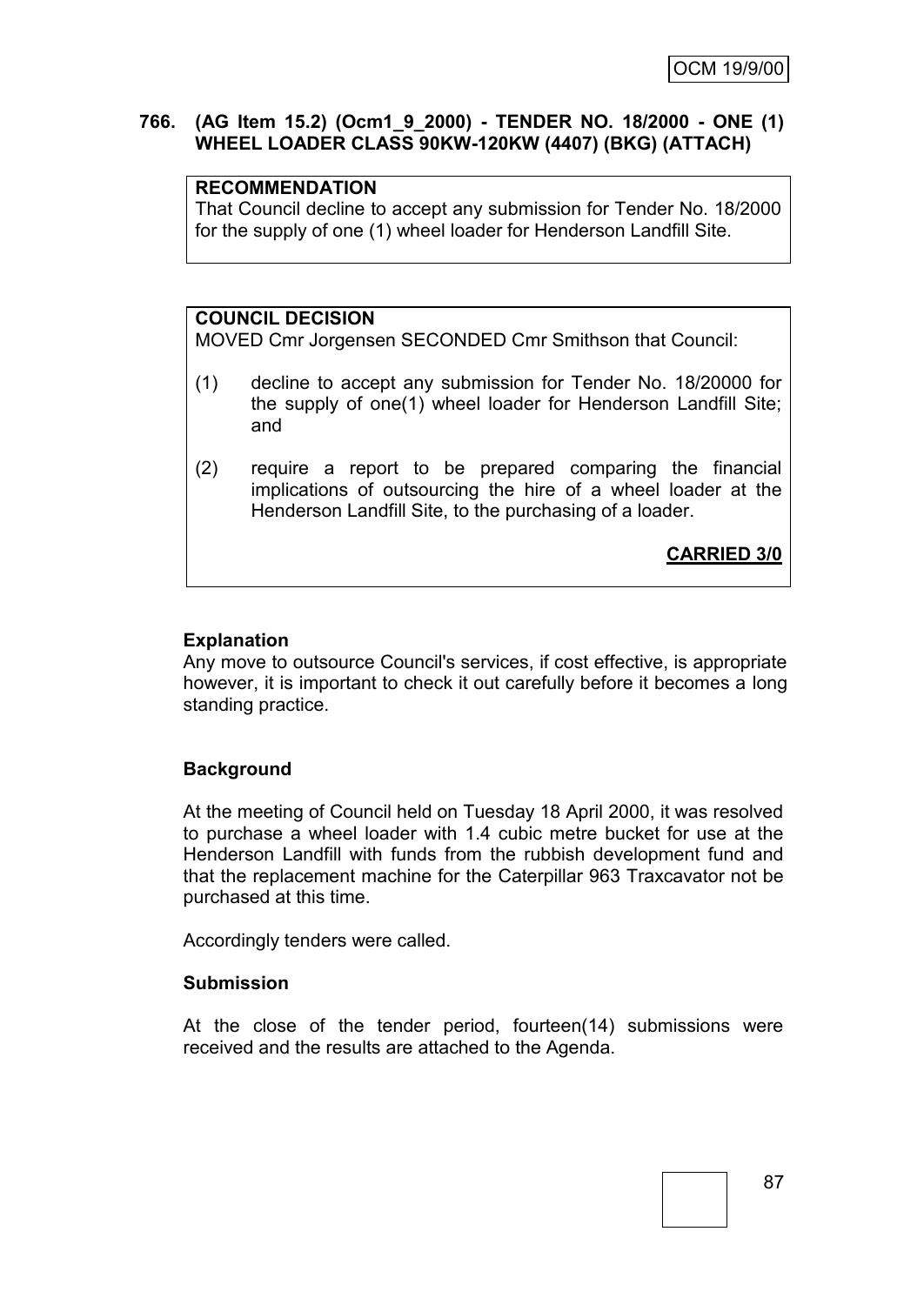### **Report**

During the tender period, an earthmoving contractor located his business adjacent to the Henderson Landfill Site which provides an opportunity to hire a loader on an as required basis.

The Landfill Site Supervisor has held discussions with the contractor and it will be possible to hire a loader from the contractor for the work that is required.

It is recommended that no tenders be accepted and the loader is hired from a contractor as required. This can be reviewed in 12 months or when the requirements of the trailer waste transfer station are known.

#### **Strategic Plan/Policy Implications**

One of the objectives of the Corporate Plan is to maximise revenue sources. The operation of the landfill site is an area where this occurs. The hire or purchase of plant is required to be able to operate this business.

#### **Budget/Financial Implications**

The funds for the capital purchase of a machine will not be required at this stage.

The funds were to be drawn from the Rubbish Reserve Account. The operating cost will be similar.

### **Implications of Section 3.18(3) Local Government Act, 1995**

Nil

#### **767. (AG Item 15.3) (Ocm1\_9\_2000) - TENDER NO. 66/2000 - TRAFFIC SIGNAL ALTERATIONS PHOENIX ROAD/ROCKINGHAM ROAD (WEST) (450498) (450005) (JR)**

#### **RECOMMENDATION**

That Council accept the tender from Quality Traffic Management Pty Ltd for Tender No. 66/2000 - Traffic Signal Alterations Phoenix Road/Rockingham Road in the sum of \$93,447.08, plus GST.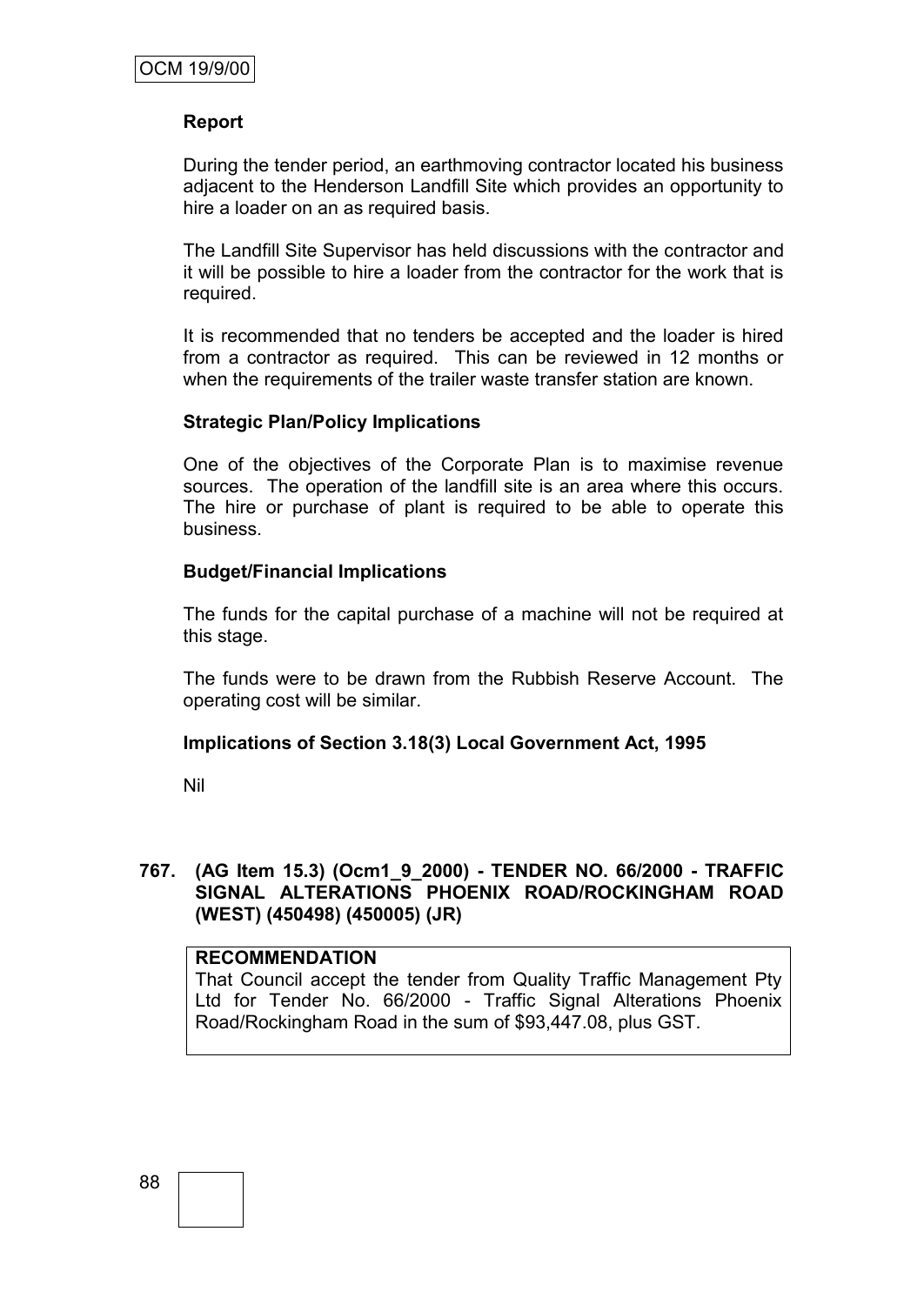**COUNCIL DECISION** MOVED Cmr Jorgensen SECONDED Cmr Donaldson that the recommendation be adopted.

**CARRIED 3/0**

# **Background**

There is a Blackspot allocation on the current Budget of \$132,785 to undertake geometric and traffic signal modifications at the Phoenix Road/Rockingham Road intersection to improve traffic safety.

#### **Submission**

The project involves civil works and major traffic signal modifications to accommodate dedicated right turns for Phoenix Road traffic. BSD Consultants Pty Ltd were engaged to prepare the traffic signal design and tender documentation for the traffic signal works. These are to be completed by a suitably experienced contractor in conjunction with Council's Roads Department who will be undertaking the civil works.

Accordingly, tenders were called for the traffic signal alterations and three (3) submissions from two (2) tenderers were received as follows:

Quality Traffic Management

| Pty Ltd                         |    | \$93,447.08 plus \$9,344.71 GST |
|---------------------------------|----|---------------------------------|
| <b>Stork Electrical Pty Ltd</b> | #1 | \$90,748.93 plus \$9,074.89 GST |
| <b>Stork Electrical Pty Ltd</b> | #2 | \$86,690.21 plus \$8,669.02 GST |

### **Report**

The tenders have been assessed by Council's consultant under the following criteria, which were clearly outlined in the tender documents:

| A | Price                                         | 60% |
|---|-----------------------------------------------|-----|
| B | Evidence of company<br>stability<br>and       | 10% |
|   | experience                                    |     |
| C | Demonstrated past and current experience of   | 10% |
|   | work of a similar nature                      |     |
|   | [Outline 3 projects undertaken within 24      |     |
|   | months of the time of this Tender, detail the |     |
|   | project description, the project value, the   |     |
|   |                                               |     |
|   | Superintendent's Representative (Name and     |     |
|   | Company) and the Principal.]                  |     |
|   | Demonstrated ability to manage projects       | 20% |
|   |                                               |     |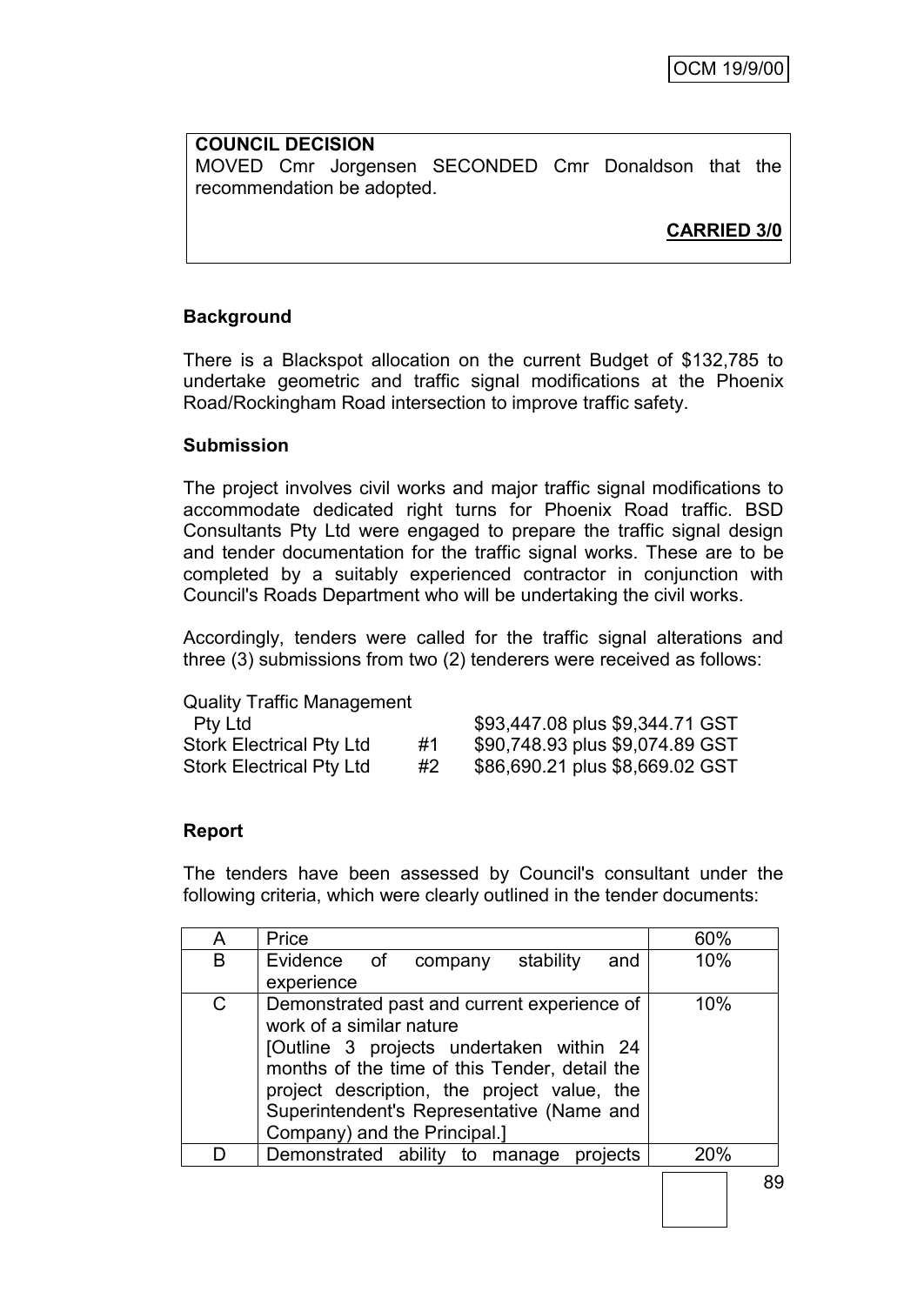| requiring:                                                                                 |  |
|--------------------------------------------------------------------------------------------|--|
| • A high level of on site management                                                       |  |
| • High level of finish                                                                     |  |
| • An interface with the public using existing<br>associated facilities                     |  |
| • Sound practices regarding environmental<br>protection                                    |  |
| • Provision of a safe working environment<br>through an approved safety management<br>plan |  |
| • Delivery within time required                                                            |  |
| (This should relate to each of the 3 projects)<br>specified above)                         |  |
|                                                                                            |  |

Tenderers were required to provide adequate information in their tender submission to allow for scoring against each criteria.

Whilst Quality Traffic Management supplied all the information requested in the tender documentation, Stork Electrical failed to address the third criterion regarding experience over the past 24 months. Consequently, their scoring in the associated criteria was substantially reduced and only based on one project that they were involved in with the consultant. In addition, Stork Electrical would not accept a clause in the Conditions of Contract in regard to insurance and sole liability for damage to persons and property other than the works, and would only accept it to the extent of their insurances.

Notwithstanding these shortfalls in Stork Electrical's submissions, the assessment scored the following:

| <b>Quality Traffic Management</b> | 93% |
|-----------------------------------|-----|
| Stork Electrical #1               | 80% |
| Stork Electrical # 2              | 83% |

Consequently, with consideration given to the qualitative criteria and the information supplied, the submission from Quality Traffic Management is the most advantageous to Council and should be supported.

### **Strategic Plan/Policy Implications**

The maintenance of a safe road system is a principal objective of the Corporate Strategic Plan and addressing identified accident Blackspots is an essential component of maintaining a safe road system.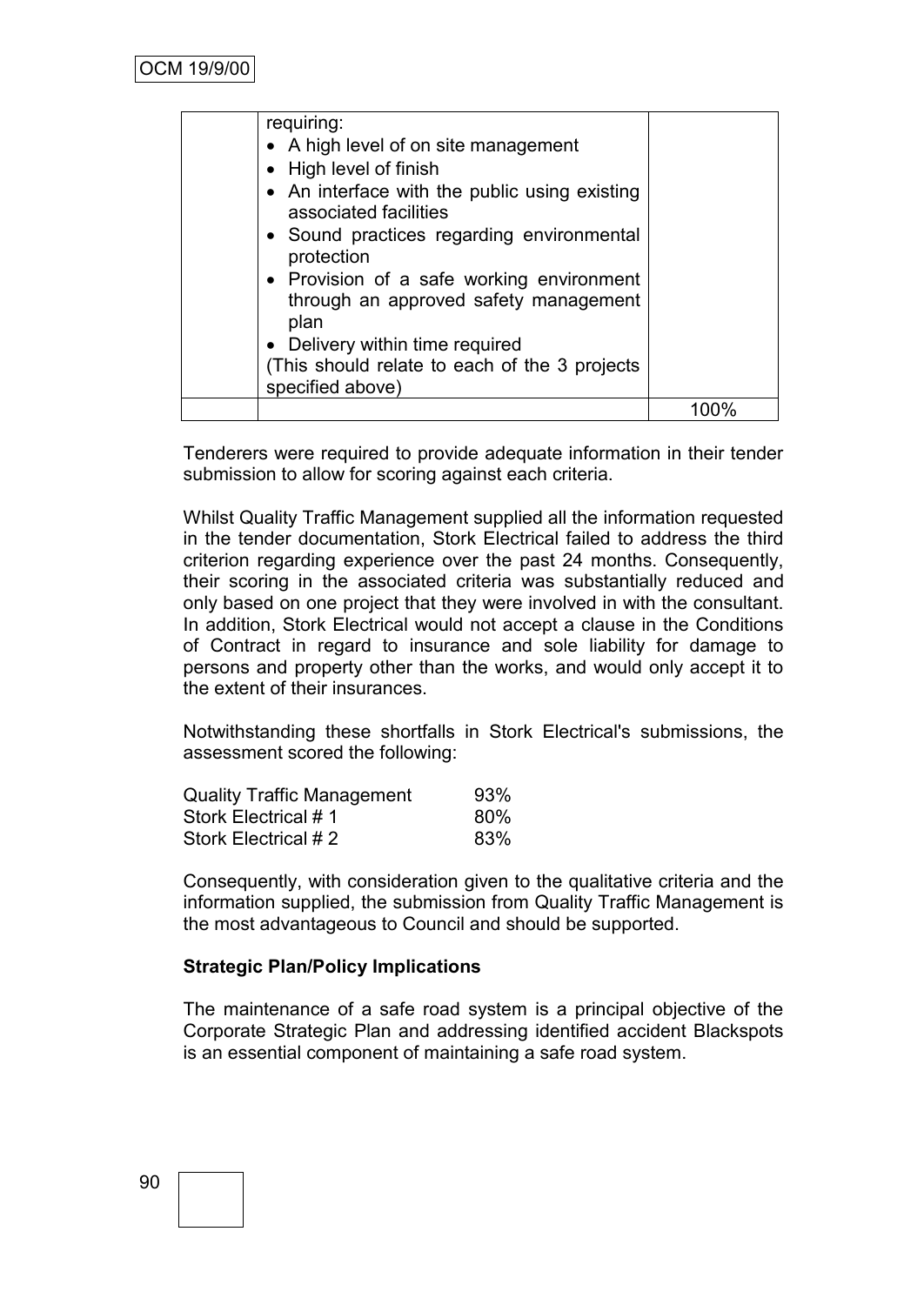# **Budget/Financial Implications**

The works can be accommodated within the Budget allocation for this project. The funds are provided from the Blackspot Programme which is a government sponsored initiative.

### **Implications of Section 3.18(3) Local Government Act, 1995**

Nil

# **768. (AG Item 15.4) (Ocm1\_9\_2000) - TENDER NO. 73/2000 - SUPPLY AND INSTALLATION OF INFIELD IRRIGATION AT ANNING PARK (4412) (AC)**

**RECOMMENDATION** That Council:

- (1) accept the tender price of \$71,962 (including GST) submitted by Malua Reticulation for Tender No. 73/2000 for the Supply and Installation of Infield Irrigation at Anning Park; and
- (2) reallocate an expenditure amount of \$14,162 from Account Number 575942 Bibra Golf Practice Range Irrigation Installation, to account number 575209 Anning Park - Replace Irrigation, and the budget be amended accordingly.

**TO BE CARRIED BY AN ABSOLUTE MAJORITY OF COUNCIL**

# **COUNCIL DECISION**

MOVED Cmr Jorgensen SECONDED Cmr Smithson that the recommendation be adopted.

**CARRIED 3/0**

### **Background**

During the preparation of the 2000/01 Budget, the infield irrigation system of Anning Park was identified as having reached the end of its serviceable life and required replacement.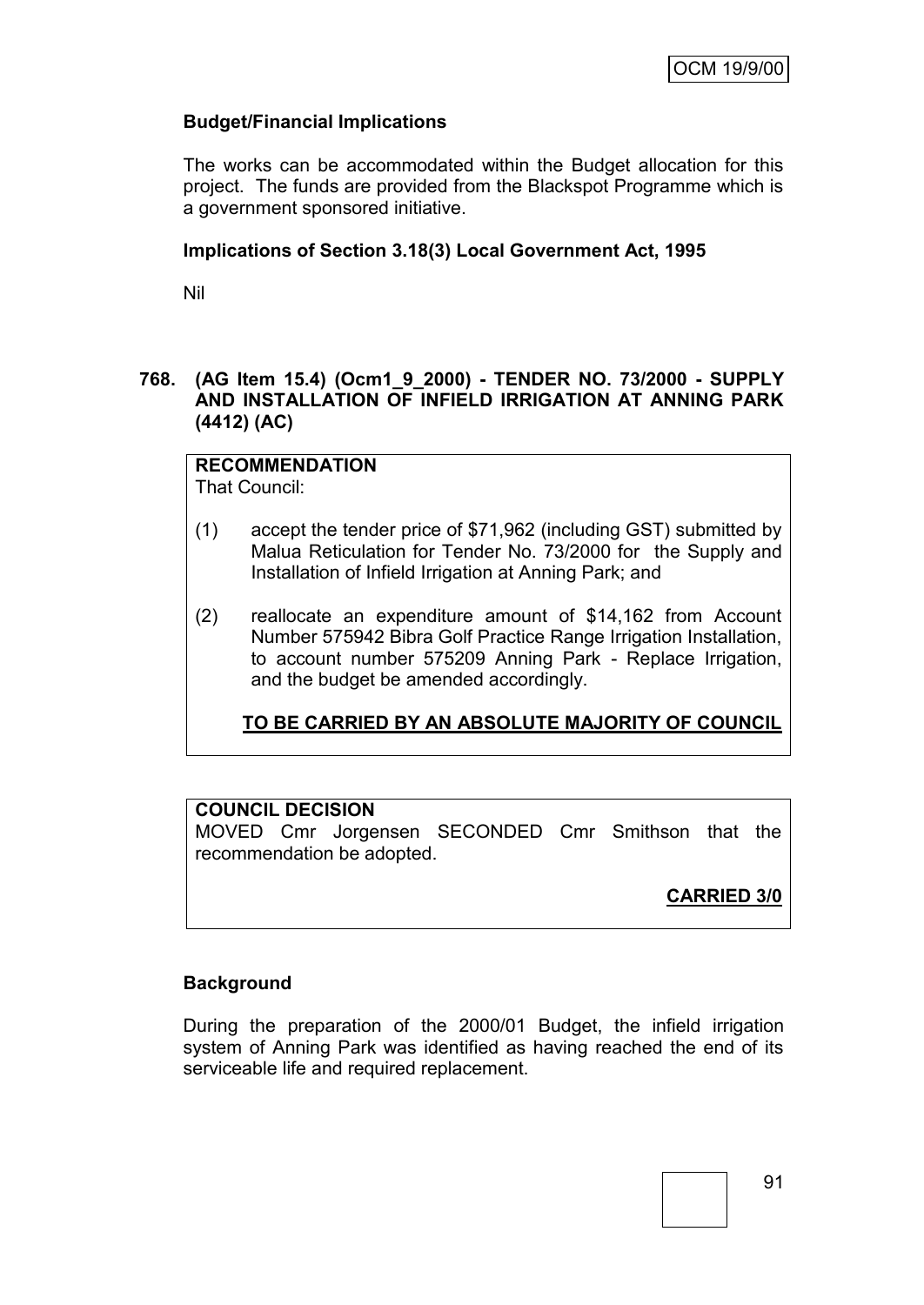# **Submission**

Tenders were called for the supply and installation of infield irrigation at Anning Park. Seven (7) tenders were received as follows:

| \$71,962.00 |
|-------------|
| \$73,007.00 |
| \$76,103.50 |
| \$79,850.00 |
| \$83,952.00 |
| \$91,674.00 |
| \$90,915.00 |
|             |

### **Report**

The lowest tender received was from Malua Reticulation, who have satisfactorily completed similar work for the City of Cockburn within the previous twelve months.

Malua Reticulation has satisfactorily met all the requirements of the tender evaluation process, for Tender No. 73/2000. Consequently, it is recommended that their tendered price of \$71,962, for the supply and installation of infield irrigation at Anning Park be accepted.

#### **Strategic Plan/Policy Implications**

Maintenance of parks is a principal objective of the Corporate Strategic Plan and infield irrigation is an essential component in maintaining parks.

### **Budget/Financial Implications**

An amount of \$57,800 is allocated in the 2000/01 budget for this work, leaving a shortfall of \$14,162 from the lowest tender price received.

It is recommended that \$14,162 is reallocated from surplus funds in account number 575942 Bibra Golf Practice Range Irrigation Installation, to cover this shortfall.

#### **Implications of Section 3.18(3) Local Government Act, 1995**

Nil

#### **769. (AG Item 16.1) (Ocm1\_9\_2000) - ENVIRONMENTAL MANAGEMENT REPORT - SUBDIVISION OF LOT 14 PROGRESS DRIVE, BIBRA LAKE (1100231) (LCD) (ATTACH)**

### **RECOMMENDATION**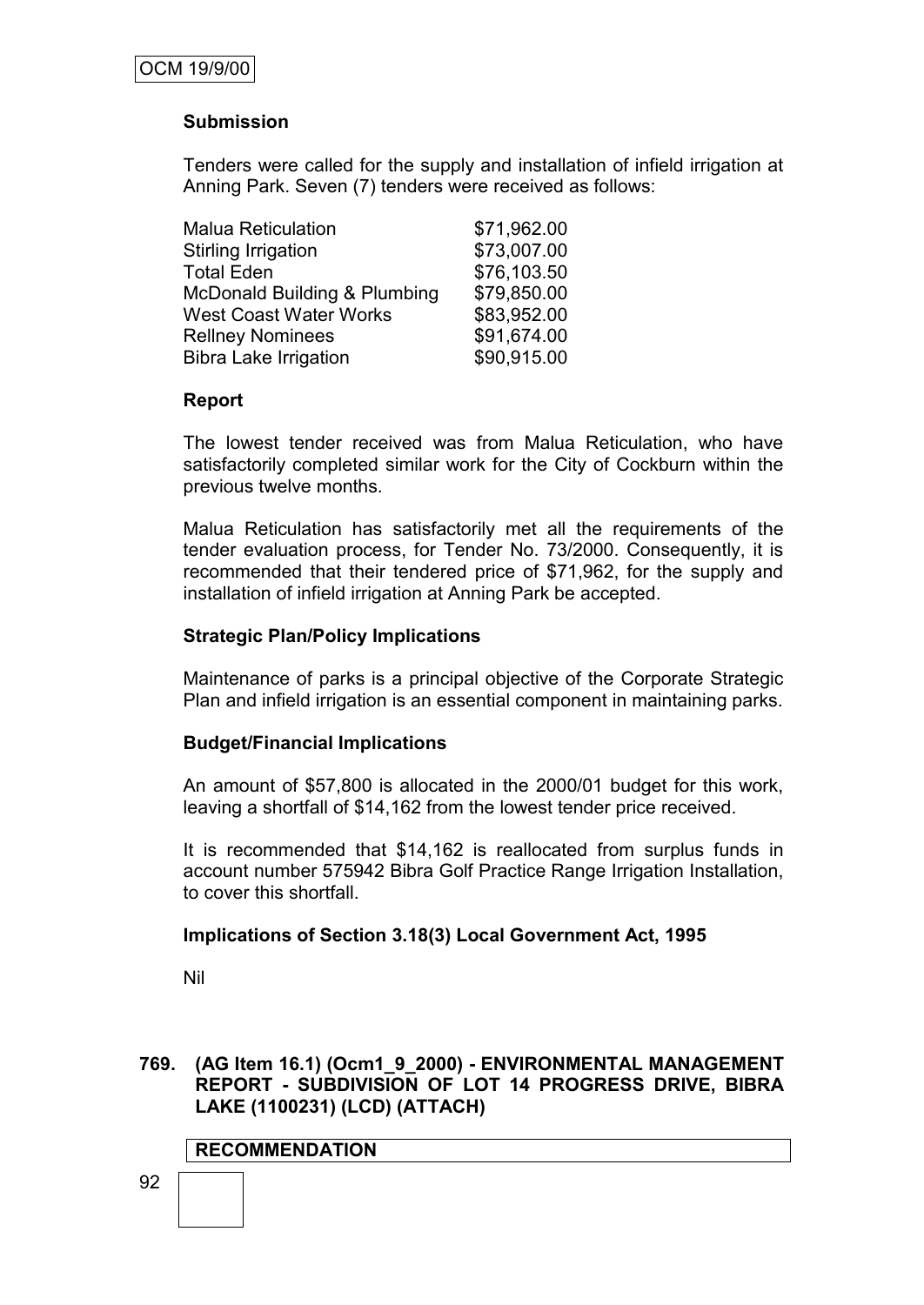That Council notes the information provided by the Minister for the Environment as is attached to the Agenda and which forms part of this report.

# **COUNCIL DECISION**

MOVED Cmr Jorgensen SECONDED Cmr Smithson that :

- (1) Council notes the information provided by the Minister for the Environment as is attached to the Agenda and which forms part of this report; and
- (2) a detailed estimate of environmental and financial costs of this development proposal be presented to the next Council meeting.

**CARRIED 3/0**

### **Explanation**

Council is seeking an estimate of Council's obligations to this project so that it is clear what the community is expected to bear.

### **Background**

This item of business has arisen by reason of a Council decision at the 15 August 2000 meeting of Council, instructing that an Environmental Management Report concerning the subdivision of Lot 14 Progress Drive, be presented to the next meeting of Council.

#### **Submission**

N/A

#### **Report**

In November 1996, the subdivision of Lot 14 Progress Drive was to proceed based on an Environmental Management Plan. However, the Department of Environmental Protection deemed that the subdivision should be formally assessed by a Consultative Environmental Review.

The Consultative Environment Review was prepared and statutory processes were satisfied.

After due process had been followed, the Minister for the Environment issued statement No 000475 entitled a "Statement that a proposal may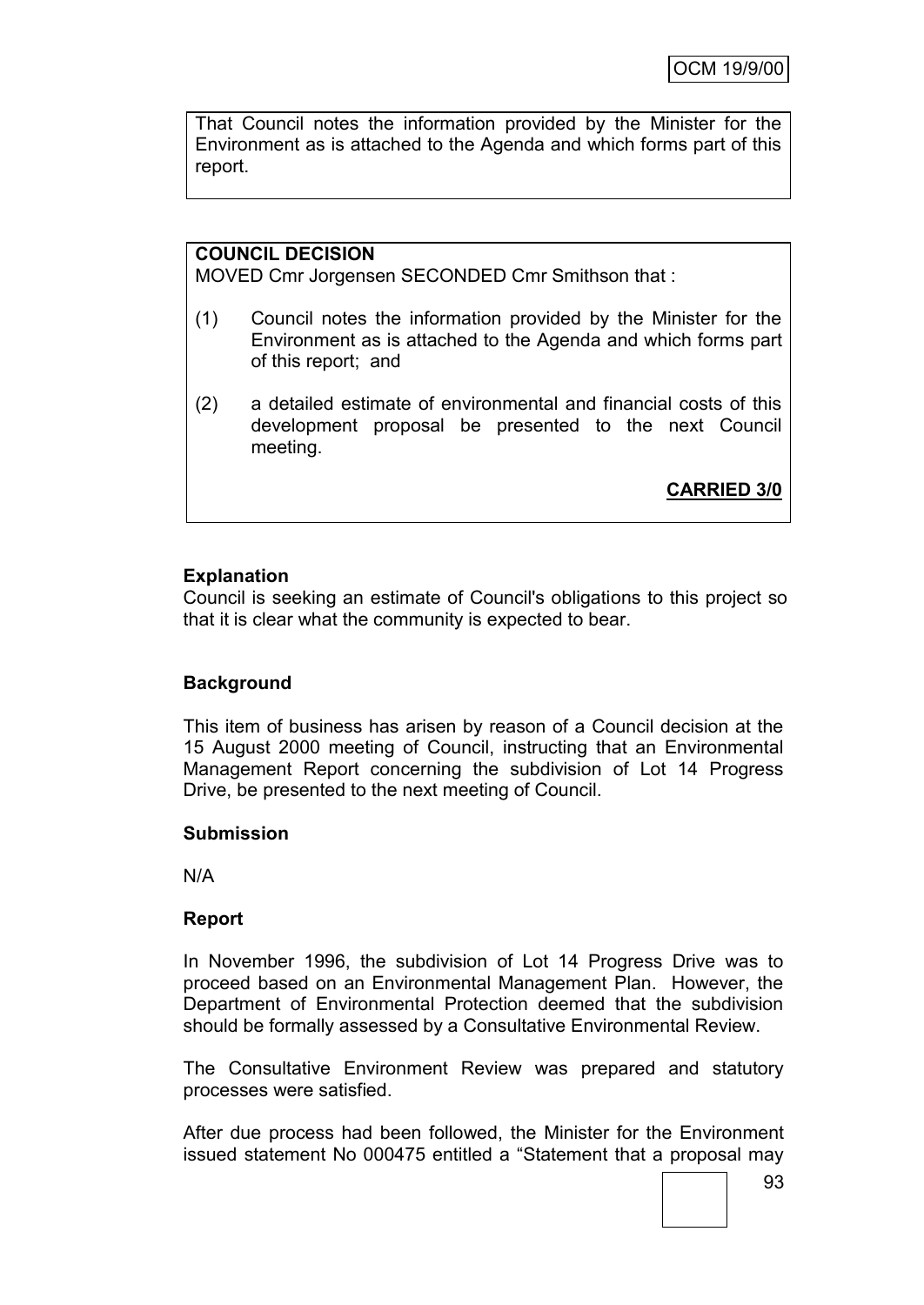be implemented (Pursuant to the Provisions of the Environmental Protection Act 1986) – Soccer and Recreation Development, Progress Drive, Bibra Lake."

A copy of Statement No 000475 is attached to the Agenda.

### **Strategic Plan/Policy Implications**

Key Result Area "Facilitating the Needs of Your Community" refers.

#### **Budget/Financial Implications**

The financial implications of compliance with statement 475, is the Compliance Audit of which Council is responsible to fund to the value of \$3,000 only. Any residue in costing, belongs to WACA.

#### **Implications of Section 3.18(3) Local Government Act, 1995**

Nil

### **770. (AG Item 16.2) (Ocm1\_9\_2000) - BEELIAR COMMUNITY FACILITIES (9519) (RA)**

#### **RECOMMENDATION**

That Council accepts the tender (No 64/2000) submitted by Holton Connor Architects and Planners, for the sum of \$58,477 (GST inc) to carry out the design, documentation and supervision of construction for the Beeliar Community Centre.

#### **COUNCIL DECISION**

MOVED Cmr Jorgensen SECONDED Cmr Smithson that the recommendation be adopted.

**CARRIED 3/0**

### **Background**

The need for a multi-functional community centre to serve the new residential area of Beeliar has been identified. The proposed facilities will be approximately  $670m^2$  include change/club rooms to serve the already constructed ovals, children's activity areas, a small multifunctional hall meeting room, office space and the requisite toilets and kitchen facilities.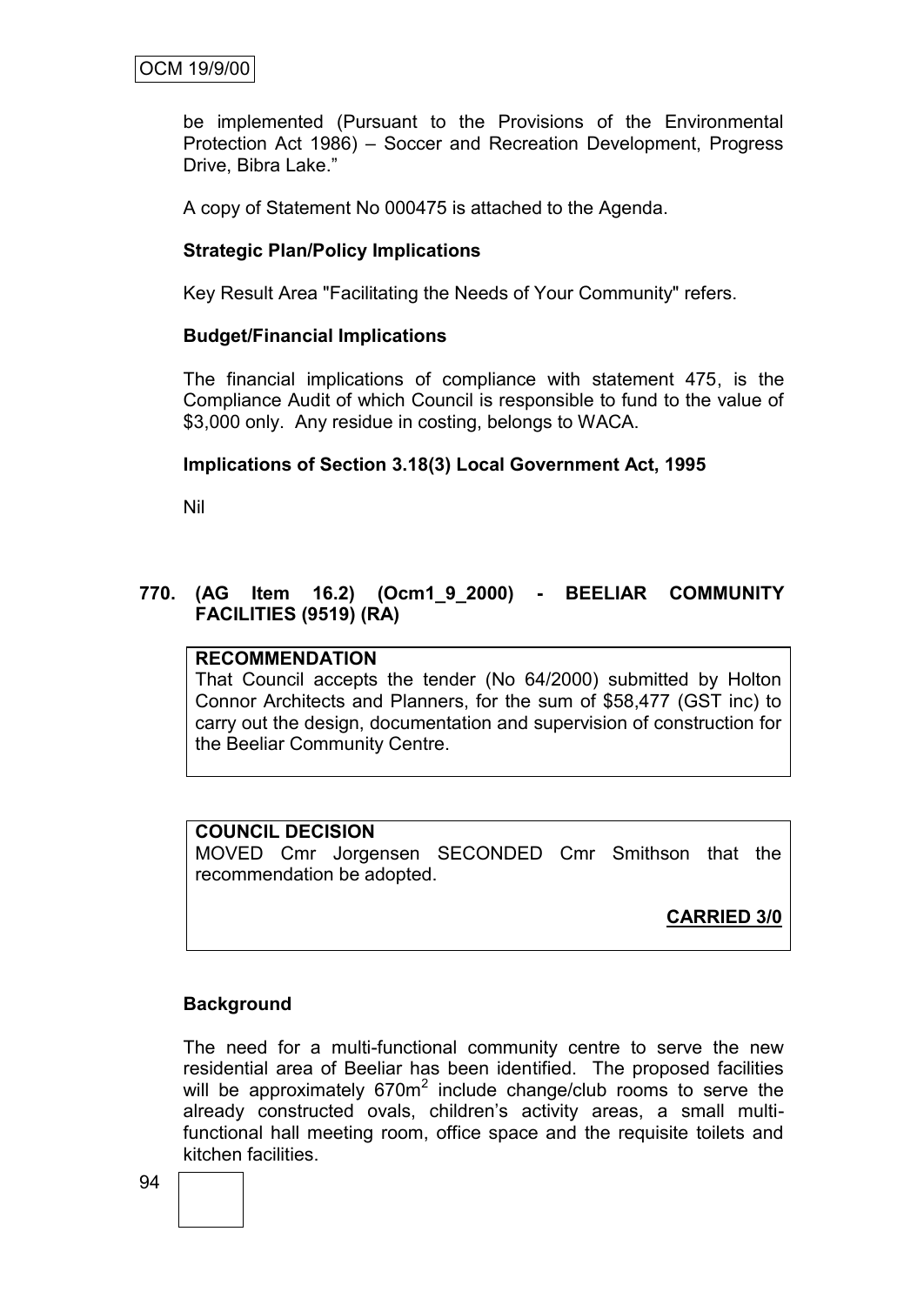Council has placed on its 2000/01 budget, the sum of \$34,000 for Architectural Services for preliminary design work for the development of community facilities for the suburb of Beeliar (Panorama Gardens). In the Principal Activity Plan, there is a commitment to construct these facilities in the 2001/02 with a budget allocation of \$450,000.

# **Submission**

N/A

# **Report**

Under delegated authority, Council called tenders from suitable qualified and experienced architectural firms to carry out design, documentation and supervision of construction for the Beeliar Community Centre. Tenders were received from six (6) firms. An assessment of these tenders were made using the following selection criteria:

- Demonstrated technical expertise of the Architectural firm for this type of building. Weighting 20.
- Credentials and experience of key personnel. Weighting 15.
- Evidence of stability of the firm including length of time the firm has been in continued existence and has performed this type of commission. Weighting 10.
- Resource capacity and ability to meet the time line. Weighting 10.
- Credentials of nominated secondary consultants. Weighting 10.
- Quality endorsement or demonstrated intention to achieve Quality endorsement. Weighting 10.
- Fee schedule. Weighting 15.
- References. Weighting 10.

The following is the average score of the 3 assessors of the tenders:

| • Bateman, Grundman and Wilson Architects | 78.53 |
|-------------------------------------------|-------|
| • Paterson Group Architects               | 75.93 |
| • Woodland International B.D.H.           | 75.5  |
| • Adcroft Architects                      | 71 03 |
|                                           |       |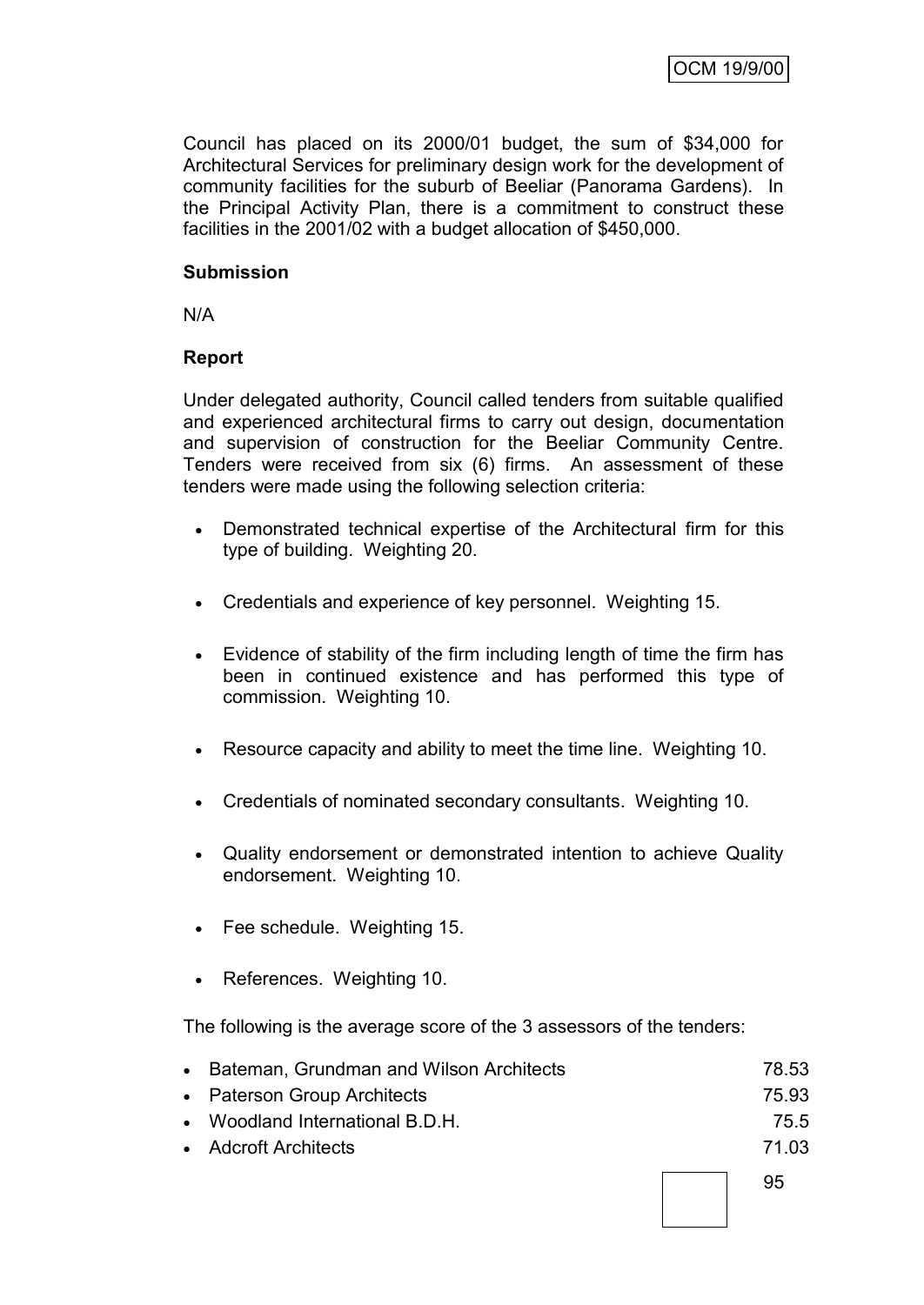- Dubczuk Architects 77.5
- Holton Connor Architects 82.56

On the above selection criteria, the firm Holton Connor Architects and Planners received the highest score. On the basis of this selection, it is proposed that the tender from this firm be accepted.

# **Strategic Plan/Policy Implications**

Key Result Areas "Managing the City in an Open and Accountable Manner" and "Facilitating a Range of Facilities Responsive to Community Needs" refer.

# **Budget/Financial Implications**

There are sufficient funds in the Beeliar Facilities Design Account to cover the initial costs of design and documentation. The balance of the funds required, will be drawn from the construction account in 2001/02. Council has committed \$450,000 to the building and its fit out in 2001/02 and has had a very positive response from officers from the Lotteries Commission and the Ministry of Sport and Recreation, for contributions of approximately \$250,000 each. The developer has verbally committed to a similar figure.

### **Implications of Section 3.18(3) Local Government Act, 1995**

Nil

# **771. (AG Item 23.1) (Ocm1\_9\_2000) - RESOLUTION OF COMPLIANCE (Section 3.18(3), Local Government Act 1995)**

MOVED Cmr Jorgensen SECONDED Cmr Smithson that Council is satisfied that resolutions carried at this Meeting and applicable to items concerning Council provided services and facilities, are:-

- (a) integrated and co-ordinated, so far as practicable, with any provided by the Commonwealth, the State or any public body;
- (b) not duplicated, to an extent Council considers inappropriate, services or facilities as provided by the Commonwealth, the State or any other body or person, whether public or private; and
- (c) managed efficiently and effectively.